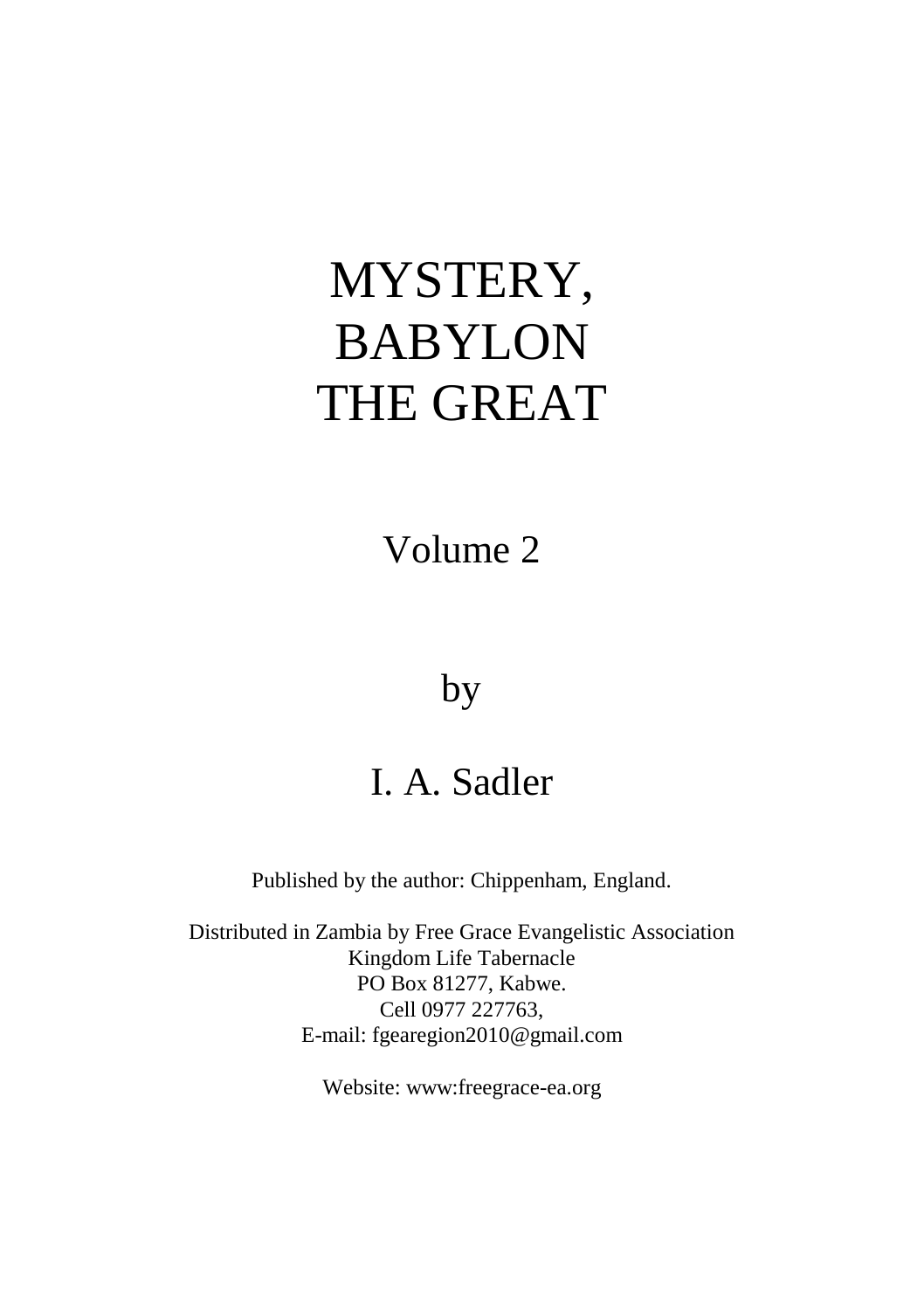Copyright, I. A. Sadler 2014

Previous editions printed and published in England

| <b>First Edition</b>   | 1999                           |
|------------------------|--------------------------------|
| Reprinted              | 2000                           |
| Second Edition         | 2001                           |
| Revised and reprinted  | 2003                           |
| Reprinted              | 2006                           |
| Reprinted in 3 volumes | 2009, 2010 and 2013 (Zimbabwe) |
| <b>Telugu Edition</b>  | $2011$ (India)                 |
| Dutch Edition          | 2013 (Netherlands)             |

This edition is printed in Zambia by El-Roi General Dealers, PO Box 80203, Kabwe.

### **Other Books by Dr I A Sadler**

"Jesus, the Way" – Walking in the way of salvation, turning neither to the right hand nor to the left. (81 pages)

"The Love of God" – As displayed in the life, death and resurrection of the Lord Jesus Christ. (84 pages)

"The Authority of God" – Where the Word of a King is, there is Power. (32 pages)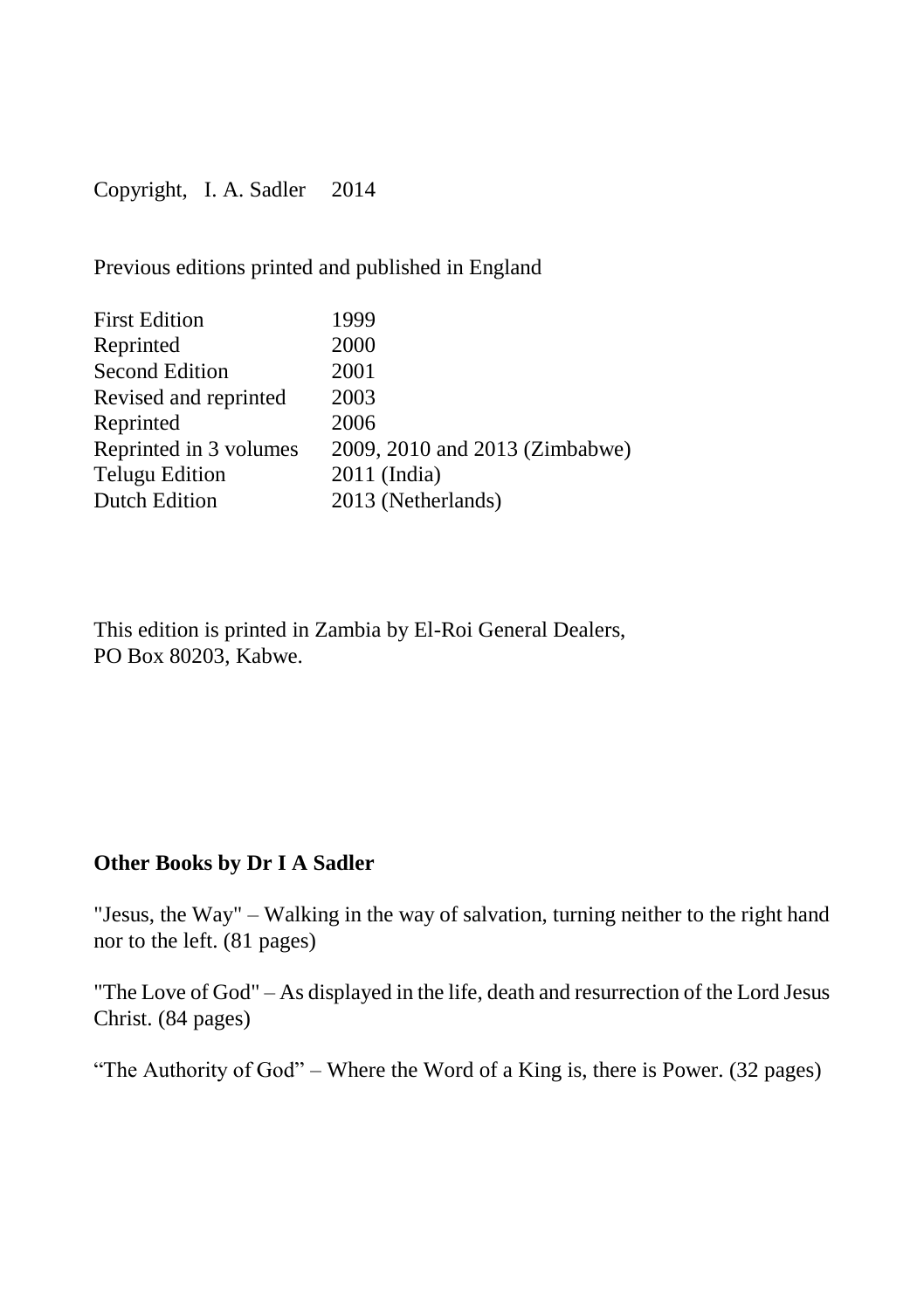#### *CHAPTER* **9**

#### *TEMPORAL POWER AND THE HOLY ROMAN EMPIRE*

#### *Rome is the Babylon of Revelation*

In the previous chapters we saw how the Church of Rome became the true heir to the Babylonian Mysteries. Not only did the Bishop of Rome take the office of Pontifex Maximus from the pagan Roman Emperors, but the Church of Rome incorporated the worship and rites of the Mysteries into professed Christianity. This fulfilled the vision given to the Apostle John of the woman riding upon a scarlet coloured beast. "And upon her forehead was a name written, MYSTERY, BABYLON THE GREAT, THE MOTHER OF HARLOTS AND ABOMINATIONS OF THE EARTH." (Revelation 17. 5) Concerning the beast with seven heads which she rode, the scripture says, "The seven heads are seven mountains, on which the woman sitteth.... And the woman which thou sawest is that great city, which reigneth over the kings of the earth." (Revelation 17. 9 and 18) That great city is none other than Rome, known through the ages for its seven hills [1, page 2].

We shall now show step by step in the remaining chapters of this book how other parts of the vision in Revelation 17 and the Apostle Paul's prophecy of the "man of sin" (2 Thessalonians 2) are fulfilled by the papacy. As this is such a weighty and important subject, we will not rush into unsupported claims at this stage. First, we will examine the main features of the development of the papacy from the 5th century up to the present day. Then at the end of the book, we will look back and summarise how the prophecies of scripture have been fulfilled.

#### *The Dark Ages*

The period of history before us in this chapter is known as the "Dark Ages," which was noted for the great falling away from the pattern of learning and civilization set by the Greeks and Romans. It is no coincidence that the growth of darkness and superstition matched the growing influence of the Church of Rome. The Bible was forbidden to the common people and was locked away in Latin, which soon became a dead language. This darkness was only finally dispelled at the Reformation, when the Reformers brought the truths of the Gospel to the people and translated the Bible into modern languages, and there was a great outpouring of the Holy Spirit upon the word of God.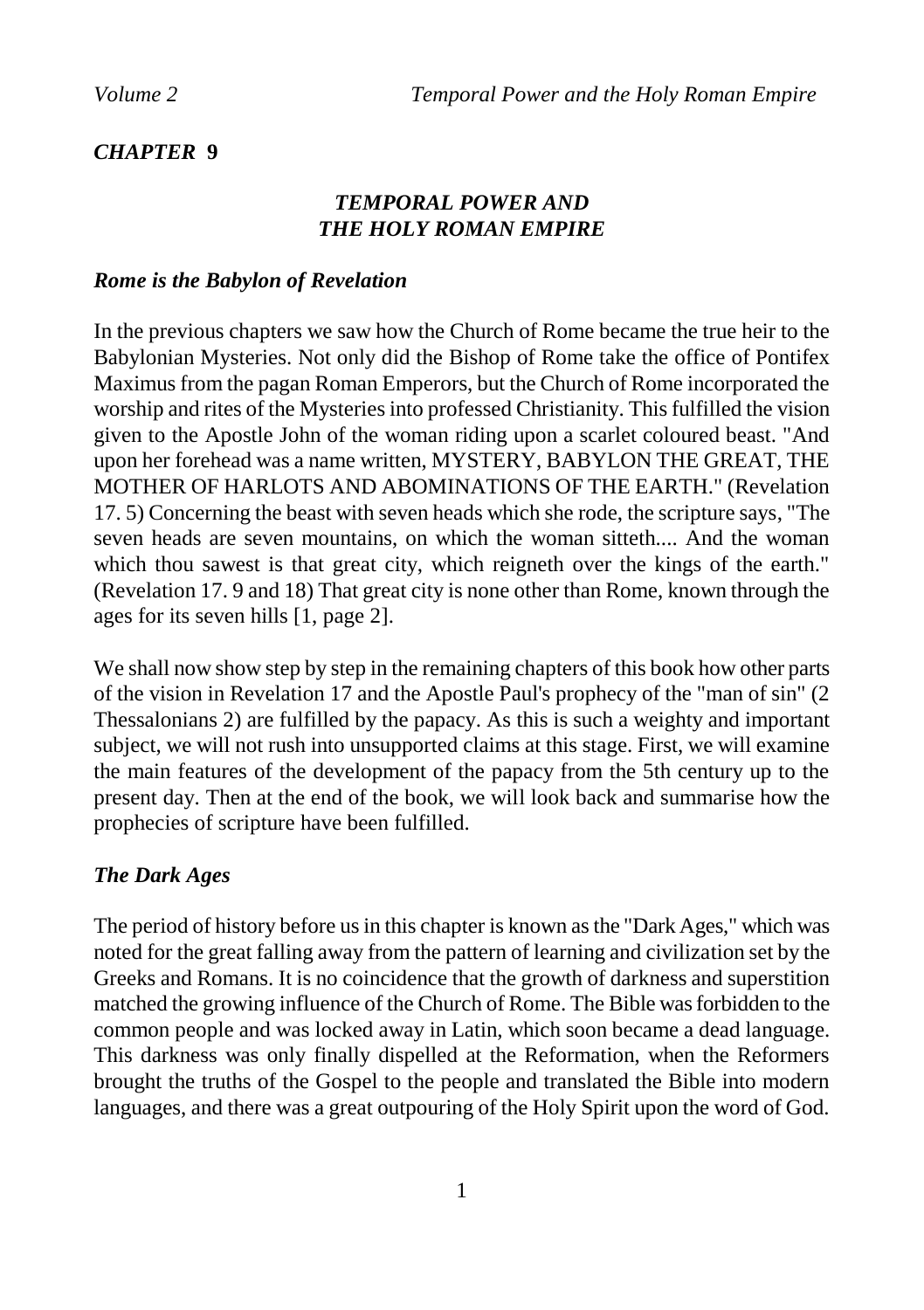From this spiritual blessing stemmed the temporal blessings of education, industry and freedom of conscience.

As the power of the papacy once more grows in Britain today, we see these national blessings being removed and a great spiritual darkness coming over the nation. Let us then begin to look at the origin of the current troubles, that threaten both the very existence of Britain as a nation and the freedom of those who fear God's name.

#### *The Rise of the Little Horn*

In Chapter 5 we considered the decline and fall of the Roman Empire, which was accompanied by the rise of apostasy in the Church of Rome. Out of the ruins of the Roman Empire there arose ten kingdoms, as prophesied many centuries before by Daniel [2] [3] [4] [5, Chapter 4].

Of the four beasts in Daniel 7, the fourth and most terrible represented the Roman Empire. Daniel records that the fourth beast was "dreadful and terrible, and strong exceedingly; and it had great iron teeth: it devoured and brake in pieces, and stamped the residue with the feet of it: and it was diverse from all the beasts that were before it; and it had ten horns. I considered the horns, and, behold, there came up among them another little horn, before whom there were three of the first horns plucked up by the roots: and, behold, in this horn were eyes like the eyes of man, and a mouth speaking great things." (Daniel 7. 7-8) The significance of the ten horns and the little horn is explained thus. "The fourth beast shall be the fourth kingdom upon earth, which shall be diverse from all kingdoms, and shall devour the whole earth, and shall tread it down, and break it in pieces. And the ten horns out of this kingdom are ten kings that shall arise: and another shall rise after them; and he shall be diverse from the first, and he shall subdue three kings. And he shall speak great words against the most high, and shall wear out the saints of the most High." (Daniel 7. 23-25)

Therefore, in the midst of these ten kingdoms there arose another kingdom, the "little horn" that was "diverse" from the other ten. The papacy in the 5th century fits this description, for it was an ecclesiastical authority which was "diverse" from the temporal authority of the other kingdoms [2]. From being just a pastor over the Church at Rome, the Bishop of Rome rose to an authority and dignity above any that was known before in the Church.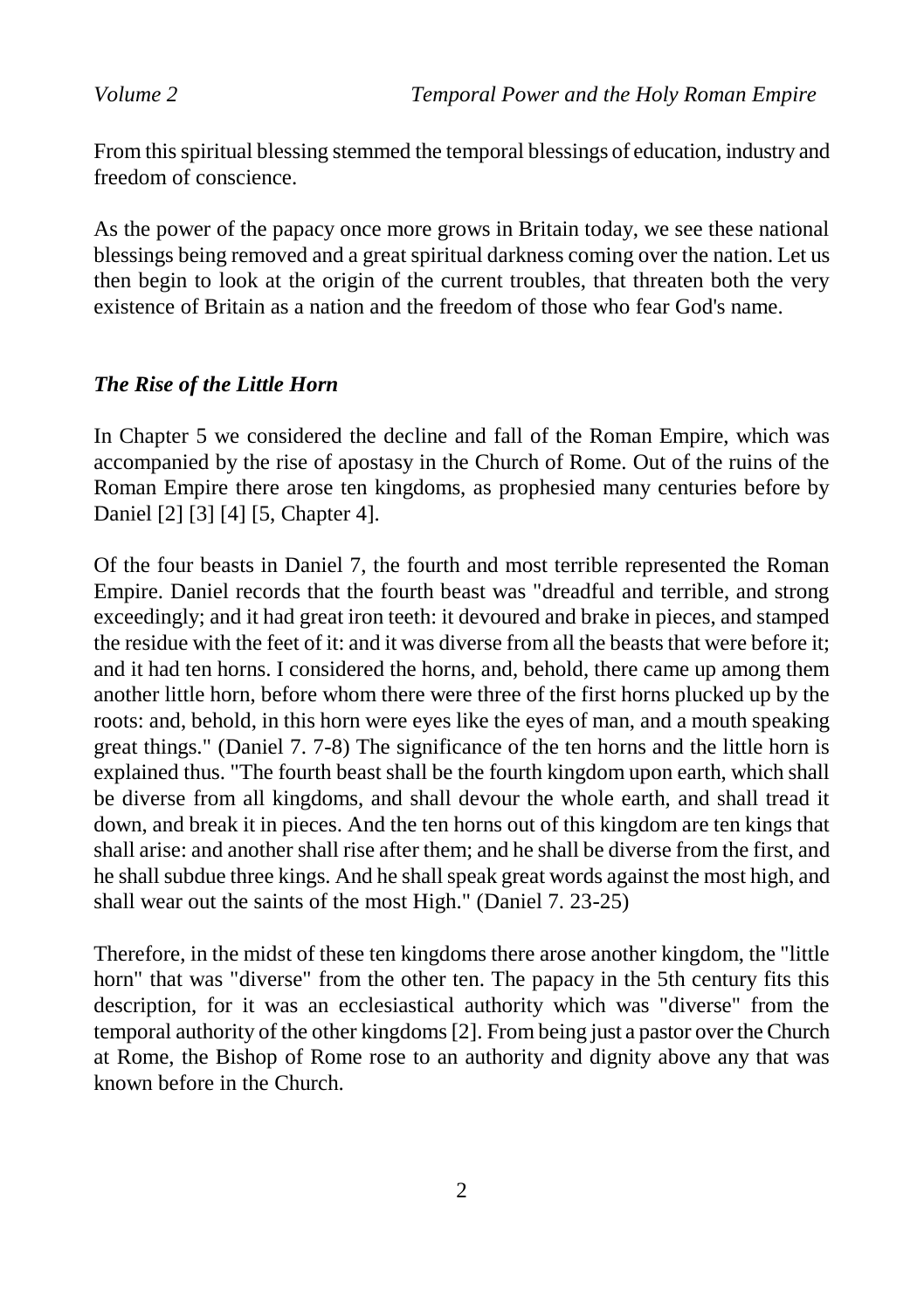#### *The Claim to Apostolic Succession*

It was at this time that the Church of Rome established the doctrine of apostolic succession [6, page 9] [7, page 206], in which it was claimed that the Bishops of Rome were the successors to Peter and that they had divine authority for their supremacy over other bishops. Thus a form of ecclesiastical kingdom was set up, in which the Popes were monarchs. They primarily based their claim on the words of Jesus to Peter, "And I say also unto thee, That thou art Peter, and upon this rock I will build my church; and the gates of hell shall not prevail against it." (Matthew 16. 18) However, the name Peter ("Petros" in Greek) means "a stone;" this is distinct from the "rock" ("petra" in Greek) [8]. This rock, on which the Church is built, is none other than Jesus Christ the son of God (1 Corinthians 10. 4).

Furthermore, an examination of the scriptural account of Peter shows that he was quite unlike any Pope [9, page 66]. He was married (Matthew 8. 14 and 1 Corinthians 9. 5); he would not permit men to bow down to him (Acts 10. 25-26); he wore no crown, but taught that a crown would be given to the Church at Christ's second coming (1 Peter 5. 4); he was reproved by the Apostle Paul (Galatians 2. 11); and his teaching was filled with the word of God, not the traditions of men (1 Peter 1. 18).

#### *The Pope becomes Universal Bishop*

Progressively from the end of the 4th century, the Bishop of Rome extended his ecclesiastical powers beyond the city of Rome, as the Western Empire of Rome decayed and finally fell in 476 AD [5, page 113]. In 445 AD the Emperor Valentinian officially recognised the Bishop of Rome as supreme over the Western Church [6, page 9]. In 533 AD the Eastern Emperor Justinian decreed that the Bishop of Rome (by this stage known as the Pope) was the head of all churches [5, page 116]. This then culminated in 606 AD with the edict of Phocas, the Eastern Emperor in Constantinople. Phocas decreed that the Bishop of Rome was the "Universal Bishop" and supreme ruler over the whole Church [4, page xxi] [7, page 255]. Thus the Church of Rome calls itself the "Catholic Church," as the word "catholic" means "universal" or "all-embracing."

The effect of this is clear. The Church of Rome claims that it is the one true Church of Christ, outside of which there is no salvation. Despite all the outward impressions given by its involvement in the modern Ecumenical Movement, the "Catholic Truth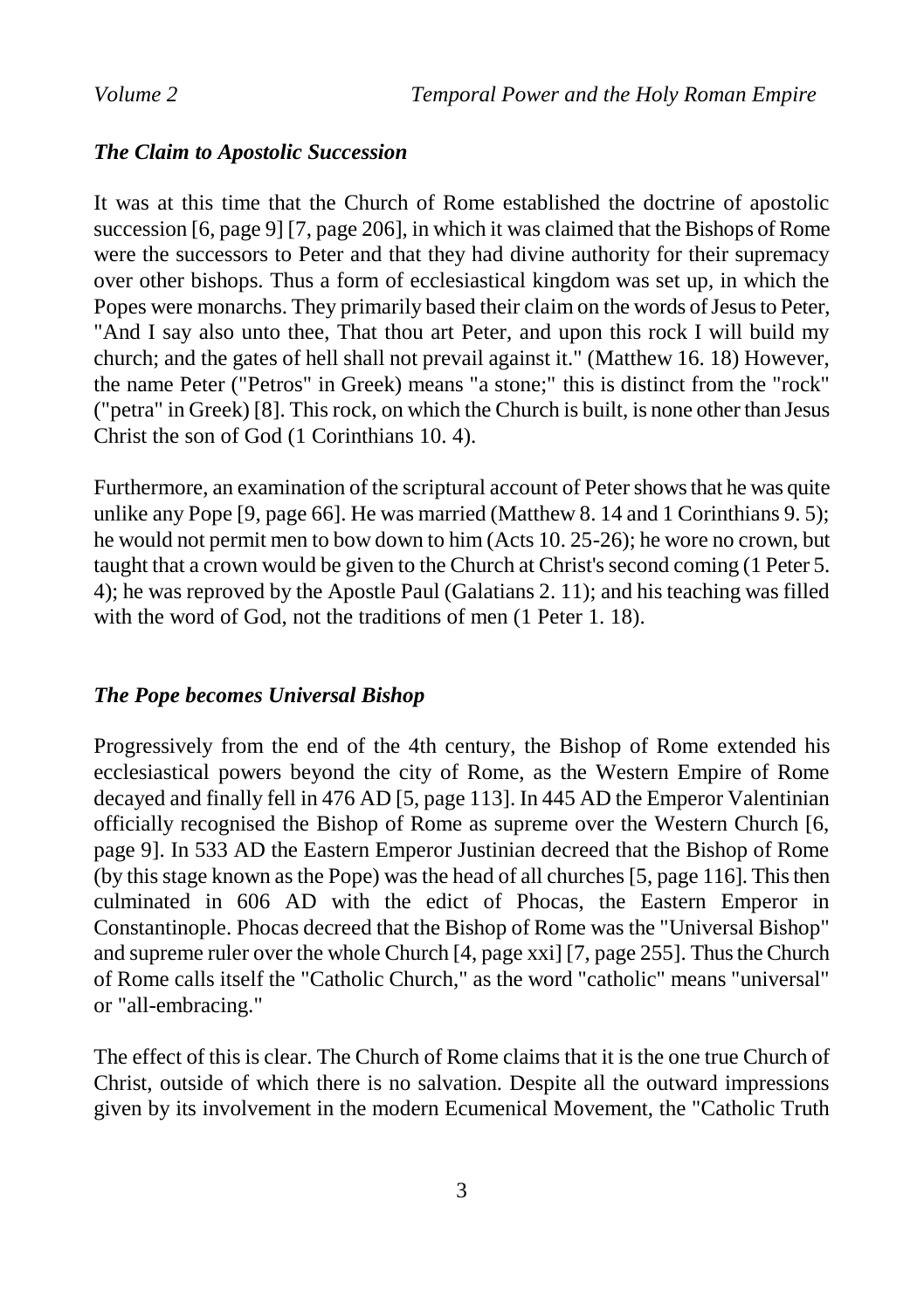Society" catechism states this universality as follows. "The Church is Catholic or universal because she subsists in all ages, teaches all nations, and is the one Ark of Salvation for all." [10, page 17] The context of this statement makes it very plain that the "Catholic Church" is the Church of Rome, for it says [10, page 15], "The Pope is the Spiritual Father of all Christians." A careful examination of Rome's current policy shows it to end in all churches uniting under the Pope and the Mass on Rome's terms [11].

Throughout this book we have avoided referring to the Church of Rome as the "Catholic Church." The title itself is one which is offensive, for it implies supremacy and universality. No denomination should ever claim that. Salvation is not through membership of any particular earthly church, "For by grace are ye saved through faith; and that not of yourselves: it is the gift of God." (Ephesians 2. 8) It is through faith in Jesus Christ, his finished work of redemption upon the cross of Calvary, his glorious resurrection and his ascension into heaven, there to intercede for his chosen elect people; these know that they are totally unworthy and undeserving of so great a salvation (Ephesians 1 and 2).

#### *Temporal Power*

The period of the Dark Ages saw the Church of Rome sending out missionaries to the new nations of Europe; one of these missionaries was Augustine, who brought Romanism to England in 597 AD. However, the first great conversion to the Church of Rome was Clovis, king of the Franks, in 496 AD. The Pope styled him "the eldest son of the Church," which was a title thereafter adopted by the kings of France [6, page 10]. During the 6th and 7th centuries the influence of the Church of Rome spread through the nations of Western Europe. The Pope encouraged the rulers of these nations to refer any disputes to him.

However, a period of supreme danger came upon the Bishop of Rome in the 8th century, when the very existence of the Church of Rome was threatened. On the one hand, the Muslim Saracens had invaded Spain and Portugal, and were now moving into France. On the other hand, the Lombards in central Italy were threatening the very city of Rome [6, page 10] [12, page 11]. Having broken from the Eastern Emperor in Constantinople, the Pope could expect no help from that direction. Thus he turned to the Franks for help.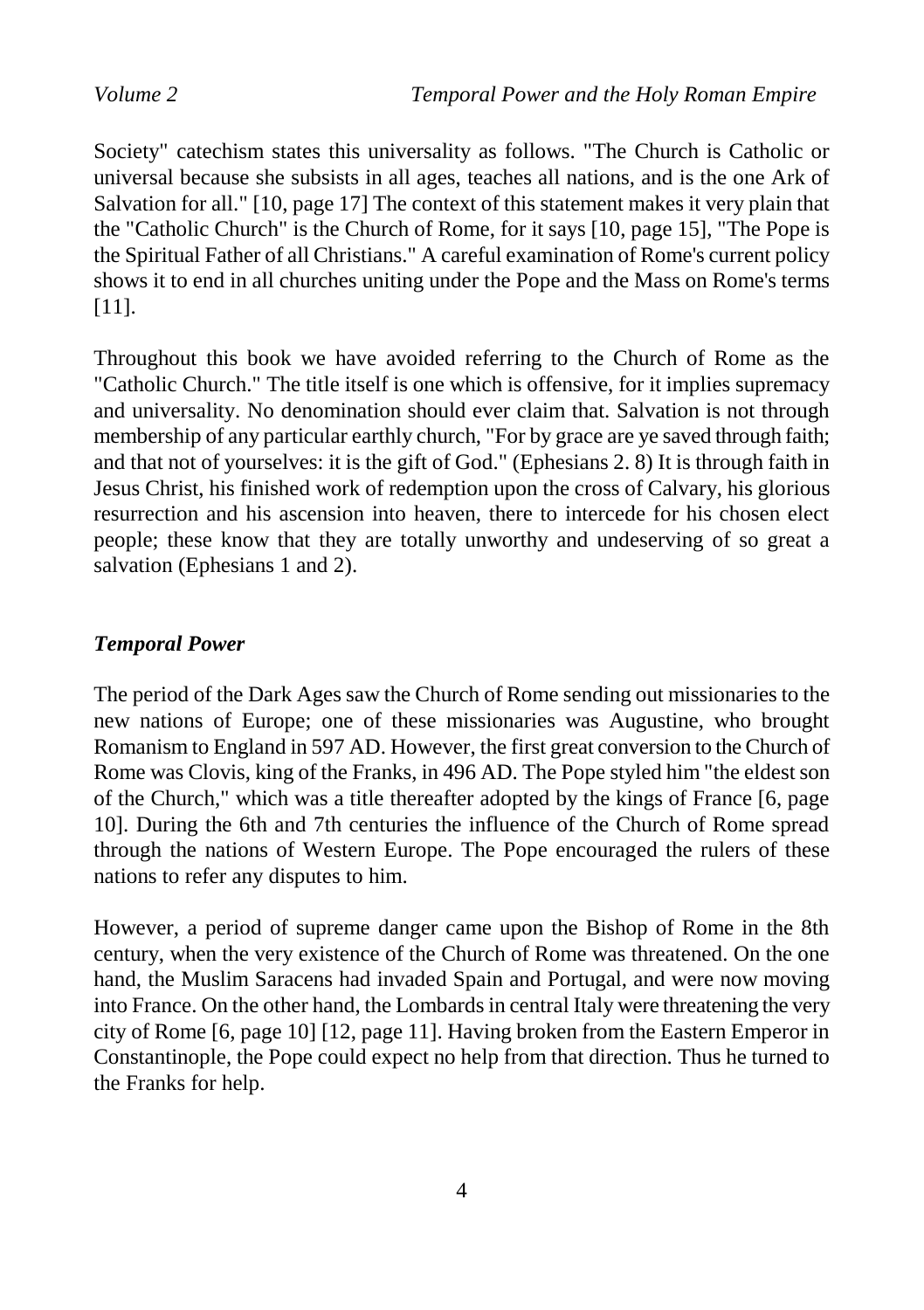In 732 AD Charles Martel defeated the Saracens and drove them from France. Subsequently, the Frankish throne was seized by Pepin, the son of Martel. In response to a call for help from the Pope, Pepin sent an army to Italy and defeated the Lombards in 754 AD [12, page 12]. Pepin gave the surrounding land around Rome to the Pope, thereby laying the foundation for his temporal sovereignty [6, page 11] [13, page 29]. In return for all this, the Pope recognised Pepin as king of the Franks, despite his unlawful seizure of the throne.

Charlemagne, the son of Pepin, again came to the aid of the Bishop of Rome in 774 AD and defeated the Lombards. After his successful campaign, Charlemagne visited Rome and was received by the Pope. Charlemagne gave the crown of Lombardy to the Pope. This was not simply generosity on the part of Charlemagne, for the Church of Rome had devised forged documents, which claimed that the Roman Emperor Constantine had given to the Bishop of Rome over 400 years before "all the dignity, all the glory, all the authority of the imperial power .... the city of Rome, and all the western cities of Italy." [6, page 11] Pepin, Charlemagne and many later European monarchs were prevailed upon by such falsehoods to give temporal power to the Pope and a pre-eminence over the affairs of Europe [13, page 32][14, page 10].

#### *The Triple Crown*

Now let us see the fulfilment of Daniel's prophecy about the "little horn" of the papacy. We read that Daniel considered the ten horns, "and, behold, there came up among them another little horn, before whom there were three of the first horns plucked up by the roots." (Daniel 7. 8) This is explained as follows: "And the ten horns out of this kingdom [the Roman Empire] are ten kings that shall arise: and another shall rise after them; and he shall be diverse from the first, and he shall subdue three kings. And he shall speak great words against the most High, and shall wear out the saints of the most High, and think to change times and laws." (Daniel 7. 24-25) This is fulfilled by the papacy, for the Pope received from Pepin and Charlemagne three of the ten "kingdoms;" namely, Rome, Ravenna and Lombardy [2] [3] [4], which came to be known as "The Papal States." Daniel 7. 25 refers to the Pope's persecution of true Christians, his claim to infallibility and his claim to be in the place of God.

Another remarkable fulfilment of this prophecy is the headdress worn by the Pope called the "Tiara" [15], which is symbolic of his power and authority. The Tiara was originally a kind of white Phrygian cap, being first mentioned about 700 AD.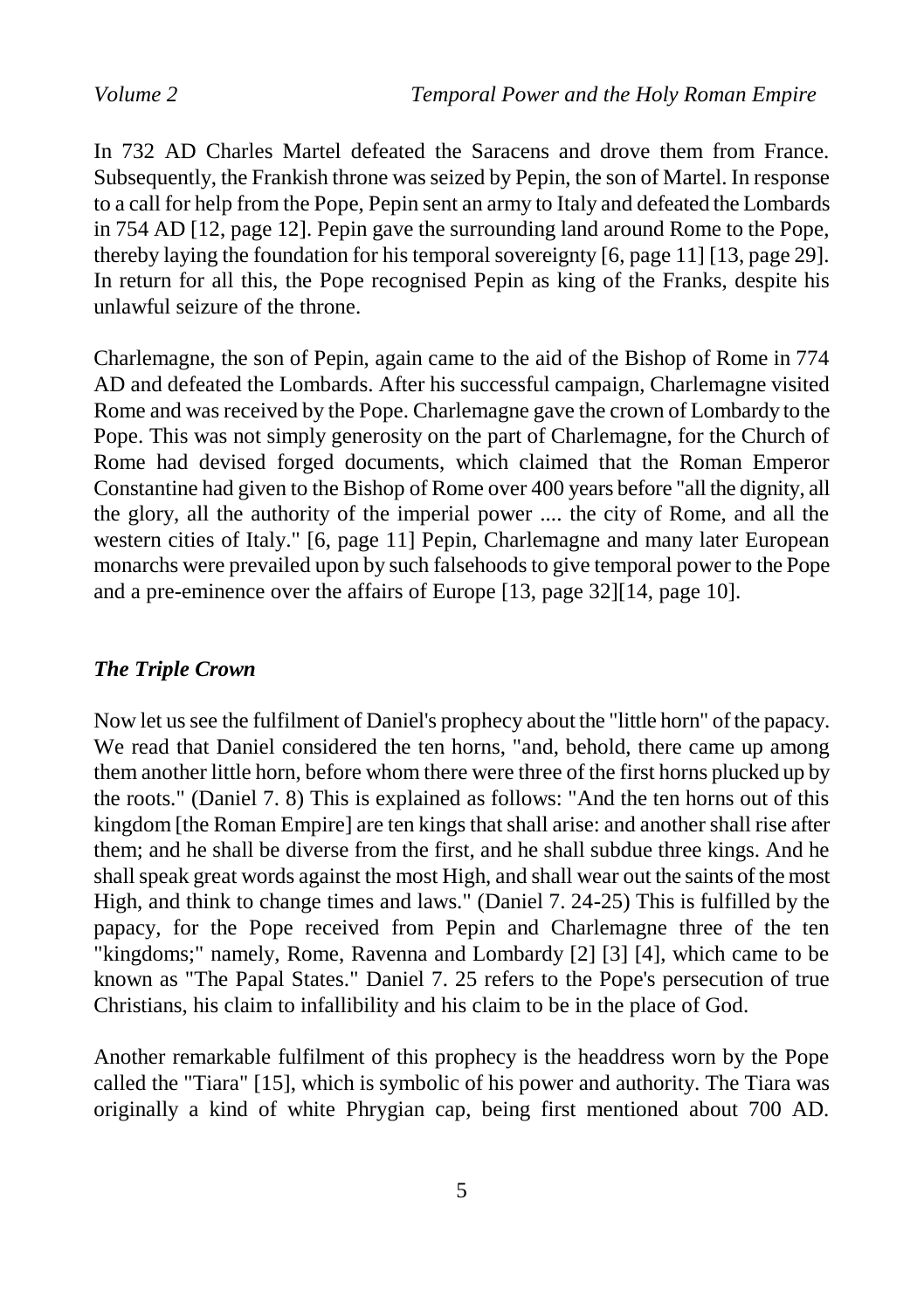Subsequently, a crown was added around its lower rim in the 11th century. Later Popes added two more crowns and altered its shape into that resembling a beehive. Thus the Tiara became known as the "Triple Crown." Just as the "little horn" subdued "three kings" (Daniel 7. 24), so the Pope has a Triple Crown as his symbol of authority.

Remembering that in the Mysteries the bee symbolised Nimrod as the "word" (see Chapter 7), the wearing of a beehive headdress identifies the Pope as the "word." This is consistent with the papal claim to speak infallibly the words of God; in doing so the Pope attempts to take the place of Jesus Christ, who is the true "Word of God." Indeed, the Pope was not the first to wear this shape of headdress. Woodrow [9, page 75] states that the Tiara "is identical in shape to that worn by the "gods" or angels that are shown on ancient pagan Assyrian tablets." It is also remarkably similar to one form of headdress worn by Dagon; the other form of Dagon's headdress is the bishop's mitre !

By the assumption of temporal, as well as ecclesiastical sovereignty, the Pope attained the full dignity of the title of "Pontifex Maximus." He was now as the Babylonian monarchs, who were both king and supreme high priest or pontiff. This concept is embodied in the two great pillars upon which the papacy is built; apostolic succession and temporal power [12, page 18]. Therefore, the Church of Rome can pursue its ends by either religious or political means, appearing like the two-faced god Janus, whose high priest the Pope really is. It is therefore a fundamental mistake for Protestants to think that political events today have no bearing on the Church of Christ. Likewise, politicians err when they think the religious actions of the Church of Rome have no bearing on the future of nations and democracy. The Church of Rome can pursue its policies by which ever means, either political or religious, that are most effective and least suspected by its enemies. This was clearly recognised by Philpot in 1869, when he wrote his book "The Advance of Popery in this Country, viewed under both its Religious and Political Aspect," [16] warning of the dire consequences of growing papal influence in Britain.

#### *Holy Roman Empire*

After Charlemagne's first visit to Rome in 774 AD, he conquered the territory of France and Germany, thereby becoming the master of Western Europe. In 800 AD Charlemagne again visited Rome; this time it was the Pope who gave Charlemagne a crown. On the 25th December 800 AD Charlemagne was crowned "Emperor of the Romans" by Pope Leo III at Rome [17, page 11]. Hilton speaks of the significance of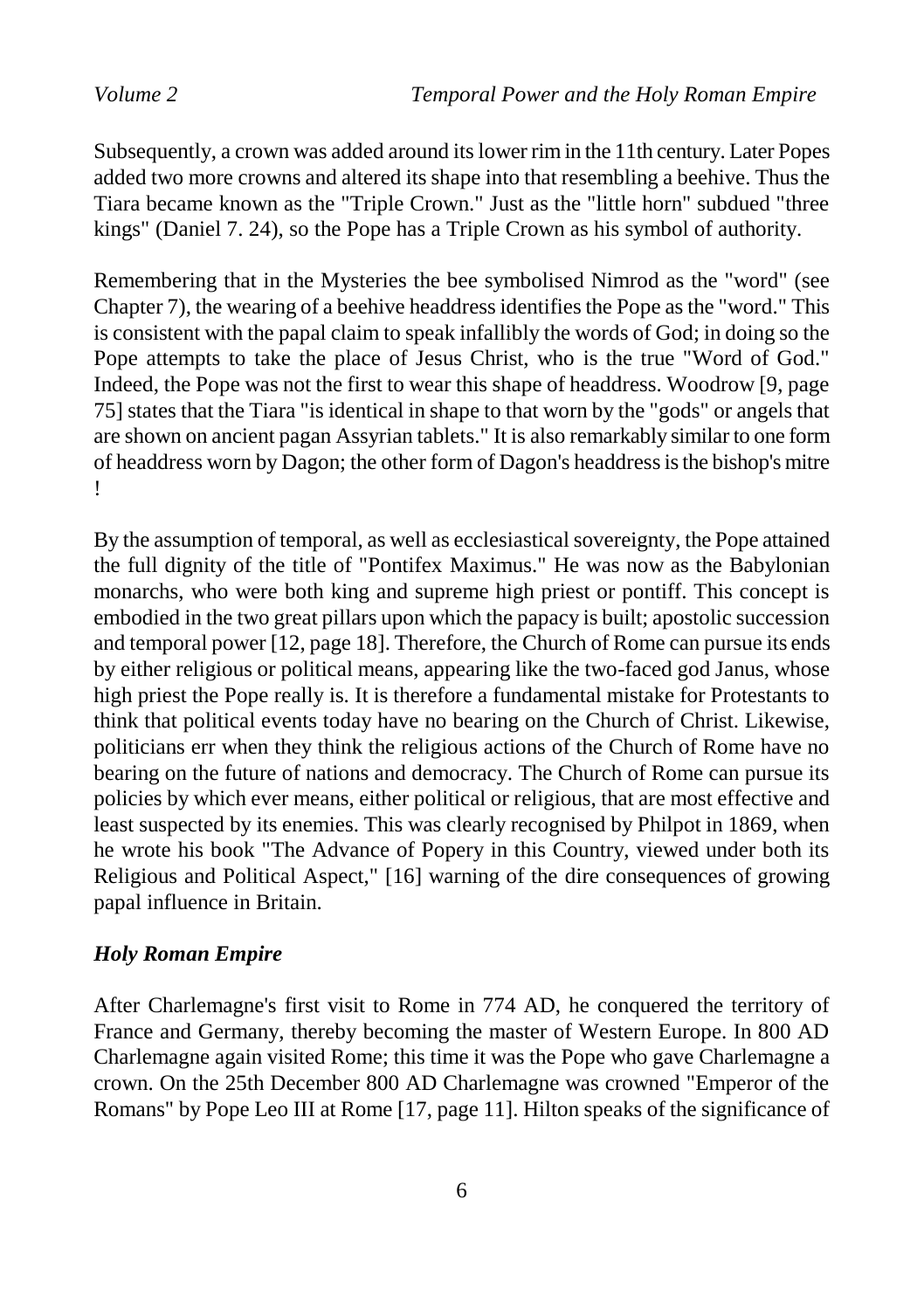this event [18, page 28]: Charlemagne "became Western Europe's "Christian" Caesar a Roman emperor born of a Germanic race. The West once again had an emperor, and his coronation was to become the central event of the Middle Ages. He was proclaimed "Rex Pater Europae" (King Father of Europe) and espoused the ideal of a unified Christian Empire - albeit christianised at sword-point - in close alliance with the Pope. The fact that Charlemagne received his crown from the Pope was seen by the populace as equal to a divine bestowal. It confirmed the perception that the imperial crown was a papal gift, and that the kingdoms of this earth belonged to the Bishop of Rome; they were his to give, and his to take away. ... By this, there had been a formal linking of the Pope's spiritual power with the Emperor's temporal power, and the two had become joint sovereigns on earth, in a Holy Roman Empire which was the political foundation of the Middle Ages. ... The entire future of the Continent was bound up in this coronation, and the alliance between the Papacy and Germany has been of great significance ever since."

Despite such a start, the Holy Roman Empire saw successive cycles of unity under a powerful emperor or Pope, followed by disintegration and terrible wars. After each such period of strife and disunity a fresh attempt was made to mould Europe into a single empire. Charlemagne's empire was short-lived; for after his death it quickly descended into chaos. Western Europe was partitioned amongst Charlemagne's grandsons in 843 AD [18, page 28].

However, the word of God had spoken of the futility of trying to rebuild the Roman Empire. More than a thousand years before, Daniel prophesied concerning the great image shown to Nebuchadnezzar in a vision; "And as the toes of the feet were part of iron, and part of clay, so the kingdom shall be partly strong, and partly broken. And whereas thou sawest iron mixed with miry clay, they shall mingle themselves with the seed of men: but they shall not cleave one to another, even as iron is not mixed with clay." (Daniel 2. 42-43) As we saw in Chapter 4, the fourth kingdom of iron, which represented the Roman Empire, divided into ten toes or kingdoms of iron and clay, "partly strong, and partly broken." Some of these kingdoms were strong and some were weak, and did not stand long [2]. Concerning all the attempts to unite the nations of Europe, these have always come to nothing and the nations have parted, "even as iron is not mixed with clay."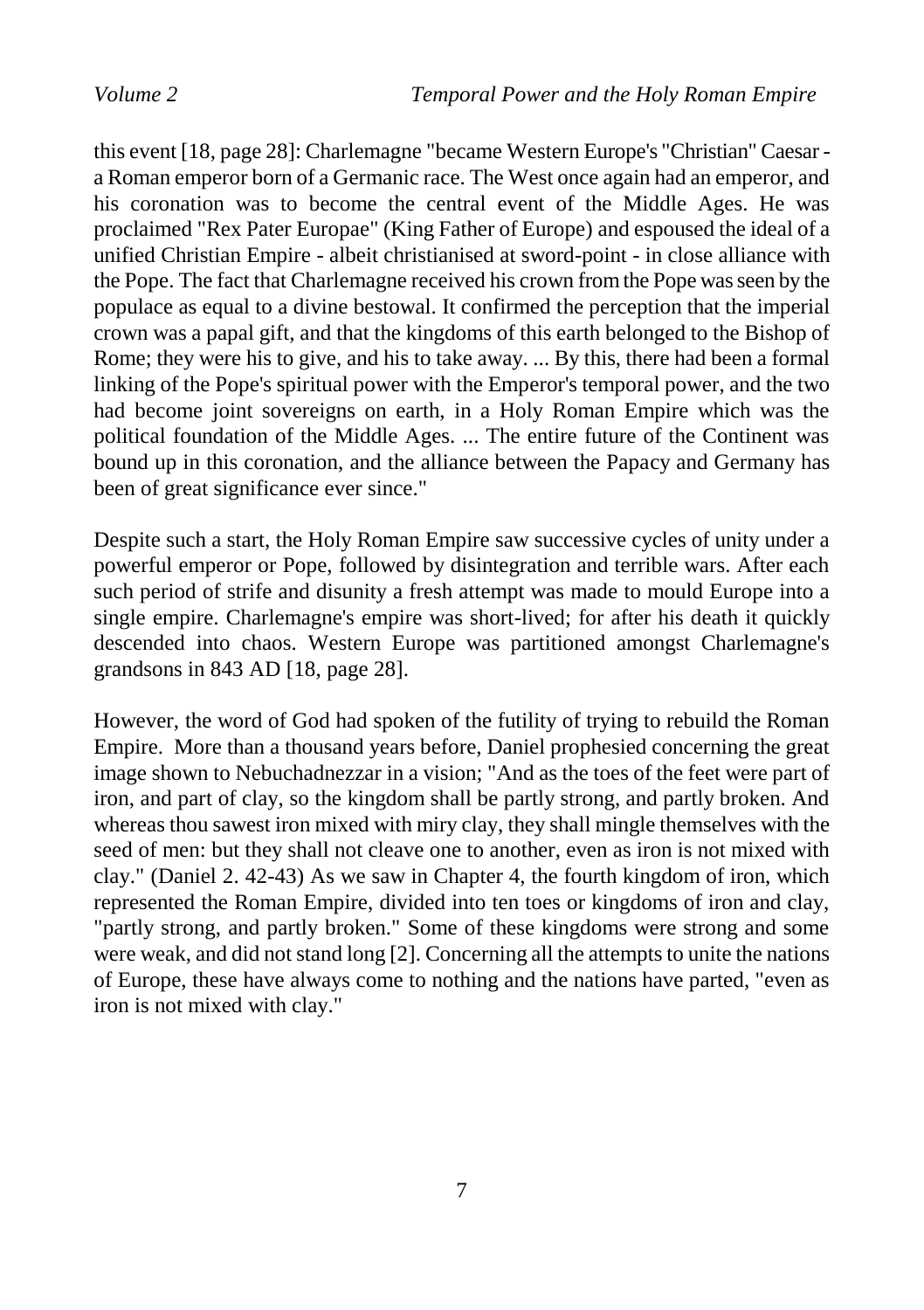### *First Reich*

The next great attempt to unify Europe occurred in 962 AD, the implications of which are still being seen in European history today. Hilton explains this as follows [18, page 29]: "In 962, Otto the Great revived Charlemagne's Empire as the first German Reich (Empire) and was crowned Holy Roman Emperor by Pope John XII. This Reich became known as the "Sacrum Romanum Imperium Nationis Germanicae" (Holy Roman Empire of the German Nation) and Otto's octagonal crown became the symbol of the concept of European unity. Germany became the power centre of the Empire. Throughout the Middle Ages it was to be the kings of the Germans, crowned by the Pope, who would be named Holy Roman Emperor." Such concepts and the symbolism of the Reich Crown of Otto will appear again later in the book, when we consider Hitler's National Socialism (Nazism) and the European Union.

After the death of Otto the Great, there was again a period of instability. For centuries there were successive struggles for power between the Pope and the Emperor. This ultimately led to the demise of Germany as a nation and a period with no Emperor [18, page 29].

Eventually the Empire was revived with the Austrian Hapsburg family holding the crown. The greatest of these Emperors was Charles V, who was also king of Spain. Charles had immense power and wealth, with an empire that stretched across Europe and included the newly conquered territories of South America. When as a young man Charles became Emperor in 1519, his power was unrivalled and a new era seemed to have dawned [6, page 219]. However, in 1556 he went into an ignominious exile in a monastery; his great Empire had disintegrated [19, page 122]. A seemingly insignificant monk from Wittenburg, called Martin Luther, had been raised up by God to set Europe ablaze with the preaching of the Gospel. The Church of Rome and the Holy Roman Empire were shaken to the core.

D'Aubigné wrote in 1846 the following in his "History of the Reformation" [17, page 607]. "This Reform was necessary. When Christianity in the fourth century had seen the favour of princes succeed to persecution, a crowd of heathens rushing into the church had brought with them the images, pomps, statues, and demigods of paganism, and a likeness of the mysteries of Greece and Asia, and above all of Egypt, had banished the Word of Jesus Christ from the Christian oratories [i.e. pulpits]. The Word returning in the sixteenth century, a purification must necessarily take place; but it could not be done without grievous rents."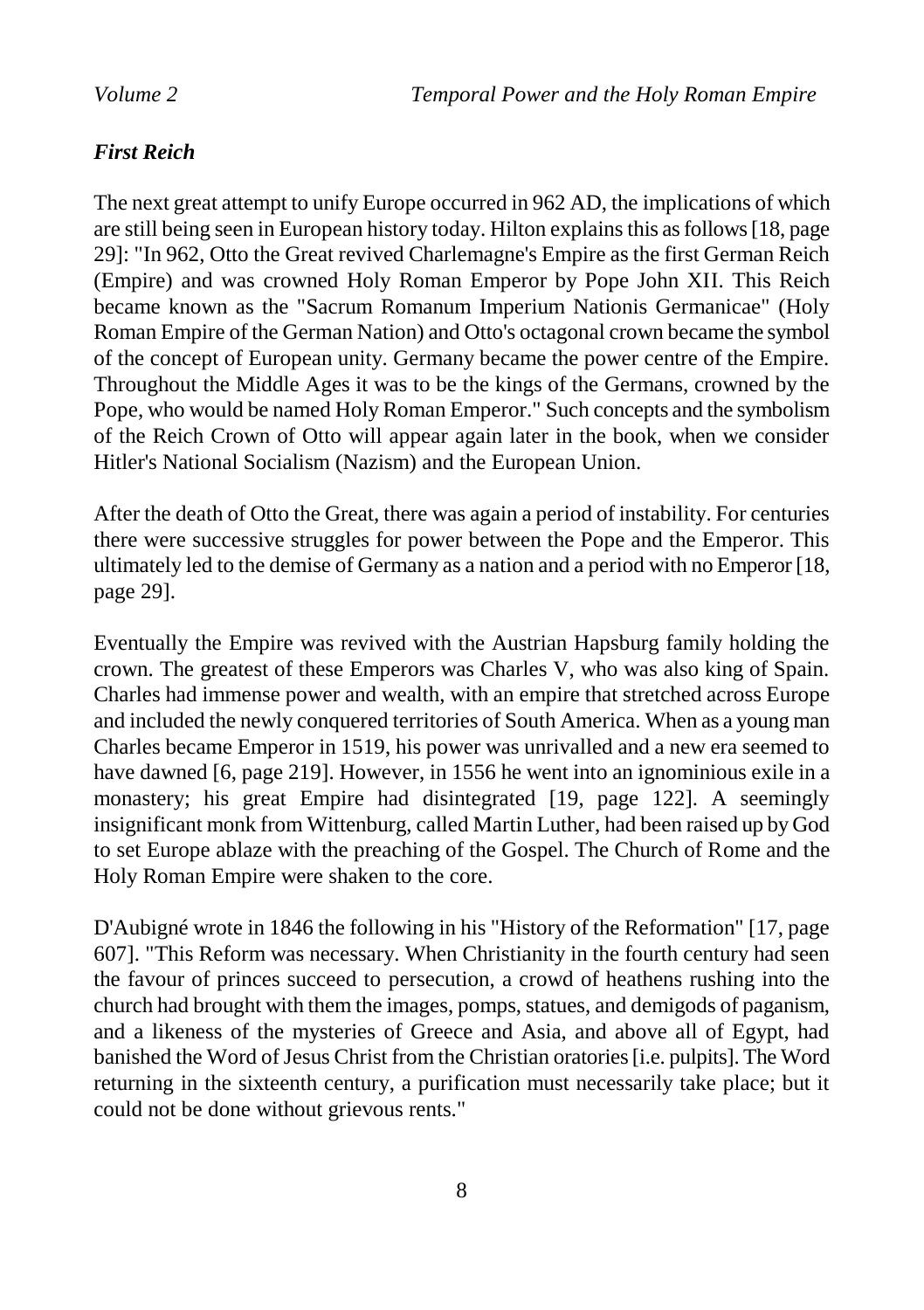#### *Papal Immorality and Persecution*

Otto the Great received the Reich Crown from a Pope who led a most immoral and depraved life. This was not an isolated instance, but was an awful characteristic of the 10th century. Having gained so much power, as so often happens with those who are not graciously restrained and delivered by the Holy Spirit, the Popes fell prey to immoral lusts and temptations [5, page 154]. Having obtained the position of Pope by murder in 904 AD, the rule of Sergius III was such that the Romanist historian Cardinal Baronius called Sergius a "monster" and another historian referred to him as a "terrorizing criminal." [9, page 83] There then began what is known as the "rule of the harlots" [9, page 84], so called on account of the great influence of the Popes' concubines over the papacy for a period of 60 years. The depravity of the Vatican court at that period is too vile to describe further.

Nor were matters any better in the 14th and 15th centuries. The crimes of Boniface VIII (1294 - 1303), the deposed John XXIII (1410 - 1415) and Alexander VI (1492 - 1503) surpassed all in their wicked indecency and violence [9, page 87] [5, page 155]. Yet it was Boniface VIII that made the following official pronouncement; "We, therefore, assert, define and pronounce that it is necessary to salvation to believe that every human being is subject to the Pontiff of Rome." [9, page 87] Not satisfied with this Boniface VIII went on to declare, "That which was spoken of Christ... "Thou hast subdued all things under His feet," may well seem verified in me. I have the authority of the King of kings. I am all in all and above all, so that God, Himself and I, the Vicar of God, have but one consistory, and I am able to do almost all that God can do. What therefore, can you make of me but God ?" [20, page 32] Is it then surprising that the Popes of this period bitterly persecuted and massacred true Christians, who sought salvation by faith in Jesus Christ and who worshipped God in truth ? Untold numbers of true believers died terrible and cruel deaths in the Inquisition, which was started by Pope Innocent III (1198 - 1216) [9, page 97].

The testimony of scripture is most clearly fulfilled by the papacy. Let the reader compare the previous statements with the warning of Paul, that there shall "come a falling away first, and that man of sin be revealed, the son of perdition; Who opposeth and exalteth himself above all that is called God, or that is worshipped." (2 Thessalonians 2. 3-4) Furthermore, the words of Daniel about the "little horn" exactly fit the papacy; "And he shall speak great words against the most High, and shall wear out the saints of the most High." (Daniel 7. 25)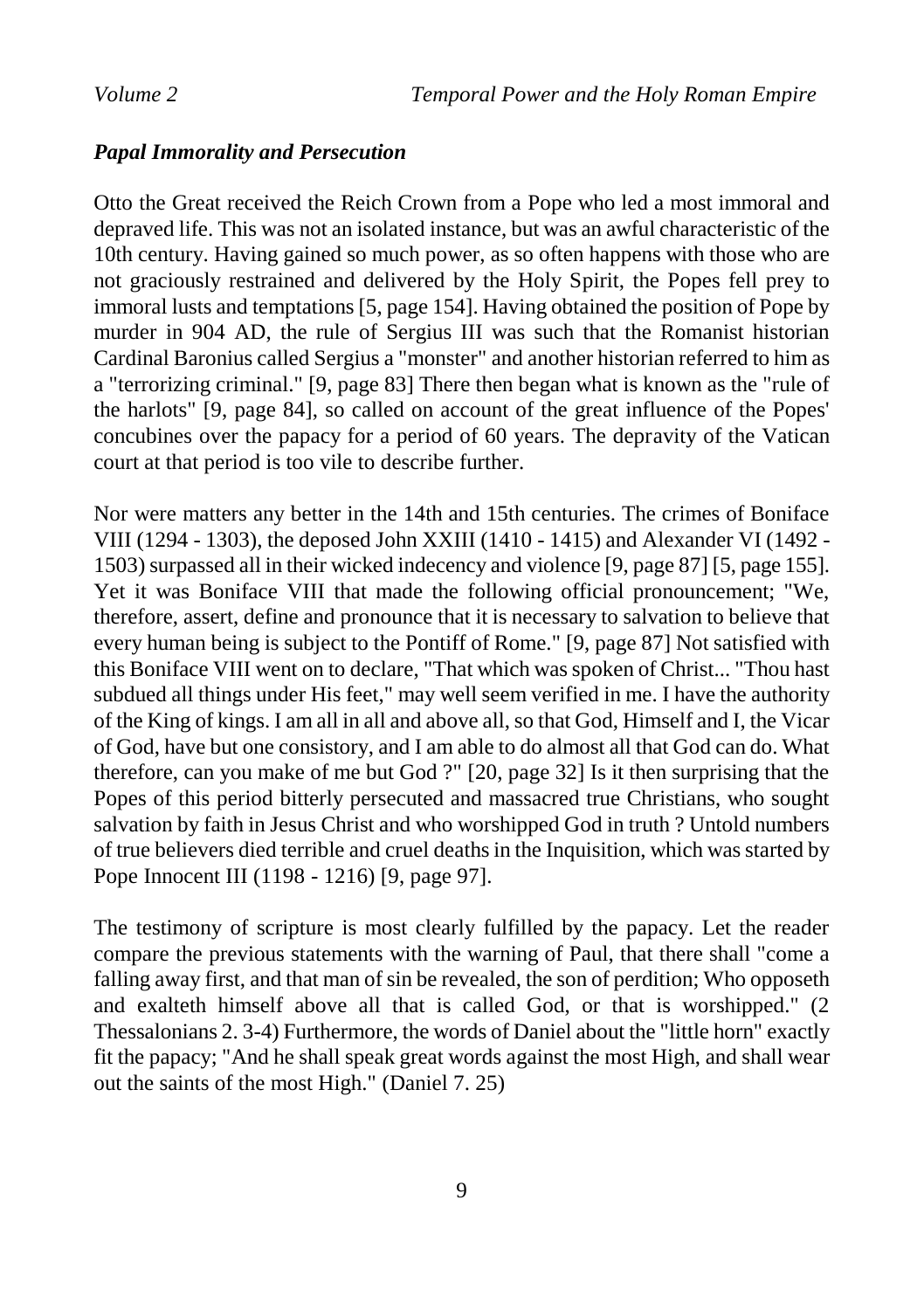Truly, the words of the Apostle John testify of the Church of Rome. "I saw a woman sit upon a scarlet coloured beast, full of names of blasphemy, having seven heads and ten horns. And the woman was arrayed in purple and scarlet colour, and decked with gold and precious stones and pearls, having a golden cup in her hand full of abominations and filthiness of her fornication: And upon her forehead was a name written, MYSTERY, BABYLON THE GREAT, THE MOTHER OF HARLOTS AND ABOMINATIONS OF THE EARTH. And I saw the woman drunken with the blood of the saints, and with the blood of the martyrs of Jesus." (Revelation 17. 3-6)

### *References*

- [1] Bishop C. Wordsworth, *Is the Church of Rome the Babylon of the Apocalypse*, (Hope Publications), 1990 Edition, ISBN 0 949926 10 8.
- [2] J. Gill, Commentary on the Bible, (Matthews and Leigh), 1810.
- [3] T. Scott, Commentary on the Bible, (Editor W. Symington, Published by MacKenzie and White), 1842.
- [4] J. Brown, *Dictionary of the Holy Bible*,
- (Editor J. Smith, Published by Blackie and Son), 1861. [5] *The Church in the Middle Ages*, (Seeley, Burnside and Seeley), 1845.
- [6] J. A. Wylie, *History of Protestantism*, Vol. 1, (Cassell, Petter and Galpin).
- 
- [7] A. Hislop, *The Two Babylons*, (Partridge), 1989 reprint.
- [8] R. Young, *Analytical Concordance to the Bible*, (Hendrickson).
- [9] R. Woodrow, *Babylon Mystery Religion*, 27th Edition, 1993.
- [10] *A Catechism of Christian Doctrine*, (Catholic Truth Society) Imprimatur, 1971.
- [11] R. Bennett and M. de Semlyen, *Century 21: Biblical Unity or Papal Conformity*, (Spirit of 88), May/June 2000.
- [12] *Four Horsemen - Alberto Part Five*, The Crusaders Vol. 16, (Chick), 1985.
- [13] A. Manhattan, *The Vatican Billions*, (Chick), 1983, ISBN 0-937958-16-6.
- [14] *English Churchman*, No. 7538, 28 July 2000.
- [15] *Oxford Dictionary of the Christian Church*, (Editor F. L. Cross), 1957.
- [16] J. C. Philpot, *The Advance of Popery*, (Gadsby), 1869.
- [17] J. H. M. D'Aubigné, *History of the Reformation*, (Oliver and Boyd), 1854.
- [18] A. Hilton, *The Principality and Power of Europe*, (Dorchester House Publications), 2nd Edition, 2000, ISBN 0 9518386 2 8.
- [19] J. A. Wylie, *History of Protestantism*, Vol. 2, (Cassell, Petter and Galpin).
- [20] *The Godfathers - Alberto Part Three*, The Crusaders Vol. 14 (Chick), 1982.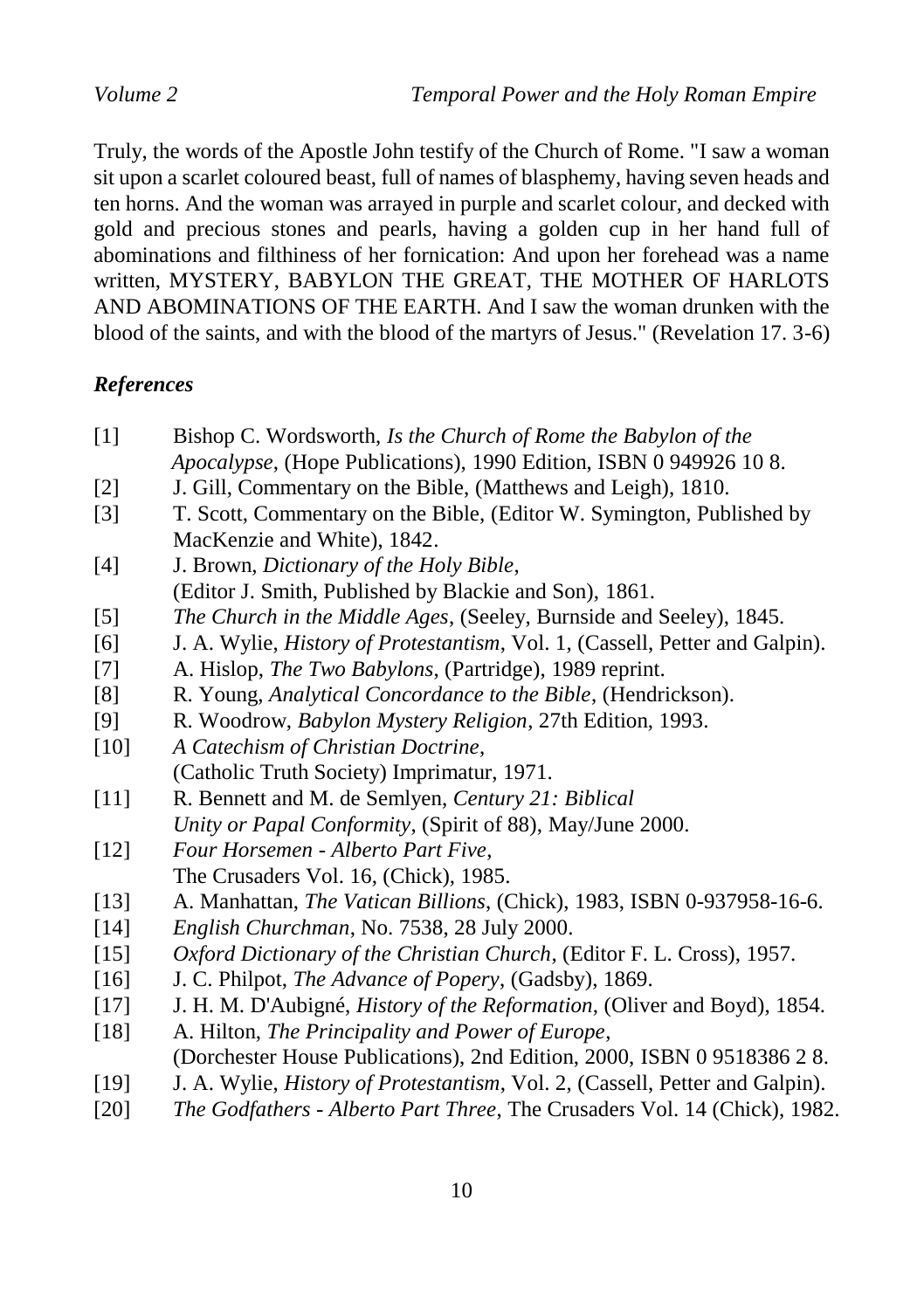#### *CHAPTER 10*

#### *ISLAM AND THE ROMAN CONNECTION*

#### *Introduction*

In the previous chapter we looked at the rise of the papacy during the Dark Ages. However, another great religious movement emerged at the beginning of the 7th century in the East. This was Islam, which was founded by Muhammad and first established in Mecca. Many godly commentators consider that the latter part of Daniel 11 refers to the rise and pretensions of the papacy, followed in verses 40 to 43 by the great Muslim conquests by the Saracens, and later by the Turks, of the Middle East, North Africa and much of Europe [1] [2] [3]. These, as we saw previously, posed a significant threat to the papacy, but we will see that this threat was partly of Rome's own making.

Readers will be forgiven for wondering why the subject of Islam has been brought into this book. However, there is a subtle connection linking Islam and the Church of Rome. It is claimed by Muslims that the god Allah, whom they worship, is the same as the God of Israel and the Bible. We will show that this is not the case, and that Islam, like the Church of Rome, is ultimately derived from Babylon. Unlike the Church of Rome, Islam has not adopted the full array of Babylonish doctrines and abominations; nevertheless, the similarities between Rome and Islam are still discernible.

#### *The Moon God*

The main branch of Babylonian religions represented Nimrod as the sun god and Semiramis as the moon goddess. The goddesses Astarte and Isis were frequently symbolised by the crescent moon, and this has been carried forward by the Church of Rome in the symbolism of the Virgin Mary [4, page 13]. However, there was a variant of this in which the symbolism of the sun and moon was reversed, the moon representing the male divinity. In this Cush, the father of Nimrod, was worshipped under the name "Meni" or "Manai," which signifies in Chaldee "The Numberer." [5, page 94] Given that astronomy and the calculation of the motion of the stars was an essential feature of the Babylonian religious system, it is natural that its gods were accredited with having invented arithmetic. Let us note the first words of the writing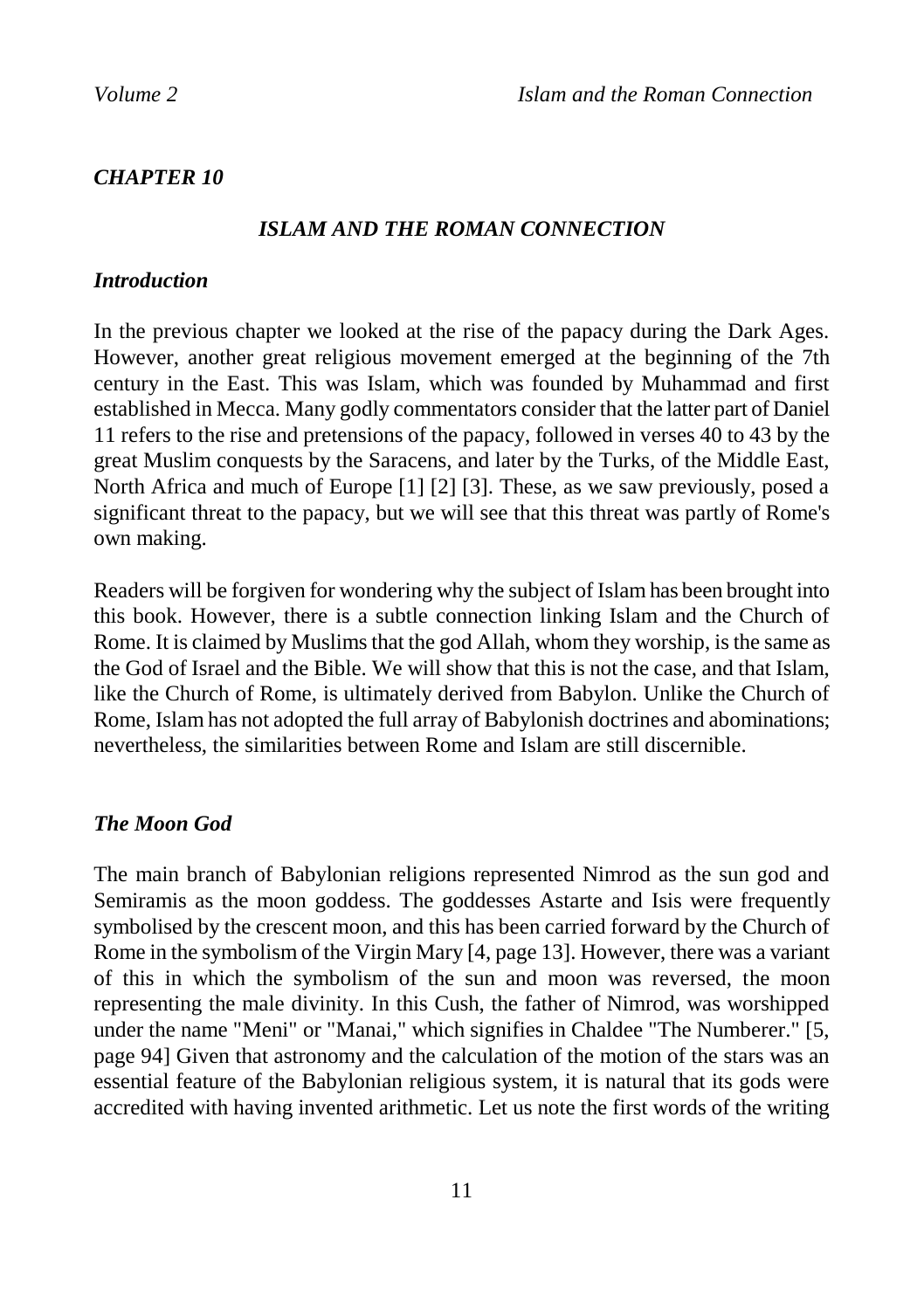on the wall before Belshazzar. "MENE, MENE, TEKEL, UPHARSIN. This is the interpretation of the thing: MENE; God hath numbered thy kingdom, and finished it." (Daniel 5. 25-26) The Lord God pronounced the doom of Belshazzar and Babylon according to the manner of their own religion.

The pagan Saxons and Norsemen worshipped the moon under a very similar name. Hence, we still have the Scottish festival of "Hogmanay;" this name comes from the Chaldee "Hog-Manai," which means "The feast of the Numberer." [5, page 95] Likewise, the Sabeans in Arabia worshipped the moon as the male divinity [6, page 42]. They celebrated the birth of the moon god on the 24th December, which was almost identical to the Anglo-Saxon date of the 25th December for the festival of Yule [5, page 94].

#### *Allah*

Despite the widely held view that Allah, whom Muslims worship, is simply another name for the God of Israel, the historical and archeological evidence about ancient Arabia contradicts this. Long before the birth of Muhammad, tribes in Arabia worshipped the moon god under the name of "Allah." [6, page 50] [7, page 17] The symbol of the crescent moon was used as a symbol of the pagan Allah; likewise, the same crescent moon is an Islamic symbol. Allah also corresponds to the Babylonian god Bel [6, page 48], who Hislop shows to be Cush or Meni the moon god [5, pages 26 and 94].

Other important features of the Islamic religion are almost identical to the pagan rites of ancient Arabia [6, page 40]. Just as Mecca is the holy city of Islam, so Mecca was the centre for the pagan religions of pre-Islamic Arabia. Mecca was under the control of the Quraysh tribe into which Muhammad was born; this tribe was particularly devoted to the worship of the moon god Allah [6, page 51]. It was believed that Allah had three daughters, who were worshipped as goddesses. In keeping with the Babylonish concept of a goddess that interceded for mankind, the pagans believed that the daughters of Allah were intercessors between him and the people.

At the centre of the pagan worship in Mecca was the square stone temple called the Kabah (which is Arabic for "a cube"); the original building was rebuilt in the 6th century. Following the widespread belief in the powers of magic stones, the famous "black stone" was embedded in the wall of the Kabah [6, page 41]. Such black stones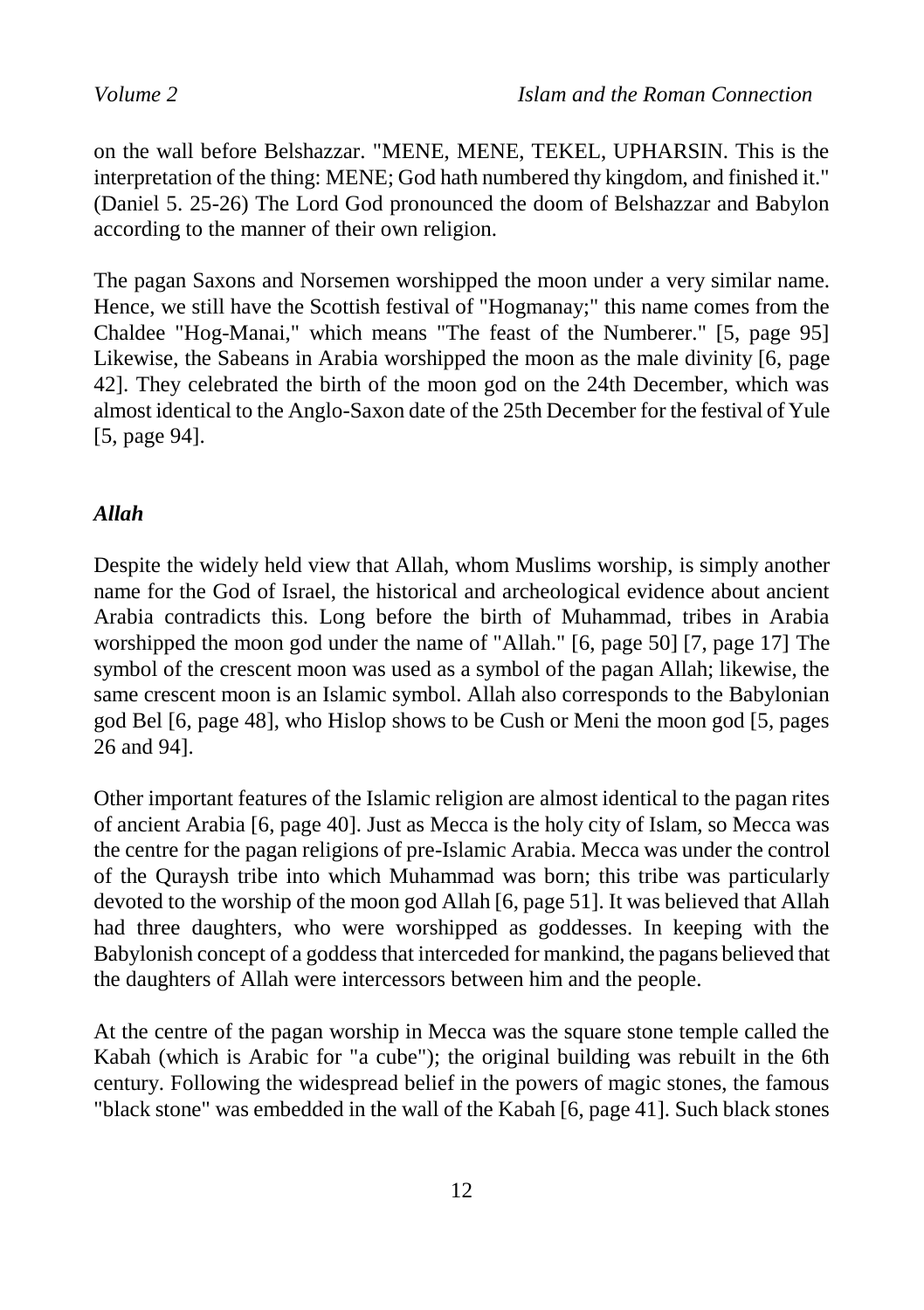were elsewhere to be found in the pagan Middle East [8, page 162]. The pagans of pre-Islamic Arabia believed that one should bow and pray towards Mecca at set times in the day [6, page 52]. Furthermore, they believed that one should make a pilgrimage to worship at the Kabah once in one's lifetime, and when there to process round the Kabah seven times and to kiss the black stone. There was a certain month in the lunar calendar at which a period of fasting was to be observed. All these rites have been carried forward into the religion of Islam.

#### *Muhammad and the Cleansing of the Kabah*

Prior to the time of Muhammad, the Quraysh tribe had seen to it that all manner of different idols were allowed in the Kabah, so as to extend the influence of Mecca as a centre for many religions. There were about 360 different idols in the Kabah in addition to an idol of Allah [6, page 40]; there was even an image of Mary and Jesus [7, page 14].

Muhammad was born in 570 AD in Mecca. He came from a family background that practised pagan occult arts [6, page 69] [7, page 14]. It was about 610 AD when Muhammad claimed to have had visions and revelations; this began his career as a prophet [6, page 75] [7, page 16]. We need not go through the events of his life in any detail, but Muhammad in the subsequent years drew to him an increasingly large band of followers. This grew into a large army which eventually conquered Mecca and much of the surrounding country. Muhammad purged the Kabah of its idols, and formed from the pagan worship of the moon god Allah the new religion of Islam [6, page 84] [7, page 17]. However, what is currently inside the Kabah, which is the holiest place of Islam, is a mystery. Does a statue of the moon god Allah remain, or is the Kabah simply an empty building ? These are questions which would be sacrilege for a Muslim to ask. Like Romanism, Islam is not a religion which encourages freedom of enquiry or conscience [6, page 26]. However, we have to conclude that worshipping towards the Kabah, whose interior is a mystery and hidden, has remarkable connotations with the Mysteries.

#### *The Doctrines of Islam, Babylon and Rome*

Despite the denial of all images and idols, which cuts against Romanism and other Babylonish religions, Islam has some remarkable similarities to the Mysteries. These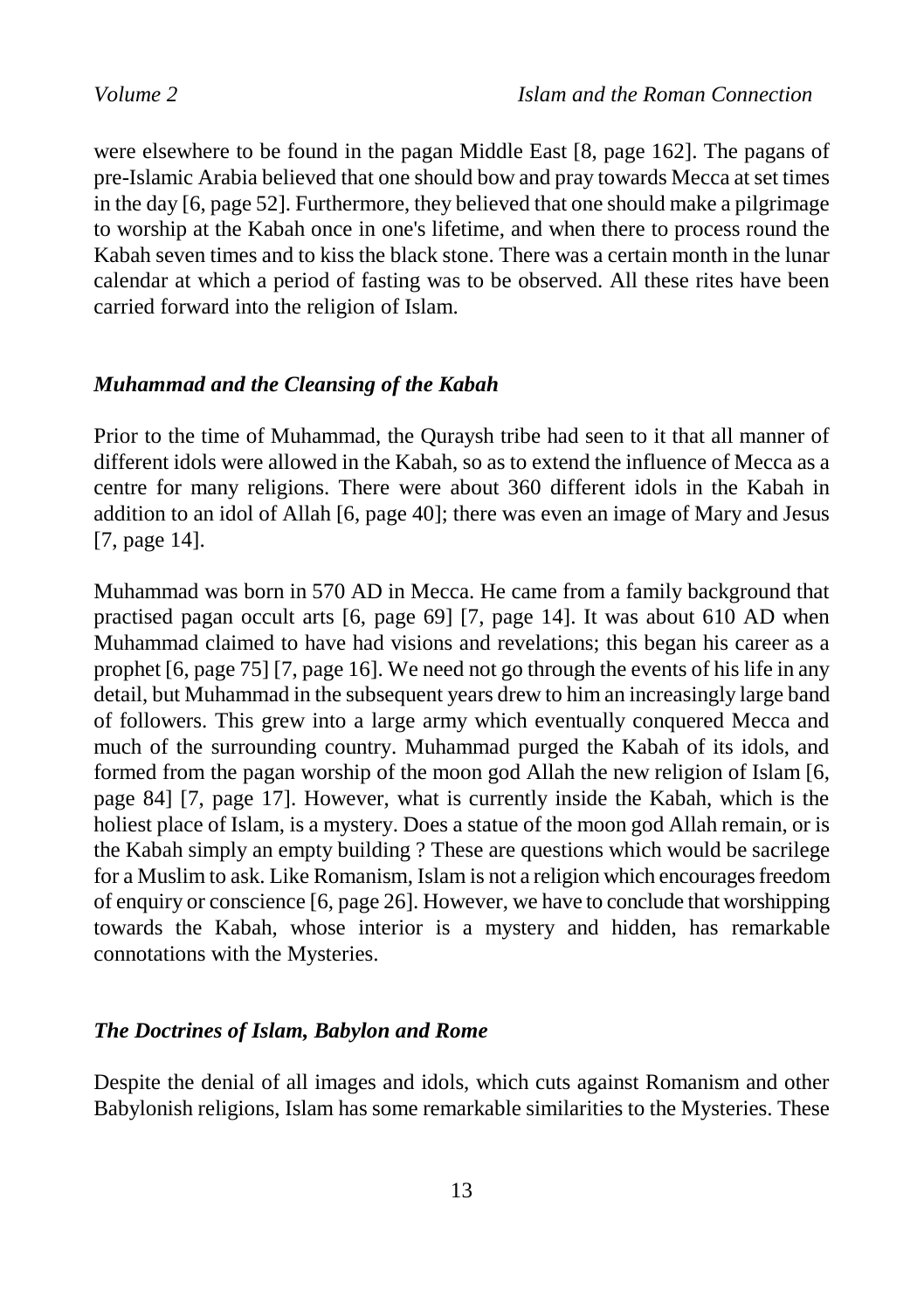are to be expected because of the pagan origin of the worship of Allah. However, we shall see that certain features cannot be explained in terms of the fairly distant link between the moon god Allah and the mainstream Babylonian Mysteries.

The teaching of Islam is a mixture of a variety of sources, which were widely available in Arabia around 620 AD. Scholars have shown the Quran (or Koran) to have drawn on not only Sabean, Jewish and supposedly Christian sources, but also from the eastern mysticism of Hinduism and Zoroastrianism [6, page 147]. These supposedly Christian sources were heretical works of Gnostics, who we saw in a previous chapter were deeply infected by the false religion of the Mysteries. Therefore, it is not surprising to find that Islam denies the Trinity and proclaims that Jesus was only a man, though a great prophet. The denial of the Trinity was a feature of the Gnostics. However, it is strange to find that the Quran teaches that Christians believe the Trinity to consist of the "Father, the Mother (Mary) and the Son (Jesus)." [6, page 152] A further peculiar teaching of the Quran is that Mary gave birth to Jesus under a palm tree [6, page 142]. It should be noted that in the Mysteries the palm tree (the original form of the Christmas tree) symbolised Nimrod reborn. These things show that the form of professed Christianity, which Muhammad had contact with, was distinctly Babylonish in nature.

The Islamic system of salvation is essentially one of justification by works, which is similar to the teaching of the Mysteries and the Church of Rome. The Quran teaches that on the day of judgement, good and bad works will be weighed up in a balance to decide whether one goes to heaven or hell [6, page 150]. This is just like the scales of Anubis or of "St. Michael the Archangel," which was discussed in Chapter 6. In fact the Islamic concept of heaven is a place full of fleshly indulgences [6, page 155]. Such a carnal view of eternity is in stark contrast to that of the Bible.

The teaching of Islam has a special place for Mary the mother of Jesus. It is important to note that this is well known to leaders of the Church of Rome. The teaching of the Quran about Mary has distinct similarities to that of the papacy, and this is being exploited by the Church of Rome to attract Muslims [9, page 458].

In a pure Islamic state there is no division between religion and politics [6, page 20]. The merger of secular and sacred is an exact parallel to the Church of Rome, where the Sovereign Pontiff is both head of religion and a reigning monarch.

A common feature of Romanist and Islamic theology lies with the ancient Greek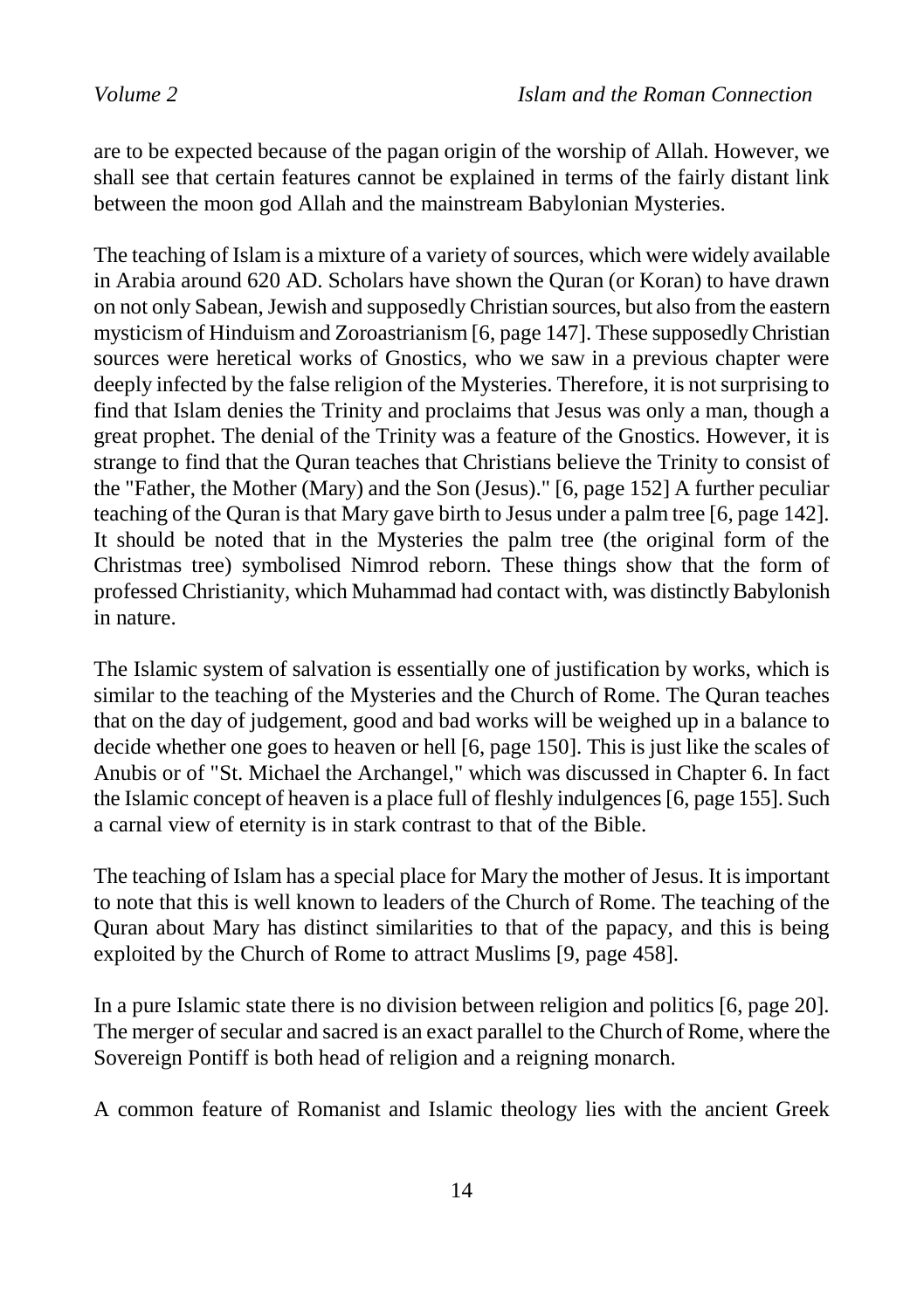philosopher Aristotle, who was a pupil of Plato. The Encyclopaedia Britannica states, "Aristotle was the author of an intellectual system that, through the centuries, became the support and vehicle for both medieval Christian [i.e. Romanist] and Islamic scholastic philosophy." [10] It was the system of Aristotle that Luther and the other Reformers withstood, upholding the word of truth in the Bible.

The final similarity between the Church of Rome and Islam is the persecution, firstly of Jews, and secondly of Christians who profess to believe the Bible. We previously noted in Chapter 5 how the Roman Emperor Constantine started the process of uniting Paganism with Christianity, and which initiated the persecution of true Christians by the Church of Rome. What we must also observe, is that the Jews were granted full Roman citizenship in 212 AD. However, when the Empire became nominally Christian under Constantine a hundred years later, this toleration of the Jews declined and persecution began [9, page 22]. This was the start of the long history of terrible persecution of the Jews by the Church of Rome. Likewise, early in his career Muhammad started attacking and massacring Jews [6, page 81] [7, page 17]. Muslim armies also greatly reduced the power of Rome's great rival the Orthodox Church, which was the official church of the Eastern Empire based in Constantinople.

#### *Islam and the Vatican*

Having spoken about the implicit connections and similarities between Islam and the Church of Rome, we will now consider the testimony of Rivera that there is a direct link. Rivera claims that, whilst he was a Jesuit, he was briefed in the Vatican on many of the deepest secrets of the Church of Rome. This included the Vatican's involvement in creating a new religious movement amongst the Arabs with the aim of capturing Jerusalem, over which the Eastern Empire and the Persians had fought bitterly. The Jews were also a major impediment to the Vatican's designs on Jerusalem [7, page 18]. Rivera then recounts that the Vatican decided to make use of the Arabs to form a new movement, which although not Romanist, could be used to achieve Rome's ends and would lead the Arabs ultimately to Rome.

It is widely known that at the age of 25 Muhammad married a rich widow called Khadijah, who was nearly 15 years older than himself. It was through her that Muhammad gained wealth and influence [6, page 75]. When at the age of about 40 Muhammad received visions (it is interesting to note that these were received in a cave [7, page 20]), Khadijah supported and encouraged him to share them with his family,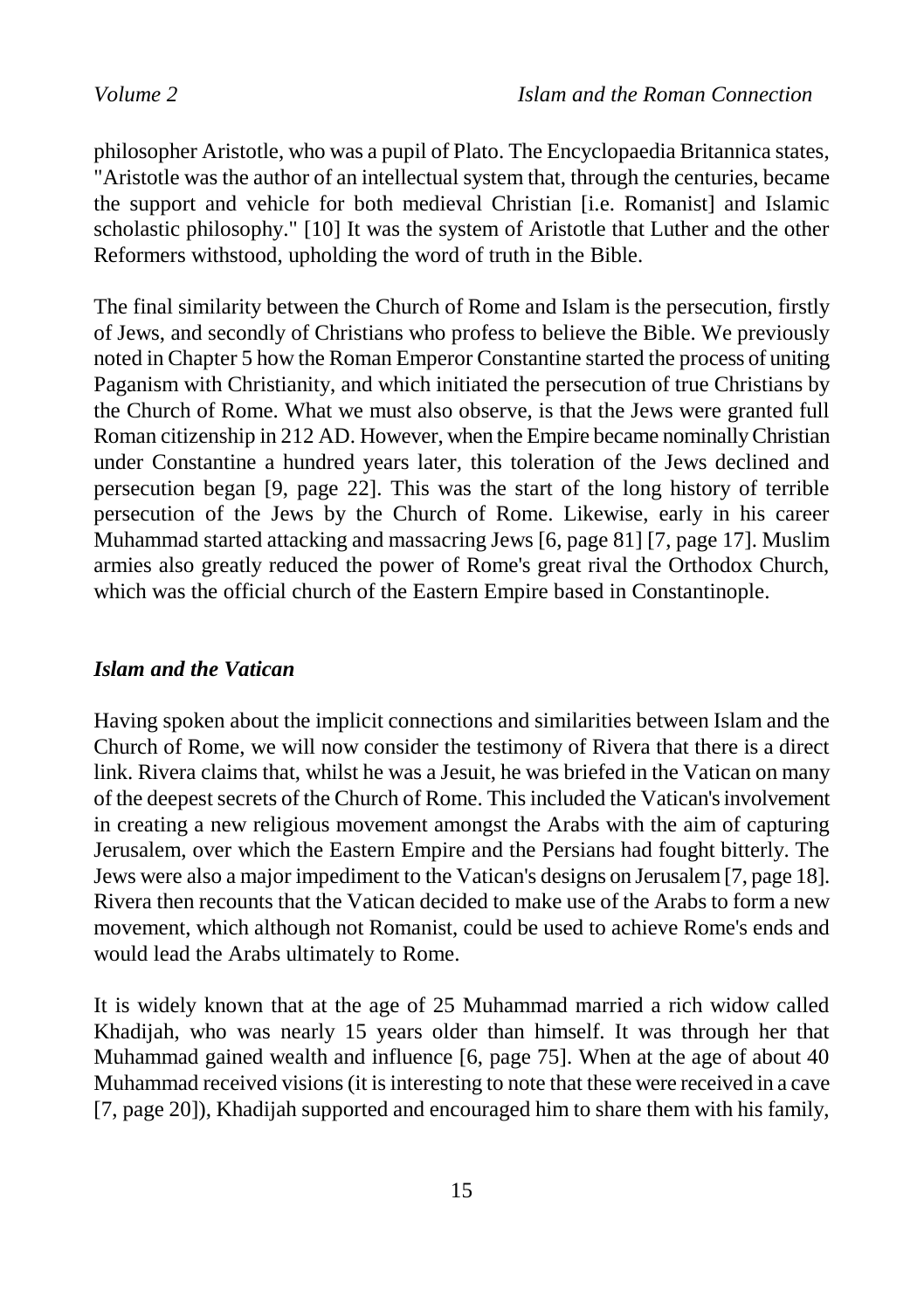who became his first converts [6, page 78]. However, Rivera states that Khadijah was a devout Romanist, who had given her wealth to the Church and dwelt in a Convent. Subsequently, she was sent back into the world with her wealth to find a young man, who could be used by the Vatican as the Arab messiah. Rivera also notes that Khadijah's cousin Waraquah was also a devout Romanist; together they had a profound influence on Muhammad [7, page 19]. The followers of Muhammad were also supported by the Romanist king of Abyssinia on account of Muhammad's views on the Virgin Mary [7, page 16].

Following Muhammad's death the Muslim armies made astonishing military advances outside of Arabia. Rivera claims that the Pope supported the Muslim generals, giving them permission to invade North Africa on condition that they eliminated Jews and Christians, protected Romanists and their shrines, and conquered Jerusalem for the Vatican [7, page 21]. However, Rome's plans miscarried; the Muslims, buoyed up with their victories, turned against Rome. The Muslims eventually built the Mosque of the Dome of the Rock on the site of the Jewish Temple in Jerusalem [7, page 22]. Rivera puts the responsibility for the formation of Islam and its great hatred of true Christianity with the Church of Rome.

### *The Crusades*

In the immediate centuries following the great invasions of the Muslim armies, the Muslim rulers allowed pilgrims safe passage to visit Jerusalem and other parts of the Land of Israel. The Holy Roman Emperor Charlemagne negotiated directly with Caliph Haroun al Raschid, who as a result gave protection and assistance to Romanist pilgrims [11, page 15]. However, this situation changed in the latter part of the 11th century with the invasions of the Turks from the steppes of Central Asia, which resulted in chaotic and dangerous conditions throughout what had been the Eastern Empire. It was then in 1095 that Pope Urban II instigated the Crusades to recover Jerusalem and the "Holy Shrines" for the Church of Rome [11, page 22]. This move was also calculated to extend further the territorial power of the Vatican [12, page 39].

This gave rise to many bloody wars over the next 200 years, which are known as the Crusades. Such actions were in total variance to the teachings of Christ. The very concept of having "Holy Shrines" for Christians to worship at, let alone fight wars over, is alien to the true Church of Christ.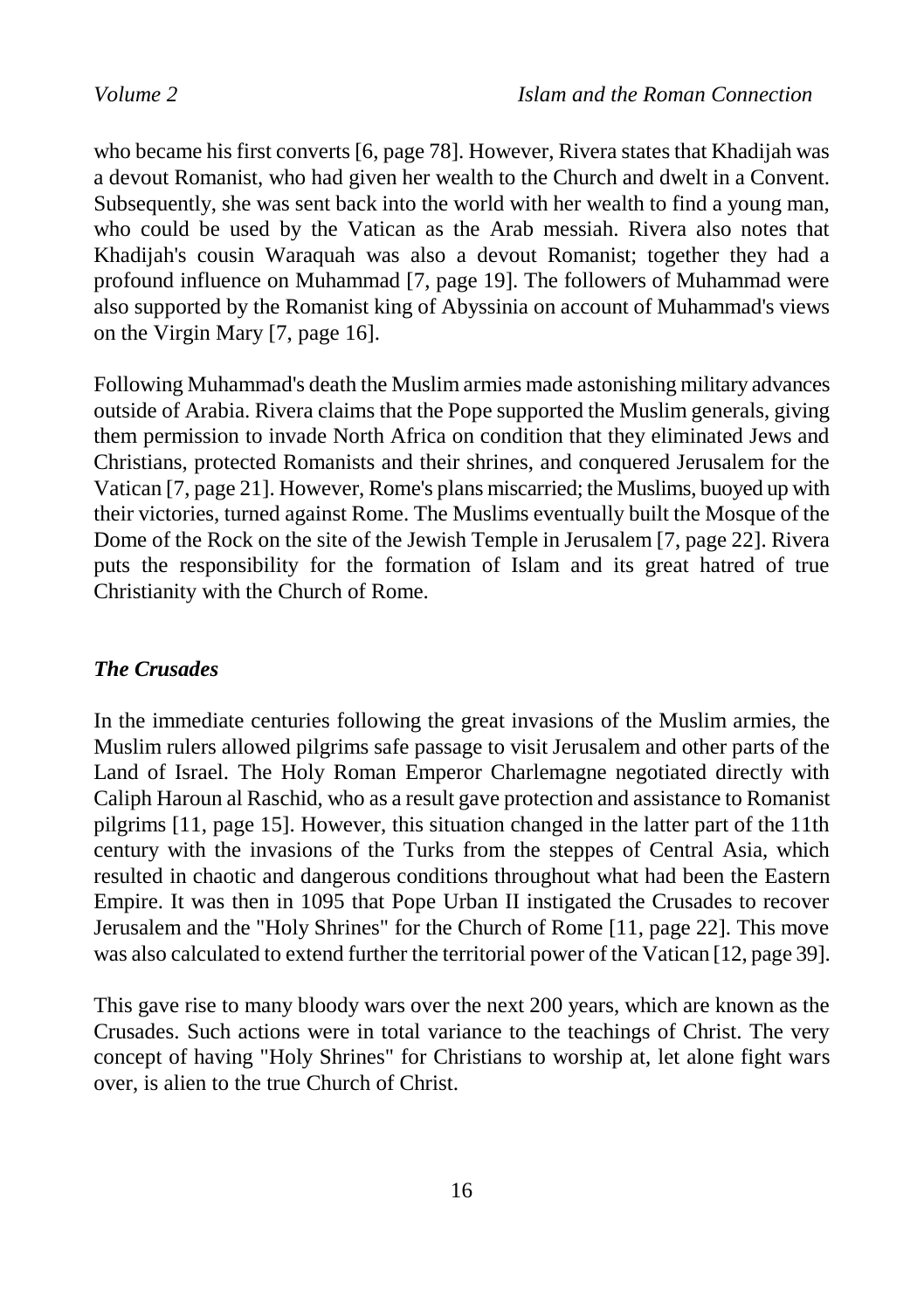As well as the mutual slaughter of multitudes of Muslims and Romanists, there were less well known victims of the Crusades. The Crusaders, following the anti-semitic teaching of the Vatican, massacred Jews in huge numbers [13, page 5] [9, page 269]. The Crusaders also sacked Constantinople in 1204, pillaging and destroying the Eastern Orthodox churches [13, page 8] [11, page 209]. However, the Muslim armies finally drove the Crusaders from the Middle East at the end of the 13th century.

Rivera records that secret negotiations took place between the Vatican and Muslim leaders [7, page 24]. It was agreed that the Muslims could occupy Turkey (this legitimized the destruction of the Eastern Empire in Constantinople) and the professed Christians in Lebanon could remain. Rivera states that Rome and the Muslims mutually agreed to attack their common enemy, those who believed and preached the Gospel according to the Bible. This rather tenuous alliance between Rome and Islam explains certain seemingly inexplicable events of the 20th century, about which we will have more to say in later chapters.

#### *Knights Templar*

Another aspect of the Crusades which we must observe, is that of the monastic order of warriors. Of particular interest is the order of the Knights Templar founded in 1118; their official name was the "Poor Knights of Christ and of the Temple of Solomon." Their headquarters in Jerusalem was known as the "Temple of Solomon," said to have been built on the foundations of the Temple. They elected their own "Grand Master" and their sole superior was the Pope. The Knights Templar were founded to protect the Holy Sepulchre and the visiting pilgrims [11, page 94] [14, page 112].

However, the Knights Templar adopted many practices of Eastern Mysticism, drawing upon secret societies based on the Mysteries [15, page 38]. They were also influenced by Muslim sects, in particular the "Assassins," who killed victims as part of their religion (a form of human sacrifice) [14, page 112]. When the Knights Templar were expelled from the Middle East, along with other Crusaders, they settled in Europe. However, their secret activities quickly attracted the attention of the authorities, resulting in their suppression in the early 14th century. Despite this their secret organisations continued to spread the secrets of the Mysteries, as they understood them. These occult organisations eventually developed into Freemasonry in later centuries [14, page 113] [15, page 40] [16, page 115].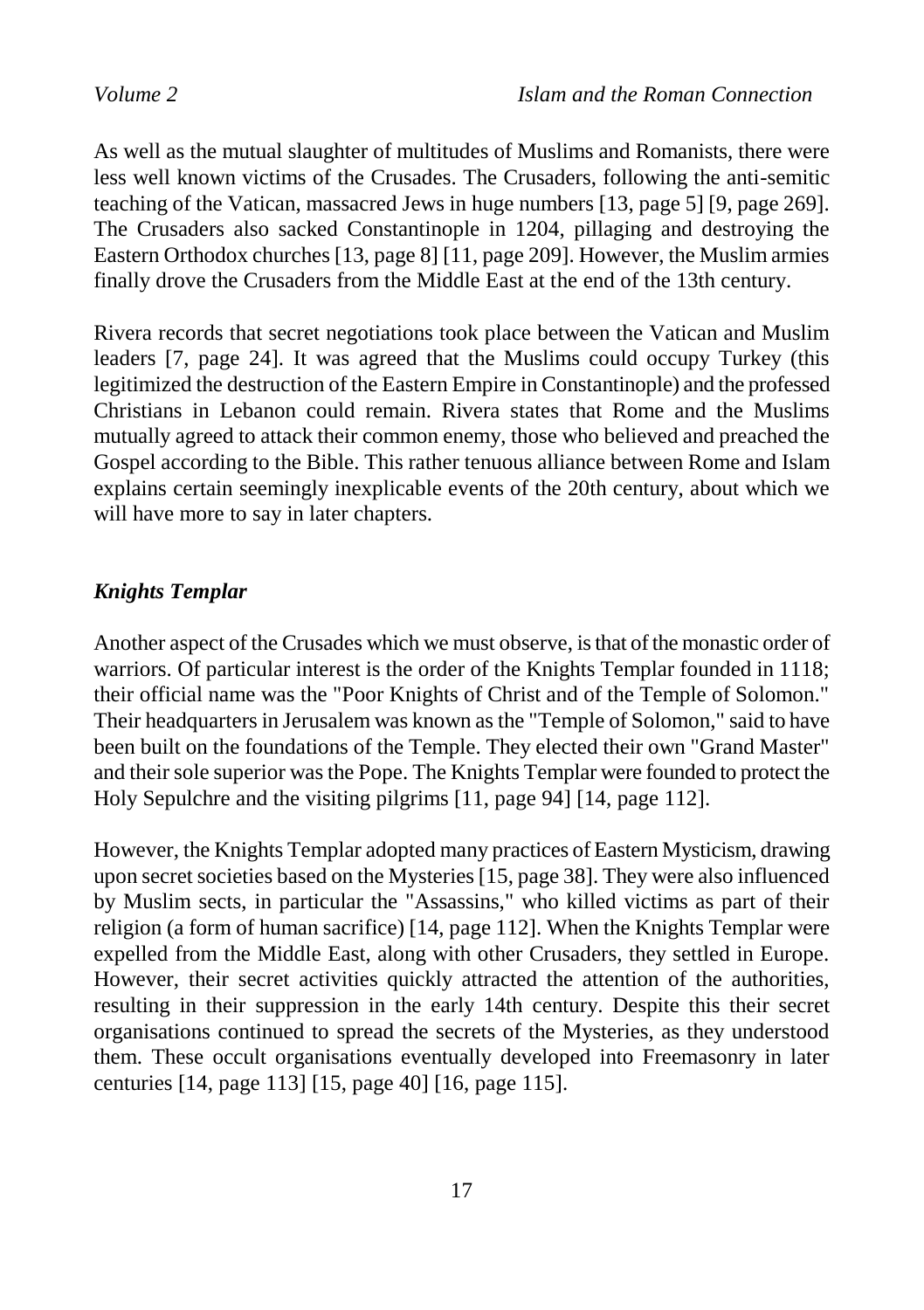#### *Fatimah*

Before we leave the subject of Islam, there is one final aspect which has had a great bearing on later events in the 20th century. Muhammad and his first wife Khadijah had four daughters, the most famous of these was Fatimah who was the favourite daughter of Muhammad [7, page 16]. Muhammad considered her most blessed of women after Mary the mother of Jesus [7, page 27] [9, page 458].

In the 8th century Muslim armies conquered parts of Europe including Spain and Portugal. It was following this that a small mountain village in Portugal was named "Fatima," in honour of Muhammad's favourite daughter [7, page 24]. Many centuries later in 1917 the village of Fatima was the scene of a supposed vision of the Virgin Mary. The words of the vision related to the future conversion of Russia to the Church of Rome. Since the overthrow of the Eastern Empire by Muslim forces in 1453, Rome's great rival the Orthodox Church had come under the protection of the Czars of Russia [13, page 8]. This supposed prophecy was used with devastating effect across Europe, the consequences of which have been far reaching.

Rivera claims that this vision of "Our Lady of Fatima" was carefully planned by the Jesuits, not only to destroy the Orthodox Church in Russia and Eastern Europe, but also to draw Muslims to the Church of Rome with the name of the favourite daughter of Muhammad [7, page 26]. It was no coincidence that "Our Lady of Fatima" appeared in 1917, the year of the Bolshevik Revolution, speaking of the conversion of Russia to the Church of Rome.

### *References*

| $\lceil 1 \rceil$ | J. Gill, Commentary on the Bible, (Matthews and Leigh), 1810.   |
|-------------------|-----------------------------------------------------------------|
| $\lceil 2 \rceil$ | T. Scott, Commentary on the Bible,                              |
|                   | (Editor W. Symington, Published by MacKenzie and White), 1842.  |
| $\lceil 3 \rceil$ | J. Brown, Dictionary of the Holy Bible, (Editor                 |
|                   | J. Smith, Published by Blackie and Son), 1861.                  |
| [4]               | R. Woodrow, Babylon Mystery Religion,                           |
|                   | 27th Edition, 1993.                                             |
| $\lceil 5 \rceil$ | A. Hislop, <i>The Two Babylons</i> , (Partridge), 1989 reprint. |
| [6]               | R. Morey, <i>The Islamic Invasion</i> , (Harvest House),        |

1992, ISBN 0 89081 983 1.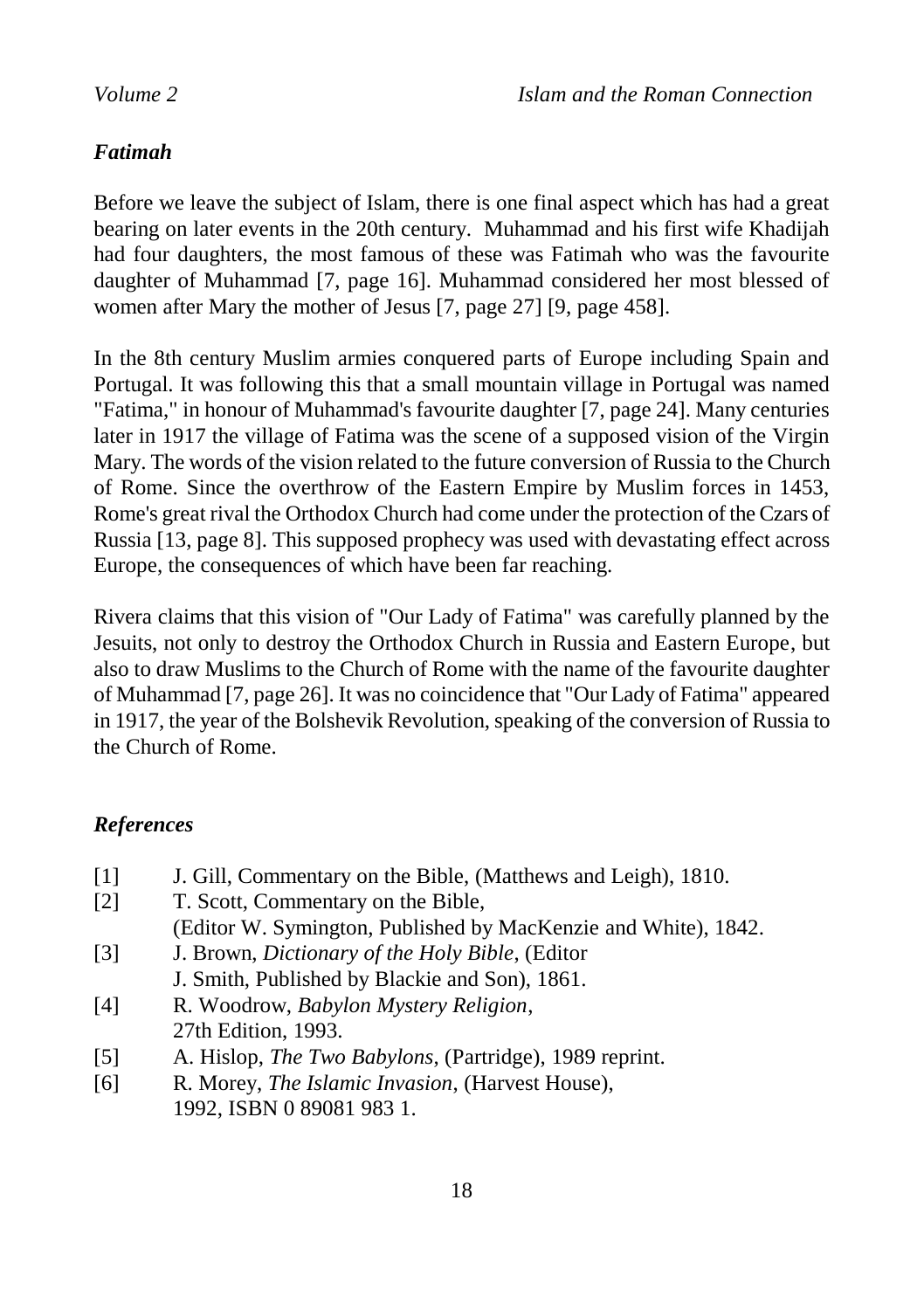- [7] *The Prophet - Alberto Part Six*, The Crusaders Vol. 17, (Chick), 1988. [8] E. Gibbon, *The Decline and Fall of the Roman*
- *Empire*, Vol. 1, (Everyman's Library), 1993 Edition.
- [9] D. Hunt, *A Woman Rides the Beast*, (Harvest House), 1994, ISBN 1 56507 199 9.
- [10] "Aristotle" *Encyclopaedia Britannica*, 15th Edition, 1978, ISBN 0-85229-330-5.
- [11] A. Duggan, *The Story of the Crusades*, (Faber), 1963.
- [12] A. Manhattan, *The Vatican Billions*, (Chick), 1983.
- [13] *The Godfathers - Alberto Part Three*, The Crusaders Vol. 14, (Chick), 1982.
- [14] W. T. Still, *New World Order: The Ancient Plan of Secret Societies,* (Huntington House), 1990, ISBN 0 910311 64 1.
- [15] F. Tupper Saussy, *Rulers of Evil*, (Ospray), 1999.
- [16] E. Dekker (Editor), *The Dark Side of Freemasonry,* (Huntington House), 1994.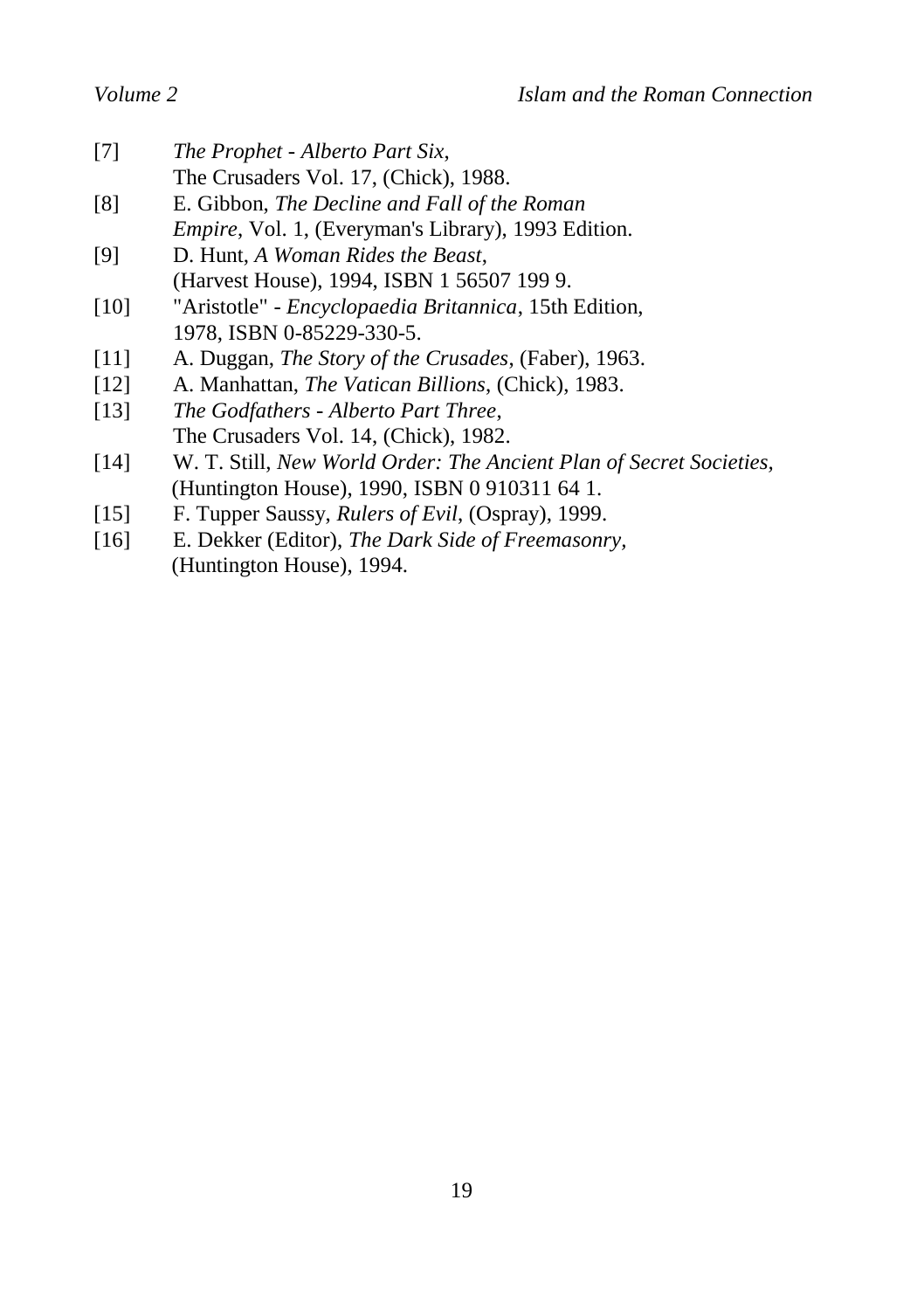### *CHAPTER 11*

### *THE JESUITS AND THEIR DOCTRINE*

#### *Introduction*

Following the powerful preaching of the Gospel by Luther, Zwingli and other men of God in the period 1517 to 1530, the Church of Rome saw millions of its former subjects depart from it. Nations renounced the yoke of the Pope of Rome, after their leaders and many of the people were graciously enlightened by the Holy Spirit. This was also a time in which the Bible was being translated into the languages of Europe and widely distributed. However, it was at this period that one of the most infamous organisations in history was raised up by Satan, who as ever sought to withstand and oppose the Gospel of Jesus Christ. As if to crown the evil and blasphemy of this organisation, it was the very name of Jesus that Satan used. Thus was born "The Society of Jesus," which is commonly known as "The Jesuits." The Jesuits quickly became a powerful force in the Vatican's fight against the Reformation.

Countless books have been written about the Jesuits over the centuries, as their influence has shaped and destroyed whole nations. The subject is a vast one and a whole book could be written on this subject alone. However, we shall try to confine our main consideration of the Jesuits to this and the following two chapters, whilst at the same time describing some of the events in Europe following the Reformation.

Readers might wonder what is the profit in writing about the Jesuits, rather than the godly Reformers. The work of the Reformers is widely known in Protestant churches; but how many know the profoundly devastating effect that the work and doctrine of the Jesuits have wrought upon Protestant denominations ? We write these things to warn fellow Christians of the severe danger from not only the Jesuit organisation, but also from its pernicious doctrines which have permeated most of our modern society and churches.

Before we can properly examine the effect of the Jesuits and their Babylonish teaching upon our society today, it is crucial that we understand the origin, doctrines and history of Jesuits. The author confesses that the sources of information quoted in this book contain some of the most profoundly disturbing details that he has ever read, though in the seemingly benign name of "The Society of Jesus." Truly, it is a false Christ and a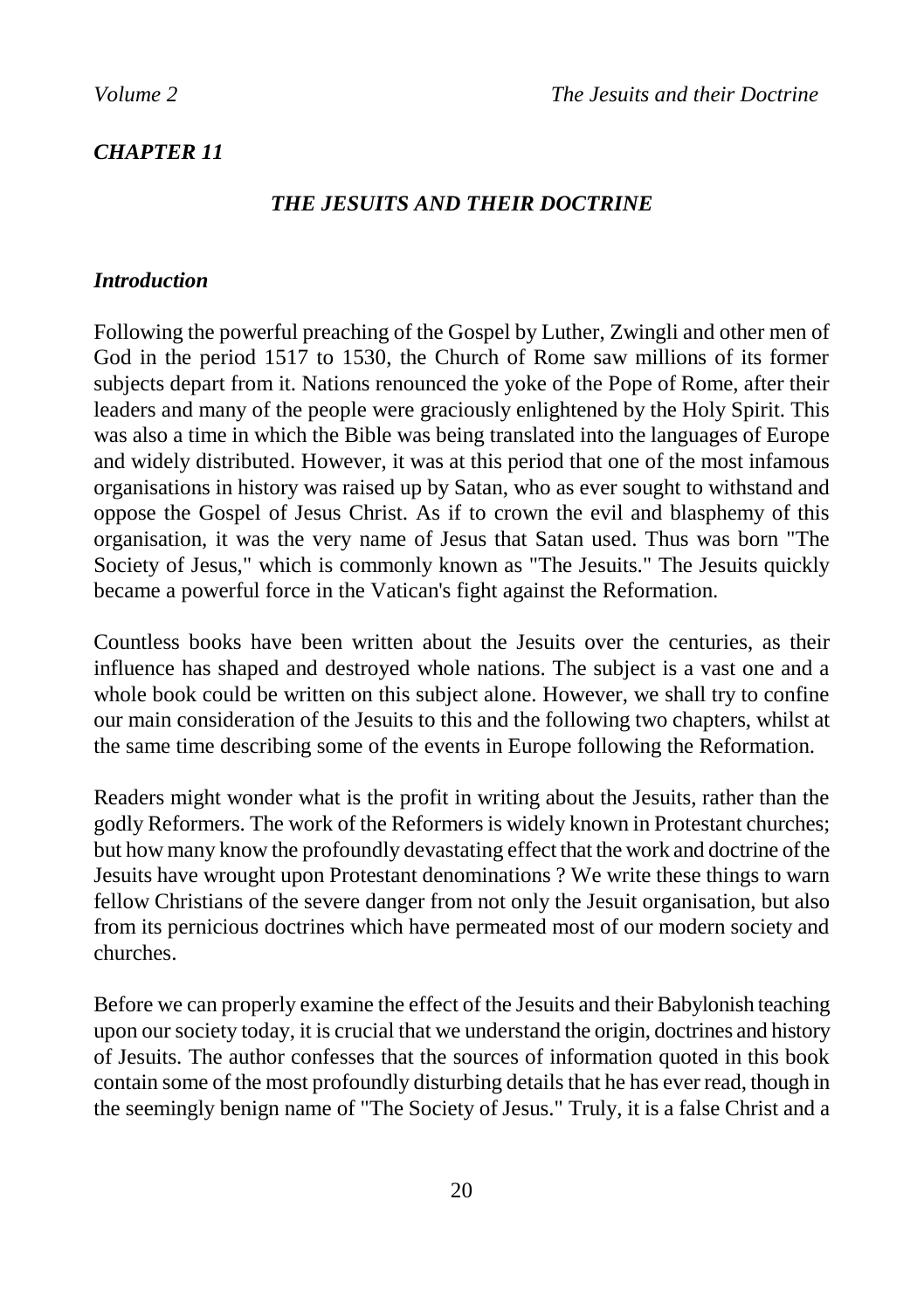false Gospel that the Jesuits represent. The Jesuits are the main force behind the Vatican and the dynasty of Popes, who not only take the place and name of Jesus Christ, but oppose the Gospel. As we shall show, the papacy is the kingdom of Antichrist, the Pope having all the credentials of the "the man of sin."

### *Ignatius Loyola*

The founder of the Jesuits, Don Inigo Lopez de Recalde, was born in 1491 in the castle of Loyola in the Basque region of Spain. He later Latinized his name to "Ignatius;" it is by the title Ignatius Loyola, that the founder of the Jesuits is known. We will draw from the accounts of three historians, each from different European nations, namely Wylie (Britain) [1], Nicolini (Italy) [2] and Paris (France) [3]. They all tell the same story.

Ignatius Loyola began his career as a soldier. However, he was seriously wounded in the leg, which left him with a permanent disability such that he could not continue as a soldier. Nevertheless, the Order that he was to found was based upon the principles of military discipline learnt as a soldier. The leader was to be the "General" who demanded total and unquestioning obedience from his inferiors; they in turn demanded the same total obedience from their own subordinates. The Order itself was to be at the complete disposal of the Pope as an army of the most zealous and dedicated spiritual warriors for the Vatican. They did not appear as the Crusaders had done in the form of a literal army, but they specialised in warfare by stealth and deception, undermining the enemy (that is, Protestants and true Christianity) and turning it to serve the Pope.

After Loyola's injury in 1521 he had a period of convalescence, during which he was deeply taken up with Romanist accounts of the exploits of various "Saints." On his recovery he was fired with a great zeal to emulate them with some great exploit for the Church of Rome. He rapidly became a fanatic, who made use of extreme penances and self-torture of his own body in an attempt to gain acceptance with God. It was during this time that he resorted to a cave in Manressa. Here he received visions and revelations, which led him into the deepest Babylonish errors of the Church of Rome, namely the Mass and worship of the Virgin Mary.

Loyola set about trying to teach and draw followers to him. However, on more than one occasion he attracted the attention of the Spanish Inquisition, who arrested and questioned him on a charge of heresy about his strange and mysterious activities,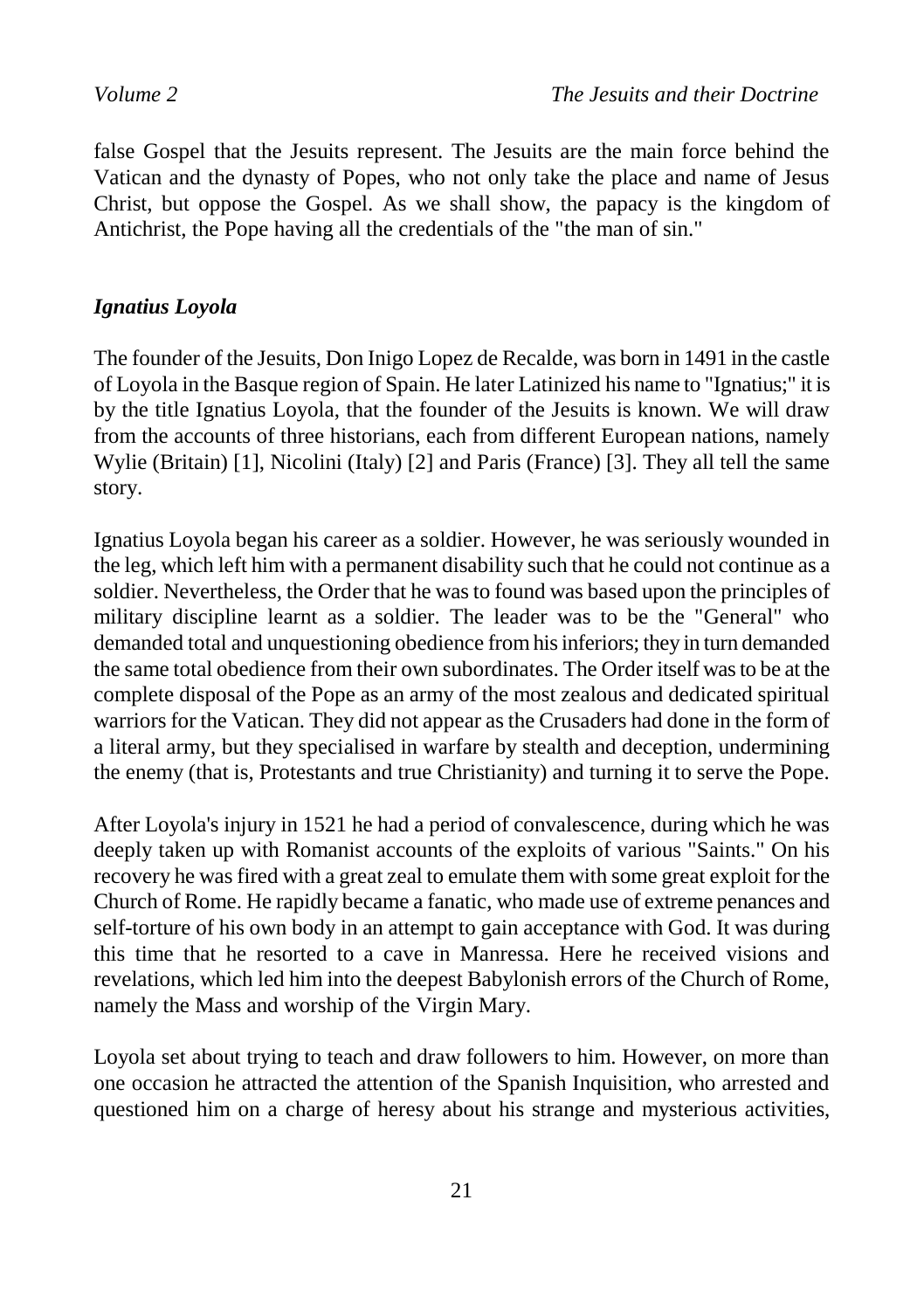including the extraordinary power he possessed over his followers. Each time he was released and cautioned not to continue with his teaching. After this Loyola resolved upon gaining a formal education and religious training, which led him eventually to Paris in 1528. It was here that he gathered around him a small band of highly intelligent young men, who were to be the nucleus of the Jesuits in subsequent years.

This group of ten men formed itself into a Society on the 15th August 1534 in the underground chapel of the church of Montmartre in Paris at a secret Mass. The date was chosen because it was the day of the Assumption of the Virgin Mary; the place was also chosen because it was specially consecrated to Mary. The ten made vows of chastity and poverty, followed by a solemn oath to dedicate their lives to the conversion of Muslims, or if that should not be practical, to lay themselves and their services unreservedly at the feet of the Pope.

It soon became apparent that their first course of action, the conversion of Muslims, was not practical. They therefore turned their immediate attention to the Western world and progressively made their way to Rome. They built up a reputation for their great zeal in preaching the doctrines of Rome and for labouring in hospitals. However, their preaching was not from the word of God in the Bible. On the contrary, they upheld the grossest doctrines of the Church of Rome.

When in Rome they were received favourably by Pope Paul III. He welcomed the offer of assistance from Loyola and his companions. The old monastic orders had proved quite incapable of standing up to the preaching of the Reformers. A constitution for the new Society was drafted and agreed with the Pope, who in 1540 officially established "The Society of Jesus," with Ignatius Loyola as its first General. These new soldiers of the papacy quickly demonstrated both their intellectual capabilities and unswerving zeal for Romanism. They spread rapidly through Europe, increasing in numbers and influence. It was not long before the gains of the early part of the Reformation were reversed through murderous campaigns of persecution instigated by the Jesuits; we will speak more of this in the next chapter.

#### *Loyola and the Occult*

There are a couple of features about the previous account which we should observe. Firstly, Loyola received revelations in a cave and the Jesuits were originally instituted in a Mass celebrated underground. This follows the example of the rites of the Mysteries, which were frequently celebrated underground in honour of the Beast from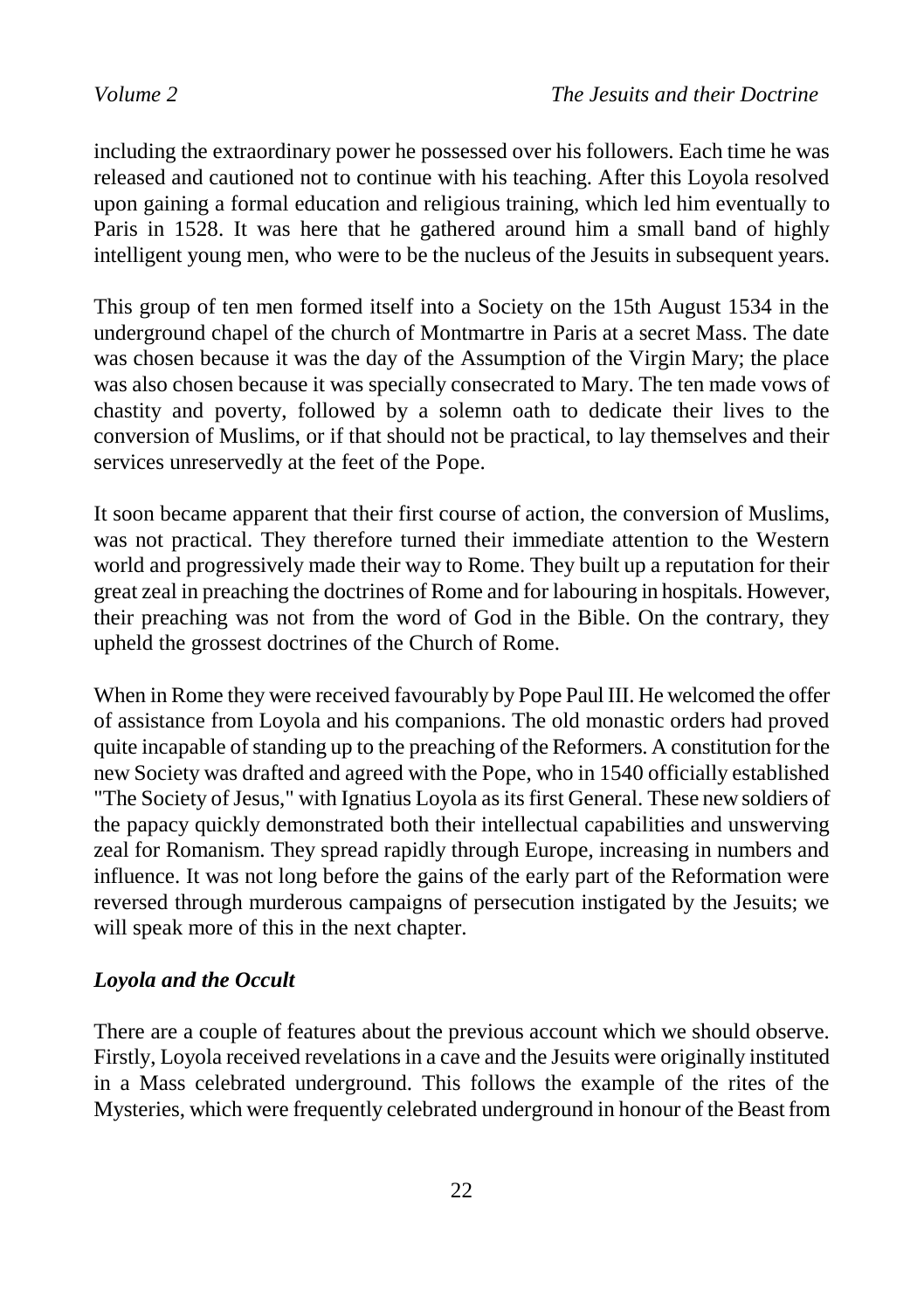out of the earth (Revelation 13. 11). Let us notice the similarity with Muhammad, who likewise received revelations in a cave.

The second rather strange aspect is the interest of the Inquisition in Loyola's activities. How is it that he was released, when so many others for even the suspicion of departure from the practice of the Church of Rome were put to death ? As we saw in previous chapters, the worship of the Church of Rome was largely that of Babylon, but with a facade of Christianity. The teaching of Loyola and his Jesuits bore all the hallmarks of the religion of Babylon, but it was a more deeply occult form than that officially accepted by the Church of Rome at the time. Nevertheless, sections of the Church of Rome believed the extremes of the worship of Mary, the sacred heart and papal infallibility. Thus there was an underlying affinity between many deeply immersed in the Church of Rome and Loyola's teaching; unity lay in the principles of the Mysteries of Babylon.

Rivera states that Loyola was also more than just a zealous fanatic of the Church of Rome; he was involved in the occult group called in Spanish the "Alumbrados," or in English the "Enlightened" [4, page 23]. The Latin rendering of the title is the infamous "Illuminati."

Tupper Saussy provides completely independent evidence in support of Rivera's claim [5, page 40]. Tupper Saussy explains that when Pope Clement V dissolved the Knights Templar in 1312, the dissolution was a mere formality, permitting "the Templars, in other manifestations, to continue enriching the papacy. For Grand Master Jacques de Molay, just prior to his execution in 1313, sent the surviving thirteen French Templars to establish four new Metropolitan lodges.... Thus, the Knights *remained* the militant arm of the papacy. Except that their wealth, their secrecy, their gnostic cabalism, and their oath of papal obedience were obscurely dispersed under a variety of corporate names." In Spain and Portugal the Knights Templar became the Illuminati. It was this successor to the Templars that Loyola came to lead.

Let us consider solemnly, that those who seek such "enlightenment" or "illumination" are worshipping Lucifer, the supposed light giver and illuminator of mankind. As we saw in previous chapters, Lucifer is not just the sun god of Babylon, but is in reality Satan appearing as an angel of light (2 Corinthians 11. 14).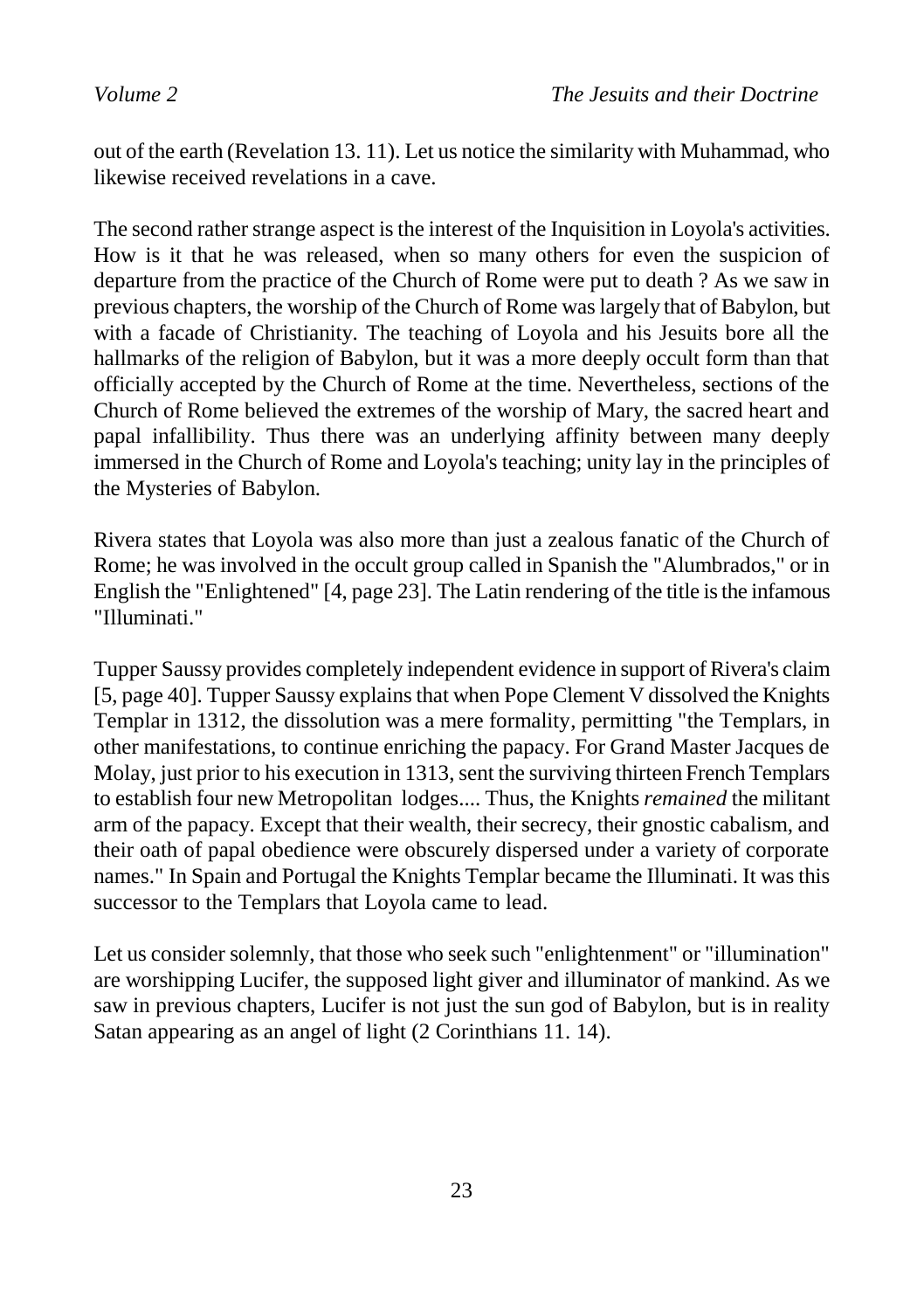### *The Spiritual Exercises*

The form of teaching that Loyola claimed was revealed to him was called the "Spiritual Exercises." These were intended to bring one to spiritual perfection. Rivera states, "through systematic meditation, prayer, contemplation, visualization, and illumination, Loyola would go into a trance and ecstasy. He was even seen to levitate off the floor, as have many Jesuits completely under satanic power, including myself. This was to build his elite Jesuit Order to follow him in blind obedience. Loyola built his concepts from Ancient Greece, from the occult, and from sciences. He wanted his priests to become the intelligentsia of the Roman Catholic religious orders." [4, page 24]

The basic teaching and initiation for a man who wished to join the Jesuits was that of Loyola's "Spiritual Exercises." Wylie speaks of the "Spiritual Exercises" as follows [1, page 384]: "This is a body of rules for teaching men how to conduct the work of their "conversion." It consists of four grand meditations, and the penitent, retiring into solitude, is to occupy absorbingly his mind on each in succession.... It may be fitly styled a journey from the gates of destruction to the gates of Paradise, mapped out in stages so that it might be gone in the short period of four weeks.... The method prescribed was an adroit imitation of that process of conviction, of alarm, of enlightenment, and of peace, through which the Holy Spirit leads the soul that undergoes that change in very deed. This Divine transformation was at that hour taking place in thousands of instances in the Protestant world. Loyola, like the magicians of old who strove to rival Moses, wrought with his enchantments to produce the same miracle."

The candidate who went through the "Exercises" was guided by a "director." All the senses were to be employed in these meditations, until finally the mind of the candidate is broken like that of horse to obey its master in all things. Paris quotes an old French writer on the Jesuits [3, page 21]: "Not only visions are prearranged, but also sighs, inhalings, breathing are noted down; the pauses and intervals of silence are written down like on a music sheet... which means that the man, being inspired or not, becomes just a machine which must sigh, sob, groan, cry, shout or catch one's breath at the exact moment and in the order which experience shows to be the most profitable.... He [Loyola] only needed just thirty days to break, with this method, the will and reasoning.... While the inquisition dislocated the body, the spiritual Exercises broke up the thoughts under Loyola's machine."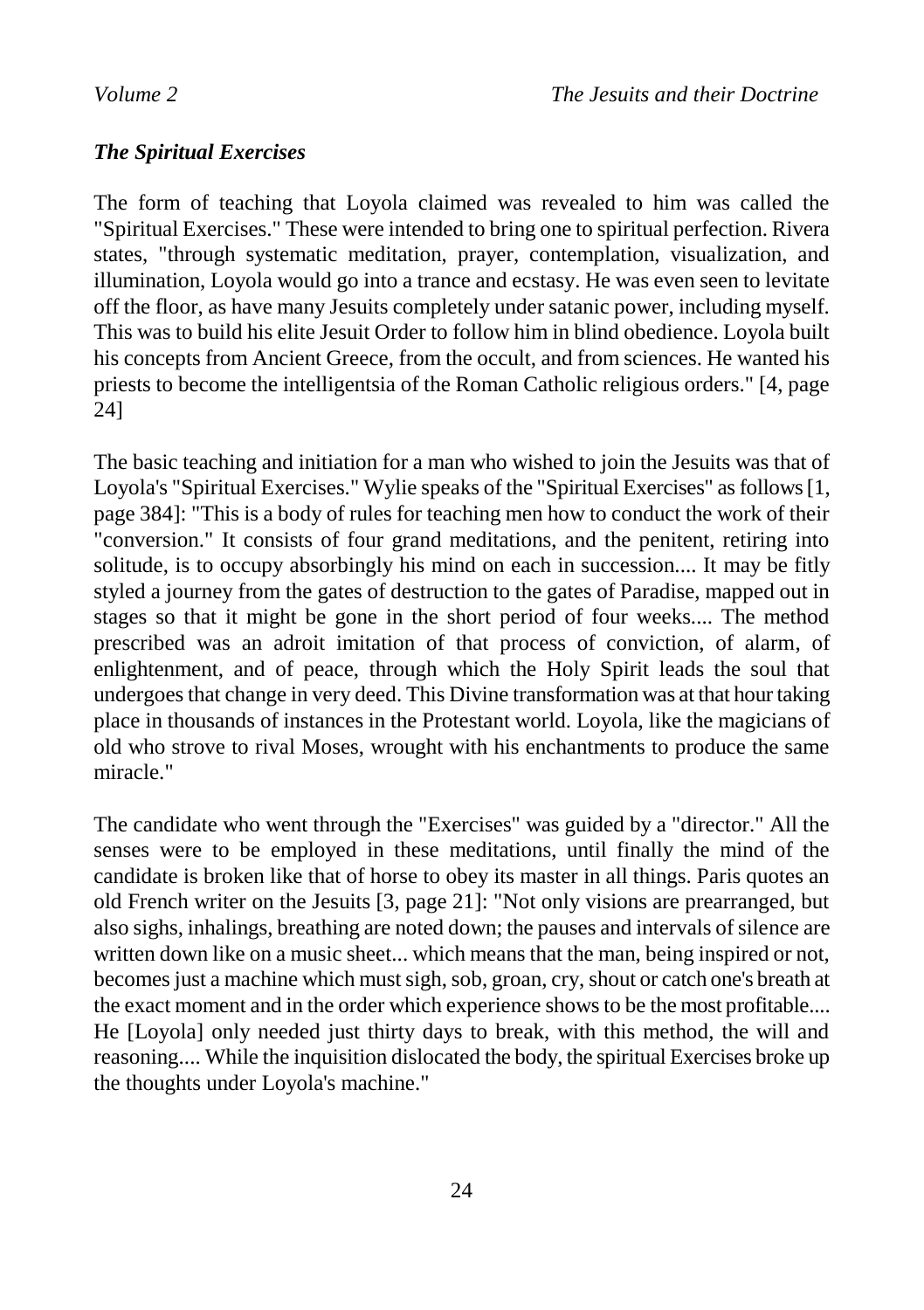These methods of Loyola are just like those of other occult and Babylonish religions, that also use methods of transcendental meditation, trances and visions. In later years the Jesuits became involved with witchcraft, Voodoo and the Eastern religions of Hinduism and Buddhism; all these have a common root in Babylon [4, page 24].

#### *In the Place of God*

The Jesuits, once moulded by the "Spiritual Exercises" and further training, were to obey their superiors absolutely. Let us consider the following extraordinary quotations from the Constitutions of the Jesuits provided by Wylie [1, page 392]. The Jesuit "must give instant compliance;" they are taught to "immolate [sacrifice] their will as a sheep is sacrificed;" they are "directed under Divine Providence by their superiors just as if they were a corpse, which allows itself to be moved and handled in any way." Similar quotations are given by Paris [3, page 26].

The Constitutions justify this absolute obedience, because they claim that the General of the Jesuits is in the place of God and Jesus Christ [1, page 392]. In more than 500 places in the Constitutions it is taught that the Jesuit is to see Jesus Christ in the General ! This claim to be in the place of God follows that claimed by the Pope, to whom the Constitutions give ultimate obedience. However, the General of the Jesuits eventually came to wield so much power in the Vatican, that he became known as the "Black Pope," on account of the black clothes worn by Jesuits and the General's enormous power.

This supposed divine authority is also transmitted through the chain of command. The Constitutions teach a Jesuit that his superiors are "over him in the place of the Divine Majesty." [1, page 392] The claim of divine authority of a superior over an inferior has been carried through to the wider priesthood of the Church of Rome [6, page 43]. If this were not enough, let us consider the following quotation in Nicolini from the Constitutions [2, page 34]. "No constitution, declaration, or any order of living, can involve an obligation to commit sin, mortal or venial, unless the superior command it in the name of our Lord Jesus Christ, or in virtue of holy obedience; which shall be done in those cases or persons wherein it shall be judged that it will greatly conduce to the particular good of each, or to the general advantage; and, instead of the fear of offence, let the love and desire of all perfection succeed, that the greater glory and praise of Christ, our Creator and Lord, may follow."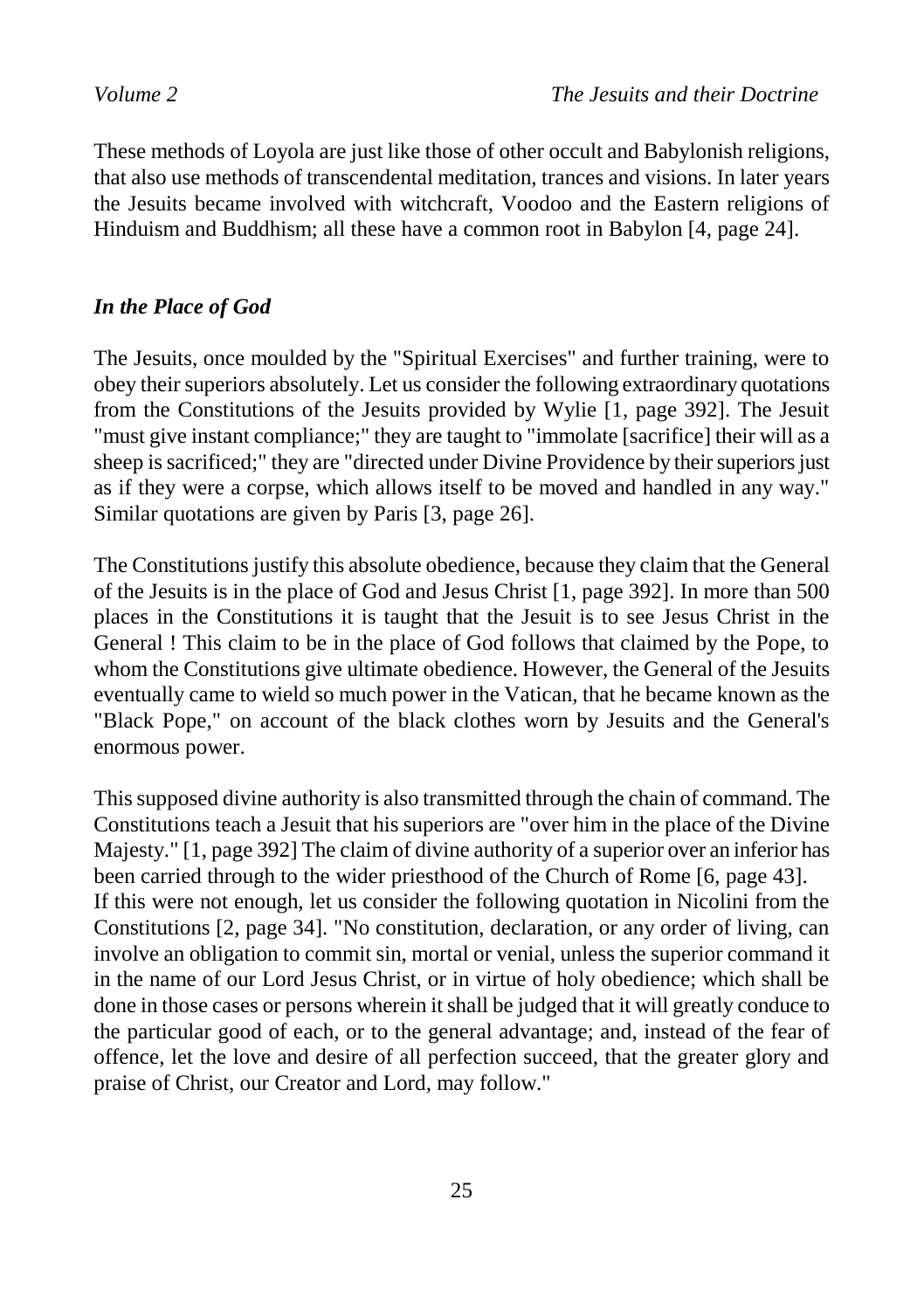What awful blasphemy ! The superior can command a Jesuit to commit sin for the "greater glory of God" and in the "name of Jesus Christ." This masterpiece of the Devil has wrought countless atrocities over the centuries. Let us now consider the effect of this on the system of "morality" taught by the Jesuits. This study is of great relevance today, for the Jesuit system has deeply influenced modern 20th century thinking, including the professed Protestant churches.

#### *Jesuit Morality*

In the Bible the standard of what constitutes right or wrong is the commandment of God. That which is contrary to God's commandments is sin, and is hated by a holy and sovereign God. If it were not for the perfect sacrifice of the Lord Jesus upon the cross for his chosen elect people (not on account of any goodness in them, but because of God's free grace and mercy), there would be no salvation and no deliverance from eternal punishment for sin in hell. The standard of justice in Britain and other nations has for centuries been based upon the foundation of God's commandments, which in recent years has been overthrown. (We refrain from using the term "morality" in respect of God, for the Bible uses no such word; morality has connotations with the customs and relative values of men.)

In the Jesuit system the standard of morality is now the Jesuit superior, through the chain of command to the General and ultimately the Pope, since the superior is in the place of God to the inferior. We can see how this undermines personal responsibility in the sight of God from the following account by Chiniquy, whilst he was training to become a Romish priest [6, page 43]. He asked one of his professors, "When I shall have completely bound myself to obey my superior, if he abuses his authority over me to deceive me by false doctrines, or if he commands me to do things which I consider wrong and dishonest, shall I not be lost if I obey him ?" To this the professor answered, "You will never have to give an account to God for the actions that you do by the order of your legitimate superiors. If they were to deceive you, being themselves deceived, they alone would be responsible for the error, which you would have committed. Your sin would not be imputed to you as long as you follow the golden rule which is the base of all Christian philosophy and perfection: humility and obedience."

Therefore, the Jesuit (or indeed in more recent centuries, any member of the Church of Rome) can claim as a defence before God and man, that he was only following orders,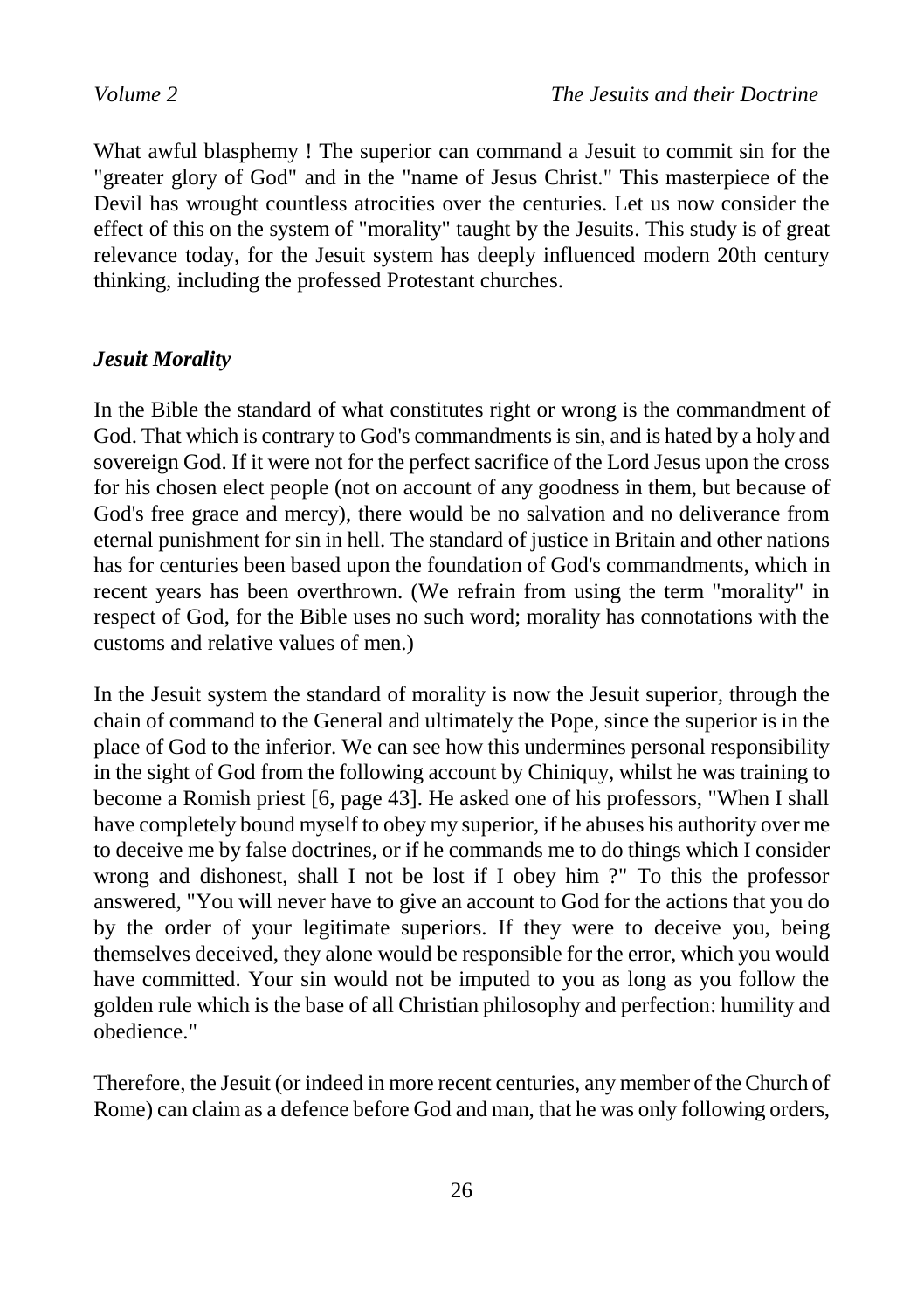no matter what the word of God or his conscience might say. It is no coincidence that those involved in the Nazi holocaust said in their defence after the war, they were simply following orders ! As we shall see later, the Nazi SS and Gestapo were modelled on and connected with the Jesuits [3].

The next great principle of the Jesuit system is that "the end sanctifies the means." [1, page 394] Wylie states, "Before that maxim the eternal distinction of right and wrong vanishes... There are no conceivable crime, villainy, and atrocity which this maxim will not justify. Nay, such become dutiful and holy, provided they be done for "the greater glory of God," by which the Jesuit means the honour, interest, and advancement of his society. In short, the Jesuit may do whatever he has a mind to do, all human and Divine laws notwithstanding." Are not the maxims of "the ends justifies the means" heard everywhere today ?

A further twisted doctrine of the Jesuits is that of "probablism." Wylie again explains [1, page 395]: "We shall suppose that a man has a great mind to do a certain act, of the lawfulness of which he is in doubt. He finds that there are two opinions upon the point: the one *probably* true, to the effect that the act is lawful; the other *more probably* true, to the effect that the act is sinful. Under the Jesuit regimen [system] the man is at liberty to act upon the *probable* opinion.... To make an opinion probable a Jesuit finds easy indeed. If a single doctor [teacher] has pronounced in its favour, though a score of doctors may have condemned it, or if the man can imagine in his own mind something like a tolerable reason for doing the act, the opinion that it is lawful becomes probable." This is uncomfortably like the present day maxims of the world that have invaded the professed churches: "If Mr. X does this, why can't I ?" May the Lord deliver us from this devilish teaching of the Jesuits, and turn our eyes to the pure word of God in the Bible as our infallible guide.

Following on from the doctrine of "probablism," is that of "directing the intention." This means that if the soul can abstract itself from whatever action the body is committing, at the same time meditating on some holy theme or on some advantage that the act of the body may perform, then the soul contracts no guilt or stain. Therefore, the Jesuit can kill somebody or tell a lie with impunity, provided he does so with a "holy" intention. On the contrary, the Bible teaches that "sin is the transgression of the law," (1 John 3. 4) and that "whosoever shall keep the whole law, and yet offend in one point, he is guilty of all." (James 2. 10) When king David was moving the Ark of God on a cart to Jerusalem (but not according to God's chosen method) the oxen shook it (2 Samuel 6). Then Uzzah put out his hand to steady the Ark, which would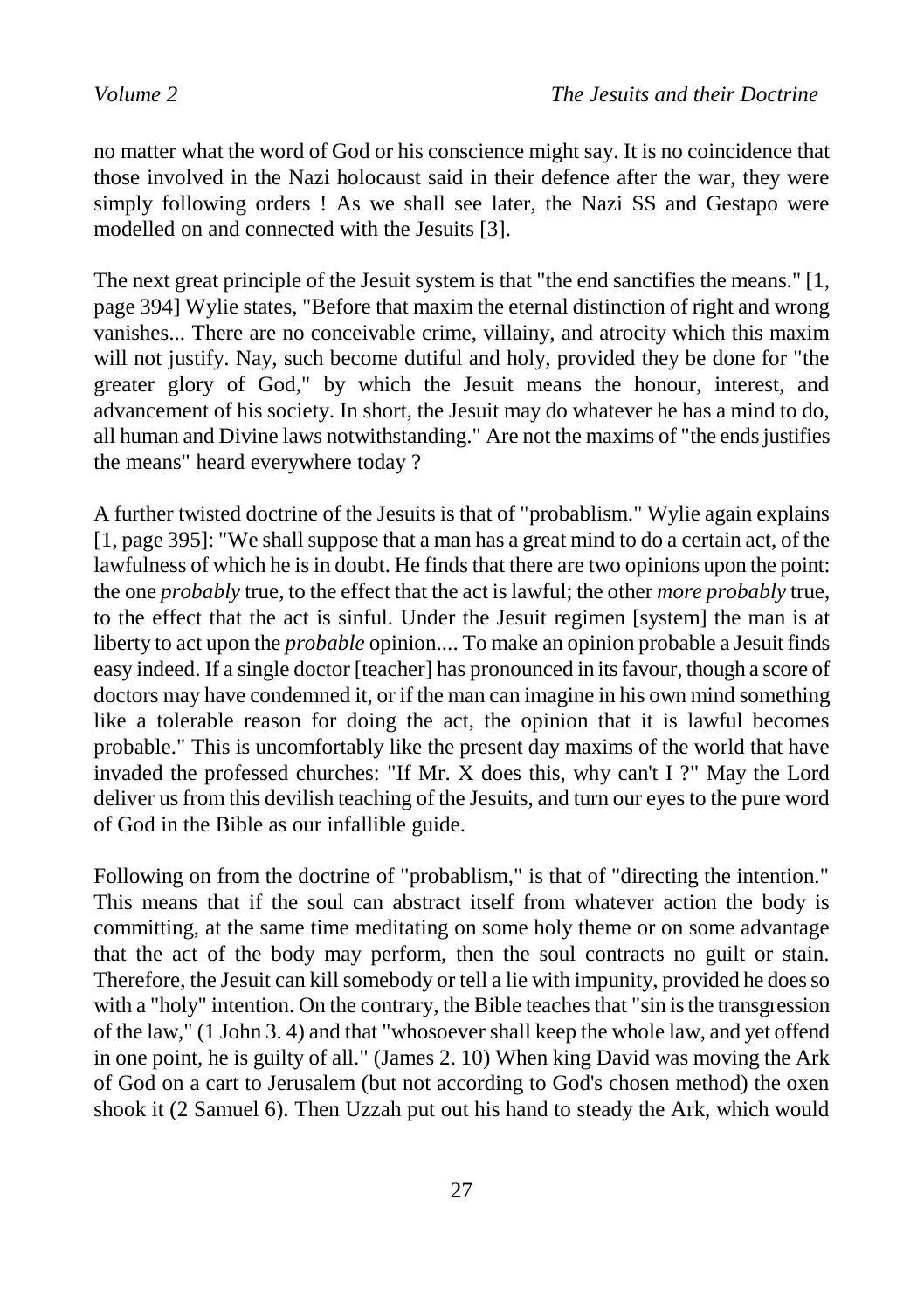seem to have been done with a "good" motive. However, this was contrary to God's commandments, which required the Ark to be carried on staves by Levites (Exodus 25. 14, Numbers 3. 31). The Lord smote Uzzah for his error and he died.

Let us finally consider the doctrine of equivocation or "mental reservation." This allows for the Jesuits to follow a secret policy, whilst openly stating something quite different in front of the world. This is the same as the system of the Mysteries, in which the secret doctrines and purposes of the initiated could be hidden under double meanings and secret symbols, which seemed quite innocent to the unlearned. Nicolini gives the following quotation from a Jesuit writer [2, page 244]; "it is permitted to use ambiguous terms, leading people to understand them in a different sense from that in which we understand them... A man may swear that he never did such a thing (though he actually did it), meaning within himself that he did not do so on such a day, or before he was born, or understanding any other such circumstances, while the words which he employs have no such sense as would discover his meaning."

Using this principle, another Jesuit writer also explains how one might commit perjury and yet be supposedly blameless [2, page 244]. "It is the intention that determines the quality of the action; and one may avoid falsehood if, after saying aloud *I swear that I have not done that*, he add in a low voice, *today*; or after saying aloud, *I swear*, he interpose in a whisper, *that I say*, and then continue aloud, *that I have done that*, and this is telling the truth." Thus the Jesuit supposes that so long as God knows the "truth," he may deceive everyone else without sinning ! Even the most solemn oath, be it for the Christian ministry, a position in government or that of a monarch, may be sworn, whilst the person swearing has no intention of following what he has just sworn to do. This form of Jesuit inspired deception has become widespread and generally accepted within modern society.

#### *The Confessional and Penances*

Early in his career, Loyola claimed to have received the gift of healing the troubled consciences of others [2, page 13]. In the Church of Rome such supposed healing of consciences took place by the confession of sins to a priest, who would then give absolution and set certain penances to be performed (for example, repetition of prayers or physical self-punishment). Therefore, the confessional became a speciality of the Jesuits. By contrast the teaching of the scripture is that God only can forgive sins (Luke 5. 20-25); the New Testament is full of examples of sinners coming to Jesus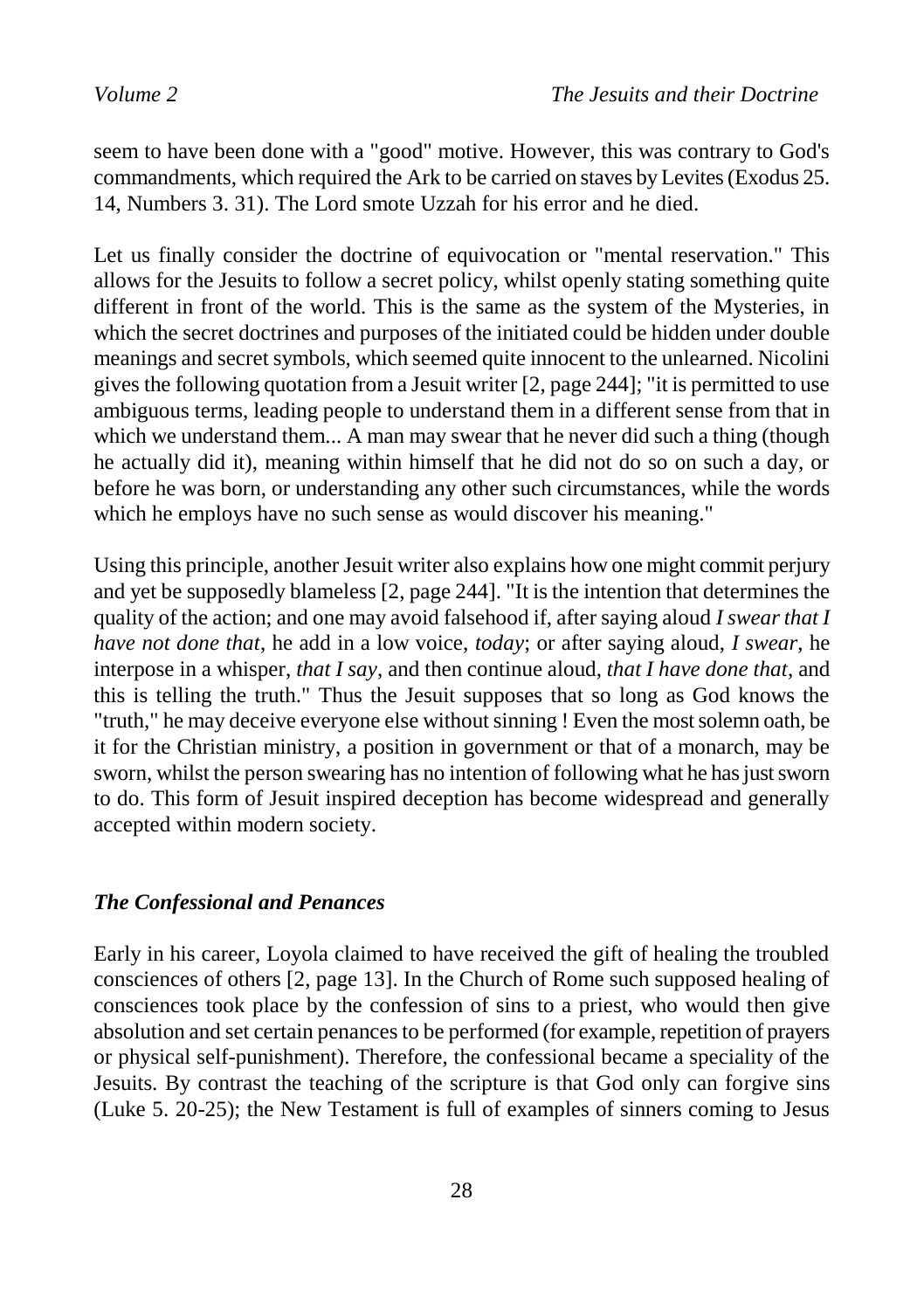Christ and being forgiven, since he is the eternal Son of God, the second person in the Trinity. The idea of a priest absolving sins is a further demonstration of the Romish teaching that the priest is in the place of God.

As we have seen earlier in the book, confessions formed a part of initiation ceremonies into the Mysteries. The Church of Rome took the idea of the confessional from the pagan religions of Babylon [7, page 9]. Despite the rite supposedly cleansing from guilt, the purpose was often to obtain incriminating information with which to blackmail, if necessary, those received into the Mysteries from revealing its secrets. The questions put in the confessional included those of an obscene nature [7, page 10]. The abominably immoral priests of Bacchus used to take confessions; just like the priests in the Church of Rome, they had to swear to be celibate (to remain unmarried) [8, pages 86 and 132]. It is therefore apparent that the confessional is yet another example of the rites of the Mysteries within the Church of Rome.

The Jesuits took the confessional to an extreme, going beyond anything that had gone before. They specialised in being able to soothe all manner of consciences by saying that crimes were not really sinful, or required only the lightest of penances [2, page 236]. Use was made of all the devilish ideas of the Jesuits' system of morality, which we briefly discussed above. Through this they became very popular as confessors, attracting the rich and powerful by flatteries.

The Jesuits carefully manipulated the rich to gain money and lands in bequests. They did this by implying that the person would spend less time in purgatory, if they gave their wealth to the Jesuits. They were also able secretly to direct the affairs of state and destinies of nations [1, page 404] [3, page 63]. If a monarch or government minister went to confession, there was no limit to what the Jesuit confessor might ultimately ask. Once he was ensnared with flattering absolutions, then later more onerous demands could be placed. The secrets of the state could be winkled out and then passed on by the confessor to an enemy; policies of state might also be required from the minister or monarch that would serve the interests of the Vatican or the Jesuits. Furthermore, subtle pressure could be brought to bear via a ruler's wife, who herself was ensnared in the confessional.

One of the most evil aspects of the confessional in the Church of Rome is the nature of some of the questions that may be put by the priest; Jesuit theologians have been the foremost in promoting this abomination. The intention of the questions is claimed to be to gain the fullest possible confession for sins, extracting even those of a most intimate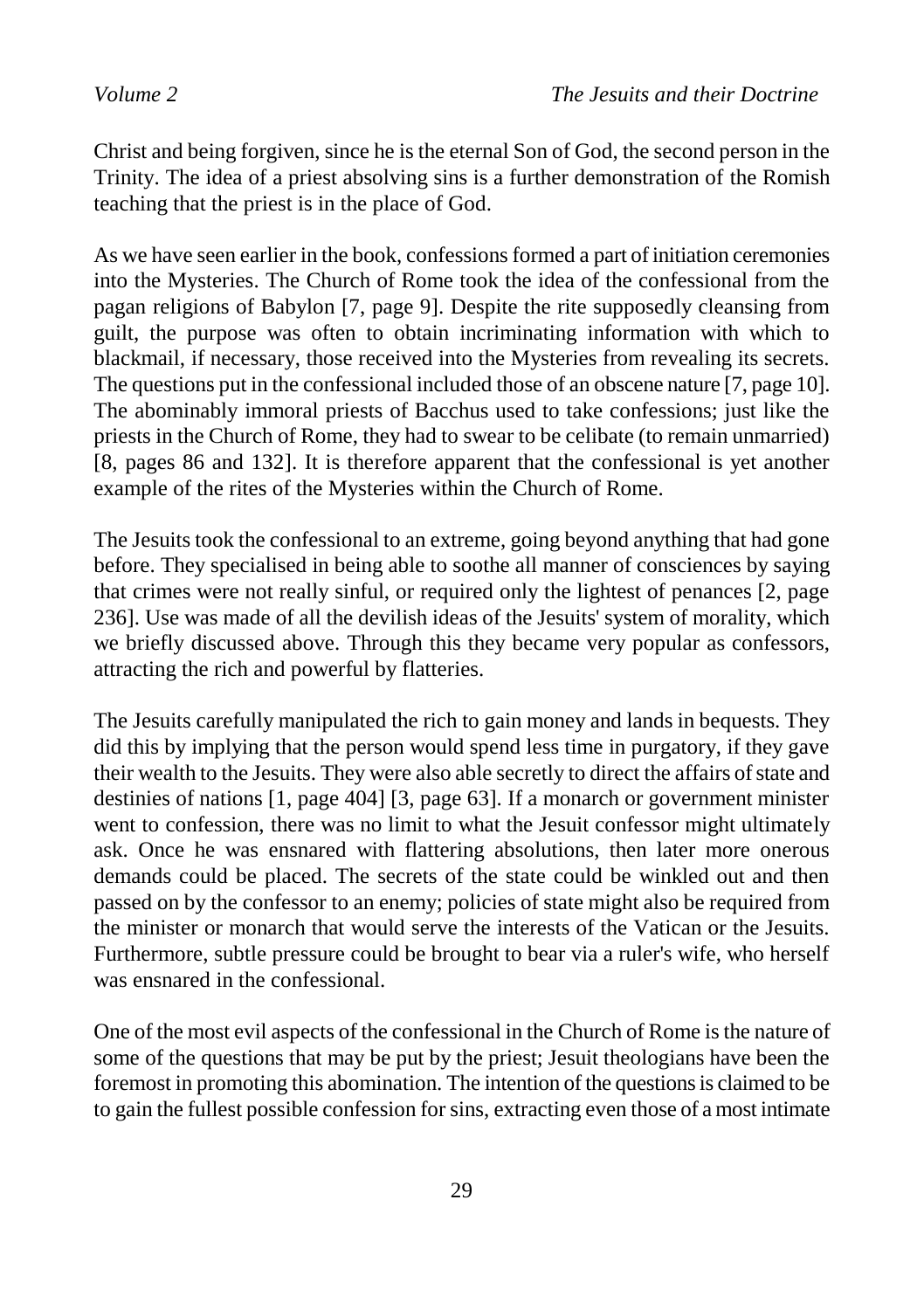nature [7, page 10]. Chiniquy reveals that he was asked the most shocking and obscene questions by the priest at his first confession, whilst he was still a boy [6, page 22]. Subsequently, when Chiniquy was training to be a priest and had taken the vow of celibacy, he and the other trainee priests were taught about all the immorality that they might have to hear in the confessional [6, page 83]. For young bachelors, who had just taken a vow of celibacy, to be required to study all manner of sexual sins put the greatest of temptations and snares before them. Furthermore, they were instructed on the awful questions they were to ask penitents, including girls and unmarried women.

What can be more disgusting than a young girl or married woman being asked questions a father or husband would not even dare to mention ? Chiniquy [9, page 141] gives a selection of the confessional questions taught by various theologians of the Church of Rome (with full references), but he retains them in the original Latin because of their terrible and disgusting nature.

Chiniquy [6] [9] gives numerous examples where the confessional has led both priest and penitent into the most terrible snares and illicit unions. There are still today constant examples coming to the public attention of immorality between priests and their penitents or parishioners. Although the open immorality of the Church of Rome in the Dark Ages and Medieval times has been largely suppressed, it is nevertheless a real feature under the surface today [10, page 170].

Hislop concludes that the immoral questions of the Romish confessional are simply derived from their counterparts in the Mysteries [7, page 10]. How appropriate then are the words written on the forehead of the great whore, who symbolises in the book of Revelation the Church of Rome: "MYSTERY, BABYLON THE GREAT, THE MOTHER OF HARLOTS AND ABOMINATIONS OF THE EARTH." (Revelation 17. 5)

#### *Mariolatry and the Sacred Heart*

Another feature of the Jesuits has been their influence within the Church of Rome to increase the worship of Mary [3, page 59]. In recent centuries they have brought influence to bear to make Mary the mother of Jesus into a virtual goddess in the worship of Rome, with her supposed immaculate conception, sinless life and assumption into heaven to reign as "Queen of Heaven." Although these doctrines had been held by elements within the Church of Rome, they were not officially proclaimed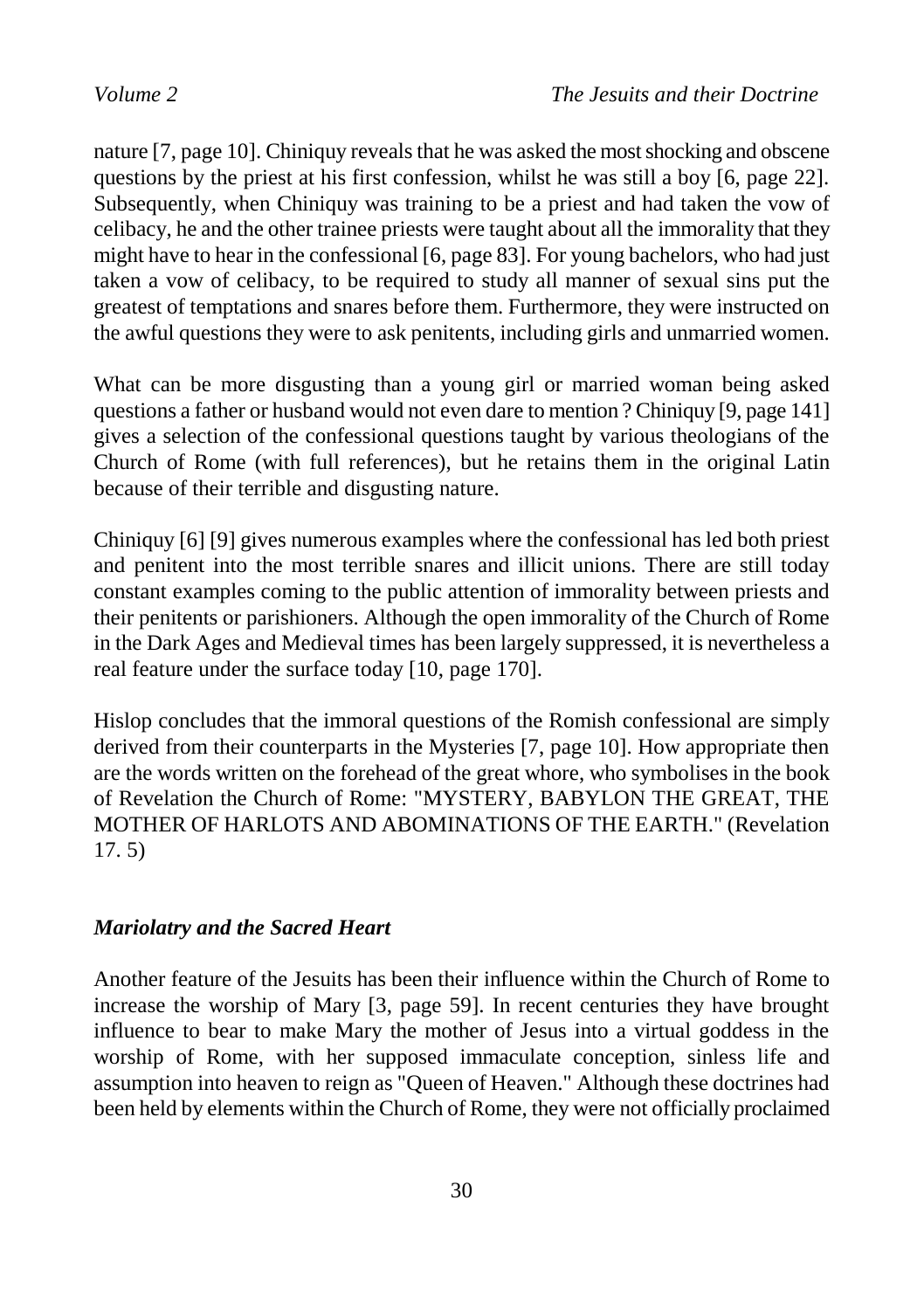as infallible truth until 1854 and 1951, respectively [11, page 16]. Mariolatry started appearing in the 4th century, when the worship of Isis or Diana (names given to Nimrod's wife) was converted into that of Mary; even the portraits of Mary were copied from those of Isis [11, page 13]. It is very telling that it was at Ephesus in 431 AD, the great centre of the worship of Diana, that the worship of Mary was officially sanctioned by the Church. The teaching of the Jesuits led the Church of Rome ultimately to accept almost all of the Babylonish doctrines concerning the "Queen of Heaven," the deified licentious wife of Nimrod, and blasphemously apply them to Mary the mother of Jesus [7, page 264].

Closely associated with Mariolatry is the rosary, which is a necklace with beads that are for counting prayers; these prayers are mostly to Mary and are repeated many times over. The rosary is of Babylonish origin and was widely used in pagan religions; it is still used by Buddhists and some Muslims today in their devotions [11, page 21]. Hislop states that the word "rosary" comes from the Chaldee "Ro Shareh," which means in English "thought director." [7, page 188]

A further aspect of the Jesuits is their obsession with the worship of the Sacred Heart [3, page 89]. This is most clearly symbolised by the "Sacre Coeur" (Sacred Heart) church at Montmartre in Paris (the place in which the Jesuit order was first initiated in 1534 by Loyola), which the Jesuits obtained permission to build by prevailing upon the French government in 1873 [3, page 89]. The worship is not just that of the "Sacred Heart" of Jesus, but also of the "Sacred Heart" of Mary [7, page 266]. It goes without saying, that the veneration of the "Sacred Heart" has no justification from the scriptures. Its origin is from one of the Mystery symbols of Babylon, which is revealed by considering that the English word "heart" is rendered "Bel" in Chaldee [7, page 190]. However, "Bel" is also the name of the god of Babylon. Therefore, the worship of the "Sacred Heart" is none other than a mystery symbol for the worship of the "Sacred Bel," the Babylonian false messiah and antichrist ! The heart signified the re-born Babylonian messiah. In pagan Rome there was Venus and her son Cupid, who was represented as a boy with a bow and arrow shooting his shafts at the hearts of mankind [7, page 189]. Not only the heart symbolises Nimrod, but the implements of hunting show that Cupid is Nimrod "the mighty hunter." (Genesis 10. 9) How remarkable it is then to see Cupid and its Babylonish symbolism used today under the cover of the Romish "Saint Valentine."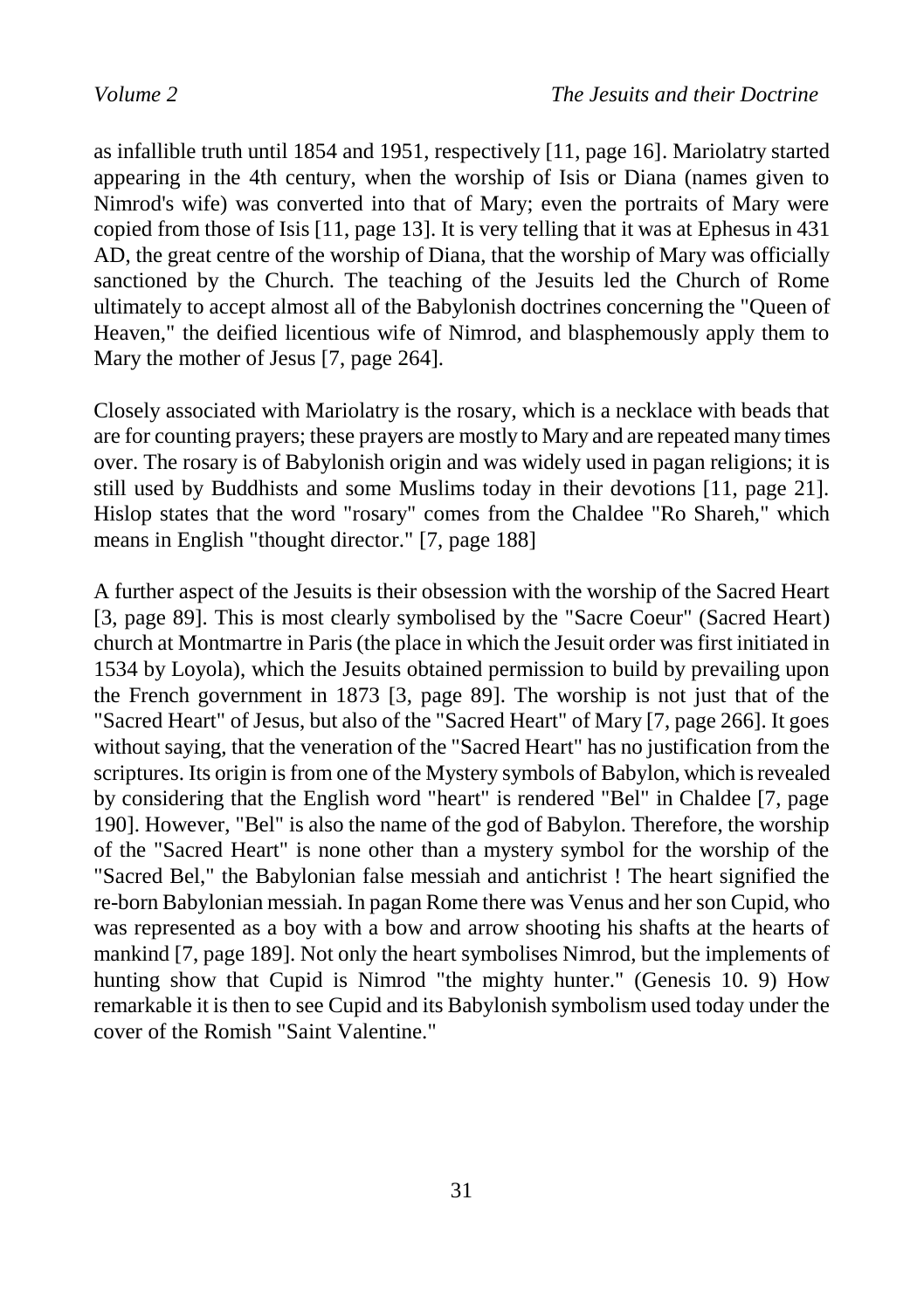#### *References*

- [1] J. A. Wylie, *History of Protestantism*, Vol. 2, (Cassell, Petter and Galpin).
- [2] G. B. Nicolini, *History of the Jesuits*, (Henry Bohn), 1854.
- [3] E. Paris, *The Secret History of the Jesuits*, (Chick), 1975, ISBN 0 937958 10 7.
- [4] *The Force - Alberto Part Four*, The Crusaders Vol. 15, (Chick), 1983.
- [5] F. Tupper Saussy, *Rulers of Evil*, (Ospray), 1999.
- [6] C. Chiniquy, *Fifty Years in the Church of Rome*, (Protestant Truth Society).
- [7] A. Hislop, *The Two Babylons*, (Partridge), 1989 reprint.
- [8] C. Chiniquy, *Forty Years in the Church of Christ*, (Wittenburg).
- [9] C. Chiniquy,*The Priest, the Woman, and the Confessional*, (Chick), ISBN 0 937958 03 04.
- [10] D. Hunt, *A Woman Rides the Beast*, (Harvest House), 1994.
- [11] R. Woodrow, *Babylon Mystery Religion*, 27th Edition, 1993.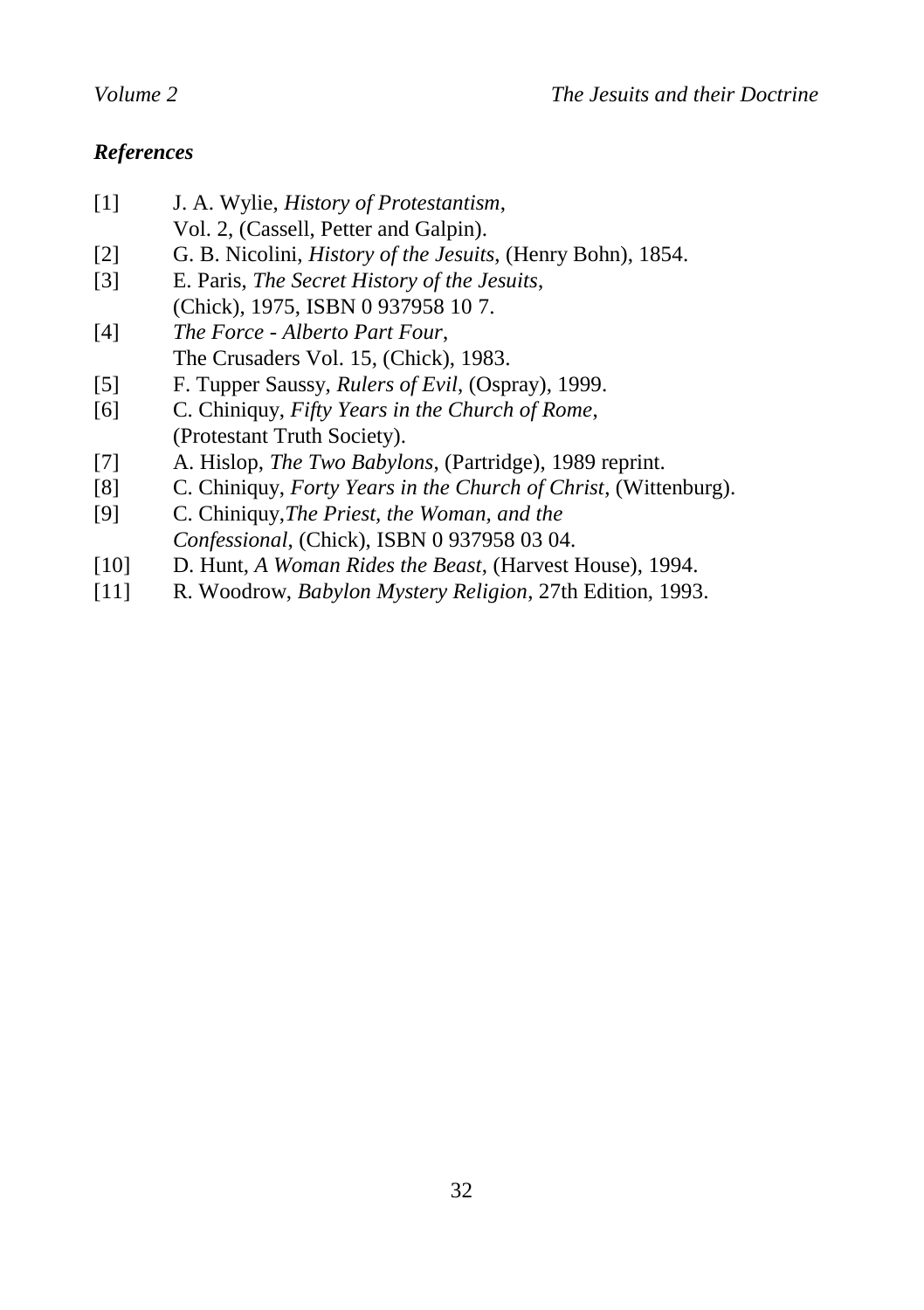### *CHAPTER 12*

#### *THE RISE AND FALL OF THE JESUITS*

#### *Introduction*

In the previous chapter we looked at the origin of the Jesuit Order and gave a summary of the doctrines of the Jesuits. We are now in a position to trace out briefly the meteoric rise of the Jesuits and the profound effect they had in the 200 years after their foundation. Two main aspects will be considered: firstly, how the Jesuits operated in Western Europe; and secondly, how the Jesuits conducted their foreign missions in America, India and the Far East. The actions of the Jesuits in these two spheres are of great significance.

Finally in this chapter, we shall look at the fall of the Jesuits in the 18th century. Many today would recognise the role of the Jesuits in the time of the Reformation, but would think that the Jesuits as a force ended with their ruin in the 1770's. However, the Society was maintained outside Western Europe, until it could re-establish itself again. The Jesuits' revenge against their enemies was terrible; the history of Europe and the state of Protestant churches have been greatly influenced by the actions of the Jesuits ever since their re-establishment. To gain a better understanding of the threats to the Christian Church today, we must consider the historical events surrounding the Jesuits.

#### *Jesuit Policies in Europe*

One of the first things that followed the establishment of the Jesuit Order in 1540 was the re-establishment of the Inquisition, with all its terrible tortures and atrocities. Loyola petitioned the Vatican to re-invigorate the Inquisition, following a long period in which many of its terrible edicts had not been implemented [1, page 422] [2, page 60]. Its re-establishment in 1542 saw its powers extended and used as a terrible instrument to persecute the Church. In Italy the Inquisition was crucial in halting the preaching of the Gospel, which had only begun to bear fruit a few years previously.

Three years later saw the commencement of the great Counter-Reformation Council of Trent in 1545, which continued with several long breaks until 1563. The Jesuits played a leading role in influencing the extreme Romanist pronouncements of the Council. Foremost of these Jesuits was Lainez, who succeeded Loyola as the second General of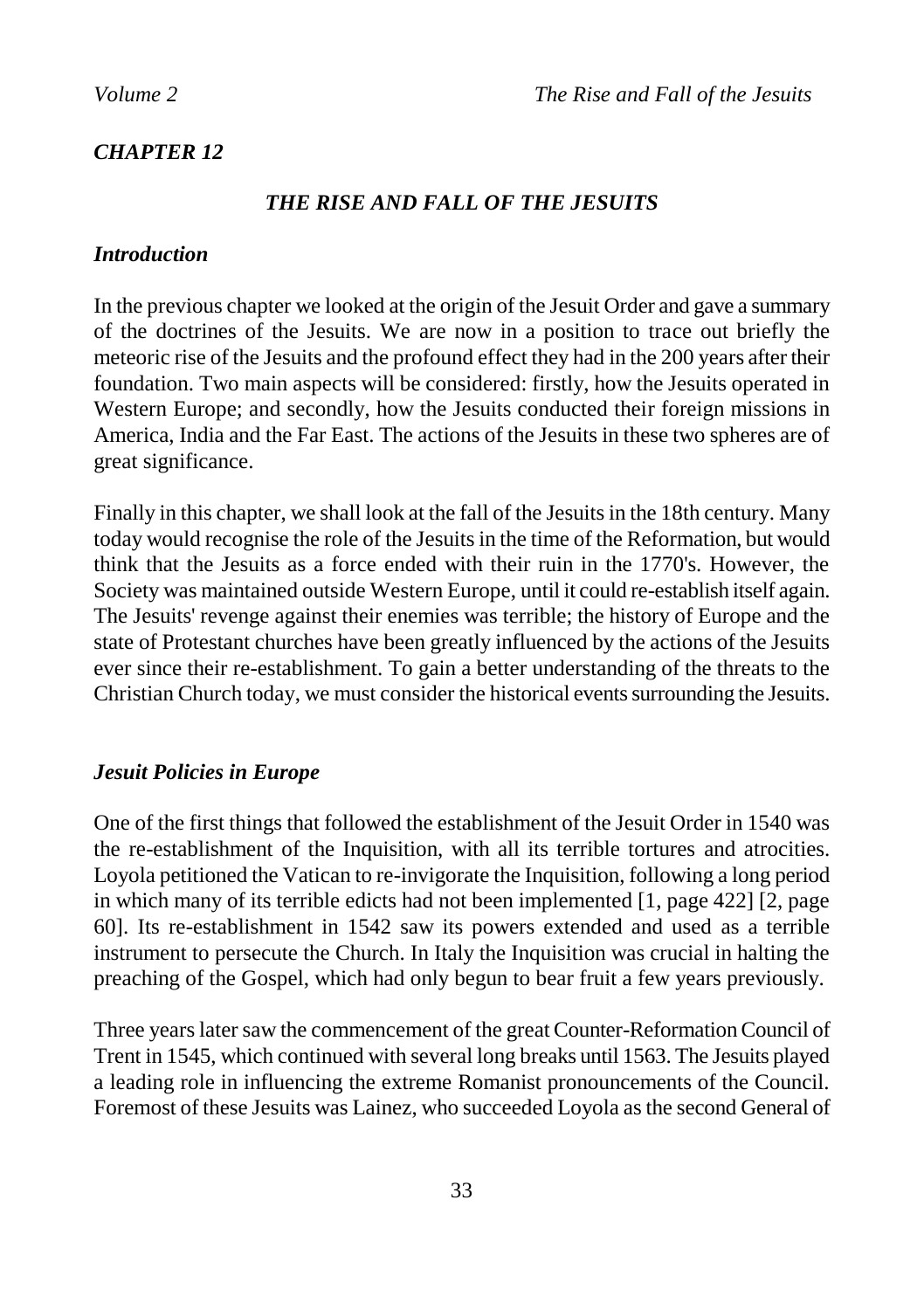the Jesuits [2, page 144]. The Council of Trent was the great theological counter-offensive of the Church of Rome against the Reformers. However, it was also the vehicle by which the great persecution and attempted annihilation of Protestants around Europe was planned. These plans were implemented in the massacres of Protestants in France and the Netherlands, which followed the end of the Council [4, page 40]. The Lord, in his sovereign wisdom, permitted these tribulations to come upon the Church.

Another very effective policy of the Jesuits was the founding of schools, seminaries and other places of learning [2, page 213]. Their abilities as teachers, their outward generosity, dedication and zeal drew many people to study with them. Unlike previous Romanist institutions, the new Jesuit schools encouraged the children of Protestants to attend. However, this education also included the indoctrination of their pupils into the rites, symbols and ceremonies of the Church of Rome. In Germany, where the preaching of the Gospel had such a great effect in the days of Luther, the Jesuits were able to undermine Protestant families, especially those that were influential and rich [1, page 415]. This was done by attracting parents, who desired their children to have a good education, to send their children to a Jesuit school or college. Once there, the children would be steadily led to follow Romish observances and to accept the Romanist faith. The firm and rigid discipline of the Jesuit education did not encourage pupils to have freedom of thought and expression, but rather to be drilled into the doctrines and superstitions of the Church of Rome, leading pupils to accept them without question [2, page 221].

#### *Jesuit Infiltration*

Jesuits also pursued their aims (and indeed still do so today) by undermining Protestant nations and churches with the use of infiltration and sabotage [3, introduction]. The Jesuits had in their armoury all the doctrines we examined in the previous chapter, by which they could deceive, commit crimes, swear falsely and murder opponents, yet they supposed that they were serving God. The justification given was that these acts were "for the greater glory of God;" in other words, they advanced the cause of the Church of Rome, or even more crudely they advanced the cause of the Jesuits.

In order to demonstrate the depths, that few today would suspect anyone professing the name of Christ would ever go to, we quote from Chiniquy the text of a Jesuit oath [5,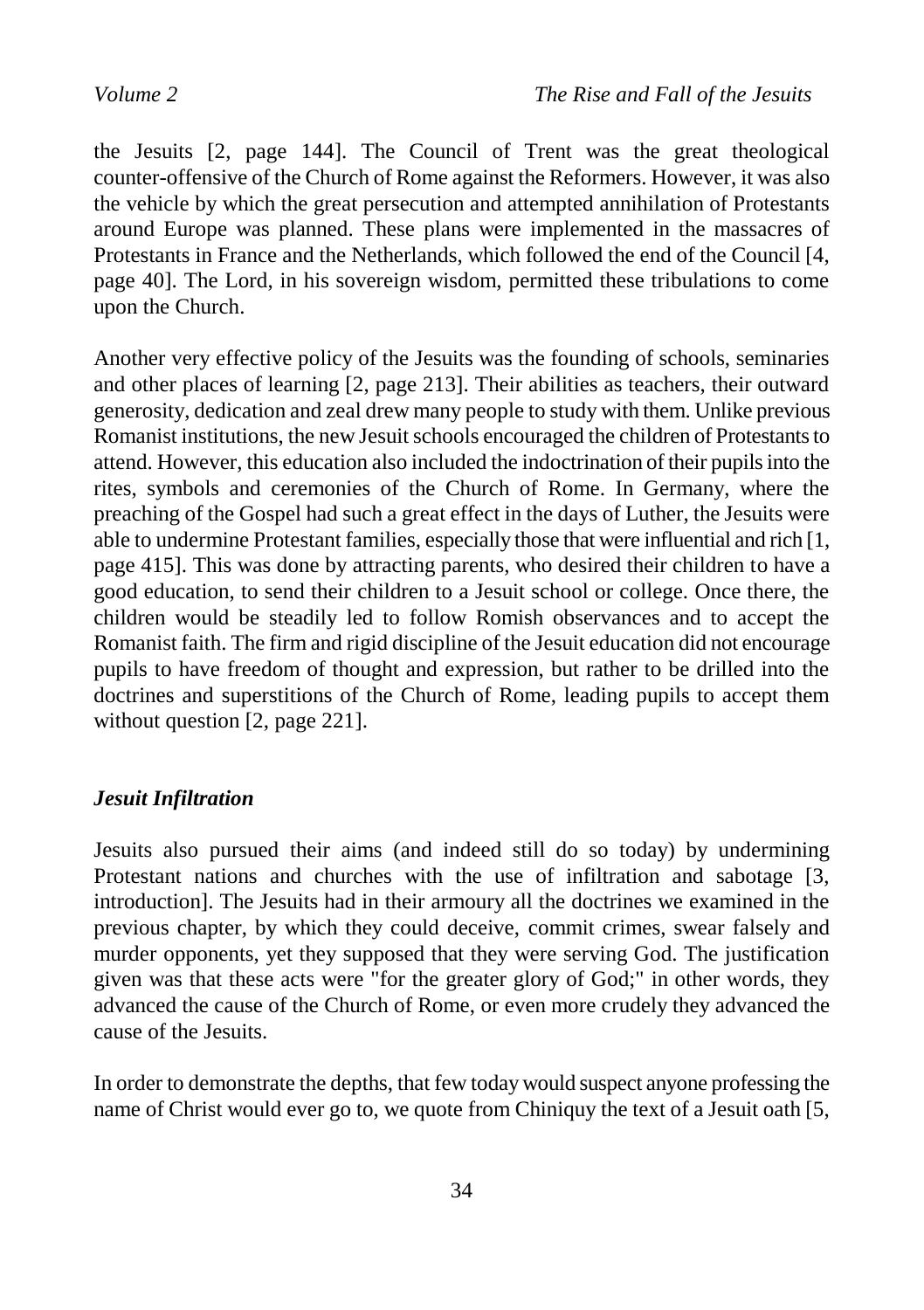page 375]. This oath was made public after the suppression of the Jesuits in 1773.

"I, *A.B.*, now in the presence of Almighty God, the Blessed Virgin Mary, ... , do declare from my heart, without mental reservation, that Pope Gregory is Christ's Vicar-general, and is the only true and only head of the Universal Church throughout the earth; and that by virtue of the keys of binding and loosing, given to His Holiness by Jesus Christ, he hath power to depose heretical kings, princes, states, commonwealths, and governments, all being illegal without his sacred confirmation, and that they may safely be destroyed; therefore, to the utmost of my power, I will defend this doctrine and His Holiness, rights and customs against all usurpers of the heretical, or Protestant authority whatsoever, especially against the now pretended authority and Church of England, and all adherents in regard that they be usurped and heretical, opposing the sacred Mother Church of Rome. I do renounce and disown any allegiance as due to any heretical king or prince, or state named Protestant, or to any of their inferior magistrates or officers. .... I do further declare that I will help, assist, and advise all or any of His Holiness' agents in any place wherever I shall be, and do my utmost to extirpate the heretical Protestant doctrine, and to destroy all their pretended power, legal or otherwise. I do further promise and declare, notwithstanding that I am dispensed with to assume any religion heretical for the propagation of the Mother Church's interests, to keep secret and private all her agents, counsels, as they entrust me, and not to divulge, directly or indirectly, by word, writing or circumstance whatsoever, but to execute all which shall be proposed, given in charge, or discovered unto me.<sup>"</sup>

#### *Jesuit Activity in Britain*

This policy of subversion of Protestant churches soon became apparent after the end of the Council of Trent. Wylie records that as soon as the Jesuits started entering England, discoveries were made in the 1560's of men preaching as ministers of the Church of England, but who were in reality Jesuit agents sent to sow discord amongst Protestants [4, page 442]. In 1568 a Jesuit priest posing as a Church of England minister, after having preached in Rochester Cathedral, unintentionally dropped a copy of secret instructions on how to undermine and destroy the Church of England. These were discovered by the Cathedral authorities, who instigated a search of the minister's lodgings, where "a licence from the Jesuits and a Bull from Pope Pius V were found concealed in his boots, authorising him to preach whatever he might judge best fitted to inflame the animosities and widen the divisions of the Protestants." [6, page 156]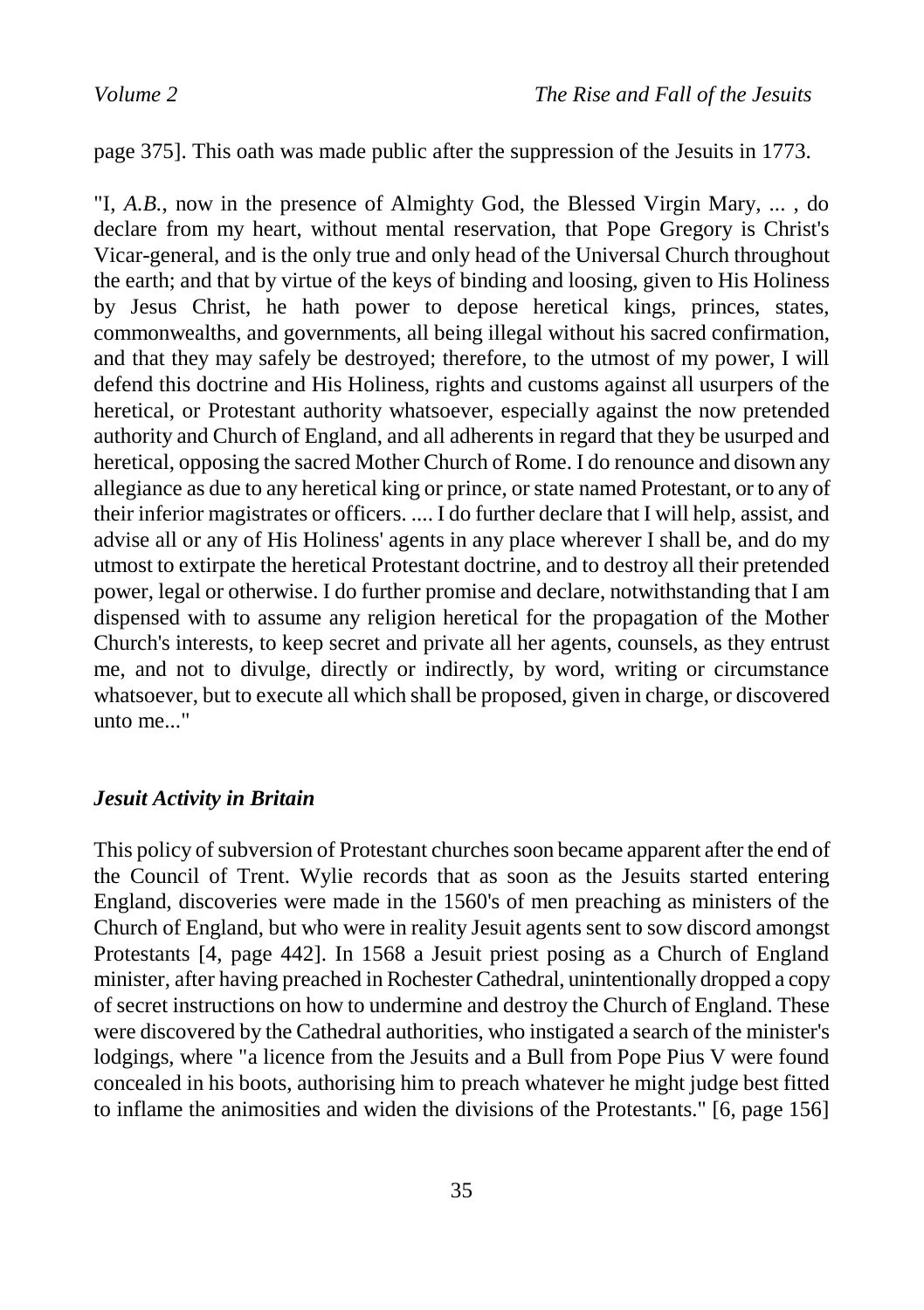The secret instructions to this Jesuit also stated, "there being ... no better way to demolish that Church (the Church of England) of heresy, but by mixture of doctrines, and by adding of ceremonies more than at present permitted." The ultimate goal of these secret instructions was to bring the Church of England and other Protestant churches on their knees back to the Church of Rome [6, page 157]. This was the aim of the Jesuits in the 1560's; but when we look at the much weakened state of the professed Christian Church in Britain today and the tendency of the Ecumenical Movement towards union with Rome, we see how successful the policy of the Jesuits has been.

Throughout the reign of Elizabeth I the Jesuits were involved in plots to kill the queen and to re-impose Romanism on England by means of rebellions or foreign invasion, such as the Spanish Armada of 1588 [2, page 151] [4]. This continued after the death of Elizabeth, with the Jesuit inspired Gunpowder plot of 1605, in which King James I and parliament were to be blown up. Their intrigues under Charles II and James II led to great commotion and persecution in Britain. Mercifully, the country was spared the horror of the St. Bartholemew's day massacre in Paris of 1572, or the wholesale destruction of the French Protestants that followed the revocation of the Edict of Nantes in 1685. The Lord spared Britain and raised up the Glorious Revolution under William of Orange in 1688, from which Britain's Protestant constitution and liberties of the next 300 years flowed.

The involvement of the Pope and the Jesuits in the plots against Britain are well documented in the book by Close [6]. In this he makes use of original documents and state papers held in the British Museum, Spanish state archives and even the Vatican archives themselves. These uphold the accounts of old historians, that the Jesuits and the Church of Rome were behind the plots against this country in the 16th and 17th centuries.

In the last 150 years, there have been many attempts made by the Church of Rome to have these historical accounts rewritten, so as to make heroes out of the Jesuits and to persuade people that the Church of Rome did not try to overthrow Protestant nations. Close, who wrote in 1935, proves these revisionist histories to be bogus and to be the work of the Jesuits and carefully placed Romanists. He exposed how the Church of Rome was infiltrating the Public Record Office and seeking to place Romanists in prominent places in the field of history, and also in the media. In 1935 there were still many who withstood this falsification of British history. However, we fear 60 years later, that the Church of Rome has almost achieved its objective of removing anything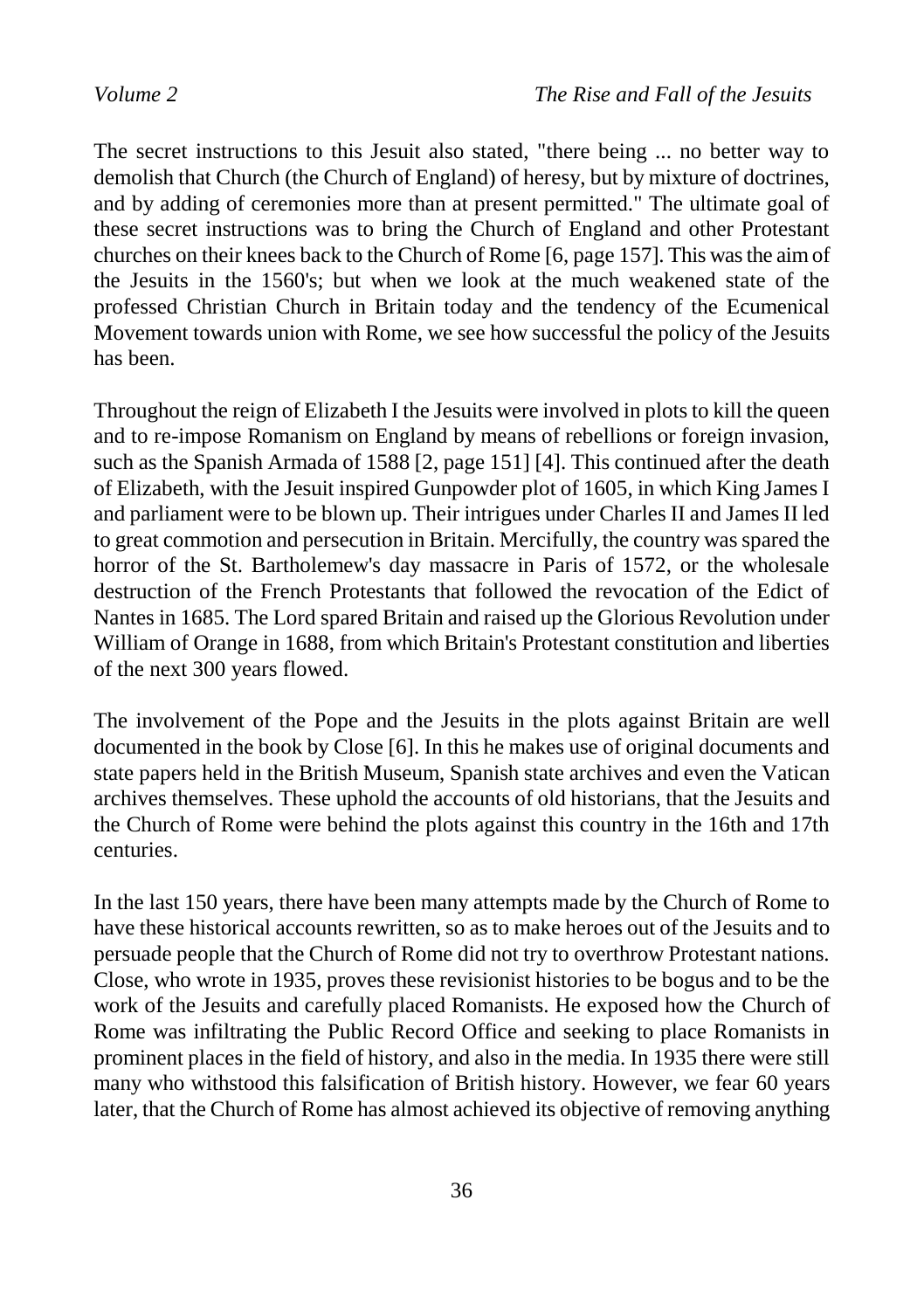damaging to its image from history text books. The true nature of the Reformation and the Church of Rome is almost unknown to a whole generation of Britons today. Once more we see that the Jesuit policies have succeeded in undermining the cause of the Gospel in Britain.

# *Jesuit Expansion in Europe*

From a small beginning, the Jesuits rapidly expanded in continental Europe after the sanctioning of the Order by the Pope in 1540. This was facilitated by the fact that the Jesuits were not under the jurisdiction of any bishop, but were free to pursue their policies wherever and however they pleased. From Italy they established themselves progressively in Spain, Portugal and Austria, from where they gained a foot hold in Germany, the birthplace of the Reformation [1, page 412]. The Jesuits gained great influence with the rulers of these nations. Once this was achieved, persecution was raised against Protestants.

The policy of Jesuits in Germany ultimately led the country to disaster [1, page 416]. The Jesuits hated the toleration that existed in Germany between Protestants and Romanists, which followed the settlement of Augsburg in 1555 [4, page 249]. The Jesuits were instrumental in re-igniting persecution in Germany, which ultimately led to the terrible 30 Years War in Germany that started in 1618. Although the plans of the papacy to rid Germany of Protestants failed, owing to the military intervention of Protestant Sweden, the war left much of Germany in ruins.

In the neighbouring Austro-Hungarian Empire ruled by the Hapsburgs, who held the title of Holy Roman Emperor, the influence of the Jesuits became immense [4, page 229]. During the 17th century there were times in which the Jesuits virtually controlled the Emperor. Those who dared to preach the Gospel in the Austrian Empire suffered terrible persecution; the policy of the Jesuits left the true Church almost desolate in this part of Central and Eastern Europe.

Asin Austria, the influence of the Jesuits in Poland was enormous [2, page 202]. Until the mid 16th century the Protestant cause flourished in Poland, which at that time was a major power in Eastern Europe. Again the entrance of the Jesuits into Poland after the Council of Trent in the 1560's was crucial in turning the country back into papal darkness. The familiar tactics of influencing the monarchy, controlling education and inciting persecution were practised by the Jesuits [4, page 185]. The consequences of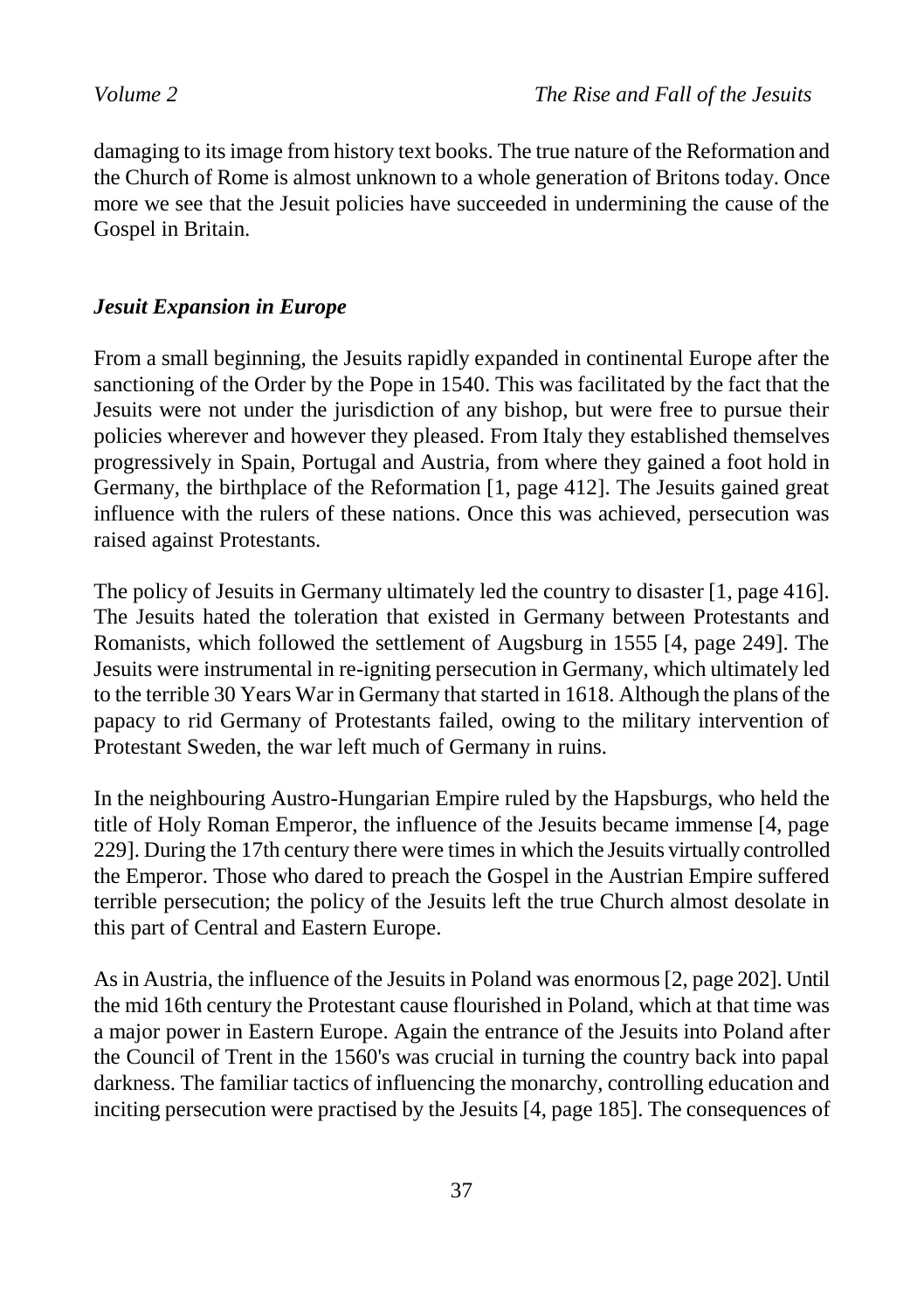this were not only the progressive destruction of Protestant churches and schools, but a suppression of learning and freedom of thought generally. The Jesuits, even by the confession of Romish authors, deliberately introduced forms of learning that were very hard and lengthy, so as to keep pupils under their influence for as long a time as possible; this gave maximum opportunity to shape pupils in the Jesuit mould [4, page 190]. The standard of education, literature and industry declined, as did the national well being, which led ultimately to disastrous policies towards its neighbours. This insidious influence of the Jesuits led finally to Poland's annihilation [3, page 40].

The Jesuits found their entry into France to be initially slow, owing to opposition from Parliament and clergy who were jealous of their enormous privileges [1, page 413]. However, in 1561 they were able to open a college in Paris, from which numerous schools and seminaries were planted around France. The Jesuits inflamed the civil wars raging between the supporters of the papacy and the Huguenots (French Protestants). They were even implicated in the murder of the French king Henry III in 1589 [2, page 182]. For this and other plots against the well being of France, the Jesuits were expelled from France in 1594 [3, page 47]. However, this was not for long; by 1605 they again wielded considerable power [2, page 191].

The French monarch who succeeded Henry III was Henry of Navarre (Henry IV). As heir to the throne he was a Protestant, but when he took the French throne he renounced the Protestant faith and became a Romanist [1, page 621]. However, he was still sympathetic to the Huguenots and wished to see an end to the religious conflicts. This led to the Edict of Nantes in 1598 [1, page 622], which granted toleration to the Huguenots throughout France. After surviving attempts and plots on his life, for which the Jesuits were implicated [2, page 187], Henry IV was finally murdered by the monk Ravaillac in 1610. He confessed that the books of the Jesuits had inspired him to kill the king [3, page 47]. Nicolini gives numerous quotations from Jesuit writers, who taught that it was right to kill "heretics" and to assassinate monarchs who incurred the displeasure of the Pope, or whose policies did not favour Rome [2, page 191]. Whether the Jesuits explicitly planned the murder of Henry IV is disputed, but it is clear that the Jesuits hated his toleration of Protestants, for which they considered he had departed from the cause of the papacy. This undoubtedly led Ravaillac to think that murdering Henry IV was a righteous act.

Despite all this the Jesuits managed to extend their influence in France during the 17th century, in spite of much opposition. Their great tactic was to control the French king by having a Jesuit as his father confessor. This was used to great effect during the very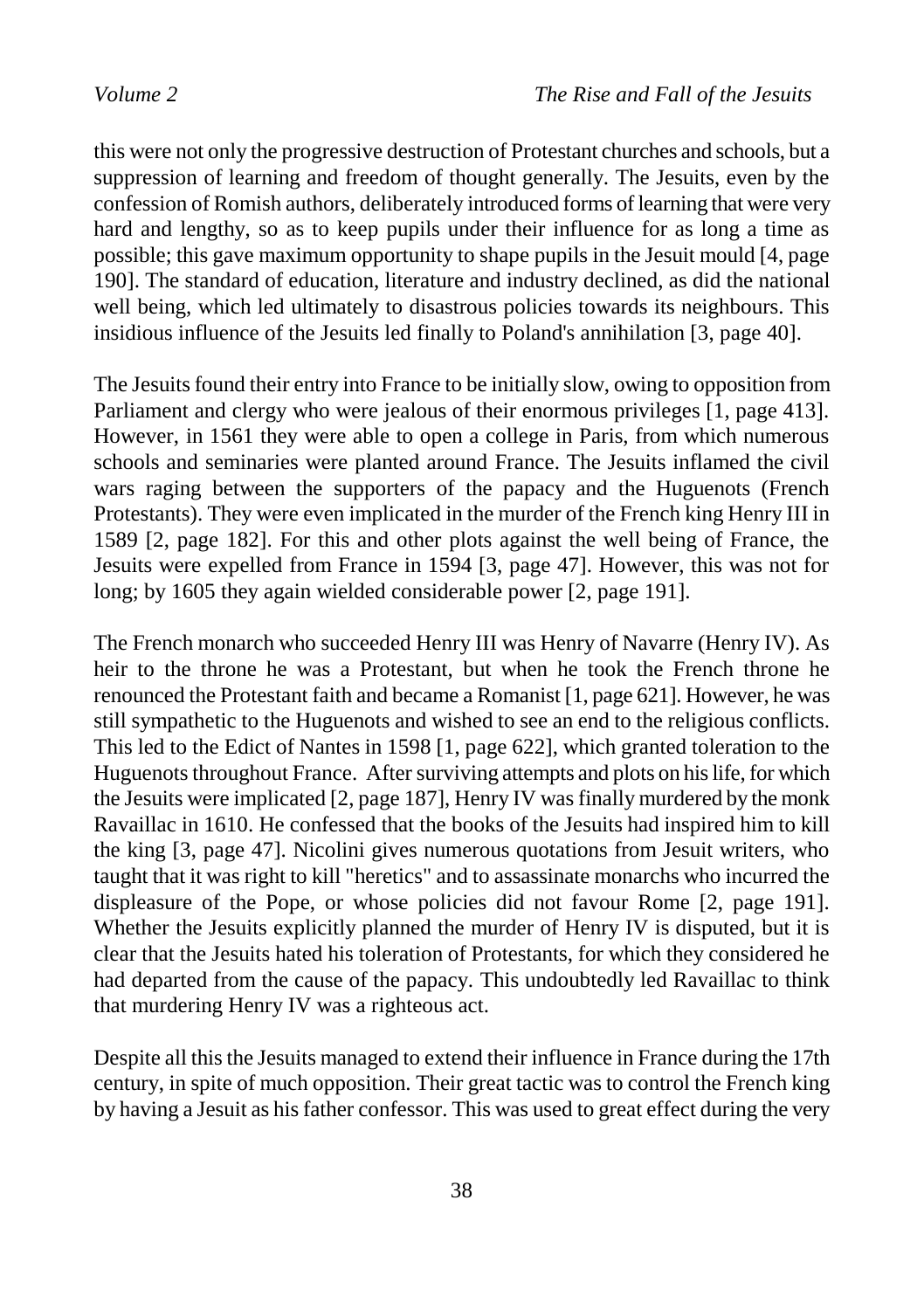long reign of Louis XIV [2, page 267]. From a child Louis had a Jesuit confessor, whose influence turned him into a fanatical bigot that unleashed terrible persecution against Protestants. Louis led an immoral life, which his Jesuit confessor made careful use of to have Louis trembling at his feet for forgiveness [4, page 327]. This influence led to the great acts of violence that erupted against the Huguenots; these came to a climax when all Protestant worship, both public and private, was outlawed by the revocation of the Edict of Nantes in 1685 [4, page 332]. Hundreds of thousands of France's finest citizens were forced to flee for their lives. Those Huguenots that remained were forced to accept Romanism or face terrible punishments; the Jesuits were always at the fore in these acts of persecution [7]. By the destruction of the Huguenots, France suffered a terrible blow and slipped into national decline [3, page 48].

# *Jesuit Persecution of Fellow Romanists*

As we have seen, Jesuits not only persecuted Protestants, but also murdered kings who were members of the Church of Rome, on the basis that they did not follow the extreme policies approved of by the Jesuits. Furthermore, the Jesuits bitterly hated their opponents within the Church of Rome. Foremost amongst these in France were the Jansenists, who considered the Jesuits to be in serious error. Although the Jansenists remained within the Church of Rome, their views had a number of points in common with those of Luther. They made public ridicule of the Jesuits with powerful exposures of the gross ungodliness which the Jesuits endorsed [1, page 396] [2, page 240]. Consequently, the wrath of the Jesuits was kindled, and the Jansenists were singled out with the Huguenots for persecution [2, page 268].

It is a very important point for readers to appreciate, that the Jesuits not only persecuted Protestants, but also Romanists that opposed the cause of the Society of Jesus. This was the logical conclusion of the doctrine that "the ends justify the means." If the Society of Jesus was opposed by a Romanist king, bishop or even the Pope himself, then it was considered lawful to kill that person "for the greater glory of God." Since the General of the Jesuits was supposedly in the place of God and his Son Jesus Christ, then the Jesuits reasoned that any who opposed the General opposed God and could be legitimately killed !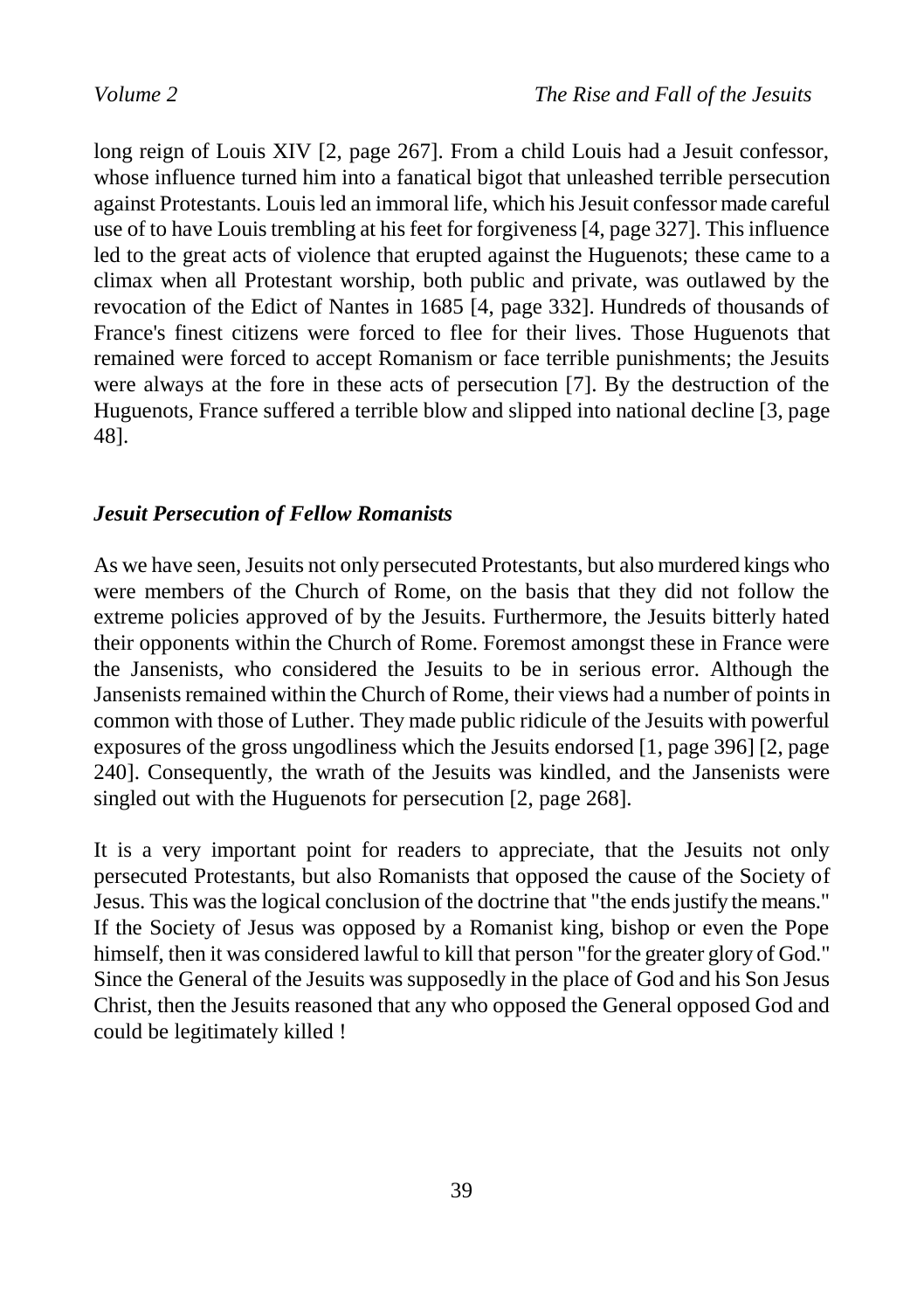### *Missions to India and the Far East*

In addition to expansion in Europe, the Jesuits sought to gain converts in parts of the world that had barely seen the Gospel or any form of professed Christianity. This work was begun by Francis Xavier, who was one of Loyola's original disciples from Paris. In 1542 Xavier set out for Goa, the Portuguese colony in India [3, page 50]; from India he subsequently went to Japan and China. This started a long history of Jesuit missions in India and the Far East. Through these the Jesuits gained considerable influence with the powerful East India Company [8, page 167].

In these countries the Jesuits method of attracting converts was to allow conversion on the flimsiest of evidences and a simple outward ceremony [2, page 110] [3, page 50]. The Jesuits also merged Hindu rites into those of the Church of Rome, so as to attract the native Hindus [2, page 108]. Much the same approach was used in China and Japan, where the Eastern religions were readily mixed with Romanism [3, page 54]. However, the same insidious methods were used in the Far East as those used in Europe: namely, they gained converts in the royal households of these nations, who could then be influenced in the confessional [9, page 133]. The promotion of education and the sciences were also a cover for the Jesuits' activities.

When the Jesuits exerted a sufficient degree of influence, then the persecution of those who held to the Eastern religions began, especially Buddhists in Indo-China [9, page 141]. By means of their converts in high places, the Jesuits and the Church of Rome sought to convert China, Indo-China and Japan to Romanism; this was helped by means of an indigenous Romanist minority which they had drawn to the Church of Rome. As a result of the Jesuits' revolutionary and subversive tactics, they were expelled from many of the nations in the Far East [3, page 51]. Their actions in the name of Jesus Christ in Japan were so odious and deceitful to the Japanese, that all Christians were banned from Japan for over two hundred years [9, page 155]. However, the Jesuits left behind them a legacy of Romanist minorities in Indo-China, which were used by the papacy in Vietnam during the 1950's and 1960's to attempt the forcible conversion the majority population to Romanism [9]. As with most places the Jesuits touch, disaster later follows; this can be seen in the terrible legacy of the Vietnam War.

It is interesting to note the way in which the Jesuits mixed the Eastern religions with Romanism. Both Hislop [10] and Woodrow [11] give abundant proofs of the Babylonish origin of Hinduism, Buddhism and other Eastern religions. This is also confirmed by Chiniquy [5, page 462]. Thus we see that they have a link with the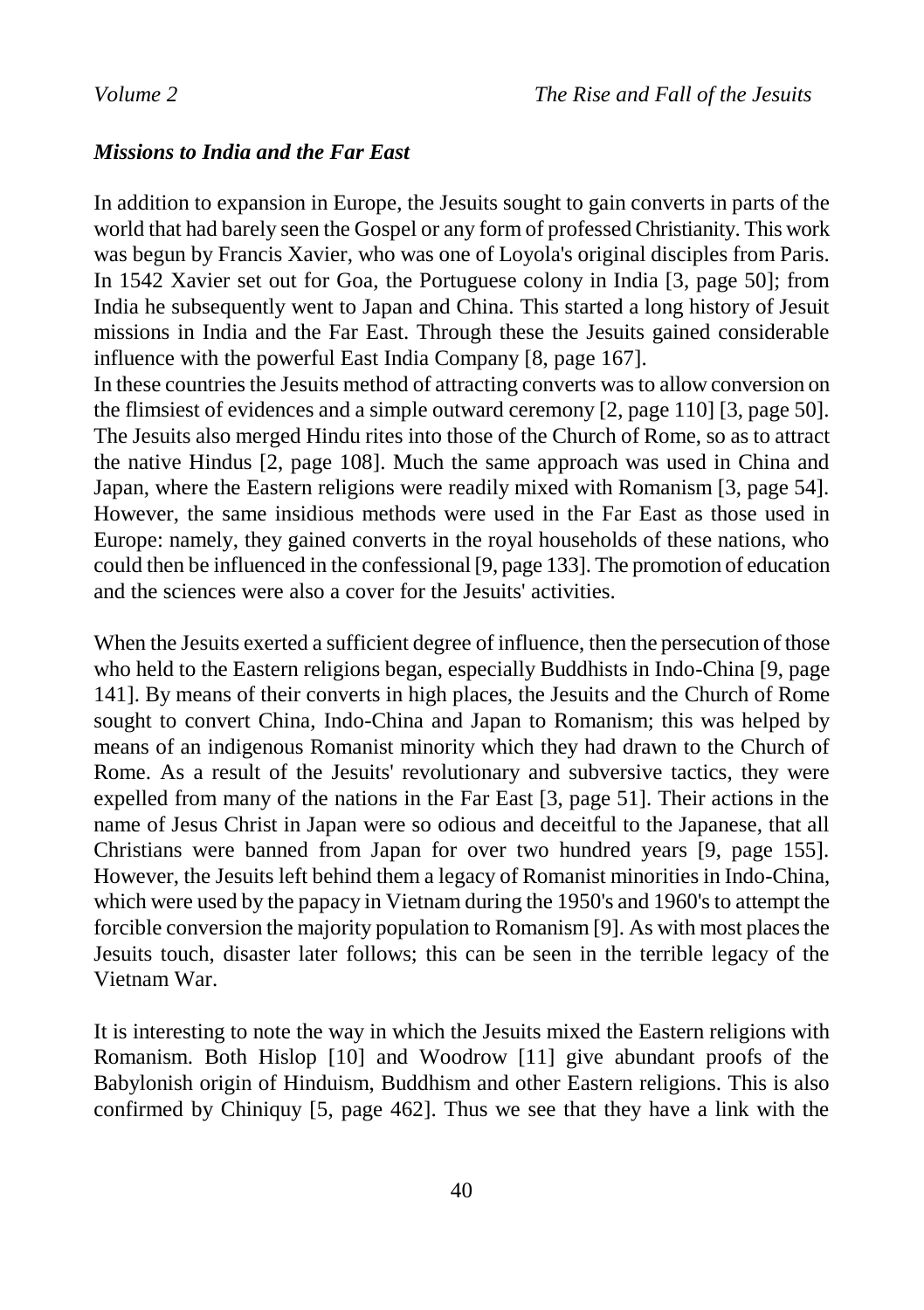Church of Rome in their common ancestry from the Mysteries of Babylon. It is not surprising then to see such mixing of Romanism with the religions of the East.

# *Jesuit State of Paraguay*

The Jesuits were also very active in the Spanish and Portuguese territories of Central and Southern America, in which the native peoples were converted (often at gun or sword point) to Romanism by the conquering Europeans. However, the Jesuits eventually gained a special status and were granted their own territory of Paraguay in the 17th century; this was more extensive than the present borders of the nation of Paraguay [3, page 55]. As the Jesuits were absolute rulers, Paraguay became a model of the type of society that the Jesuits sought to create. Wylie explains as follows [1, page 417]; the Jesuits "treated the natives at first with kindness, and taught them several useful arts, but by-and-by they changed their policy, and, reducing them to slavery, compelled them to labour for their benefit." Effectively all forms of liberty were denied under a rigidly disciplinarian regime. No private property was permitted as all possessions were "God's property," which meant it was the property of the Jesuit state [3, page 56]. A system of total equality was also imposed, so that there was no distinction between anyone, with the exception of the Jesuit rulers.

Nicolini, writing in 1854, draws a comparison between the form of Jesuit rule in 17th century Paraguay with the principles of Communism, which were then starting to take root in the 19th century [3, page 303]. Nicolini states, "When once the Jesuits had raised up a generation so devoted and obedient, they then brought into operation their system of government, and made a successful attempt to realise that republic preconceived of old by Plato, and which, with perhaps more interested views, is held out to us by the Socialists of our own day. In fact, their form of a republic was nothing else than that Communism which the famous Cabet is now trying to establish in nearly the same regions; the only difference being, that the Jesuits substituted themselves for the state or community."

It is no coincidence that the Jesuits promoted a very similar form of government to the Communism proposed by Marx and Lenin. The following chapters will show the shocking truth, that both Communism and National Socialism (Nazism) derived their evil policies from the Jesuits. The origins of these systems can also be traced back to Babylon via the ancient secret societies of the Occult. We will see how the Occult and the Jesuits are kindred agents to advance the ancient system of the Babylonian Mysteries.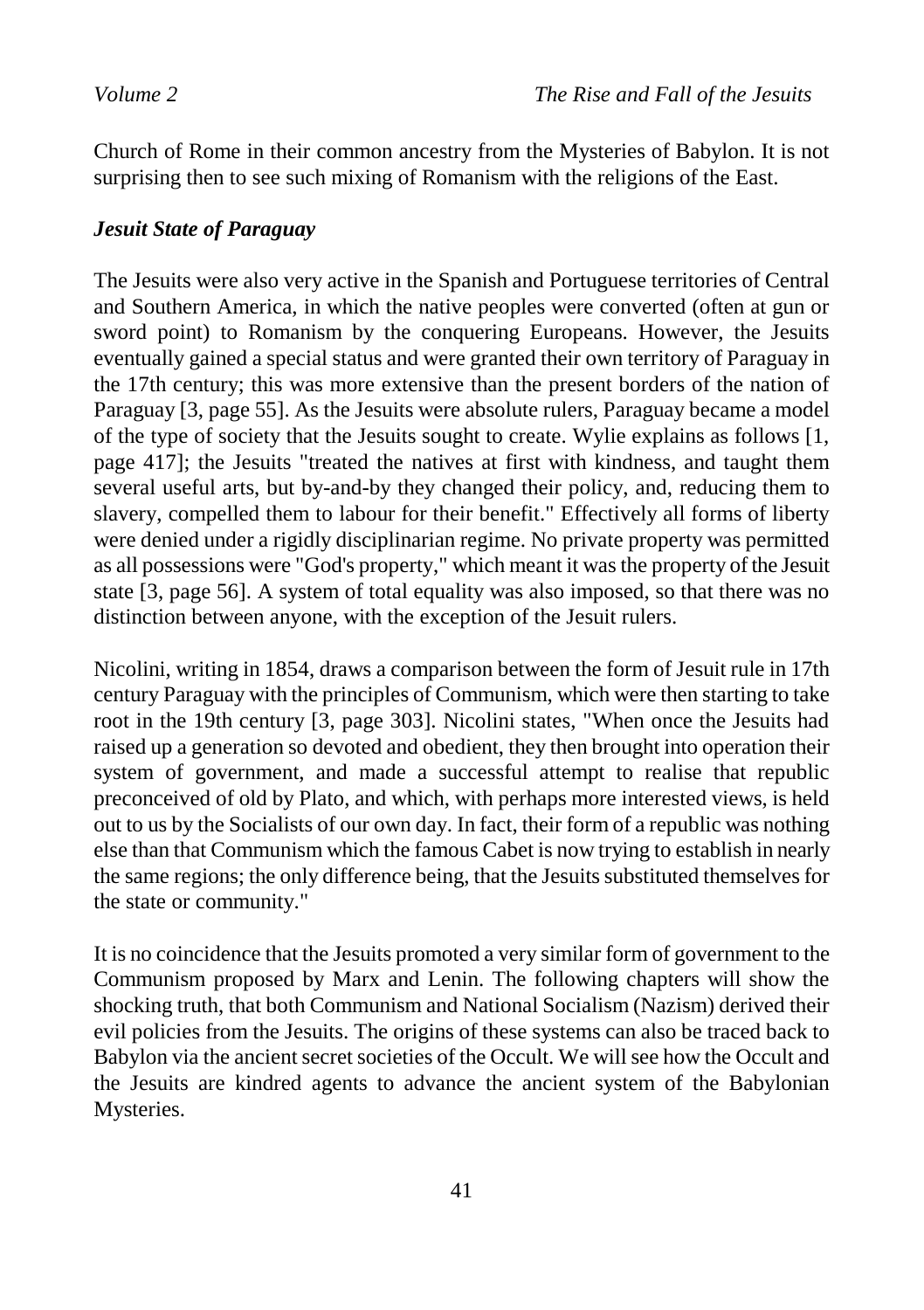# *Suppression of the Jesuits*

The Jesuits attained to great power and influence in many of the nations of Europe. This was also attended with a vast accumulation of wealth and property. Paris sums up this state of affairs [3, page 68]: "The scandalous greediness of the Order, its loose morals, its ceaseless political intrigues and also its encroachings upon the prerogatives of the secular and regular clergy had stirred up mortal enmity and hatred everywhere. Amongst the higher classes, it had been brought into complete disrepute." Lord MacAulay also refers to the threat the Jesuits posed to the fabric of society [12, page 51]: "In truth, if society continued to hold together, if life and property enjoyed any security, it was because common sense and common humanity restrained men from doing what the Order of Jesus assured them that they might with a safe conscience do."

Finally, in the middle of the 18th century the Jesuits' power appeared to collapse; for a time the eyes of Romanist Europe were opened to see the evil threat that the Jesuits posed. Their intrigues were seen by the rulers of Europe as a great threat to the stability of the monarchy and the traditional establishment [13, page 76]. During the period of 1760 to 1770 the Jesuits were progressively driven from previously friendly Romanist countries [1, page 418] [2, page 326]. Although Pope Clement XIII still supported the Jesuits, the Romanist nations of Europe petitioned him to take drastic action. Reluctantly he called a secret conclave in 1769 to bring into effect the suppression of the Jesuits. However, the Pope died mysteriously the evening before the conclave was due to meet [1, page 418] [2, page 360]. The evidence pointed to murder as the cause of death; there was a strong suspicion that the Jesuits had been involved [3, page 70] [13, page 74].

Clement XIV, who succeeded Clement XIII, was a man of outwardly clean morals, well educated and hard working. He strove for several years to bring about reform of the Jesuits, but this was to no avail [1, page 418]. The monarchs of Europe put extreme pressure on the Pope to abolish the Jesuits, which eventually Clement did on 23rd July 1773. Nicolini gives in full the papal decree suppressing the Jesuits. It provides a damning indictment of the Order by the Pope himself [2, page 387]. However, when he signed the document, Clement said, "We sign our death !" A year later the Pope died, having shown all the signs of being poisoned [2, page 412]. Although no proof of guilt could be given, the Jesuits were universally considered to have been the perpetrators of the murder of the Pope [13, page 75].

So runs the standard account of the Jesuits' fall. However, the detailed study of Tupper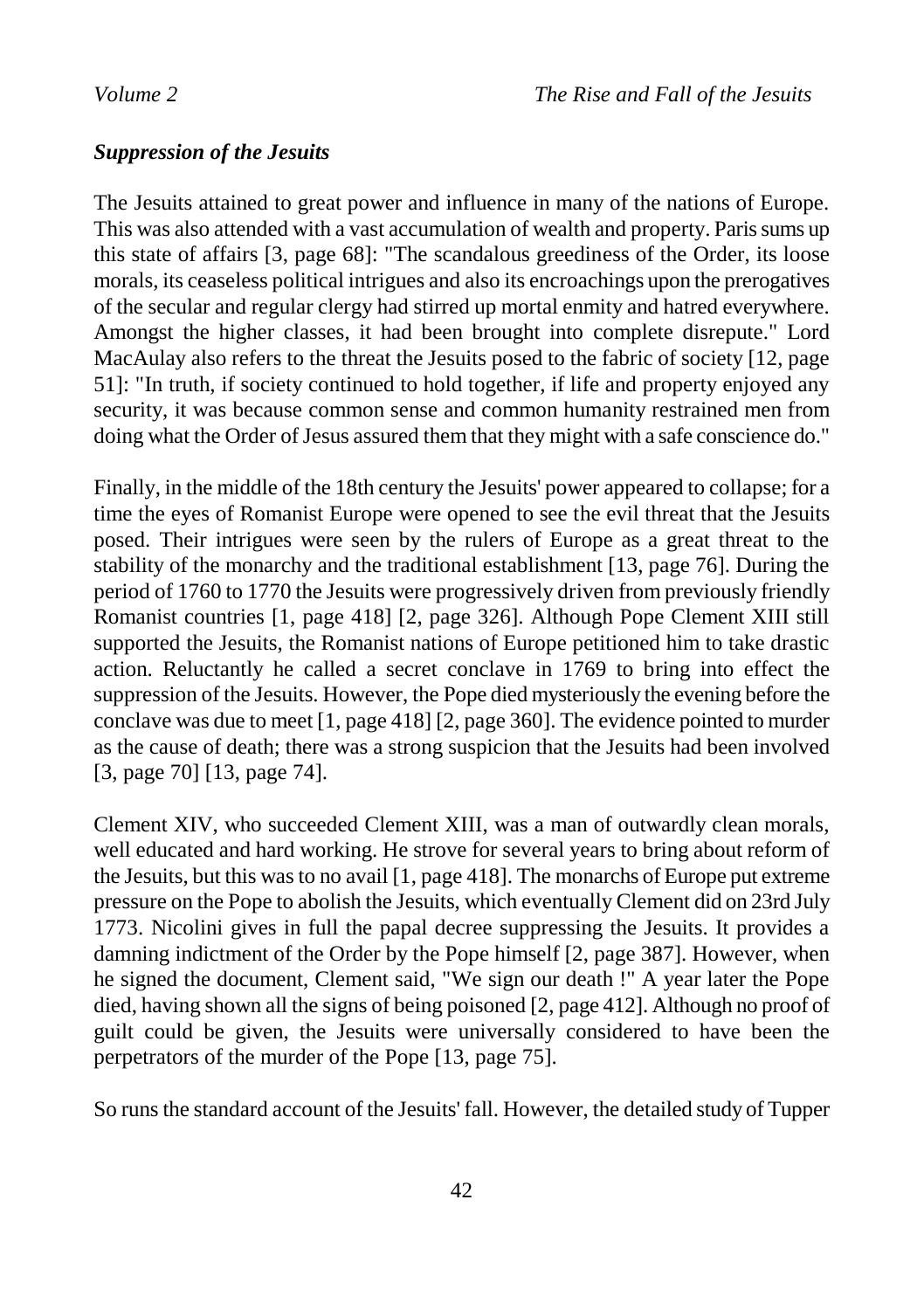Saussy proposes that the Jesuit General Ricci contrived the demise of the Jesuits in the 18th century through his control of Freemasonry [8]. Tupper Saussy concludes that the grand purpose of Ricci was to confuse the Jesuits' enemies and to establish the New World Order in America; but this is a subject we will return to later in Chapter 15.

# *References*

| $[1]$             | J. A. Wylie, <i>History of Protestantism</i> ,                      |
|-------------------|---------------------------------------------------------------------|
|                   | Vol. 2, (Cassell, Petter and Galpin).                               |
| $[2]$             | G. B. Nicolini, <i>History of the Jesuits</i> , (Henry Bohn), 1854. |
| $\lceil 3 \rceil$ | E. Paris, The Secret History of the Jesuits, (Chick), 1975.         |
| [4]               | J. A. Wylie, <i>History of Protestantism</i> ,                      |
|                   | Vol. 3, (Cassell, Petter and Galpin).                               |
| $\lceil 5 \rceil$ | C. Chiniquy, Forty Years in the Church of Christ, (Wittenburg).     |
| [6]               | A. Close, Jesuit Plots from Elizabethan to                          |
|                   | <i>Modern Times, (Protestant Truth Society).</i>                    |
| $[7]$             | Memoirs of a French Protestant,                                     |
|                   | (Religious Tract Society), 1864.                                    |
| [8]               | F. Tupper Saussy, Rulers of Evil, (Ospray), 1999.                   |
| [9]               | A. Manhattan, Vietnam - Why Did We Go?,                             |
|                   | (Chick), 1984, ISBN 0 937958 19 0.                                  |
| [10]              | A. Hislop, <i>The Two Babylons</i> , (Partridge), 1989 reprint.     |
| [11]              | R. Woodrow, Babylon Mystery Religion,                               |
|                   | 27th Edition, 1993.                                                 |
| [12]              | Lord MacAulay, <i>The History of England</i> ,                      |
|                   | Vol. 2, (Chatto and Windus), 1905.                                  |

[13] A. Manhattan, *Murder in the Vatican*, (Ozark), 1985, ISBN 0 937958 19 0.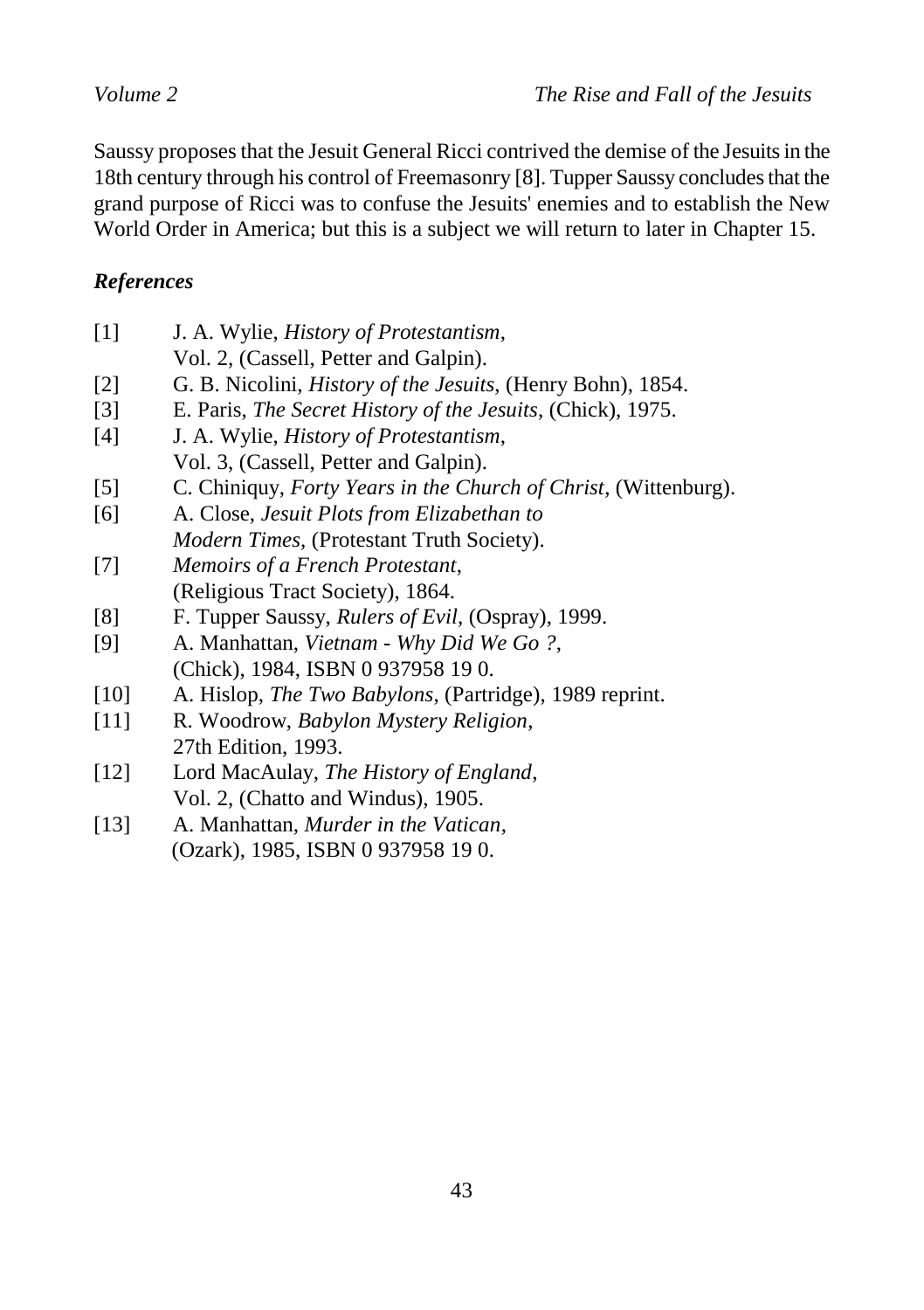# *CHAPTER 13*

# *RETURN OF THE JESUITS AND LOSS OF TEMPORAL POWER*

## *Introduction*

The history of the Jesuits and their influence on the world and the Church, following their suppression in 1773, are not widely known. After an ostentatious show of power and wealth helped to bring about their downfall, the activities of the Jesuits since 1773 have been more secretive and less obvious to the public at large. This secretive activity is consistent with the principles of the Mysteries, from which the Jesuits' teaching is derived. However, the Bible is very clear about such secret dealings; "For every one that doeth evil hateth the light, neither cometh to the light, lest his deeds should be reproved." (John 3. 20)

In this chapter we will begin by looking at two historical aspects in Europe: firstly, the return of the Jesuit society to a position of influence in the Church of Rome; and secondly, the Pope's loss of temporal power. Jesuit involvement in the formation of the USA, with the links to Freemasonry and New World Order, will be covered in the following chapters.

In the 100 years following the suppression of the Jesuits, the Church of Rome appeared to suffer defeat after defeat, culminating in the seizure of the Papal States by the newly formed kingdom of Italy. However, during this period the leaven of the Jesuits was starting to spread once more through Europe. Romanism was making great gains in Protestant Britain; at the same time, previously sound Protestant denominations were wavering in their belief in the Bible as the infallible word of God. *The Jesuits During Their Suppression*

As a result of the action taken by France and other Romanist nations to expel the Jesuits, followed by their official suppression by Pope Clement XIV, much of the wealth of the Jesuits was confiscated, and Jesuit institutions were taken over for use by other religious orders. Although they lost much of their wealth, the Jesuits were still able to salvage a considerable amount for future use [1, page 407]. Despite the terrible blow dealt against the Jesuits, they were still a dangerous power, as seen in the murder of Clement XIV a year after their suppression.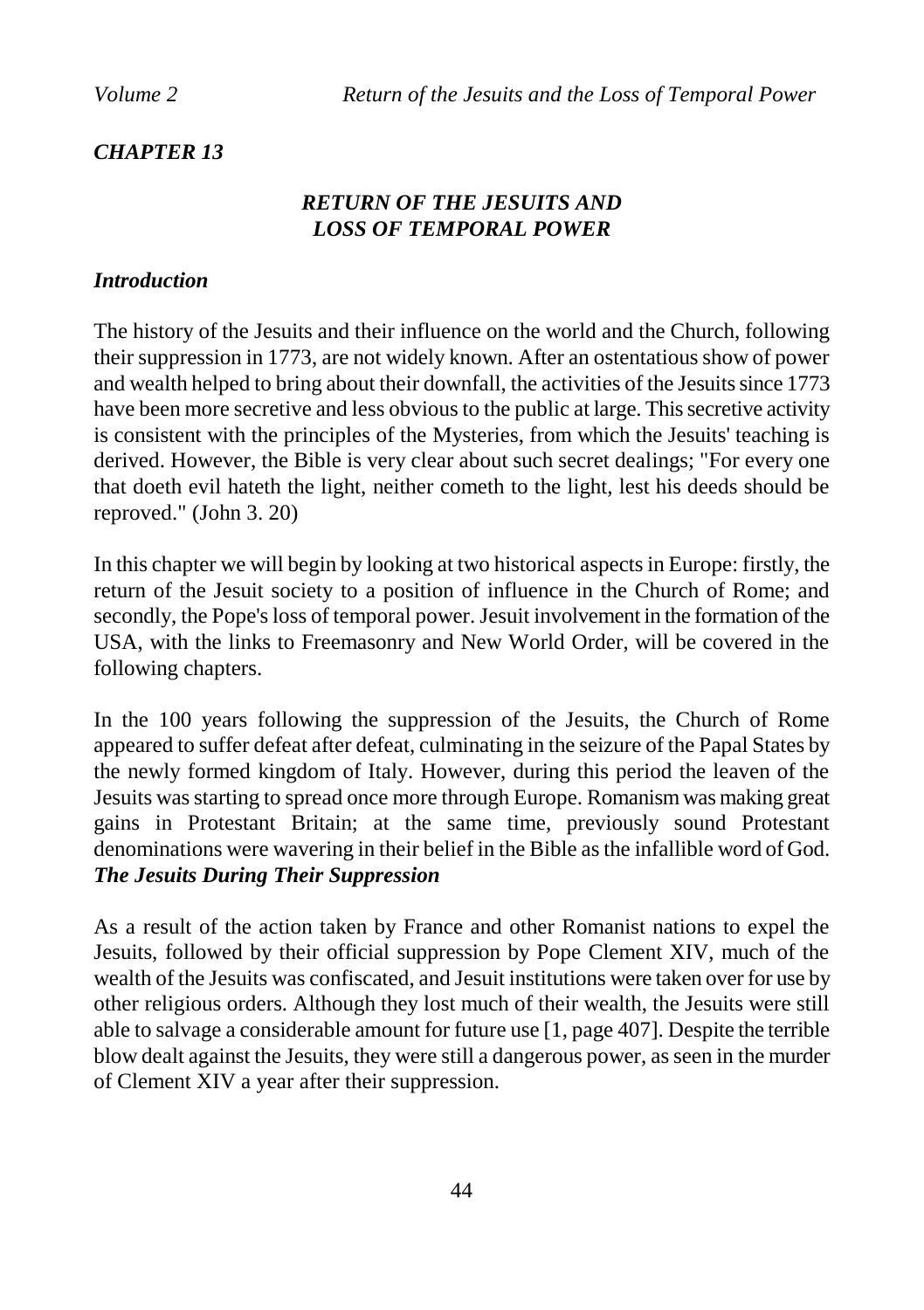Although suppressed in the Romanist nations of Europe, the Jesuits were granted sanctuary by Protestant Prussia (the kingdom in Eastern Germany that was to form the German nation a hundred years later) and Orthodox Russia [1, page 424] [2, page 71]. This act helped to sustain the Jesuits over the crucial early years of their suppression, whilst they regrouped and gradually regained favour in Romanist Europe.

At first sight it is seemingly inexplicable why Prussia and Russia should favour the Jesuits, who were bitter enemies of both the Protestant and the Orthodox churches. However, the reason lay in a common aim of these two nations, which was to use the Jesuits to help subdue the Polish people. Just prior to the suppression of the Jesuits, Russia and Prussia had divided Poland between themselves. The Jesuits, who had great influence over the Poles, were allowed refuge in Silesia by Prussia and in Byelorussia by Russia, as both were formerly part of Poland. In return for refuge, the Jesuits were to guide the Poles into submitting to their conquerors [1, page 429]. After having corrupted the Polish nation and led it to disaster, the Jesuits were then the agents to help the conquerors of the Poles absorb and subdue Poland. Above all other nations, Poland is perhaps the one which should most rue the day a Jesuit ever set foot within its borders.

Another reason for the Jesuits' welcome in Prussia and Russia was their reputation as educators [2, page 71]. However, both nations were later forced to act against the Jesuits, as they did not confine their activities to the pure cause of teaching the ignorant. Yet again the Jesuits abused their refuge to undermine the stability and religion of the nations that sheltered them. Prussia expelled them in 1786 [2, page 71]; Russia was forced to restrict the Jesuits in 1815, and then finally expel them in 1820, as they were trying to subvert the nation to Romanism [1, page 433].

Nevertheless, the Jesuits' period of exile in Russia was sufficient to tide them over until they were allowed back into Western Europe. During this period they regrouped, elected new Generals [1, page 431] and used Russia as a base for their re-entry into Western Europe, where many of the Jesuits had mingled with the ordinary clergy. In Western Europe new organisations were formed by Jesuit priests after their suppression; these were later to rejoin the Jesuits, once conditions in Europe became more favourable [2, page 73].

However, Nicolini records that following their suppression, many of the Jesuits "declared war against Rome, against religion, and surpassed even the school of Voltaire." [1, page 422]. This is a telling statement, given that the French Revolution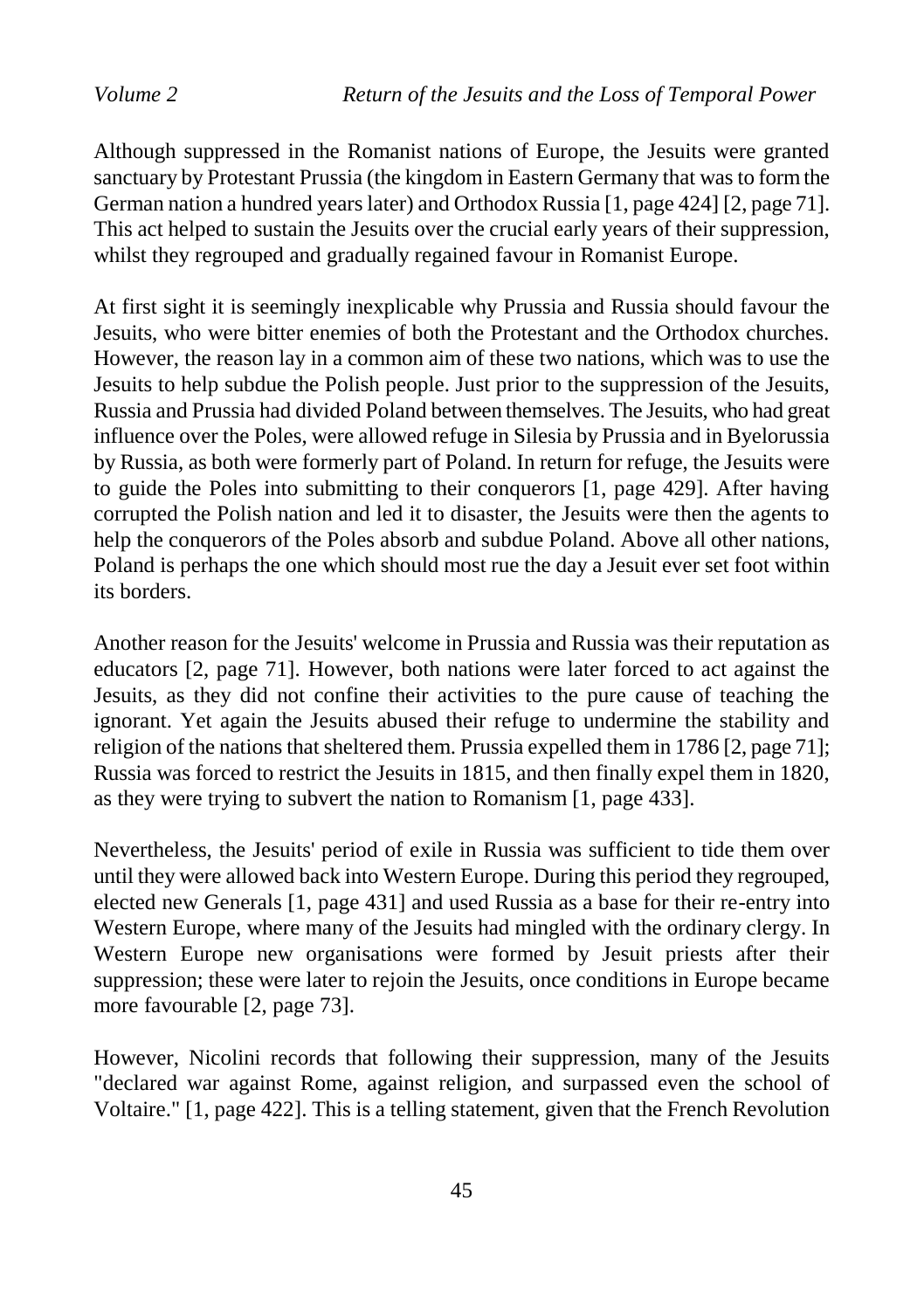was to erupt only a few years later. The revolution overthrew the French monarchy and Roman Church that had expelled the Jesuits from France in 1762. However, we will leave the sinister connection between the Jesuits, Freemasonry and the revolutionary forces of Communism to a later chapter.

### *Napoleon - The New Emperor*

Out of the chaos, anarchy and violence of the French Revolution arose the famous French leader Napoleon Bonaparte. Hilton says of him [3, page 31], that he "dreamed of a resurrected Roman-European civilisation, dominated by France. He considered himself the heir and successor to Caesar and Charlemagne and, borrowing a title from ancient Rome, called himself First Consul. ... Being completely aware of the influence of the papacy, he concluded a concordat (an agreement between a pope and a secular government) in 1801, and restored its official status in France. In 1804, he summoned Pope Pius VII to give the highest religious significance to the anointing and crowning of the first Emperor of the French. ... As the Pope waited with his cardinals on the high altar of Notre Dame Cathedral, Napoleon approached. All expected him to kneel before the Pontiff and, like Charlemagne, accept a blessing from the superior party. To the amazement of the congregation, he seized the crown from the Pope's hands, turned his back on the Pope and the altar, and crowned himself. In so doing, Napoleon had made it clear that the Church was in the hands of the State, though the coronation went on to be consecrated by the Pope. Napoleon crowned himself with the "iron crown" of Lombardy, the great historic symbol of Europe which had previously been worn by Charlemagne, Otto the Great and other European sovereigns."

Napoleon sought to bring about a united Europe by force: a Europe that would recognize him as Emperor. To that end the Hapsburg Emperor of Austria, having been defeated by the armies of Napoleon, resigned his title of "Holy Roman Emperor" in 1806 [3, page 32]. However, Napoleon was careful to keep the Pope as his servant. Latterly during Napoleon's reign, the Pope was even held a prisoner by Napoleon [1, page 438].

Another act that incurred the displeasure of the papacy, was that Napoleon suppressed the Spanish Inquisition [4, page 161]. The most terrible account is given of what Napoleon's troops found upon entering the Palace of the Inquisition in Madrid [4, page 162] [5, page 451]. Initially the French troops could find no sign of any torture chambers; they were chided by the monks and priests that the place was one of piety,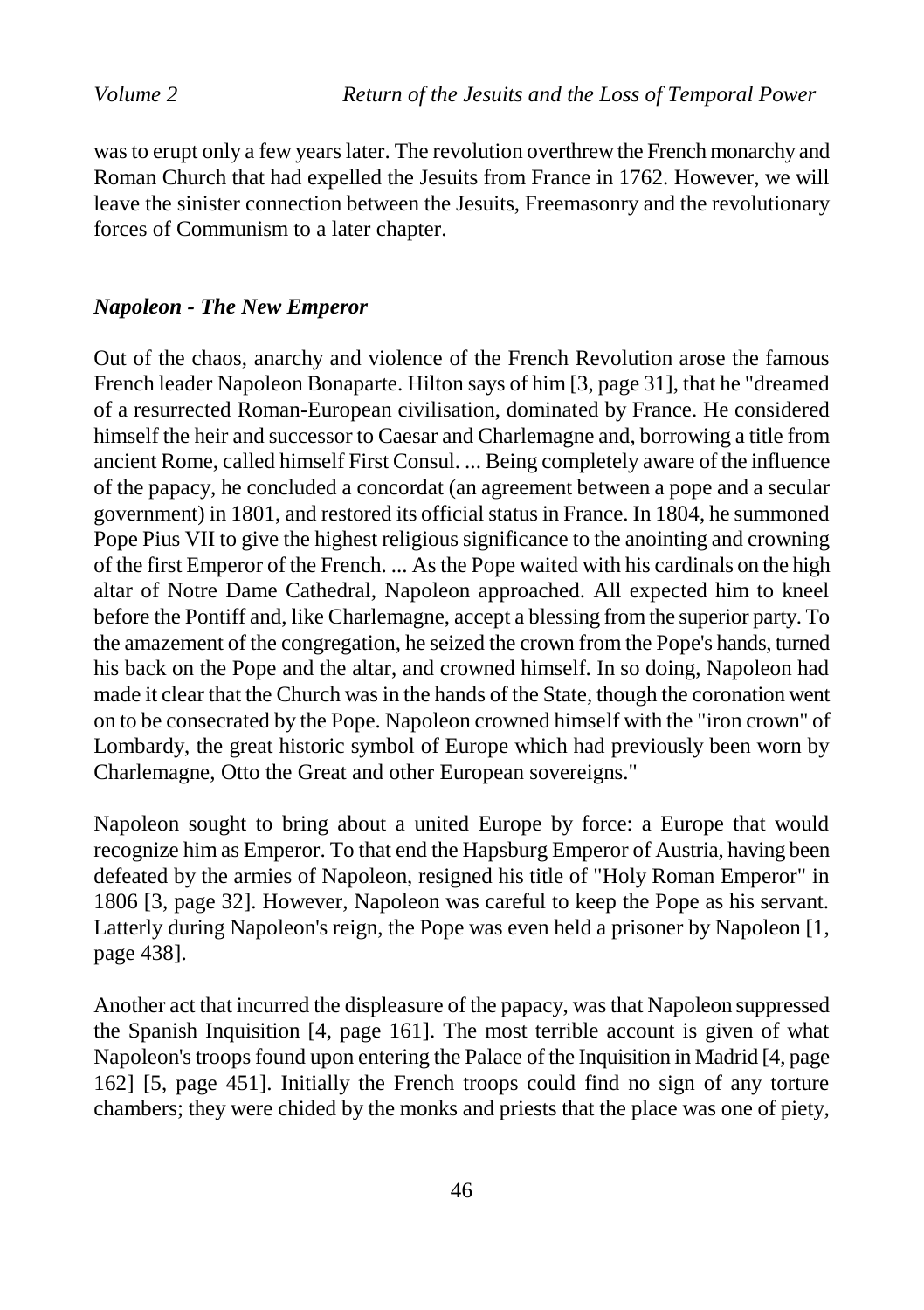and that the troops were profaning a holy place of God. However, one soldier discovered a secret passage into the cellars of the Palace. It was there that the most horrific scenes of torture were discovered; there were many mutilated victims, some dead and some alive. The enraged French troops released the victims that were still alive, put the inquisitors to death on their own instruments of torture and then blew up the building.

Despite Napoleon's grand schemes for a united Europe and his mighty army, the words of the prophet Daniel yet again proved true: the nations of Europe would not cleave together after the fall of the Roman Empire. Napoleon's disastrous invasion of Russia was a turning point, which led in 1814 to the defeat of France and Napoleon's overthrow. Despite escaping from exile and raising an army again, Napoleon was finally defeated at Waterloo in 1815. However, the defeat of Napoleon was of great significance to the Jesuits.

### *Re-establishment of the Jesuits*

During the period of their ban, the Jesuits were gradually received back into favour in Western Europe. The election of Pope Pius VII in 1800 saw a Pontiff who was willingly to relax the absolute ban on the Jesuits [1, page 432]. In 1801 they were authorised to establish themselves officially within Byelorussia; several years later they were permitted to re-enter some of the small kingdoms that then existed in Italy.

The Jesuits proclaimed that the disasters, which had befallen Europe and the Church of Rome as a result of the terrible French Revolution and the wars that followed, were a direct result of the ban placed on the Jesuits. They claimed to be the defenders of the Church, sound morals and the royal thrones of Europe, whose removal led to the unleashing of terrible forces in Europe [1, page 437]. However, a later chapter will present evidence that the Jesuits, either directly or indirectly, helped to bring these very same events about, thereby displaying their cynical hypocrisy !

The Jesuits were able to prevail upon Romanist monarchs, who had been deposed by either revolutions or the Emperor Napoleon. These bigoted monarchs were persuaded that the Jesuits would help to re-establish their thrones, defending them against the threatening new ideas of liberty, freedom of expression and democracy. These monarchs believed that they had the divine right to rule without any regard to the rights or opinions of their subjects, persecuting any who dared to oppose them [1, page 438].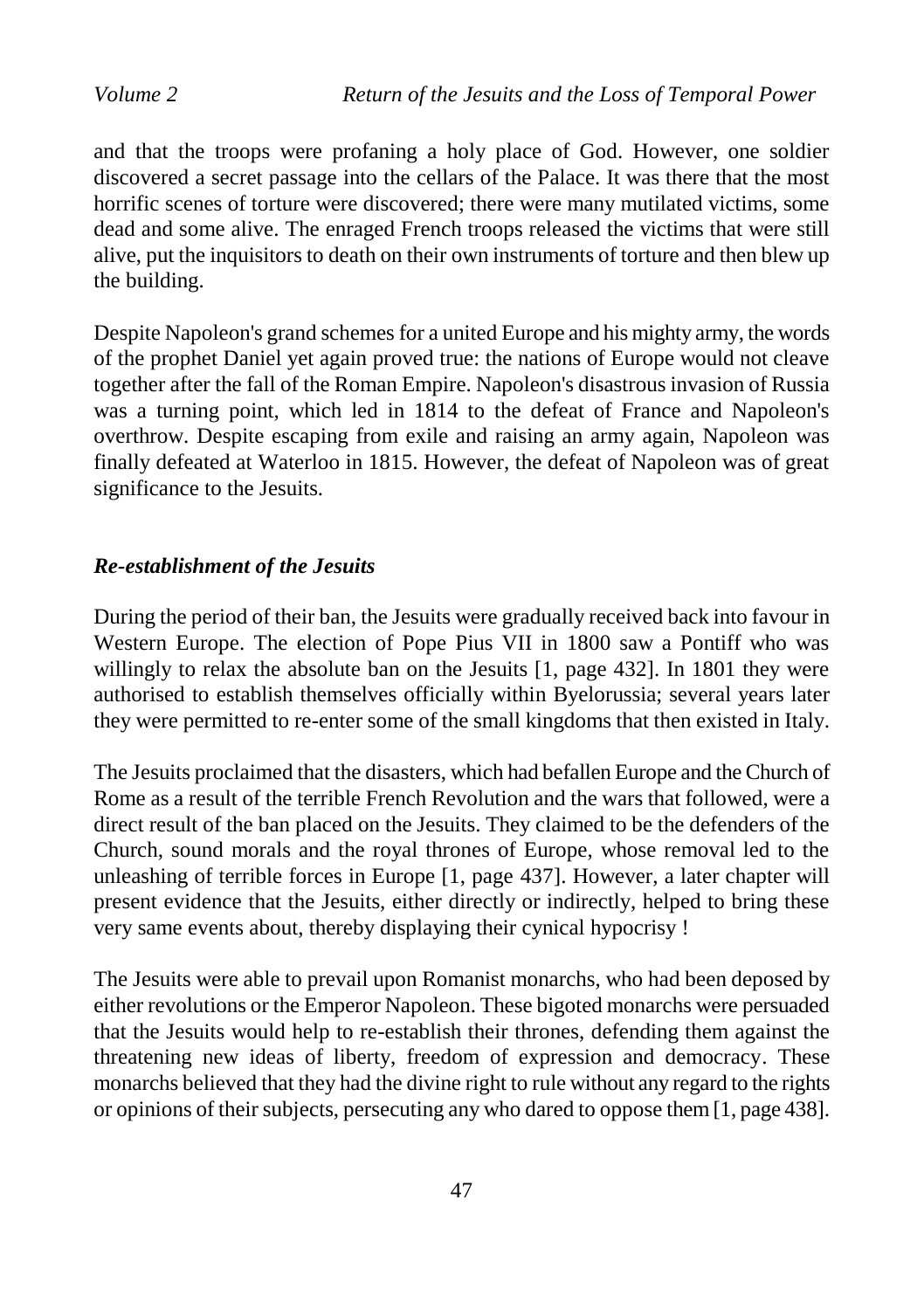Another absolute monarch who returned to his throne after the fall of Napoleon in 1814 was Pope Pius VII, who Napoleon had imprisoned in France. Whilst Napoleon was considered in France as the restorer of religion, in Italy he was seen as a great heretic and an enemy of religion on account of his treatment of the Pope. By contrast, the Pope was received back in Italy in triumph; Nicolini states that "Pius VII was actually worshipped as God." [1, page 447]

Whereas Napoleon considered the Jesuits to be very dangerous and not to be permitted within his Empire [2, page 73], Pius VII, within three months of his return to Rome, officially re-established the Jesuits. Pius was requested to do so by the Romanist monarchs of Europe, who saw the Jesuits as their bastion against the advocates of political and social reform [1, page 439]. Let us note that one of the first things to follow the fall of Napoleon was the re-establishment of the Spanish Inquisition [4, page 163]; this was a sure sign of the terrifying policies that were to follow the re-establishment of the Jesuits.

Although Pius VII re-established the Jesuits, he placed additional controls upon their activities in an attempt to avoid abuse of power in the future. However, the Jesuits acted according to the words of the Apostle Peter: "The dog is turned to his own vomit again; and the sow that was washed to her wallowing in the mire." (2 Peter 2. 22) Nicolini records that the Jesuits quickly returned to their old ways [1, page 441]. Paris provides the following evidence of the Jesuits interference in the affairs of numerous countries around the world following their re-establishment [2, page 74]. "Wherever liberal-minded people gained victories, the Jesuits were expelled. On the other hand, when the other side triumphed, they re-established themselves to defend the throne and the altar. So, they were banished from Portugal in 1834, Spain in 1820, 1835 and 1868, from Switzerland in 1848, Germany in 1872 and France in 1880 and 1901. ... The Order was suppressed in Guatemala in 1872, Mexico in 1873, Brazil in 1874, Ecuador and Colombia in 1875 and Costa-Rica in 1884."

#### *Rise of Italian Nationalism*

After the fall of Napoleon in 1814, the small kingdoms and dukedoms that formed Italy were returned to their former rulers; this included the Pope, who ruled over the Papal States. It was only in Piedmont, whose territories covered Northwest Italy and the French Alps, that constitutional government and elementary political freedom began to flourish. Although the House of Savoy that ruled Piedmont had in previous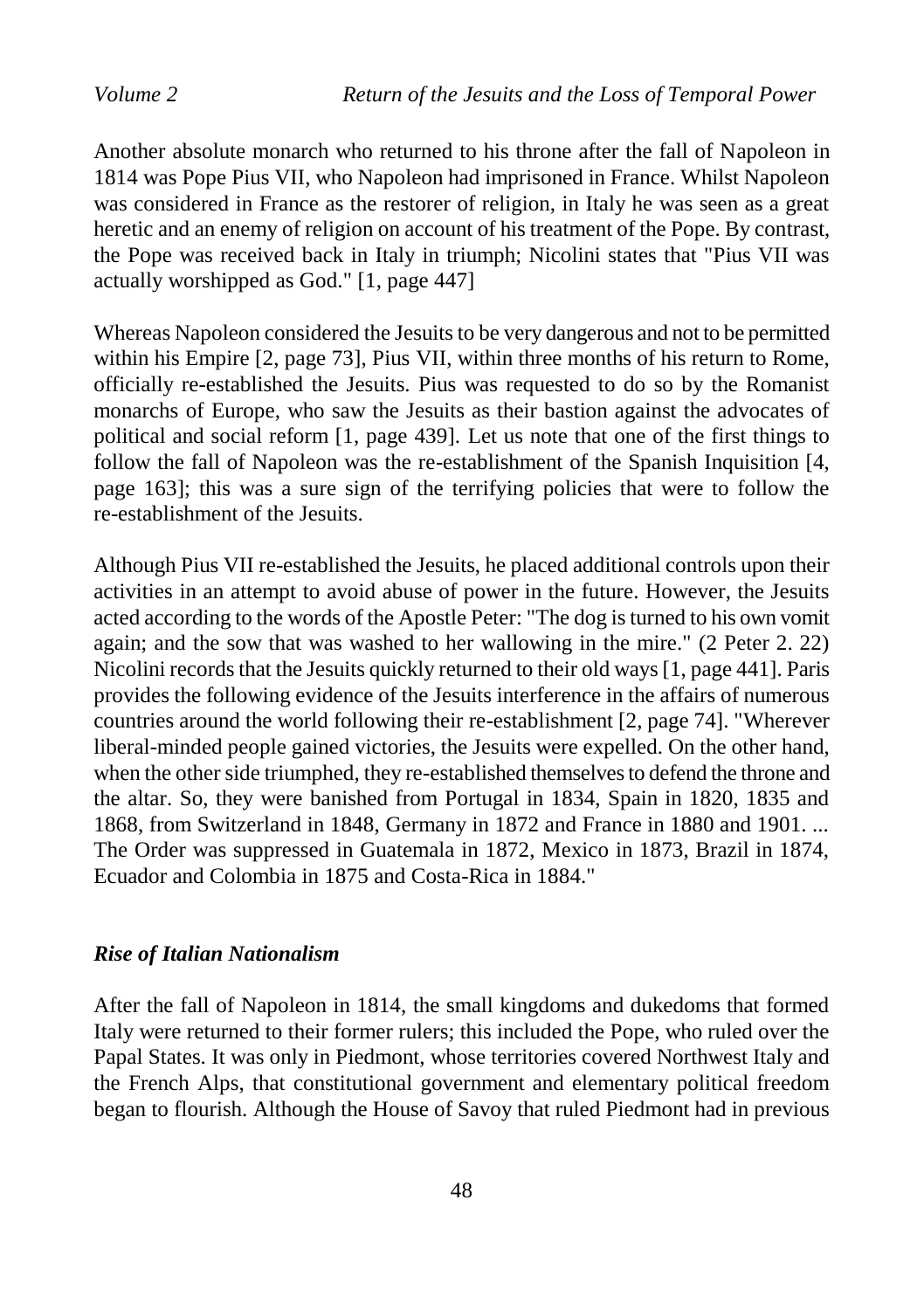centuries been a brutal persecutor of the Protestants in the Waldensian valleys, it was Piedmont that led the struggle for social and political reform in Italy [6].

Throughout the 19th century the Liberals, who were pushing for constitutional and social reforms, gained ground. However, most of Italy was ruled by Romanist kings, dukes or the Pope himself; they opposed all forms of democracy and allowed no political opposition or religious freedom. They were aided by the Jesuits, who were implacable opponents of the Liberals [1, page 438]. Under such repressive conditions, these territories became fertile grounds for revolution, the forces of which we shall consider later.

After several unsuccessful revolutions, the states that made up Italy were shaken to their core in 1848 [6]. 1848 was a year of revolution throughout Europe, in which the Austrian Empire only just survived by a great show of military force and repression. In Rome there was a popular uprising that set up a Republic and overthrew absolute rule by the Pope, who then fled into exile. However, the Roman Republic of 1848 was quickly crushed by an alliance of France, Austria, Spain and Naples. The Jesuits were instrumental in raising up this foreign force, principally a French army, that brutally reinstated absolute papal rule in Rome [1, page 474] [6].

The reason for the involvement of France was that Louis Napoleon (a relative of Napoleon Bonaparte) sought absolute power in France by gaining the support of the Church of Rome and the Jesuits [1, page 475] [2, page 77] Although he was at first a Republican, he gained great favour with the papacy by sending a French army to reinstate the Pope. After becoming President of the French Republic in 1848, he favoured the Jesuits in many ways [1, page 489] [2, page 77]. They helped him in 1851 to perform the ultimate act of hypocrisy, when he claimed the Imperial crown, declaring himself to be Emperor Napoleon III. Throughout his 19 year reign as Emperor the Jesuits had undue influence over French policy. He was never able to withdraw his army from Rome, as the Church insisted that the French army uphold the Pope. His reign also gave opportunity for the Jesuits to instigate various appearances of the Virgin Mary in France, the most famous of which was at Lourdes [2, page 83]. This followed the Popes pronouncement in 1854 of the Immaculate Conception (sinlessness) of the Virgin Mary. One means of effecting the growth of these cults of Mariolatry in France was through the public support of the wife of Napoleon III, the Empress Eugenie, who was a devout Romanist and greatly influenced by her father confessor [7, page 114]. Pressure from the Empress Eugenie was also used to guide Napoleon III into policies that favoured the Vatican [6].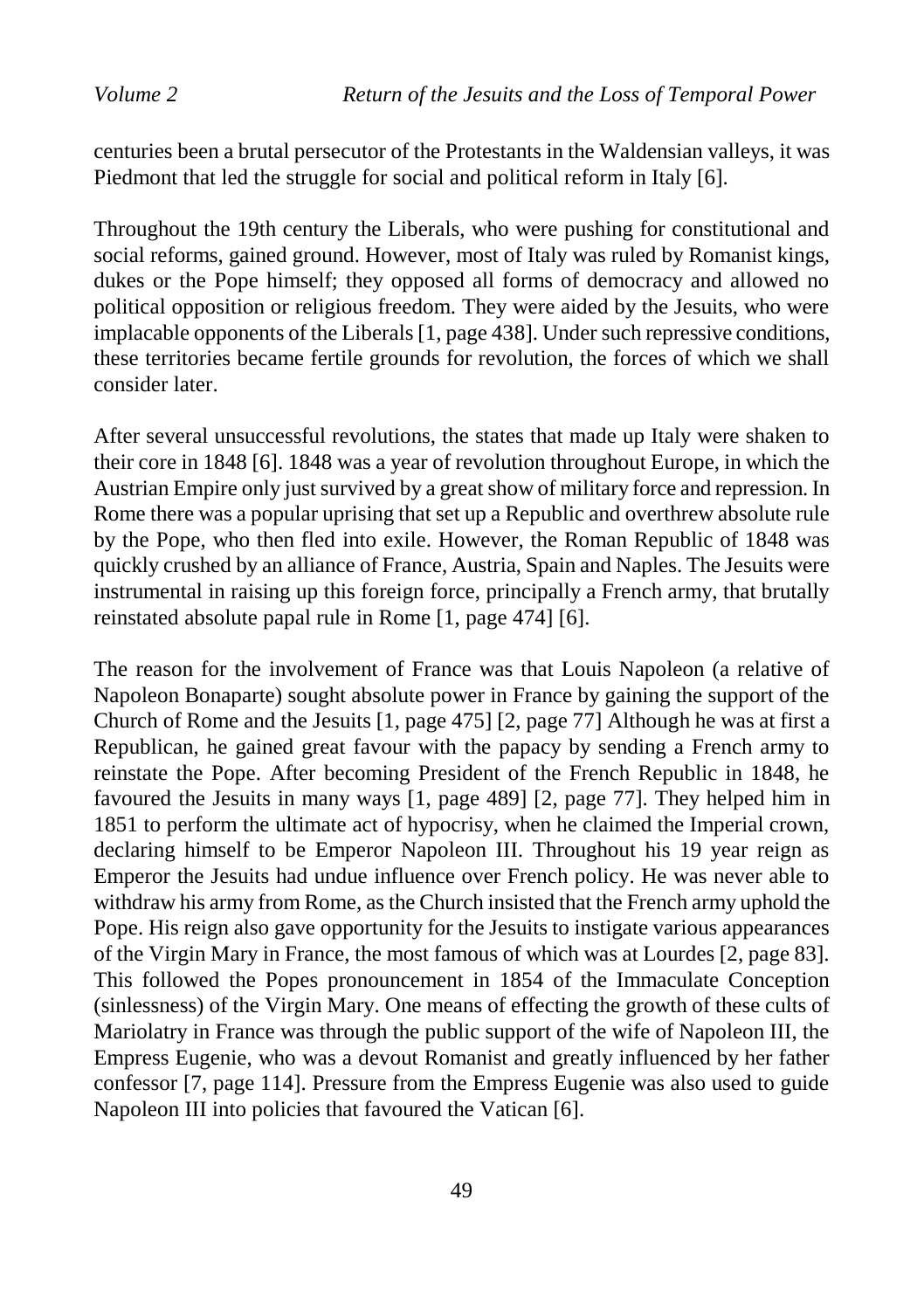After the events of 1848, Pope Pius IX, who previously had fallen under the influence of the Jesuits via his confessor [1, page 472], was persuaded to cast in his lot with the Jesuits and those who proposed absolute papal power [6, vol. 1, page 365]. The Pope believed that they would defend the Church from the Liberals and revolutionaries. This led to repression and atrocities throughout the Papal States and the neighbouring Romanist kingdoms that had survived the revolutions of 1848 [1, page 481] [6, vol. 1, page 367] [8, page 130].

### *Fall of the Papal States*

Despite this reverse, the forces of Italian Nationalism under the king of Piedmont regrouped; spurred on by Garibaldi, they effected the collapse in 1860 of the Romanist monarchs in Southern and Central Italy, who were under the influence of the Jesuits. The merger of these territories with those of Piedmont gave rise to the Kingdom of Italy. The acceptance by Emperor Napoleon III of the formation of the nation of Italy was gained by transferring the regions of Nice and Savoy from Piedmont to France. However, he would not permit the new Kingdom of Italy to touch the territory around Rome, which the French army still maintained under the rule of the Pope [6].

The end finally came for the Papal States and the Pope's temporal power in 1870, when France embarked on a disastrous war with Prussia. After crushing reverses for the French, the French army in Rome was withdrawn to defend France. Napoleon III was also deposed from his imperial throne. In the final stages of the French defeat, the Italian government sent in its army and captured Rome and the Papal States. The temporal power of the Pope was at an end. Although the Italian government guaranteed the freedom of the Pope to rule over the ecclesiastical affairs of the Church of Rome, the Pope raged from within the Vatican. However, Pius IX was powerless in the face of the jubilant Roman people, who had longed to regain their brief period of liberty enjoyed during the Republic of 1848 [6].

### *Complacency of Protestants*

The calamities that befell the Vatican and the Papal States during the 19th century led many in Britain to believe that the Church of Rome was nearing its end. This was compounded by the prediction of some expositors of the Bible (including godly men [9]), that the demise of the Pope and the Church of Rome would occur in 1866, to be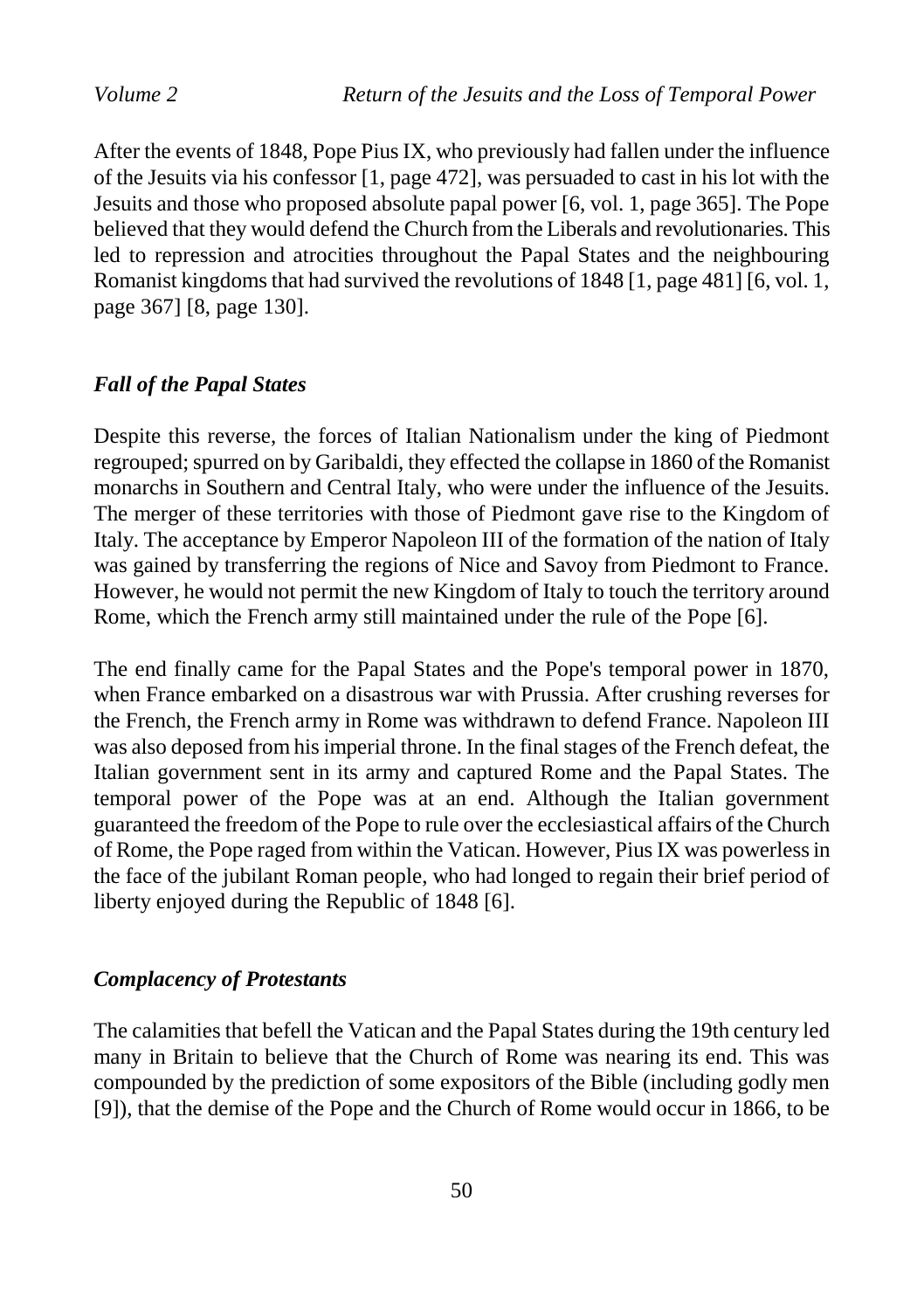followed by the Millennium or 1000 years reign of the saints with Christ (Revelation 20. 4). Such mistaken interpretations of scriptural prophecy led many into a sense of complacency regarding the threat from the Jesuits and the Church of Rome. Others rested on the greatness of the British Empire as a defender of the Protestant cause. However, the Bible warns; "Wherefore let him that thinketh he standeth take heed lest he fall." (1 Corinthians 10. 12)

The early 19th century saw many Protestant nations sheltering the Jesuits refugees during their exile, little supposing the threat that they posed. Britain also sheltered a small number of Jesuits, but they were to set up institutions, which became the springboard for a dramatic Romanist and Jesuit expansion in the 19th century [1, page 459]. Trouble was soon to follow the re-establishment of the Jesuits in 1814. In Ireland there was much disturbance during the early 1820's, as a certain Romanist priest named Dr Warmsley had predicted in a commentary on the book of Revelation that Protestantism would end in 1825. It was proclaimed that God had supposedly appointed all Protestants, both in Ireland and elsewhere, to be put to death in 1825, unless they embraced the Church of Rome [10, page 14]. Despite a campaign of terrorism and murder, the year 1825 passed without the threatened massacre of Protestants in Ireland [10, page 20]. Shortly afterwards the British government tried to appease the Church of Rome by granting greater liberties and freedom to organise through the Emancipation Act of 1829. Nevertheless, throughout the 19th century Rome consistently denied the right of freedom of conscience or religion [2, page 82] [11, page 368]. The Church of Rome will push for liberty to operate freely herself, but this is with the aim of gaining supremacy and removing the liberties of her opponents.

#### *The Oxford Movement and the Romanist Revival*

Four years later in 1833 a small event occurred that was ultimately to have a momentous impact on the British nation. Newman, a Church of England minister and university academic at Oxford, commenced a series of short publications entitled "Tracts for the Times" [11]. These tracts were well written from a scholarly view-point, but they started to introduce the seeds of new doctrines into the Church of England. In 1833 Newman also published a scholarly work on 4th century followers of Arius, who had expressed heretical views on the person of Jesus Christ. In this book Newman recommended to 19th century Churchmen the ancient doctrine of "reserve" and "economy" concerning the truth [11, page 1]. This principle had been expounded by the Early Church writer Clement of Alexandria, teaching that secret doctrines could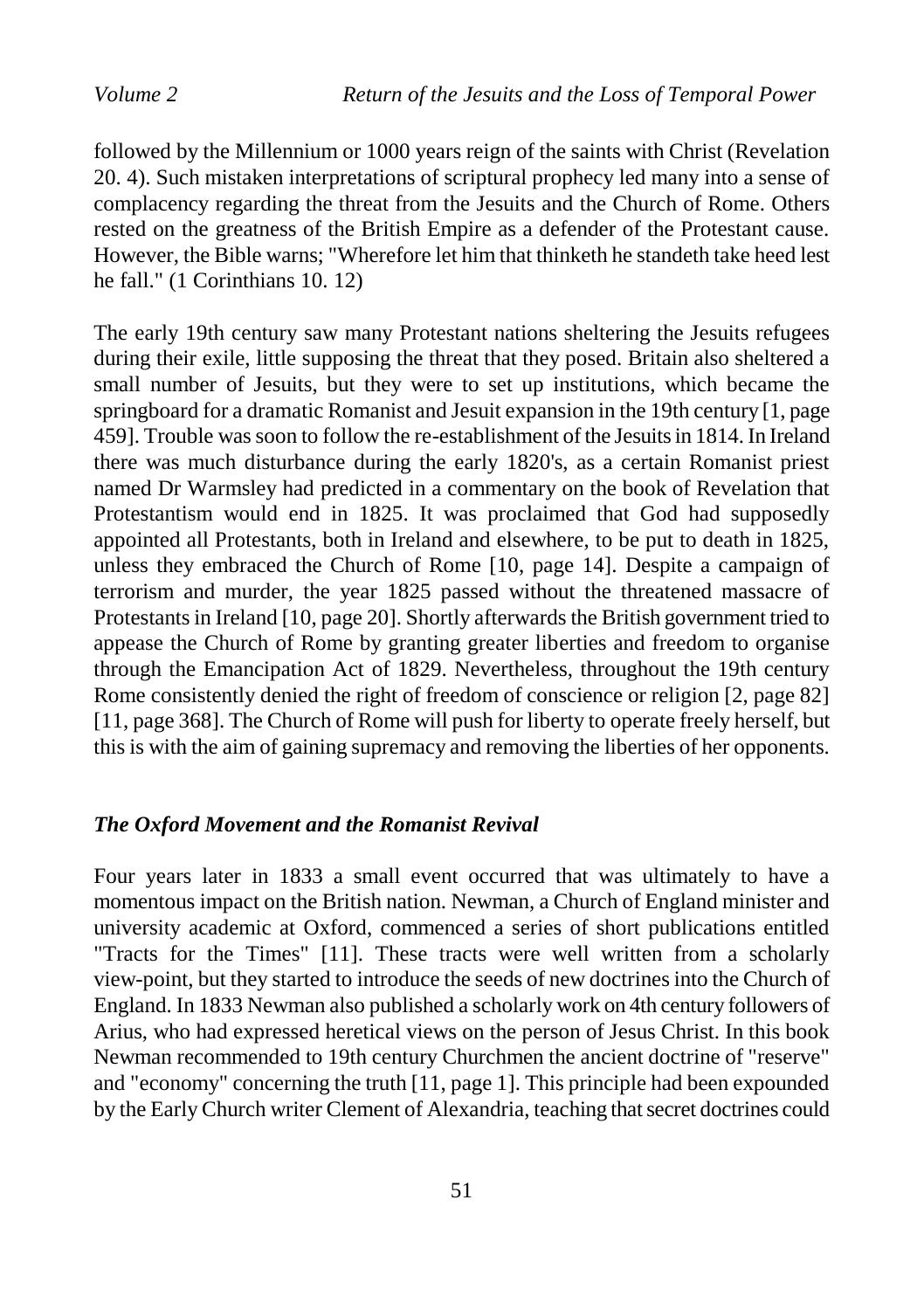legitimately be maintained within a select inner circle. Readers will immediately see the connection here with the principles of the Mysteries. Alexandria was the main centre of Gnostic teaching, and Clement was influenced by this [12, pages 37 and 89]. As we saw in Chapter 5, Gnosticism mixed the teachings of Christ with those of the Mystery religions.

Newman quickly drew a group of clergymen and academics around him, principally at Oxford; they gained the title of "Tractarians" and were also referred to as the "Oxford Movement." The Tracts, as they were published, gained greater circulation and support; but they steadily deviated further from the doctrines of the Church of England, as expressed in the 39 Articles of Faith. They had a strong bias towards the Church of Rome, though this was done in a subtle way, so as to avoid arousing the suspicions of too many people. The members of the Oxford Movement made much use of the doctrine of "reserve" to deceive most Churchmen about the Movement's aims and objectives. Newman and others later admitted that they were deliberately concealing their real intention, which was to subvert the Church of England [11].

Newman and his supporters started to re-introduce the customs, rituals and doctrines of the Church of Rome back into the Church of England. This led to the re-introduction of the Mass and all the Romanist ceremonies and titles associated with it, followed by convents, the confessional, penances (including self-inflicted injuries) and the supposed virtue of celibacy. Newman and his close associates first practised these Romanist rites secretly; the base for this was a monastery near Oxford founded by Newman [11, page 16]. Once sufficient support was gained, they started to practise more openly. They also began to write in glowing colours about various Romanist "Saints" and Orders, including the Jesuits and their founder Loyola [11, pages 34 and 289].

During the 1840's and 1850's the Oxford Movement increased its support considerably throughout the Church of England, though it was still at that time in a tiny minority. Despite the gross departures from the faith and practice of the Church of England, the Bishops did not take any effective disciplinary action to prevent this abuse within the midst of the Church. It was also about this period that the Church of Rome officially established parishes and dioceses throughout Britain. In 1845 Newman left the Church of England and eventually became a Cardinal in the Church of Rome. However, many others involved with the Oxford Movement remained inside the Church of England, but with the secret aim of bringing it back into union with the Church of Rome [11].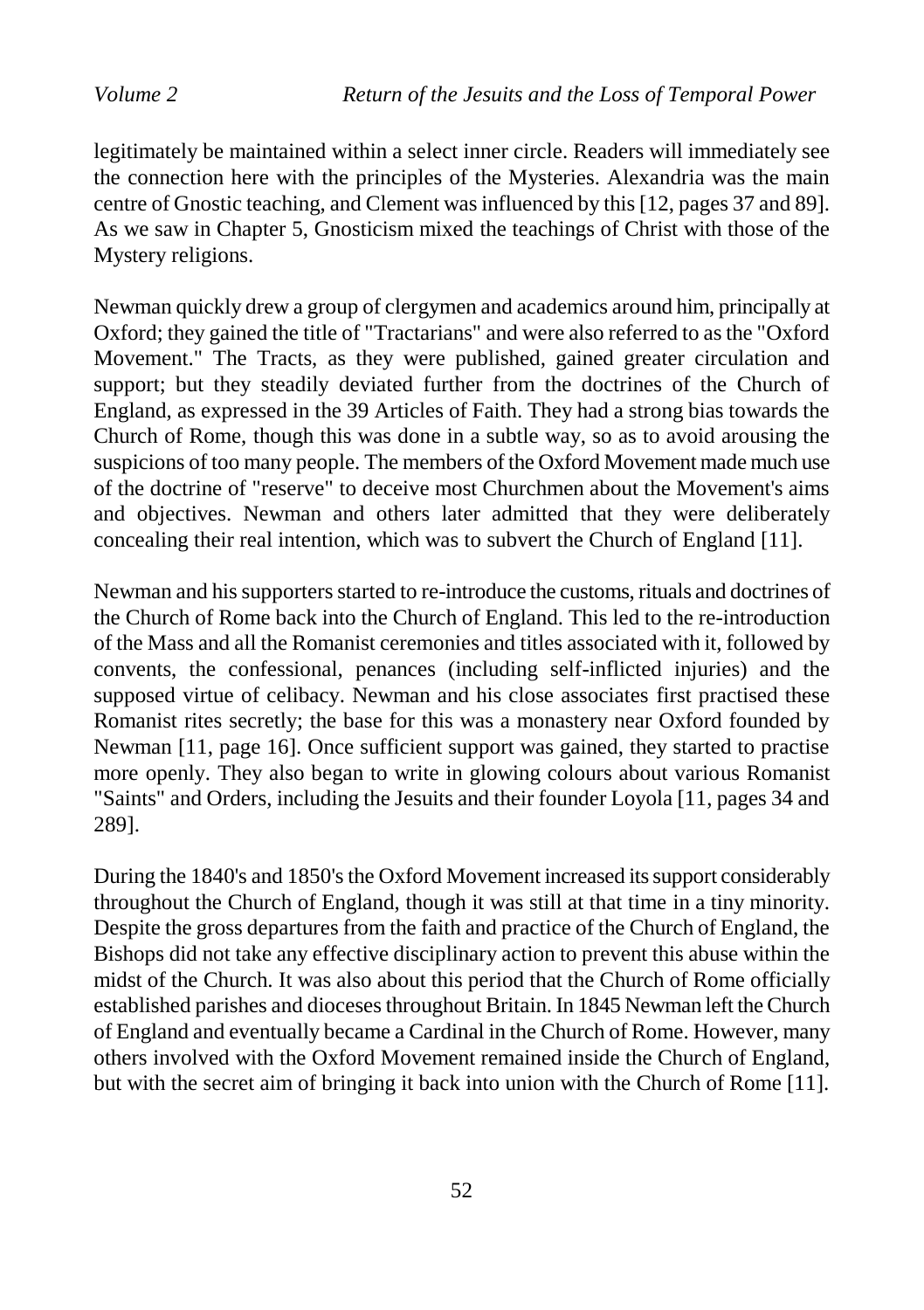The rise of the ritualist Oxford Movement within the Church of England was mirrored by the growth of the Church of Rome. Crucially, the Church of Rome gained converts from amongst the rich and influential in British society. In 1869 Philpot [13] warned of the danger to Britain of the Rome-ward trend then pervading the country. Despite the imminent collapse of the Pope's temporal power in Italy, he considered the danger to be extreme for future generations in Britain. Yet there was a great complacency about the seriousness of the inroads then being made into the Protestant cause in Britain.

#### *Jesuit Infiltration of the Church of England*

To many who had studied Romanism, the activities of the Oxford Movement bore all the hallmarks of the Jesuits. Walsh in his history of the Oxford Movement [11] could not find any explicit evidence that the Oxford movement was the work of the Jesuits. However, Walsh quotes from the testimony of Desanctis (published in 1852), who was formerly a Romanist priest and a Professor of Theology in Rome, but subsequently became a Protestant minister in Geneva [11, page 32]. Desanctis learnt from his high-ranking Jesuit confessor that the Jesuits were behind the Oxford Movement. Its aim was to destroy the doctrinal stand of the Church of England and to drive its ministers away from their Bibles. Desanctis stated that there were many Jesuits in England, who had infiltrated all levels of society, posing as Protestant ministers and as members of Protestant churches.

The Italian writer Nicolini, who was then in exile in Britain following the failed Roman Republic of 1848, warned in 1854 of the increasing work of the Jesuits within Britain. Nicolini considered it highly likely that the Oxford Movement was the work of the Jesuits, and was aimed at destroying the Church of England [1, page 464]. However, a booklet written in the 1870's is quite definite about the work of the Jesuits at that time. It quotes a writer who speaks of the advance of the Church of Rome in Britain over the period from 1841 to 1871. "For this increase Romanism is indebted to members of the Society of Jesus, and especially to those members of that Order who officiate as clergymen in the Established Church of this land." [14, page 23].

By undermining the Protestant foundations of the Church of England, which has a special constitutional position within Britain, the whole Protestant constitution and monarchy has been weakened and now faces total overthrow. What was true of Israel of old, may also be said of the British people; "For they have sown the wind, and they shall reap the whirlwind: it hath no stalk: the bud shall yield no meal: if so be it yield,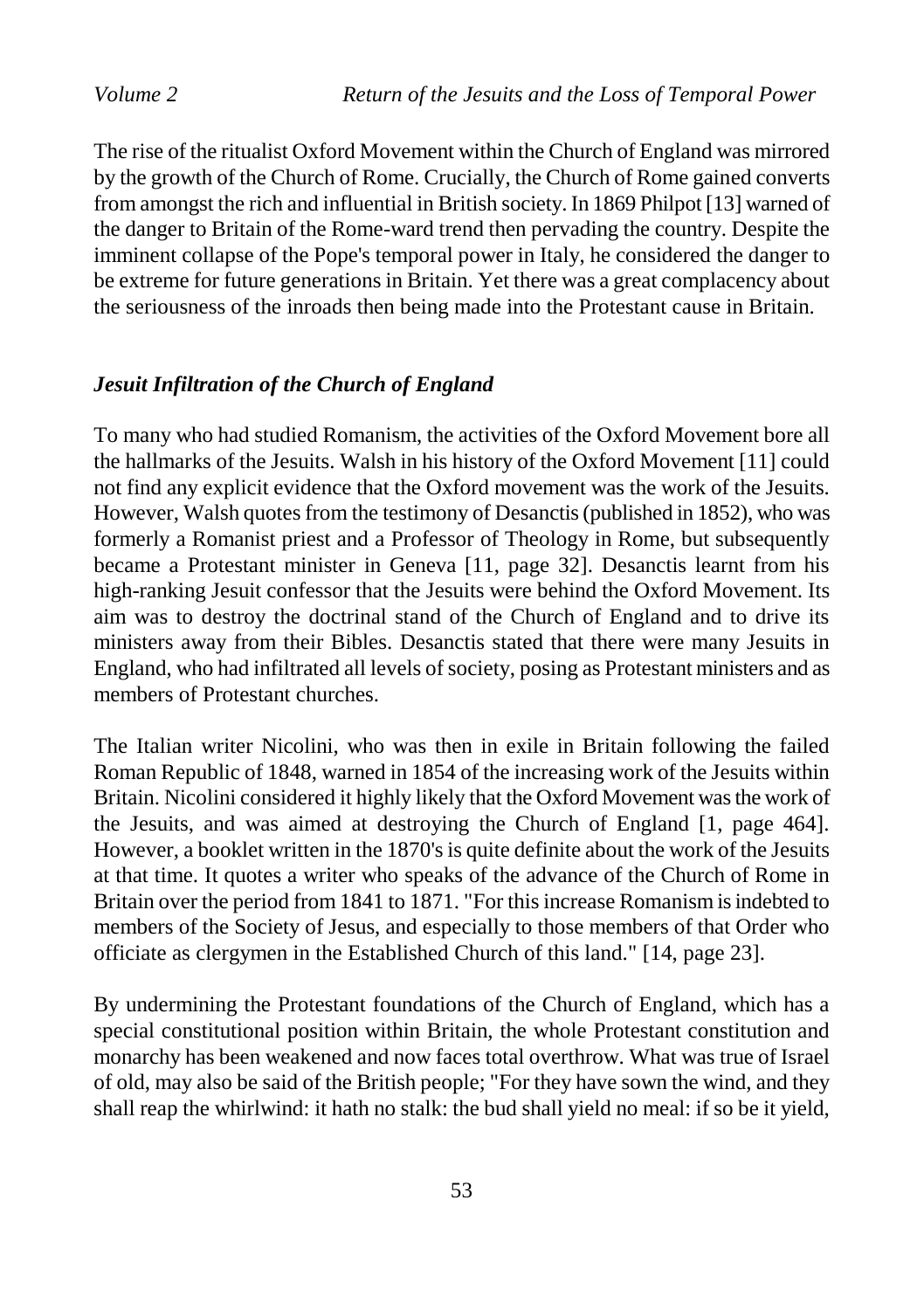the strangers shall swallow it up. Israel is swallowed up: now shall they be among the Gentiles as a vessel wherein is no pleasure." (Hosea 8. 7-8)

Today we are apparently looking at the final stages of the destruction of the British nation, brought about in large measure by the Jesuits' policies started through the Oxford Movement in 1833. Unless the Lord look in sovereign mercy on this guilty nation, Britain is set to be partitioned and to become a subservient dominion of the new Reich or Holy Roman Empire, more commonly known today as the European Union.

# *References*

- [1] G. B. Nicolini, *History of the Jesuits*, (Henry Bohn), 1854.
- [2] E. Paris, *The Secret History of the Jesuits*, (Chick), 1975.
- [3] A. Hilton, *The Principality and Power of Europe*, (Dorchester House), 2nd Edition, 2000.
- [4] J. Plaidy, *The End of the Spanish Inquisition*, (Robert Hale), 1961.
- [5] J. C. Philpot, *Reviews*, Vol. 2, (F. Kirby), 1901.
- [6] B. King, *History of Italian Unity*, (J. Nisbet), 1899.
- [7] A. Manhattan, *The Vatican Billions*, (Chick), 1983.
- [8] D. Hunt, *A Woman Rides the Beast*, (Harvest House), 1994.
- [9] J. Brown, *Self-Interpreting Family Bible*, (James Semple).
- [10] J. H. Alexander, *From Darkness to Light*, (Christian Bookshop, Ossett), ISBN 0 904435 56 3.
- [11] W. Walsh, *The Secret History of the Oxford Movement*, (Thynne), 4th Edition, 1899.
- [12] J. C. Robertson, *History of the Christian Church*, Vol. 1, (John Murray), 3rd Edition, 1864.
- [13] J. C Philpot, *The Advance of Popery*, (Gadsby), 1869.
- [14] *The Jesuits: What are they ? Who are they ? What have they done ? What are they doing ?*, 6th Edition, (Robert Banks and Son).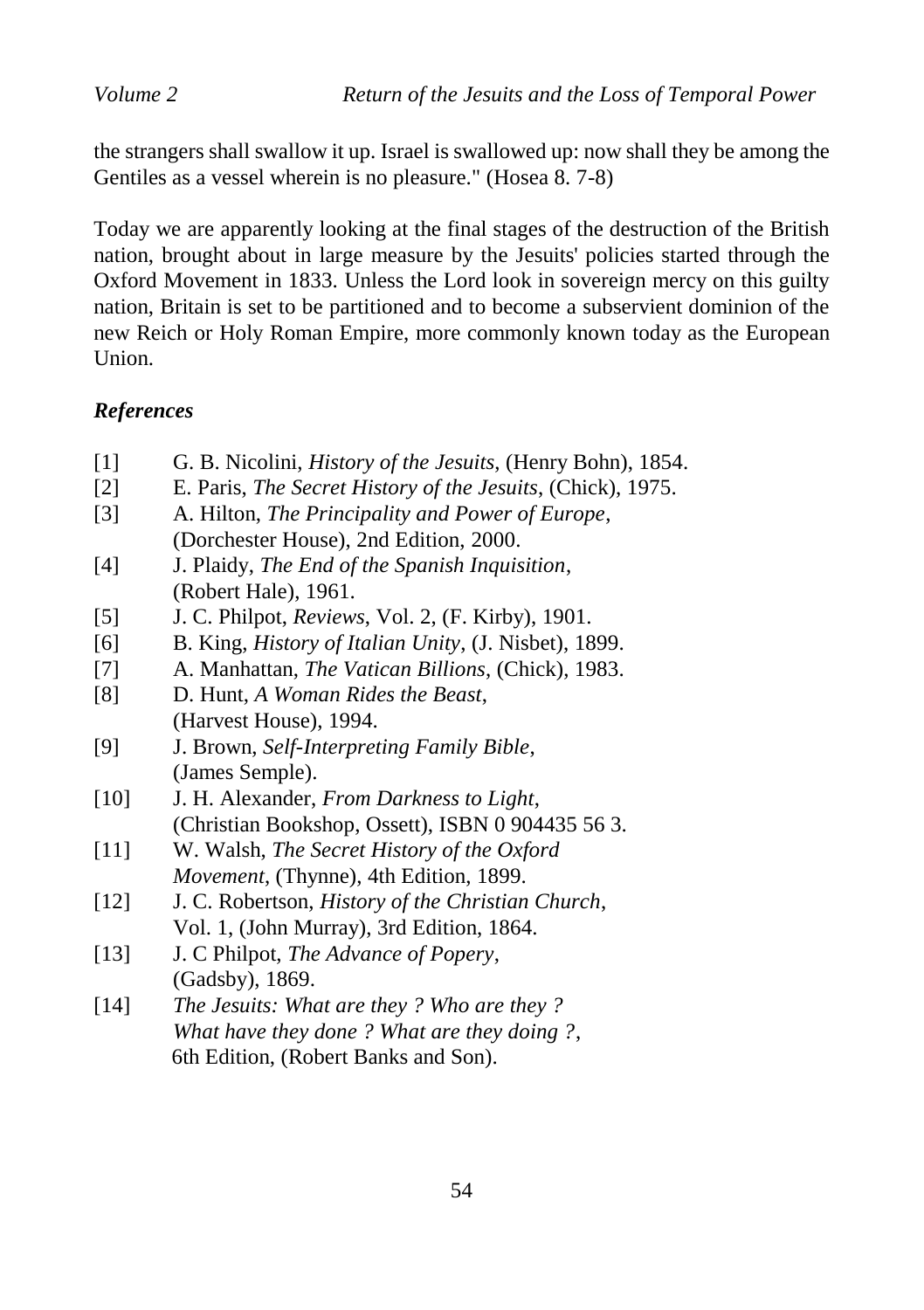## *CHAPTER 14*

#### *FREEMASONRY*

### *Introduction*

Thus far we have only made passing references to Freemasonry. However, there are two principal reasons why we must turn to look at Freemasonry in more detail. Firstly, Freemasonry is another branch of the Babylonian Mysteries, which has survived under different names from the time of the fall of open pagan worship in the 5th century. Secondly, the period which we have just considered in the previous chapter and the actions of the Jesuits cannot be separated from the subject of Freemasonry and the Occult. Therefore, in this chapter we will attempt to summarise the main features of Freemasonry in respect of the Mysteries. In the next chapter we will take a more historical perspective and link up with the events of the period 1770 to 1870, which we have just considered primarily in the context of the Church of Rome.

There are many Christian writers who see Freemasonry and the Occult as being central to the fulfilment of Scripture in respect of the "man of sin" and the Antichrist. They believe that the "man of sin" or the Antichrist will be the future head of a world religion, who will be worshipped as God and persecute true Christians. However, many of the books on Freemasonry and the secret plans for a single world government and religion give insufficient attention to the Babylonish nature of the Church of Rome. On the other hand many Protestant writers, in their zeal to condemn the Church of Rome, fail to notice Freemasonry and the Occult. The present author has endeavoured to weigh up the valuable evidence presented on both sides. Nevertheless, it is concluded that the classic Reformed position (that the Pope is the "man of sin") is scriptural. As we shall see in the remainder of the book, Freemasonry is just as ripe for manipulation by the Jesuits and the Church of Rome, that it may be used for the purposes of Rome, as any Protestant denomination. Some of the evidence presented in the following chapters is very disturbing, yet it brings glory to God by showing the remarkable fulfilment of scripture.

### *Lower Degrees of Freemasonry*

Freemasonry is widely seen as a means to gain advancement in society or in employment. It also engages in much charitable work, especially helping fellow Masons or their dependants in severe hardship or trouble. However, the definition of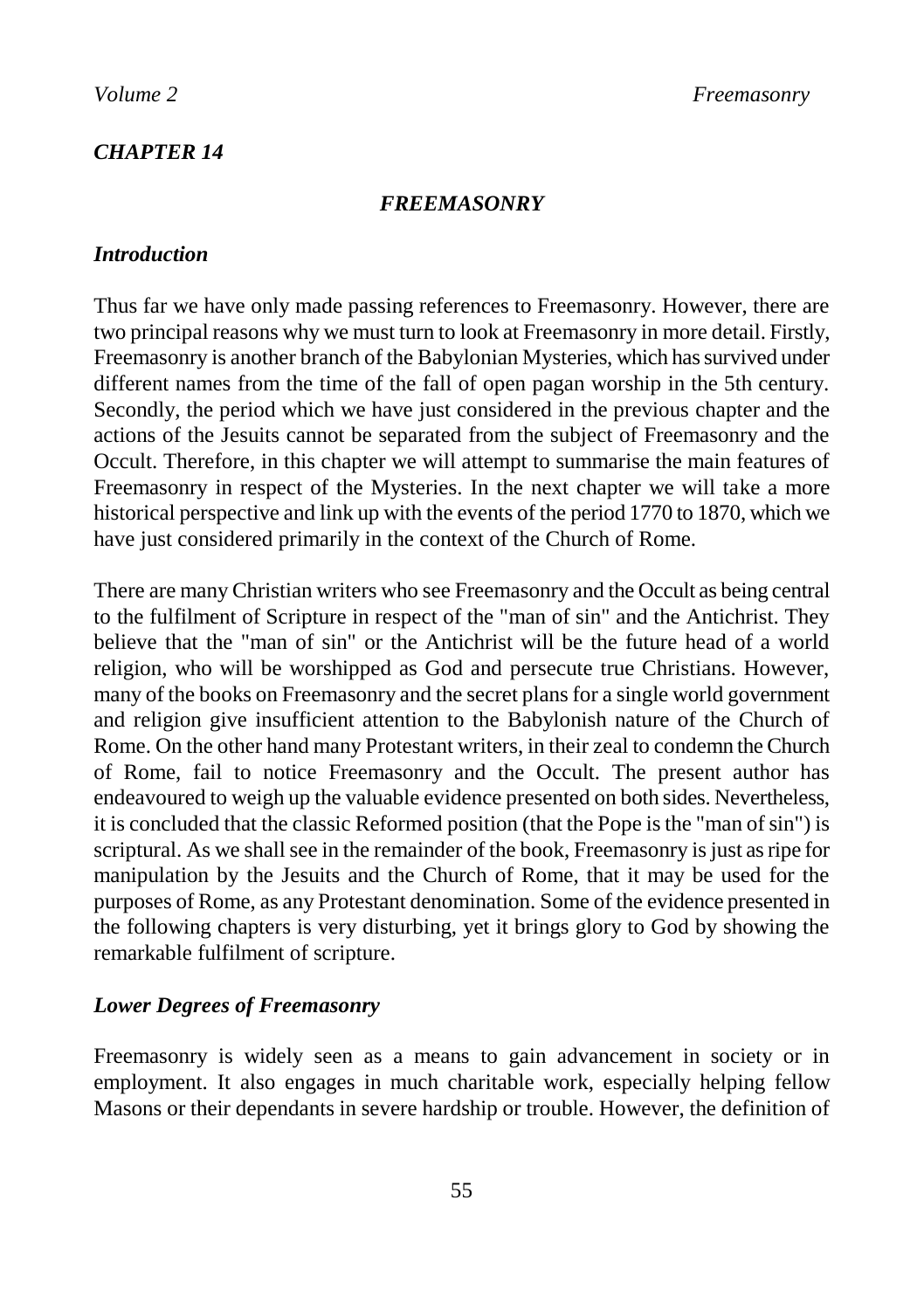helping a fellow Mason in trouble can also extend to assisting a Mason to avoid justice, who has committed a crime [1, page 22] [2, page 105].

In Britain and the USA, Freemasonry appears as a Christian organisation. However, this is a most dangerous pretence, for the true god of Freemasonry is Lucifer, who is Satan appearing as an angel of light. Most English speaking Masons would deny this with the utmost honesty and integrity [2, page 62]. The reason for this lies in the principle that underpins Freemasonry; namely, there are many different degrees or levels within Freemasonry. A Mason in a lower degree will not know about the secrets of a higher degree, and most Masons only attain to the first three degrees. In these an emphasis is put upon the Bible and secret ceremonies re-enacting the events surrounding Hiram Abiff, the Master Mason who built the Temple of Solomon [1, page 147] [2, page 106]. These claim that he possessed a secret word, which was lost when he was killed. The search for the lost word is set forth as the Mason's quest for salvation [1, page 148].

Although these things seem quite innocent to most people, they contradict the Bible, which is a complete revelation of the way of salvation in Jesus Christ (2 Timothy 3. 16). Masonic ceremonies implicitly deny the sufficiency of scripture. The search for the lost word of Freemasonry is most solemn for a professed Christian to engage in, for the Bible teaches that Jesus Christ is the Word of God. An American Baptist minister who renounced Freemasonry, stated that the name of Jesus was not to be used in the Masonic hall in prayer or worship [1, page 110]. However, the scriptures teach of the name of Jesus Christ, that "there is none other name under heaven given among men, whereby we must be saved." (Acts 4. 12)

Masons are also given a white lambskin apron containing various Masonic symbols. Still includes in his book a photograph of US President Truman wearing his Mason's apron [2, page 22]. This apron symbolises the Mason's covering before God [1, page 14]. However, this is a copy of pagan Babylonish practice, like much of Freemasonry. It is very solemn to compare this with the aprons which Adam and Eve made for themselves from fig leaves (Genesis 3. 7). Such a covering will not stand in the day of judgement. Unless found in the saviour Jesus Christ, there will only be condemnation and the awful judgement of hell (Revelation 20). Another disturbing feature is that a candidate joining a new degree of Freemasonry has to swear terrible blood oaths, which state awful penalties on those who betray the secrets of Freemasonry [1] [2, page 99]. Nevertheless, Freemasonry has been very active in recruiting professed Christians. It is particularly strong in many Baptist churches in the USA, where church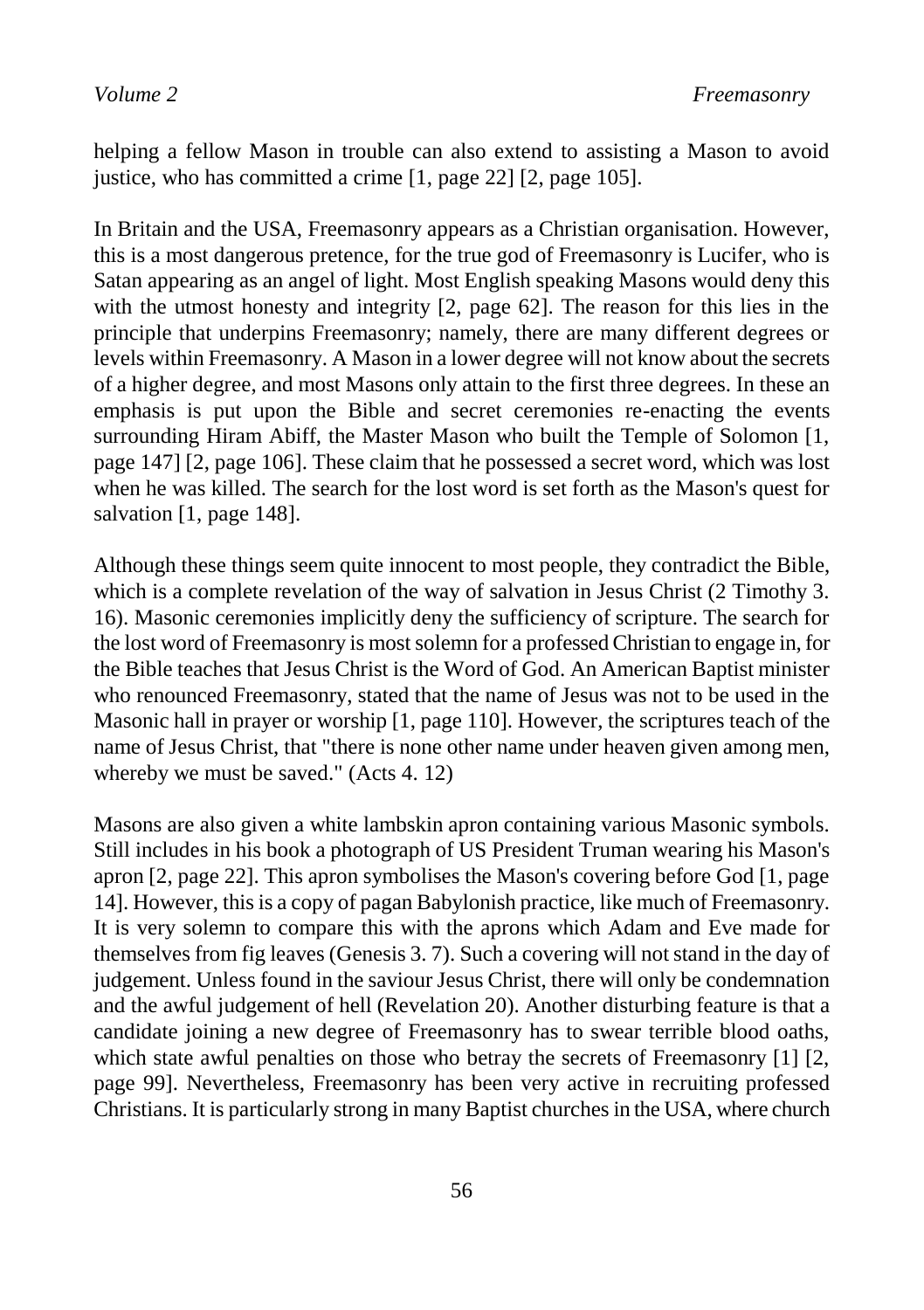members, deacons and even pastors may belong to the local Freemasonry lodge [1, page 217].

Those in the lower levels of Freemasonry know nothing about the higher and even more secretive degrees. As one goes higher up the Masonic ladder, the further one is drawn away from the God of the Bible. One discovers that the highest levels of Freemasonry have a completely different agenda to the vast majority of ordinary Masons. These Masons are regarded by the secret leaders of Freemasonry as mere unwitting tools to carry forward their dark designs [1, page 125] [2, page 28]. This inner secret doctrine is largely known through those who attained high Masonic degrees and later renounced Freemasonry. Much can also be gleaned from a careful study of Masonic publications, including secret books which have fallen into the public domain.

# *Higher Degrees of Freemasonry*

From a strong Christian impression given at the First Degree, the candidate is directed into Deism. Still [2, page 28] defines this as follows: "Deists believe in a God who existed merely to create the universe, but then withdrew to meddle no more in the affairs of man. Therefore, Jesus is considered to have been at best a prophet or wise man, and certainly not the Son of God. For in Deism, man needs no God and, in fact, through reason and secret initiated knowledge, or illumination, Deists believe that man can become as God." Other world religions are also seen as being equal with Christianity, being supposedly another expression of the worship of the true deity [1, page 23] [3, page 125]. This is exactly the same principle as that of the Gnostics; which is no coincidence, for Freemasonry is a descendant of Gnosticism [1, page 168] [3, page 100]. The Masonic authority Pike states admiration and affinity for the teachings of the school of Alexandria for bringing into Christianity elements of the Mystery religions [1, page 62]. As we saw earlier, Alexandria was the centre of the Gnostic heresy within the early Christian Church.

The blood oaths upon entering the higher degrees become more revolting and blood-curdling, the details of which we will omit. All we will give here is a brief summary of what is involved in these dark initiation ceremonies. Still states as follows [2, page 110]; "during the initiation into the Royal Arch degree, the candidate drinks wine from a cup made from the top half of a human skull." Kah also gives the testimony of a Christian minister who was formerly a 33rd degree Mason [3, page 140]; he describes celebrating the Black Mass, in which wine is drunk from out of a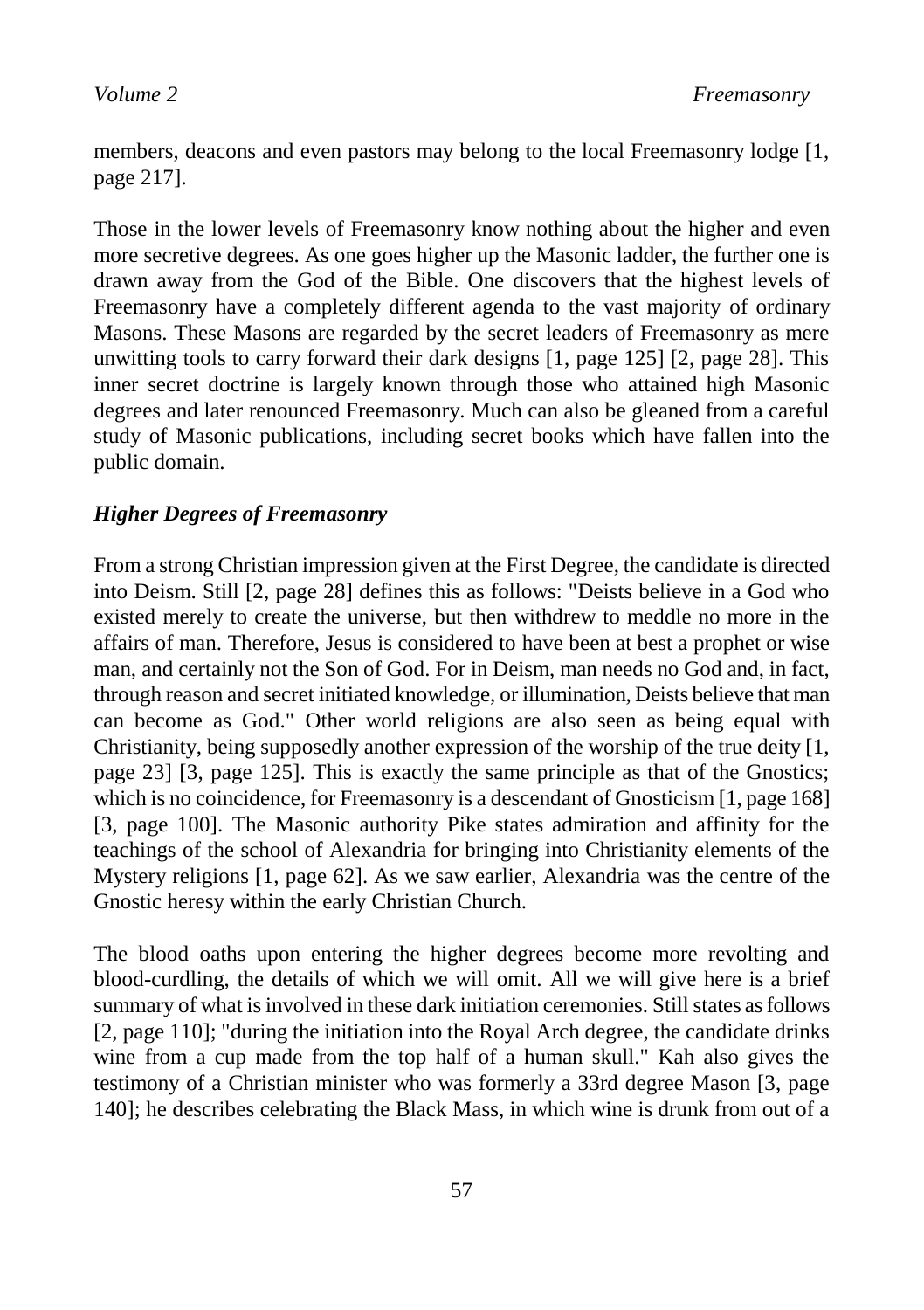human skull.

In the 32nd Degree (also known as the Knights Templar degree) the Mason may become a member of the "Ancient Arabic Order Nobles of the Mystic Shrine," otherwise known as "Shriners" [2, page 114]. Oaths to this Order take on a distinctly Islamic tendency, as they are made to Allah [1, page 24]. The Shriners' ritual states that the secret lost word or secret wisdom was brought to the Western world from Mecca [2, page 115]. The Shriners have also adopted Islamic symbols such as the scimitar and wear the red Fez hat [2, page 112]. This hat was adopted by Muslims following the massacre of Christians in the Moroccan city of Fez in the 8th century [1, page 25]. This confirms the connection between Freemasonry and the Knights Templars, who merged Islamic ideas and Eastern Mysticism into what was originally an Order of the Church of Rome.

The theme running through Freemasonry is that one attains salvation through good works, rather than by the redemptive work of Jesus Christ upon the cross. However, at the higher degrees the doctrine emerges that the Mason through initiation and illumination actually claims to become God himself [1, page 143] [2, page 27] [3, page 126]. This awful blasphemy we will not dwell upon further, other than to note its effect on morality. If one becomes God, then one can do what one may please without committing any sin, since each person's views are their own standard of morality. This principle of relative morality, with the standards set by the sincerity of each individual, is a cancer sweeping our society. As in the days of the Judges, "every man did that which was right in his own eyes." (Judges 17. 6)

#### *Mystery Symbols of Freemasonry*

We have already intimated the connection between Freemasonry and the Mysteries of Babylon. Outwardly, Masonic ritual relates to the Temple of Solomon, but in reality the ceremonies that the Masons enact are a version of the Babylonish Mystery plays involving Isis and Osiris [1, page 181]. A Masonic writer has stated (quoted in [1, page 51]), "Masonry is regarded as the direct descendant, or as a survival of the mysteries ... of Isis and Osiris in Egypt." Although they outwardly depict the events surrounding the Temple of Solomon, the highest Masonic authorities (such as Pike) make it clear that in the secret inner doctrine Freemasonry is a modern version of the Mysteries [1, pages 51 and 179] Dekker quotes from the Encyclopaedia of Freemasonry, that the old constitutions of Freemasonry refer to "Nimrod as one of the founders of Masonry." [1, page 177] This is a remarkable admission of Freemasonry's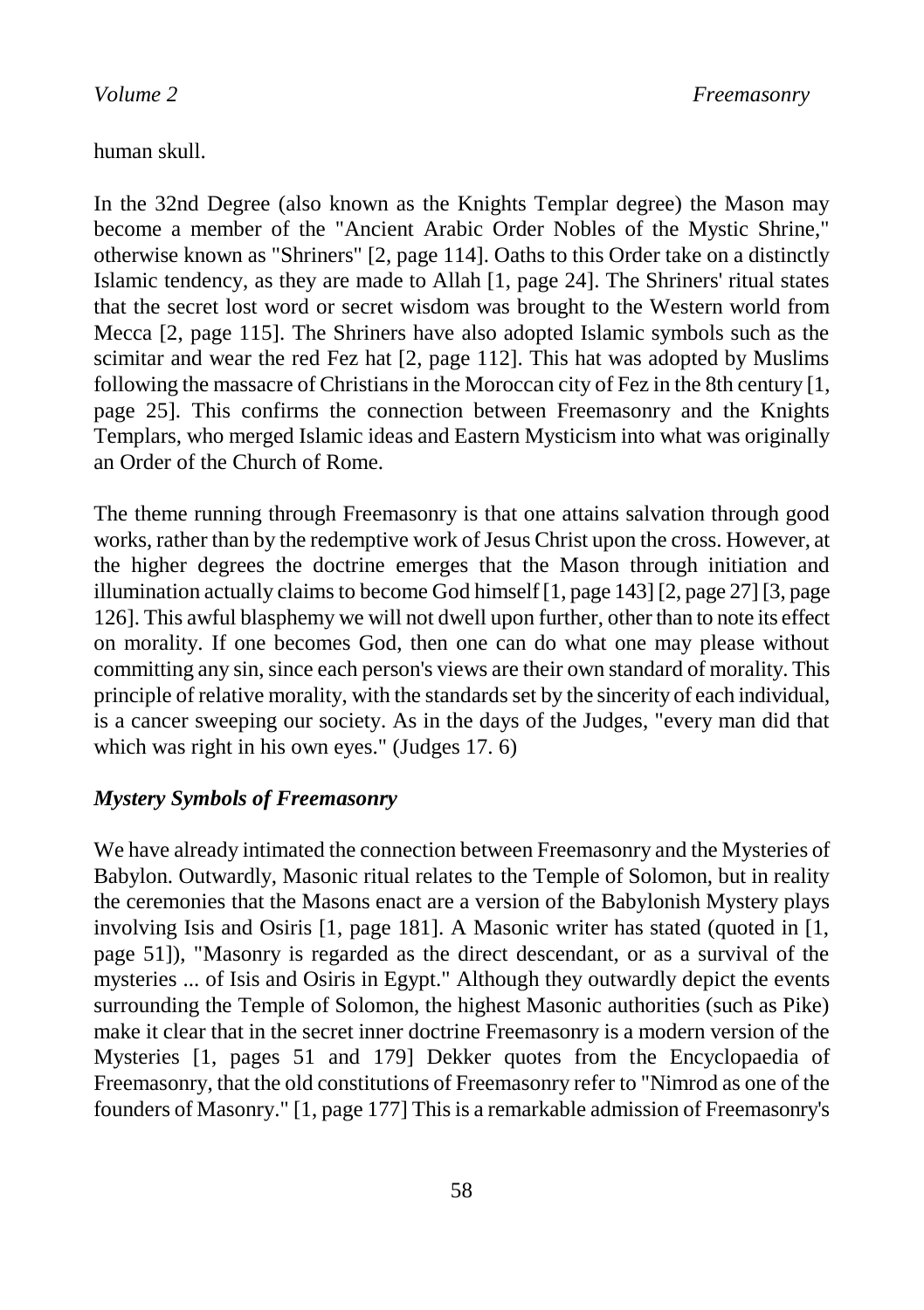connection with the religion of Nimrod.

The symbols used in Freemasonry are also copied from the Mysteries. The all seeing eye is very widely employed in Freemasonry. Still gives photographs of the Masonic apron of President Truman and a Masonic diploma [2, pages 22 and 32], both of which show the eye; the eye also appears with the radiance of the sun. The eye of Freemasonry is a copy of an ancient Egyptian symbol representing the sun god Osiris [1, page 184] [2, page 24].

Further identification of Freemasonry with the worship of Osiris and Isis is provided by Hislop in "The Two Babylons," who also explains the connection with building and architecture. It is evident that the great work of construction that the Masons honour is not the Temple of Solomon, but the building of Babylon and its fortifications. Hislop states [4, page 43]: "The secret system of Free Masonry was originally founded on the Mysteries of the Egyptian Isis, the goddess-mother, or wife of Osiris. But what could have led to the union of a Masonic body with these Mysteries, had they not had particular reference to architecture, and had the god who was worshipped in them not been celebrated for his success in perfecting the arts of fortification and building ? ... As the child of the Babylonian goddess-mother, he [Nimrod] was worshipped ... in the character of Ala mahozim, "The god of fortifications." Osiris, in like manner, the child of the Egyptian Madonna, was equally celebrated as "the strong chief of the buildings." This strong chief of the buildings was originally worshipped with every physical characteristic of Nimrod."

It should be noted that a version of "Ala mahozim" or "the god of fortifications" appears in Daniel 11. 38, which Protestant commentators consider to speak of the Church of Rome. This refers to the papacy honouring "the God of forces." The original Hebrew translated "God of forces" is a rendering of "Ala mahozim;" it could also be translated "God of fortifications," and therefore refers to the great Babylonian god Nimrod [4, page 254]. Both Freemasonry and the Church of Rome worship the same god; they have an underlying affinity and similarity that we will explore further in the following chapters.

In Chapter 10 we saw how the Crusading Order of the Knights Templar within the Church of Rome imbibed the mystery rites of the Occult. After its suppression, the Knights Templars kept these occult practices under various guises, one of which was the Rosicrucians [3, page 102] [5, page 40]. The name signifies the "Red Cross," which was the symbol of the Knights Templars. It is also highly symbolic of the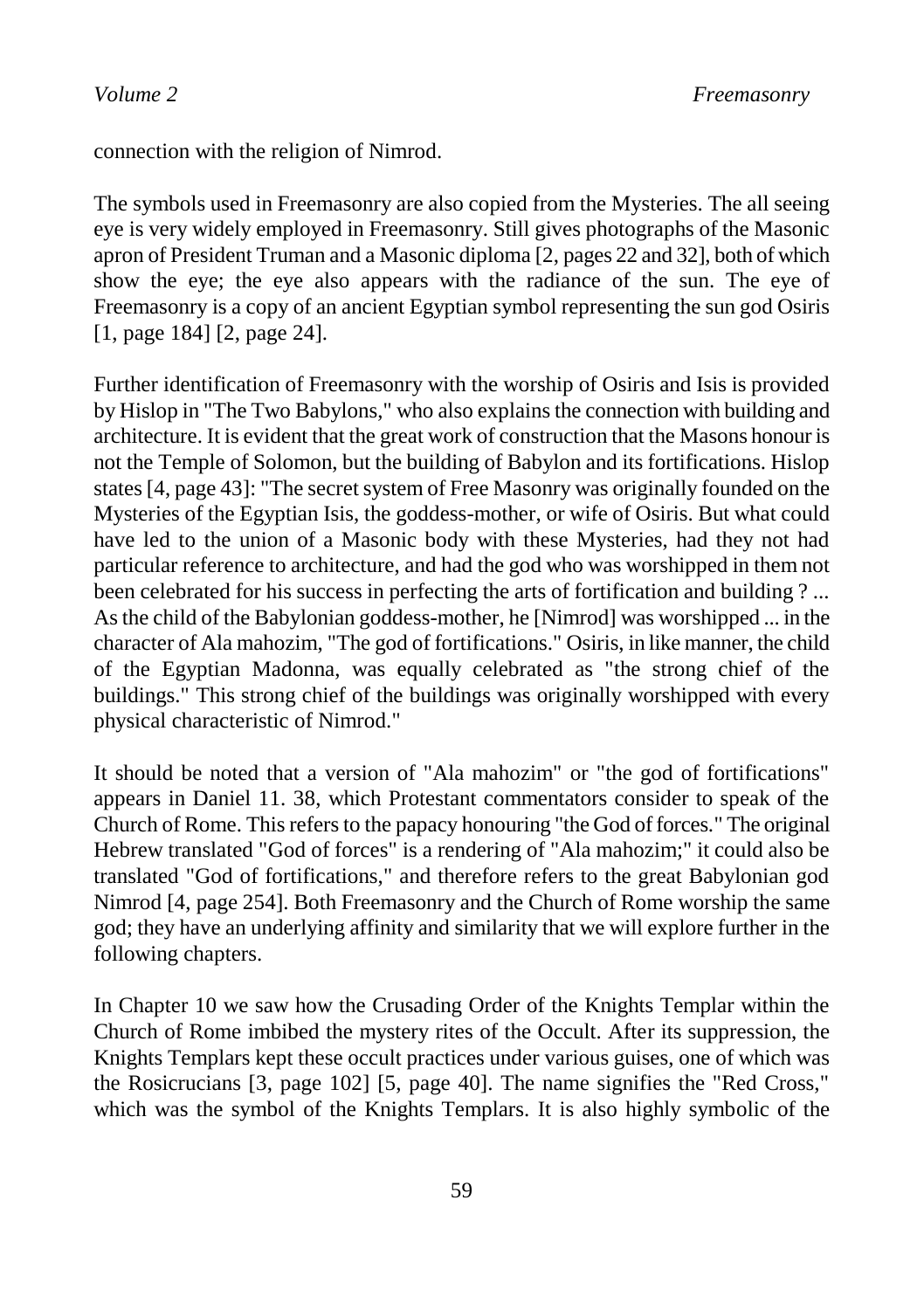religion of Babylon, the cross being the sign of Tammuz and red the colour of blood and fire. In the 18th century the successors of the Templars, particularly the Rosicrucians, developed into what is known as Freemasonry. However, the ultimate god of Freemasonry, as revealed in the highest circles is the same secret god that the Knights Templars worshipped. This is the half-man, half-goat god called "Baphomet" [1, pages 71 and 207] [3, page 102]; the name is made up from the Greek words that mean in English "absorption into wisdom." [5, page 39] Baphomet was also worshipped in the Mysteries as Pan [4, page 311], as Capricorn in the Babylonian Zodiac, and in Egypt as the Goat of Mendes. Masonic and occult writings depict Baphomet in a horrific form, having a torch of fire coming out of his head, which symbolises his illuminating powers as Lucifer [1, page 208]. He also has the five pointed star in the form of the Pentagram on his forehead. Baphomet is clearly none other than Satan himself.

The Pentagram or five-pointed star is a common symbol of Freemasonry, as well as of witchcraft and satanism generally [1, page 71] [2, page 24] [6, page 44]. It symbolises the horned goat Baphomet or Lucifer. Let the reader consider how often the five-pointed star appears today. The flag of the European Union with twelve five-pointed stars in a circle is none other than the circle of Tammuz in the form of the 12 stars of the Zodiac; yet the flag was chosen as being symbolic of the Virgin Mary !

The reason for the identity with the Romanist Virgin Mary is that the pentagram was originally a symbol of the pagan goddess Venus. As we have previously seen, the Babylonish goddess was taken as a model for the Romanist Virgin. Tupper Saussy explains why the pentagram became symbolic of Venus. "A dedicated observer, from a fixed location over an eight-year period, will discern that the planet Venus travels a unique celestial pathway that exactly describes a pentagram." This characteristic in relation to the Zodiac is unique to the planet Venus [5, page 210]. The seemingly strange identity between the Babylonish god and goddess (the same symbol being used for each) will be explained in the final chapter, when we consider the "image of the beast."

The Pentagram is used as the symbol of the American Masonic group for women called "The Eastern Star." This organisation makes an outwardly Christian impression, which no doubt many of its members believe to be true. However, the symbol of "The Eastern Star" is the sign of Baphomet or Venus. Around the five sides of the pentagon inside the symbol are the initials "F.A.T.A.L.," which supposedly stand for the motto "Fairest Among Thousands, Altogether Lovely." [2, page 24] However, it shows the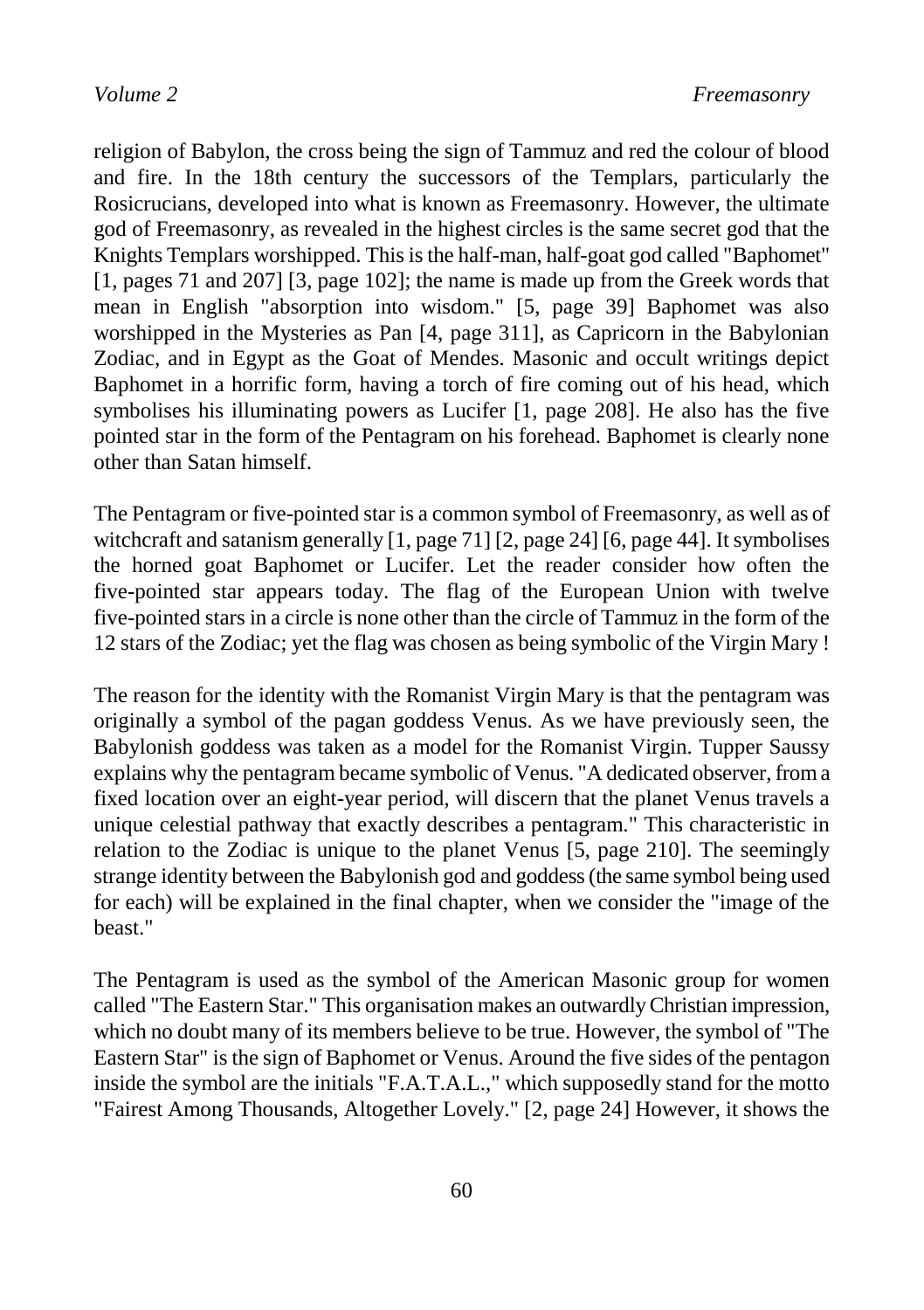fatal attraction of professing Christian women to an organisation of Satan [1, page 20].

There are other names for the god of Freemasonry, which have been revealed by ex-Masons. Firstly, there is "Jahbulon," which is has a three-fold significance following the perverted Babylonian concept of the Trinity. It stands for the blasphemous combination of "Jah" (supposedly the true God of Israel), "Bul" (or Baal) and "On" (another name for the sun god of Egypt) [1, page 198].

An even more astonishing name for the god of Freemasonry is "Abbadon" [1, page 20]. Let us read the book of Revelation to find the identity of this god. "And the fifth angel sounded, and I saw a star fall from heaven unto the earth: and to him was given the key of the bottomless pit. And he opened the bottomless pit; and there arose a smoke out of the pit, as the smoke of a great furnace; and the sun and the air were darkened by reason of the smoke of the pit. And there came out of the smoke locusts upon the earth: and unto them was given power, as the scorpions of the earth have power. And it was commanded them that they should not hurt the grass of the earth, neither any green thing, neither any tree; but only those men which have not the seal of God in their foreheads." (Revelation 9. 1-4) After describing further these locusts from the bottomless pit, the Apostle John goes on to record: "And they had a king over them, which is the angel of the bottomless pit, whose name in the Hebrew tongue is Abaddon, but in the Greek tongue hath his name Apollyon." (Revelation 9. 11). Thus the god of Freemasonry is king over the demons of the bottomless pit, whose name is Abaddon, which means in English "destruction." [7]

The final name we shall consider is that of the light-giver Lucifer. The Occult and New Age writers openly worship Lucifer, reversing the identity of God and Satan in the Genesis account of the fall of man [1, page 69]. This is the Babylonish idea that the serpent or light-giver illuminated the minds of mankind and taught them knowledge [4, page 112]. Careful examination of Masonic writings show that the leading teachers and Masonic authorities, such as Pike, secretly teach that the god of Freemasonry is Lucifer [2, page 31] [3, page 124]. It is from Freemasonry that the current New Age movement and Occult societies have developed [1, pages 43 and 189]. These look to the mysterious "Force" of the supernatural.

#### *A Warning to Christians*

Lest readers doubt the relevance to Christians, or the propriety of the previous discussion of Freemasonry, we will state once again that many professedly Christian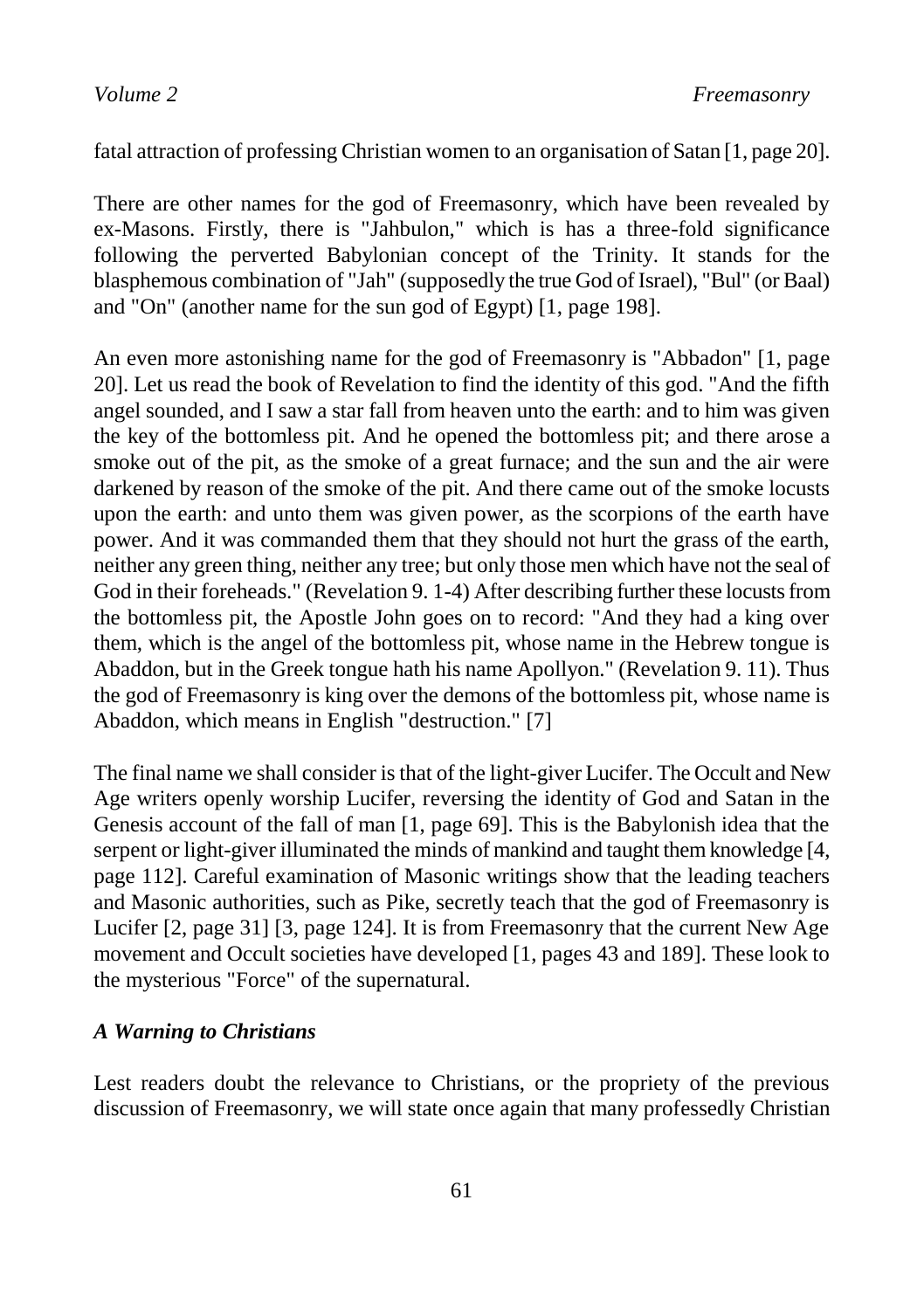churches are rife with Freemasonry [1]. The author knows of fellow Christians who have been approached to join at the lower levels of Freemasonry, on the pretence that it is a virtuous or Christian organisation. Mercifully, the individuals concerned were forewarned and refused. That which has been written in this chapter may appear very shocking to some, but the author has been burdened with the desire to warn readers of the hidden and satanic danger of Freemasonry.

Let us end the chapter by remembering the vision granted to Ezekiel of the idolatrous worship in the Temple at Jerusalem (Ezekiel 8). This included the secret worship of "creeping things, and abominable beasts, and all the idols of the house of Israel" in a secret room in the very Temple itself by the elders of the people. There is a striking parallel between what Ezekiel saw at Jerusalem and present-day members, deacons and pastors of churches secretly worshipping the god of Freemasonry in the Masonic lodge.

Let everyone who professes the name of Christ remember the words of the Apostle Paul to the Corinthians. "Be ye not unequally yoked together with unbelievers: for what fellowship hath righteousness with unrighteousness ? and what communion hath light with darkness ? And what concord hath Christ with Belial ? or what part hath he that believeth with an infidel ? And what agreement hath the temple of God with idols ? for ye are the temple of the living God; as God hath said, I will dwell in them, and walk in them; and I will be their God, and they shall be my people. Wherefore come out from among them, and be ye separate, saith the Lord, and touch not the unclean thing; and I will receive you, And will be a Father unto you, and ye shall be my sons and daughters, saith the Lord Almighty." (2 Corinthians 6. 14-18).

# *References*

| $\lceil 1 \rceil$ | E. Dekker (Editor), The Dark Side of Freemasonry,       |
|-------------------|---------------------------------------------------------|
|                   | (Huntington House), 1994.                               |
| $\lceil 2 \rceil$ | W. Still, New World Order: The Ancient Plan of          |
|                   | <i>Secret Societies, (Huntington House), 1990.</i>      |
| [3]               | G. H. Kah, <i>En Route to Global Occupation</i> ,       |
|                   | (Huntington House), 1992, ISBN 0 910311 978.            |
| [4]               | A. Hislop, <i>The Two Babylons</i> , (Partridge), 1989. |

- [5] F. Tupper Saussy, *Rulers of Evil*, (Ospray), 1999.
- [6] G. A. Riplinger, *New Age Bible Versions*, (AV Publications), 1993.
- [7] R. Young, *Analytical Concordance to the Bible*, (Hendrickson).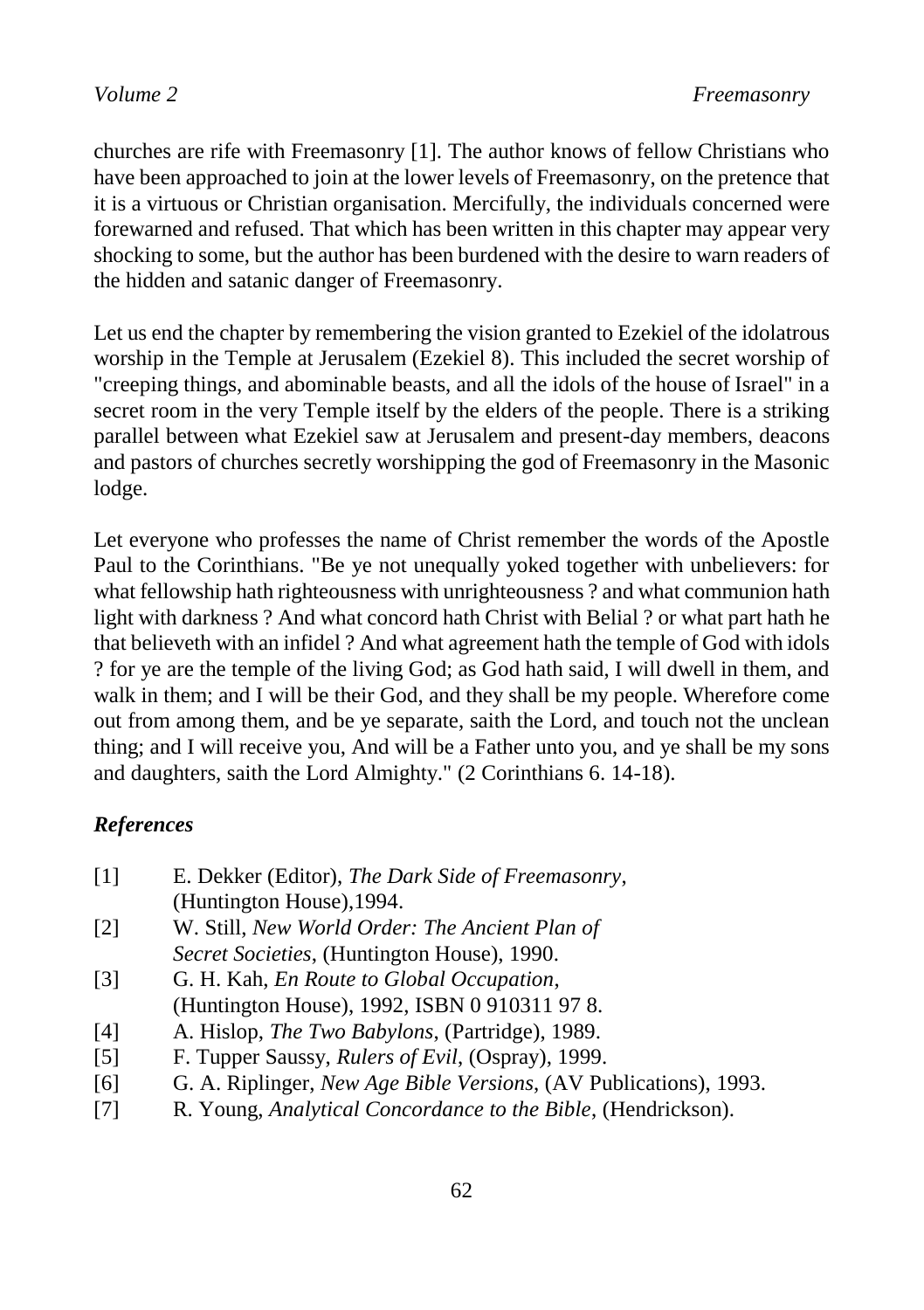# *CHAPTER* **15**

# *THE OCCULT AND WORLD REVOLUTION*

### *Introduction*

Having briefly outlined features of Freemasonry in the previous chapter, we will now attempt to place Freemasonry within a more historical context and tie it in with the events of the period 1770 to 1870. Despite the links between the Church of Rome and Freemasonry, and their common ancestry from the Mysteries, there has been considerable mutual antipathy in public since the suppression of the Knights Templars. However, each has much in common with the other, and as this and later chapters proceed further evidence of mutual connections will be shown. In this chapter we will cover two main themes; firstly, the long-held concept of the New World and its connection with American Freemasonry and the Jesuits; secondly, the link between European Freemasonry and the principles of world revolution.

## *New World Order*

In the previous chapter, we looked at the secret inner doctrine of Freemasonry as it relates to the dark spiritual teaching of Lucifer, the supposed illuminator of mankind. However, there is also a secret plan in the earthly sphere for world domination, which has been handed down through the centuries within the occult societies. Still states [1, page 41]: "According to Masonic sources, the most important mystery of secret societies is an ancient plan, passed down for thousands of years by oral tradition, for the establishment of a world government - a "universal democracy" - a "New Atlantis.""

This "New World Order," as it is commonly called, is the concept of a model society with an "enlightened" world government. This sees Christianity as an enemy; the model is one in which Christianity and even religion itself is subsumed into the philosophy and illumination of the Mysteries [1, page 44] [2, page 25]. There are different variants on this model for New World Order: one is the New Age Movement, which seeks a one-world religion and social order based on a revival of the Mysteries [3, page 43]: another is radical atheism, which seeks the destruction of all outward religion in a Communist society.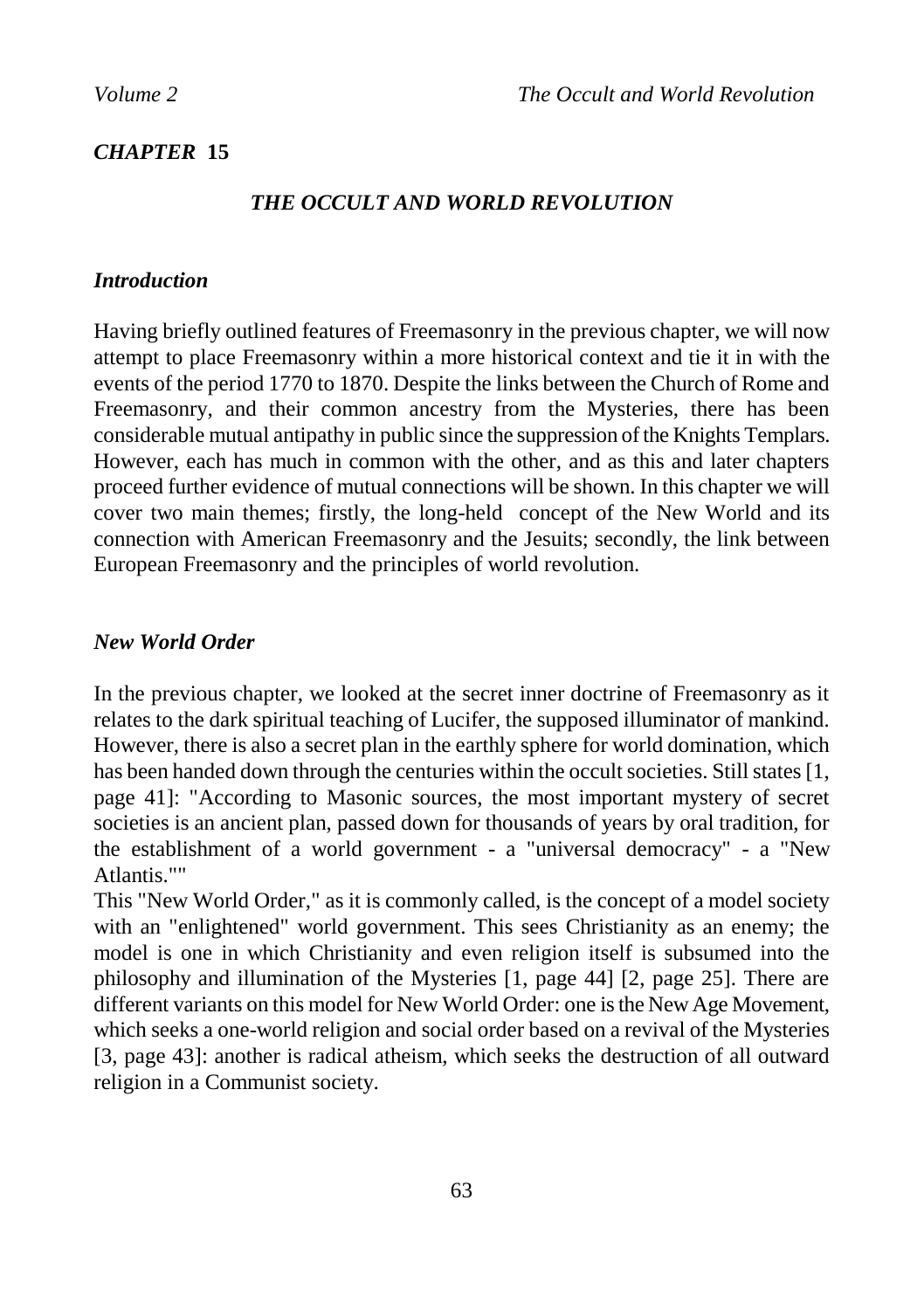Many will have heard of the ancient legend of the lost continent of Atlantis, in which there existed a model society in complete harmony ruled over by seven kings; another three kings in the Atlantean league ruled over Europe, Asia and Africa [1, page 43]. The league was broken when the seven kings of Atlantis decided to conquer the other three continents. For this act the gods supposedly destroyed Atlantis in a flood. However, a closer examination of the legend shows it to be a corrupted version of the Genesis Flood. This is like accounts of many Babylonish gods, which are also based upon perverted versions of the Flood [4]. The legend of Atlantis also has a strange similarity to the description in Revelation of the beast with seven heads and ten horns that rose out of the sea (Revelation 13. 1) and to the ten horns of the vision of the prophet Daniel, which represent ten kings or kingdoms (Daniel 7. 24).

The Atlantean legend was recorded by the ancient Greek philosopher Plato. Plato took his information from an older writer Solon, who learnt of the legend of Atlantis from the priests of the Temple of Isis in Egypt. Further elements of the Atlantean Legend have also been preserved through the occult secret societies and Freemasonry [1, page 42]. It is versions of this Atlantean model of society which the occult societies and Freemasonry have sought to re-establish. Plato's principles of philosophy and his model Republic, based upon the Communist principles of common property, are also an expression of this model society.

In Chapter 4 we have already seen that a "New World Order" was expounded by Virgil, the pagan Roman poet [5, page 219]. This was manifested as the establishment of Augustus Caesar as Roman Emperor and Pontifex Maximus. This occult New World Order eventually decayed and fell; the place of the Roman emperors was then taken by the papacy.

The knowledge of a continent west of Europe and Africa appears to have been known to the occult societies long before Columbus landed in America. They saw the continent of America as a future New World for the establishment of their model society, a recreation of Atlantis. There is evidence of contact between high initiates of the Mysteries and religious leaders of Southern and Central America [1, page 45]. Further evidence is provided by remarkable similarities between the native American religions and the Mysteries, identifying their common origin as Babylon [4] [6].

The discovery of America in 1492 by Columbus was of profound significance. It was under the sign of the red cross, the sign of the Templars, that Columbus sailed [5, page 40]. After the discovery, the Pope of Rome laid claim to the Americas as his own, and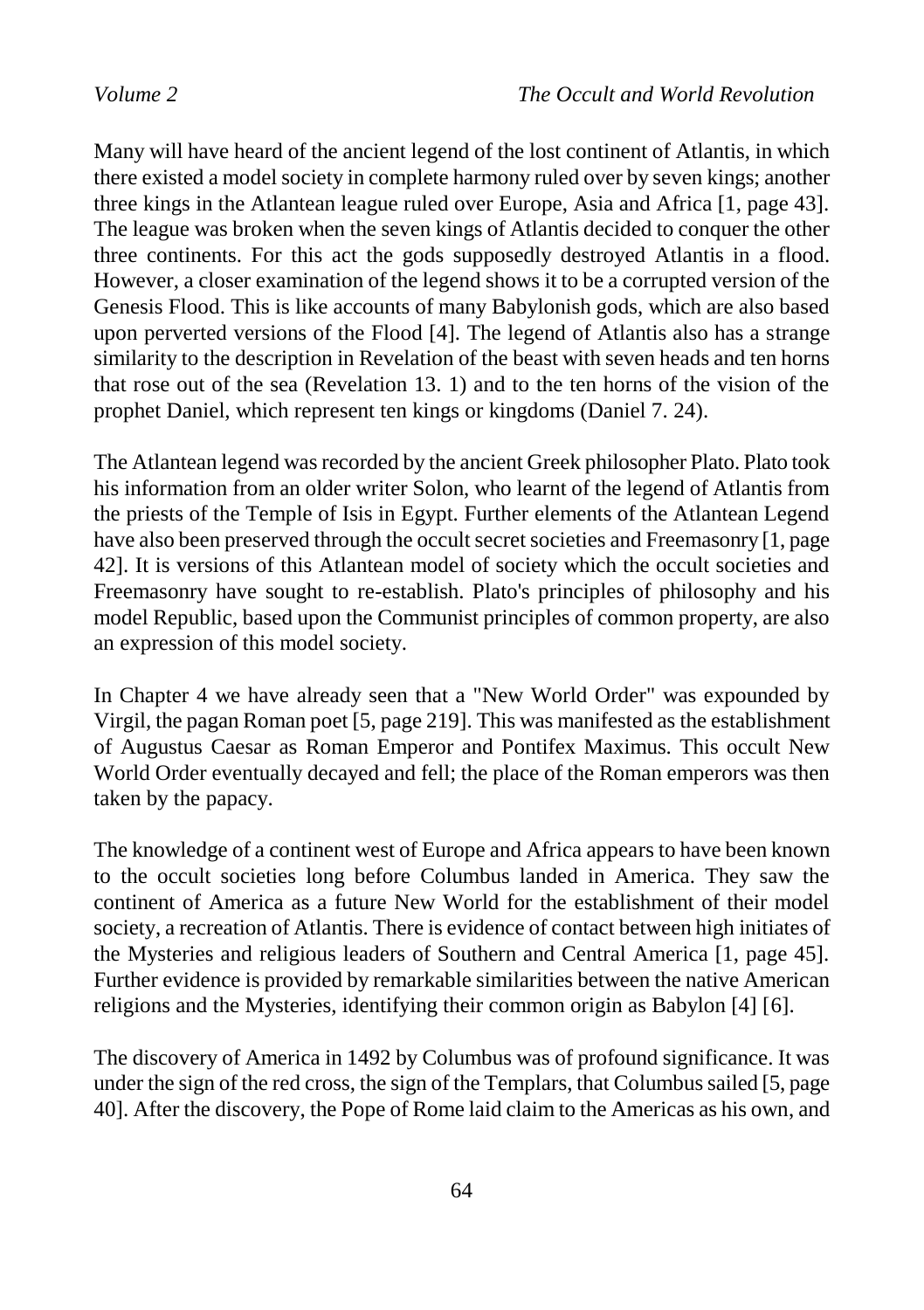divided them between Spain and Portugal. The Church of Rome, and particularly the Jesuits, had enormous influence over Central and Southern America in the following 200 to 300 years. Apart from Tupper Saussy's [5] evidence for a direct link between the Jesuits and the occult societies derived from the Templars, there is a remarkable similarity between the action of the Church of Rome to establish a new Romanist society in America and the objectives of the occult societies. It was in America that the Jesuits founded their model society in Paraguay, based upon the Communist principles of Plato's Republic [7, page 303]. The parallels between the Jesuits' Communist state of Paraguay in the 17th century and the New World Order of the occult societies is very striking.

The superiority of Rome declined in Central and Southern America during the 18th and 19th century, with revolutions that gave birth to the countries which we know today. However, we now turn the struggles associated with the formation of that great nation, the United States of America, which is of such importance in today's world.

# *Freemasonry and the Formation of the USA*

Although the Church of Rome in the 17th century had an iron grip upon Central and Southern America, most of North America was outside of its control. It was at this point in time that small groups of settlers from Britain were to land on the west coast of North America. These events were to prove of significance in the formation of the USA.

The first group of settlers that we shall note were inspired by the occult Masonic movement. They had the objective of establishing the model society based on the ancient occult plan, seeking to establish the "New Atlantis." Leading figures behind this movement were the explorer Sir Walter Raleigh and the writer Sir Francis Bacon; both were initiated into the Occult and were vigorous campaigners for the settlement of America; [1, page 46]. Bacon has been described by one writer, quoted by Still, as "the Founder of Free Masonry ... the guiding light of the Rosicrucian Order, the members of which kept the torch of true universal knowledge, the Secret Doctrine of the ages, alive during the dark night of the Middle-Ages." Still also says: "In the early 1600s Bacon authored a novel entitled "New Atlantis," which laid out the idea for a utopian society across the ocean from Europe ... based upon the principles ... of the legendary lost continent of Atlantis." [1, page 46] The Masonic colonists inspired by Bacon set up the colony of Jamestown in 1607. However, the mode of conduct and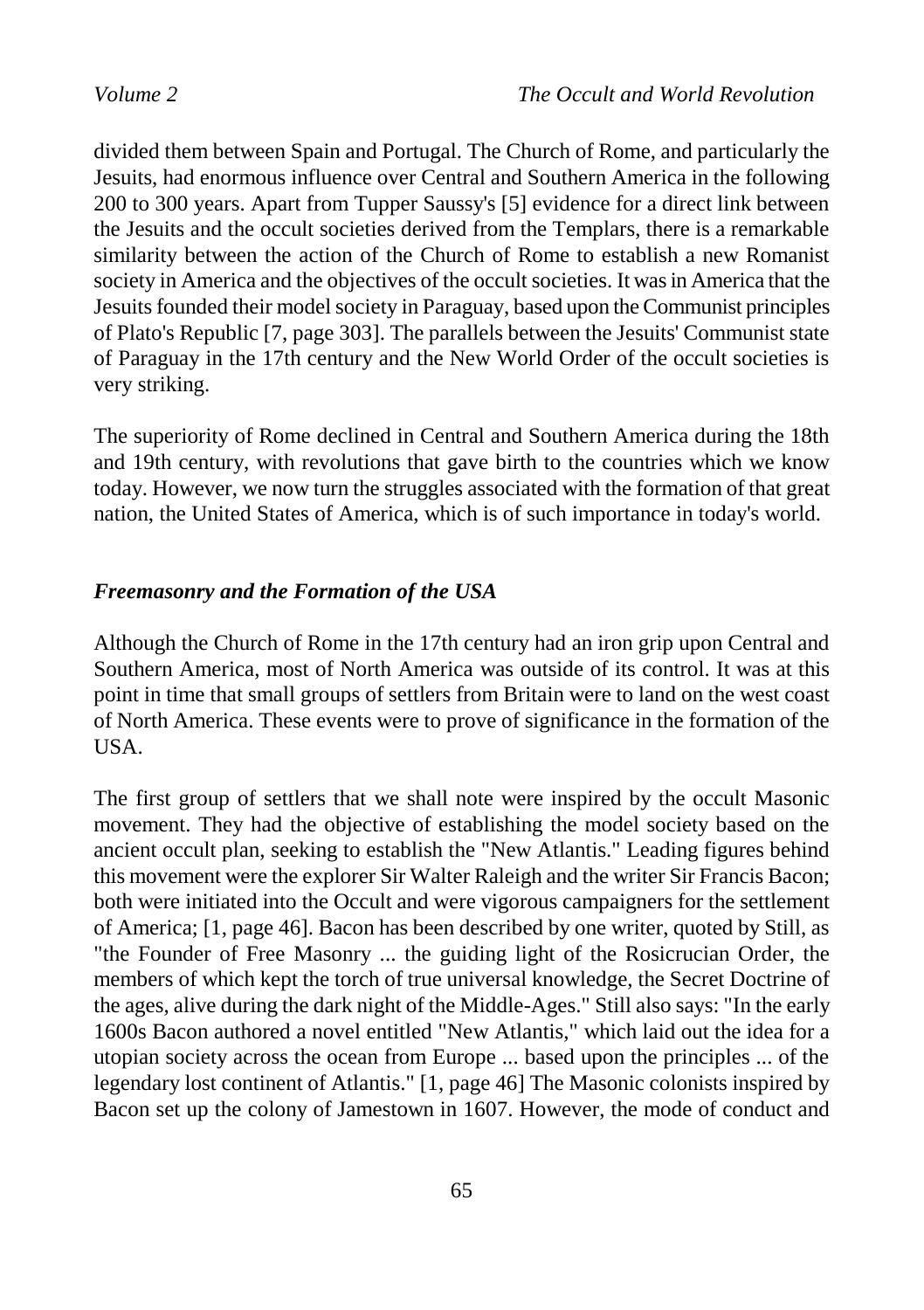communal principles proved a disaster and the colony barely survived [1, page 51].

Subsequently, another set of colonists were to land in New England; these were the Pilgrim Fathers, who were Protestants fleeing persecution. In their first winter they also nearly perished through the same mistakes as those made in the Jamestown colony. However, their young leader Bradford instituted an incentive based principle founded upon the Bible, in which each family had a plot of land that they were to work. This property based system proved to be blessed of God; the settlement flourished and was expanded by further Puritan refugees fleeing persecution in England. Bradford later severely criticized the Communist system of Plato, where all property was held in common, which had been foisted upon the Pilgrim Fathers by certain London merchants who had financed the voyage [1, page 58].

From these two colonies there developed in America two opposing types of philosophy and ideology. Firstly, the occult Masonic system of the Baconian settlers and secondly the Biblical principles of the Puritans. The presence of the Puritans was a great obstacle to the hopes of the Freemasons to form their New World. Likewise in the Britain of the 17th and 18th centuries, there was a large Christian population. It was for this reason that Freemasons and the occult societies of Britain and America adopted a facade of Christianity in order to attract Christians to their number [1, page 59]. Most Masons professing Christianity had no idea of the dark motives and aims underlying Freemasonry; they became the unwitting tools of the powers of evil and darkness.

These Masonic groups became very influential in the American colonies during the 18th century. They were the driving force behind the American Revolution, which led to the declaration of Independence in 1776 and the formation of the United States [1, page 60]. The vast majority of the early leaders and presidents of the USA were Masons, albeit mainly at a low level [3, page 21]. Despite this the leading Masons were frustrated by the strong Christian influence, when the US Constitution was written. It was this Christian character of the Americans which helped to shape the new nation, counteracting the Masonic influence [1, page 63]. However, Still warns against any complacency by Christians [1, page 68]; "It is this Christian character of America which has forced secret societies to constantly attenuate their plans to dominate the nation and bring it into their new world order."

However, Tupper Saussy [5, page 175] describes a third group of settlers, who arrived in America in 1634 and founded "Maryland," later to become one of the States of the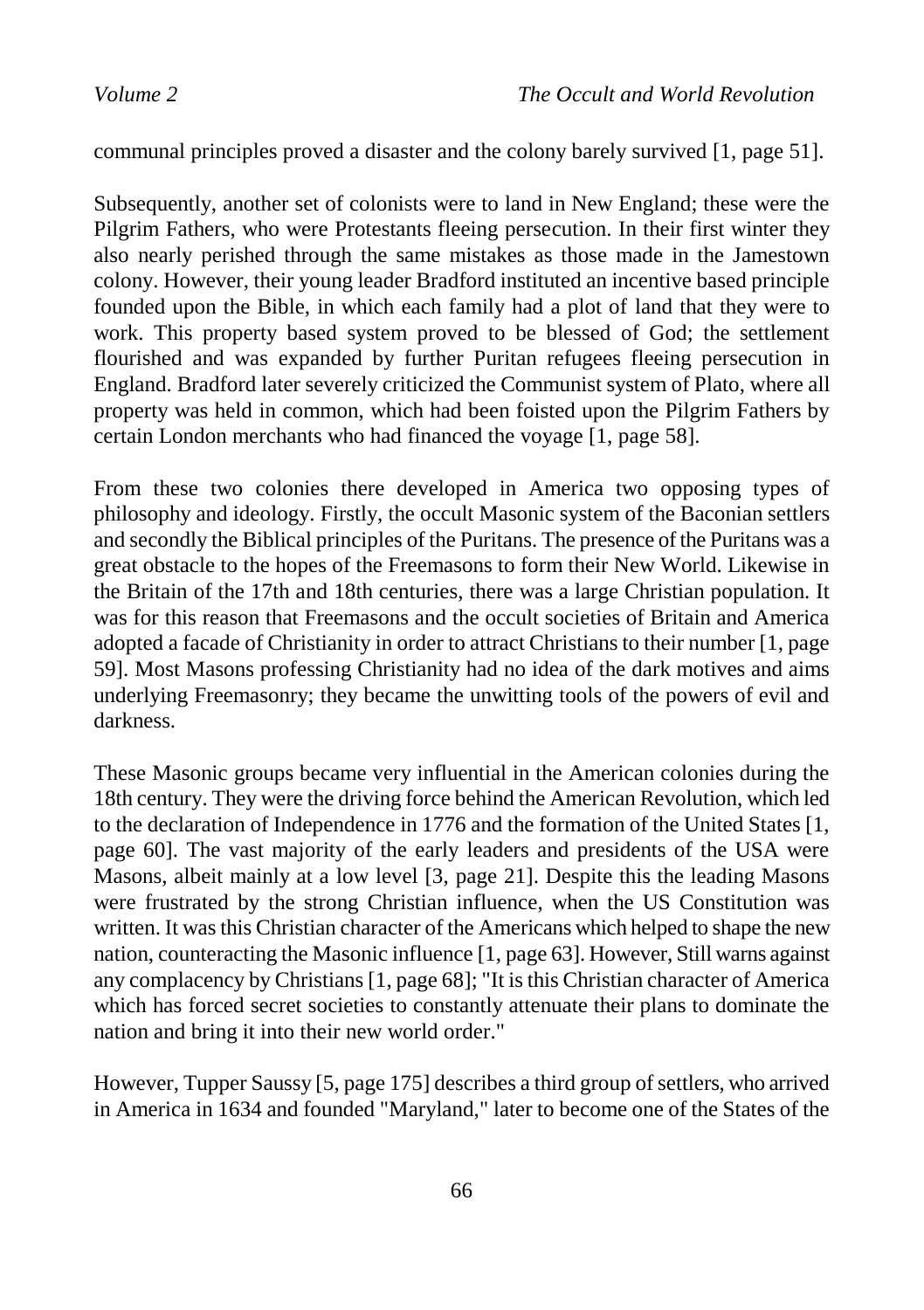USA. This was led by the Romanist Lord Baltimore, and spiritually directed by a Jesuit priest; it became the nucleus for a subtle expansion of Romanist and Jesuit influence in the American colonies. Tupper Saussy shows that the Jesuits and a leading Romanist family, the Carroll family who supplied the first Romanist bishop of Baltimore, were inextricably allied with the Freemasonic revolutionary movement. Furthermore, Tupper Saussy concludes that the American Revolution was incited by the Jesuits, and that the Jesuit General Ricci engineered the demise of the Jesuit society in Europe as a ploy to divert attention away from the plan to create the New World Order in America. Thereby, the Jesuits were able to use Freemasonry as cover to deceive the Protestants in the American colonies. Tupper Saussy's claims [5], whilst extraordinary, are well supported by hundreds of pages of scholarly evidence.

It is widely documented that the Masonic founders of the USA ensured that many of the national symbols were blatantly Occult. The Pentagram, the symbol of the Goat of Mendes or Baphomet, is used widely (for example, in the Congressional Medal of Honour). The stars of the US flag are five-pointed and a variant on the Pentagram. Even the streets of Washington DC around the White House have been laid out in the form of the Pentagram and the square and compass of Freemasonry [3, page 21] [5, page 227]. The symbolism of the great seal of the USA is also chilling; since the days of President Roosevelt (a 33rd Degree Mason) this symbol appears on US dollar bills [2, page 34]. It consists of a pyramid with no cap to it; this a copy of the pyramid of Gizah, which was believed by the ancient Egyptians to be the the shrine tomb of the god Hermes [1, page 66]. Hislop shows that Hermes is another name for Cush, the father of Nimrod, and was one of the Babylonish gods of the Mysteries [4, page 25]. Above the top of the pyramid floats a Masonic triangle containing the all-seeing eye of Osiris surrounded by rays of light. Around this picture are the Latin words "Novus Ordo Seclorum," which mean in English "New World Order." [5, page 203] This symbol signifies that the New World Order is nearing completion [2, page 34].

Tupper Saussy, however, shows by detailed research that there is a deeper significance behind the symbols of the USA than simply Freemasonry; the symbolism is in fact derived from pagan Rome. We have already seen previously in Chapter 4 that the motto "Novus Ordo Seclorum," or New World Order, comes from the pagan Latin poet Virgil. Other mottos of the USA are also shown by Tupper Saussy to be from paganism [5, page 203]. Furthermore, the site for the new capital of the USA, Washington DC, was chosen from land owned by leading Romanists. The name of the area of land, prior to being renamed "District of Columbia," was called "Rome" ! Moreover, the Capitol in Washington DC was given plot number 666 [5, page 227].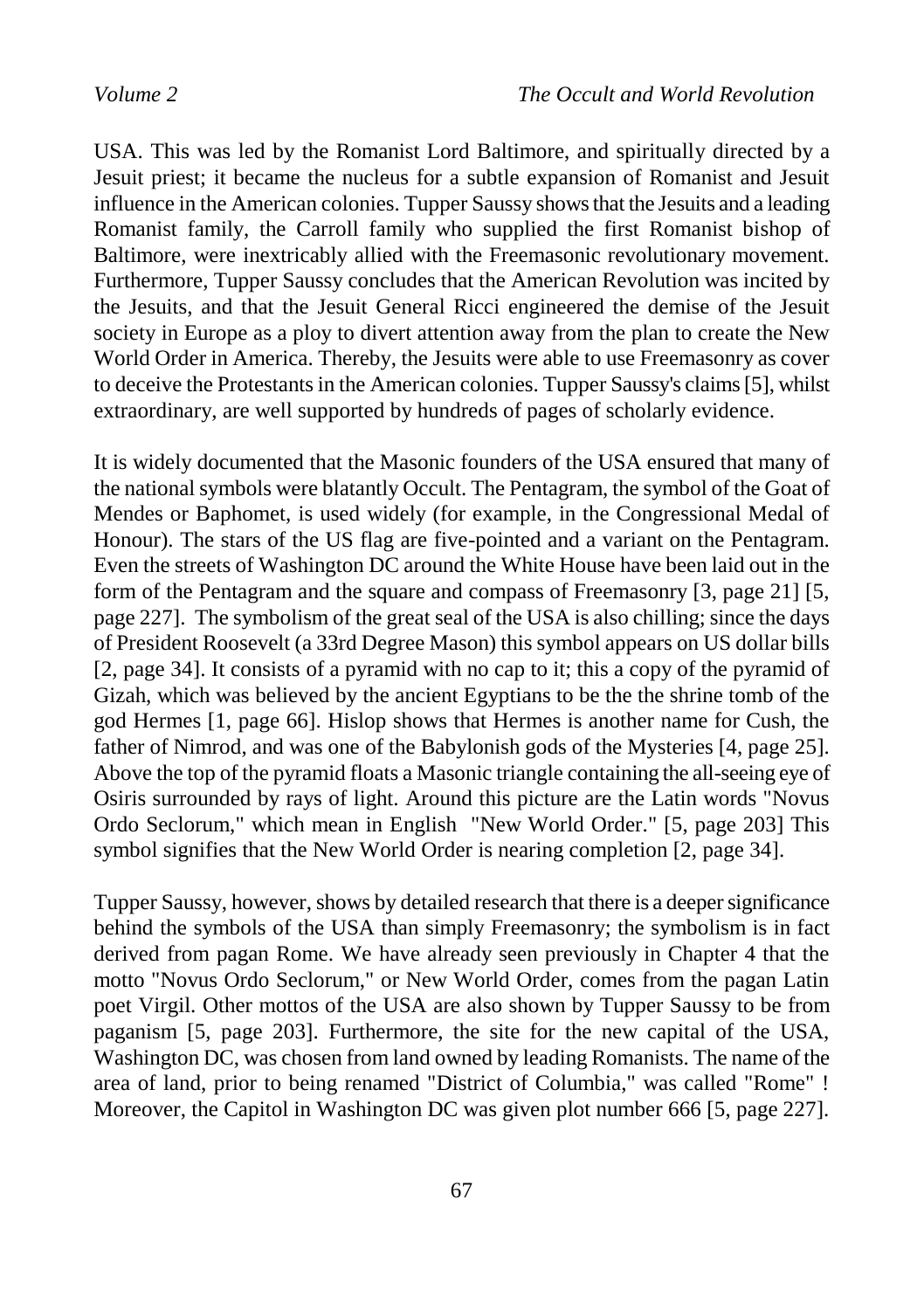Even the very word "Capitol" is derived from the Latin word for a temple of Jupiter. Washington DC also became the site for the famous Georgetown College (now University), where the USA's leading diplomats and politicians are educated; however, Georgetown was founded and is still controlled by the Jesuits [5, page 232].

During the early years of the USA there was a struggle by the higher initiates of Freemasonry to advance the occult revolutionary cause, including great figures such as Benjamin Franklin and Thomas Jefferson. These men had close contacts with European Freemasonry and the revolutionary movement that instigated the French Revolution [1, page 59]. The horrors of the French Revolution opened the eyes of many to the extreme elements of Freemasonry. However, a great blow was dealt to Freemasonry by the exposures in 1826 of Morgan, who openly published the secrets of Freemasonry. Morgan was then promptly murdered by fellow Masons [1, page 98] [3, page 103]. The ensuing scandal caused many to renounce Freemasonry in the USA. As a result an anti-Masonic movement strengthened the laws and constitutional position of the USA. However, the occult societies continued, and they were later to re-emerge as a great power once more in modern day America. Yet despite the varying position of Freemasonry, the Jesuits and Romanists steadily grew in strength and numbers.

# *Papal Ambition in North America*

The converted Romanist priest Chiniquy revealed how the Church of Rome aimed to gain a dominant position in the USA during the 19th century by means of mass immigration from the large Romanist communities in Quebec and Ireland to the new territories of the USA. Chiniquy's role in this subversive plan was to set up a French speaking Romanist colony in Illinois that would ultimately dominate the Mid-West of the USA. However, the Lord remarkably opened his eyes and the eyes of many thousands of his community to see the light of the Gospel. His subsequent preaching around the USA and Canada to his fellow French speaking compatriots dealt a heavy blow to the cause of the Church of Rome in North America [8] [9].

Another ploy to gain Rome's dominance in North America was the military intervention in 1863 of the French Emperor Napoleon III, that overthrew the Mexican republic and transformed it into a Romanist empire ruled by an Austrian Archduke. This collapsed in a revolution in 1867 [10, page 80]. However, it is no coincidence that Napoleon's expedition in Mexico occurred at a critical period in the American Civil War [9, page 210]. It was linked with the great struggle then taking place in the USA, which we we will now briefly remark on.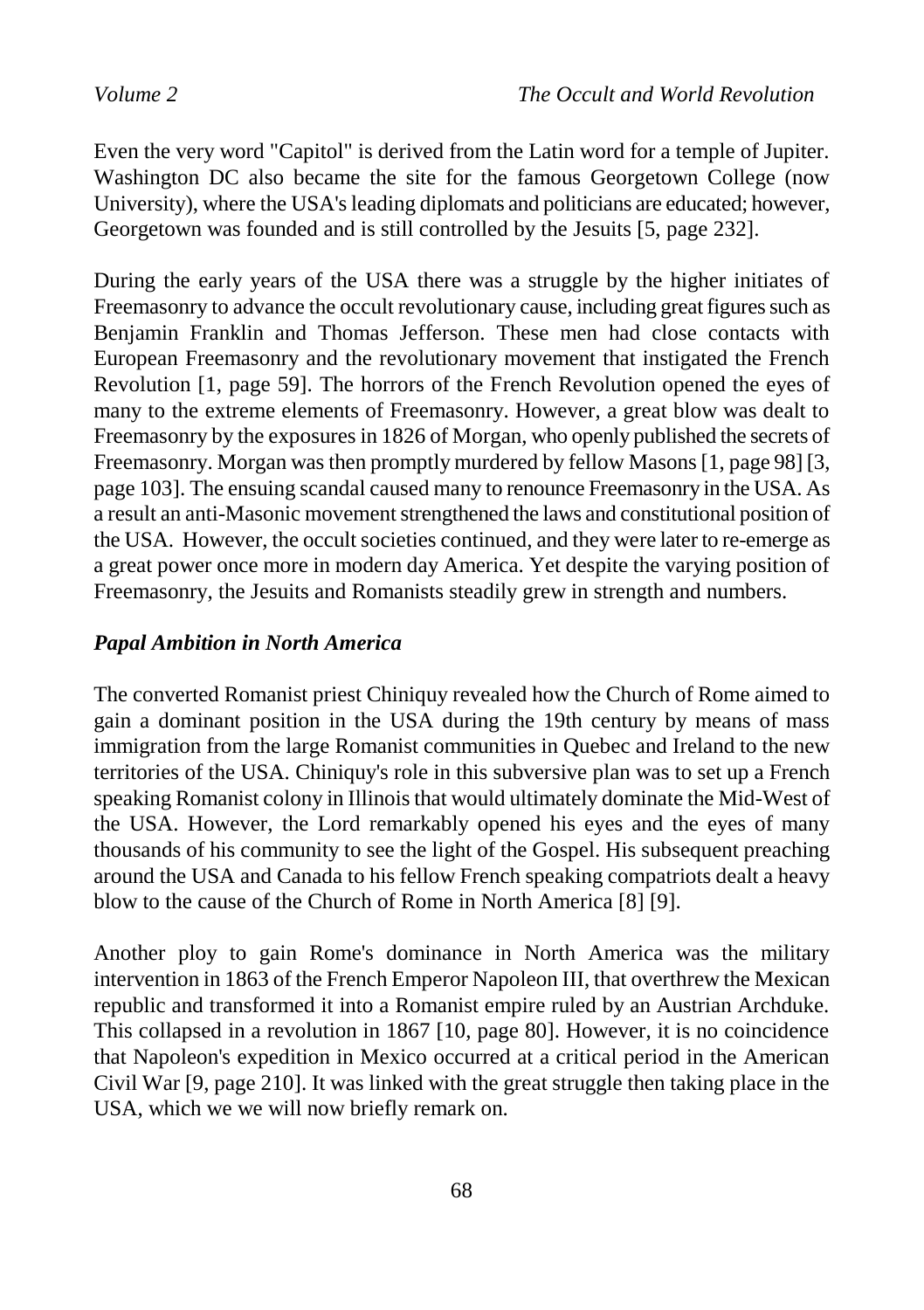The Jesuits and the Church of Rome were working to subvert the USA, and in particular its Constitution, which was largely based upon the principles of the Gospel, with its recognition of freedom of religion and conscience [8, page 381]. Rome also had a great adversary in President Abraham Lincoln. Lincoln was a originally a lawyer in Illinois, who ably defended Chiniquy in 1856 against the Jesuits and the corrupt Romanist Bishop of Chicago. On numerous occasions they had brought Chiniquy before the courts on false charges, even before Chiniquy left the Church of Rome. Lincoln publicly exposed the schemes of the priests and the Jesuits in open court. Chiniquy warned him that it may cost him his life one day [8, page 342].

A few years later Lincoln became President of the USA; this was at a time when the issues dividing the USA were coming to a head, including the great question of the abolition of slavery. The Church of Rome helped to stir up and encourage much of the division that led to the outbreak of civil war in 1861 [8, page 382]. The Pope was swift to recognise the rebel Confederate States. Following the Pope's public support of the Confederacy, multitudes of Romanist soldiers in the Unionist army of President Lincoln deserted to the Confederacy [9, page 209]. Despite this and the threatening presence of the French army in Mexico, the Unionist forces were finally victorious in 1865 after very heavy loss of life.

A few days after the end of the Civil War, Lincoln was assassinated. Chiniquy, who was a personal friend of Lincoln, had warned Lincoln during the Civil War that the Jesuits would try to murder him [8, page 385]. Lincoln, as a Christian, believed that his stand, especially against slavery and designs of the papacy to destroy liberty in the Americas, was a right one in God's sight. Lincoln lamented that he had not stood firmer against slavery in previous years; he confessed to Chiniquy, that he knew his leadership of the USA and his opposition to the plans of Rome in America would cost him his life [8, page 392]. Chiniquy presents compelling evidence that the murder of Lincoln was ordered and instigated by the Church of Rome, in particular by the Jesuits [8, page 394] [9, page 206]. Despite executing its revenge against Abraham Lincoln, the policies of the papacy towards North America lay in tatters by 1870, just as they did in Europe.

# *Loyola and the Illuminati*

Let us now return to the situation in Europe. We have already seen how the Knights Templars secretly propagated occult rites under the authority of Pope, and that they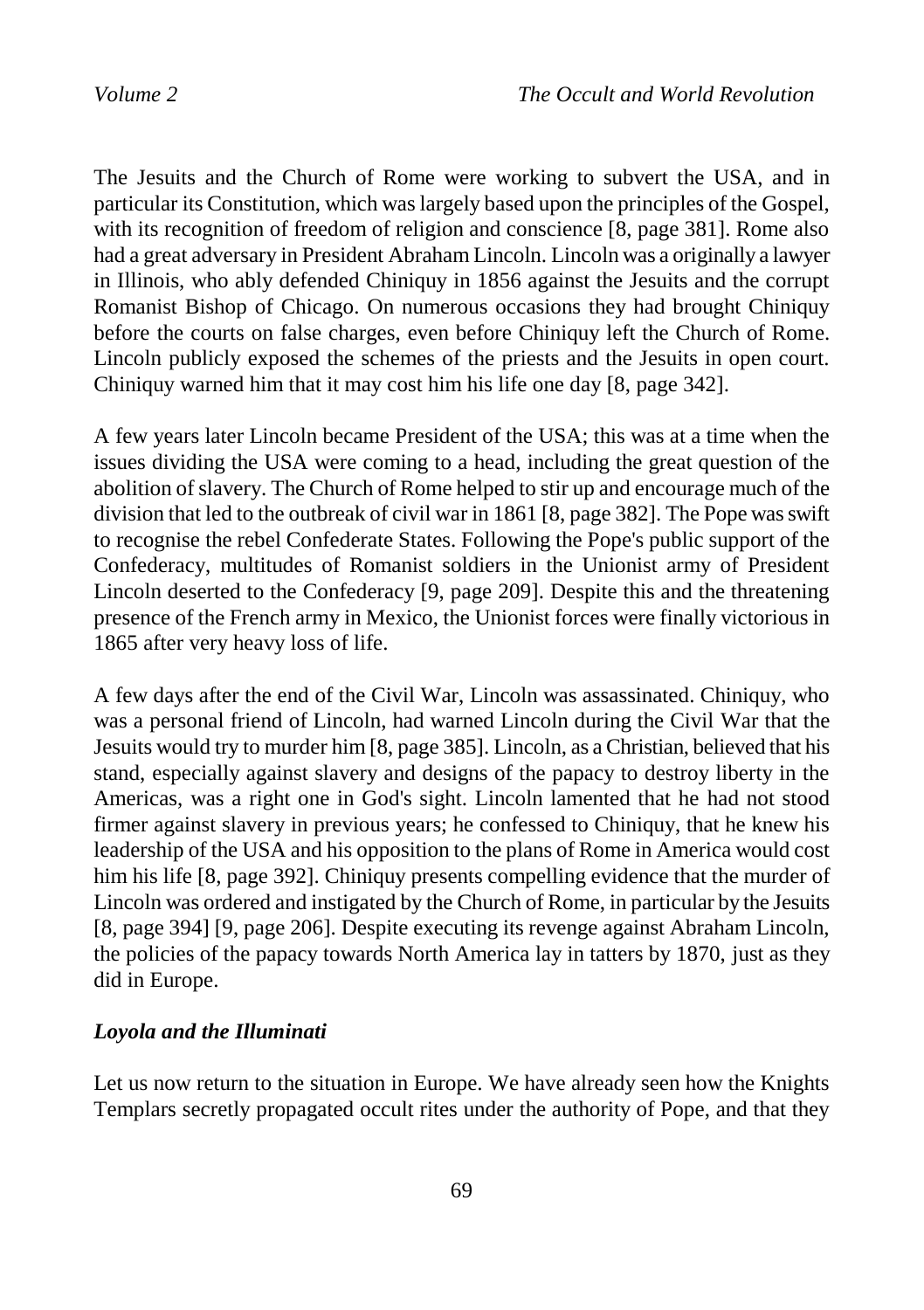were suppressed in the early 14th century [2, page 104] [5, page 35]. After this they carried on their work under other names in great secrecy. One such that deserves special attention is the "Illuminati," also known as the "Alumbrados" in Spain. Tupper Saussy concludes that Loyola came to control the Illuminati before founding the Jesuit order [5, page 27].

What is confusing to many is that the Alumbrados were suppressed by the Inquisition in 1623 [1, page 39]; furthermore, Freemasonry was officially condemned by the Pope in 1728 and 1751 [5, page 119]. On the basis of this, many writers have concluded that the Church of Rome and the occult Masonic societies are permanent enemies. However, this is a wrong conclusion; for not only do they both have common spiritual roots in Babylon, but the Occult has been deeply rooted in sections of the Church of Rome. These two branches of the Mysteries may appear rivals, but are frequently inter-twined. However, Tupper Saussy goes further by concluding that the official condemnation by Rome was a deliberate ploy to hide its use of Freemasonry in attacking the Protestant cause [5, page 120]. This situation is often confusing, but we will endeavour to show that the dark plans of the Occult and the Church of Rome have very uncomfortable similarities.

In earlier chapters we considered the teaching of the Jesuits, observing how they have brought the Church of Rome into a remarkable conformity with the Mysteries. The explanation behind this lies in the inextricable link between the Jesuits and the Occult. This is confirmed by observing that the great Jesuit principle of "the ends justify the means" is one that is derived from the Gnostics [1, page 38], and is one which permeates the Occult. With this there is no absolute standard of morality.

Rivera provides independent corroboration of the claims of Tupper Saussy. Rivera states, "Once Ignatius de Loyola came into power in the Vatican, he placed his occult organisation, "The Illuminati" under the umbrella of the Roman Catholic Institution. The Illuminati secretly became the most important branch of the Jesuit order." [11, page 25]. Rivera also supports this claim with numerous examples of the connections between modern day Jesuits and the Occult.

We have previously looked at the overbearing power and wealth that preceded the Jesuits' downfall in the 18th century. However, Manhattan also speaks of another aspect of the Jesuits prior to their suppression in 1773; namely, that "the Jesuits were preaching revolution, sponsoring unrest and nurturing elements, dedicated to the overthrow of the monarchical establishment." [12, page 72] This is independently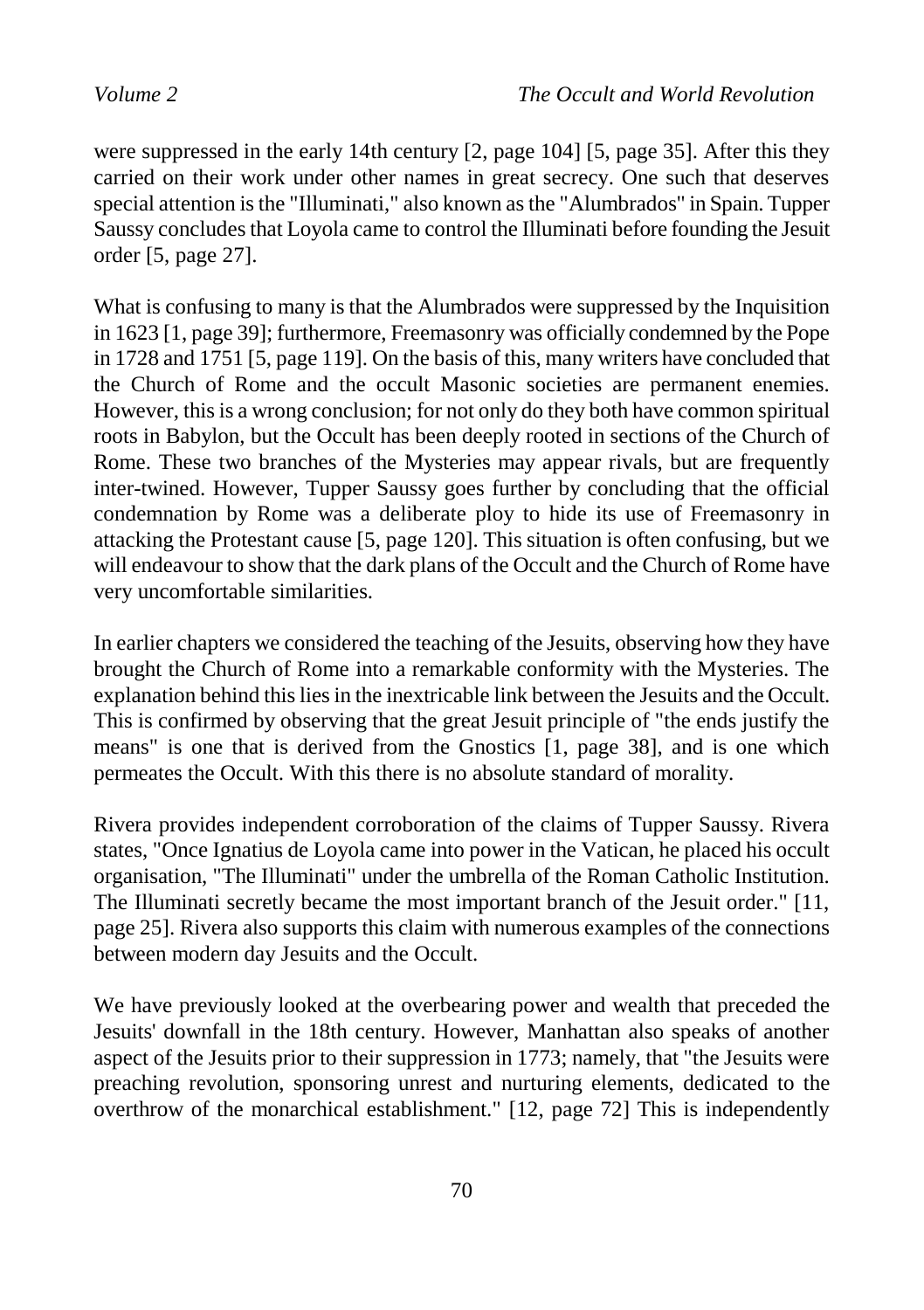confirmed by Nicolini, who notes that many of the great revolutionary campaigners and writers in France were students of the Jesuits [7, page 437]. The great revolutionaries and socialist philosophers of France (for example, Robespierre, Voltaire and Rousseau) were also prominent Freemasons [1, page 145] [2, page 28]. Nicolini confirms the conclusion that many of the Jesuits were linked to the Communist and revolutionary Freemasonry movement in Europe, when he notes that many Jesuits declared war against the Church of Rome and religion itself following the order's suppression [7, page 422]. Once the cover of the Society of Jesus was taken away, their Masonic and revolutionary colours were shown. The official suppression of the Jesuits left them free to enter all forms of society [5, page 187]. One such former Jesuit was Weishaupt, who we must consider now in more detail, as he is regarded as the father of revolutionary Communism [1, page 69].

Weishaupt was a professor at the Jesuit University of Ingolstadt (a Jesuit stronghold in Bavaria) [1, page 69] [2, page 107]. It is disputed by Still that he was actually a Jesuit; however, Tuper Saussy [5, page 170] and Rivera [11, page 25] are clear that Weishaupt was a true member of the Jesuits. Weishaupt followed the Communist teachings of Rousseau, and like Rousseau he was a Freemason. In 1771 he was also indoctrinated in the Egyptian occult [1, page 69].

In 1776 Weishaupt formed a group called the "Illuminati", which was an occult society linked to Freemasonry [1, page 69] [2, page 24]. Weishaupt's aim was to use a facade of Christianity, thereby attracting many well-intentioned and influential people into his ranks. Professing Christians within the lower levels of the Illuminati were taught that the Illuminati was working for Christian unity throughout the world [2, page 108]. However, Weishaupt and a select few were in reality hatching a satanic plot to bring in his own version of the occult New World Order, with a "return to nature" and the establishment of "reason" as man's religion. In practice, it meant a dictatorship led by Weishaupt and his brethren [1, page 72]. This was to be achieved by the total destruction of existing society, government, monarchies and religion by means of revolution and a state of anarchy. Only the highest initiates of the Illuminati knew these objectives.

Both Tupper Saussy and Rivera conclude that Weishaupt was a Jesuit all along, and that the apparent severing of connections with the Jesuits was a ploy. The name of Weishaupt's apparently new society, was the same as that which Loyola had belonged to and had placed under the cover of the Jesuits [5, page 170] [11, page 25]. However, further evidence is provided by noting some remarkable similarities between the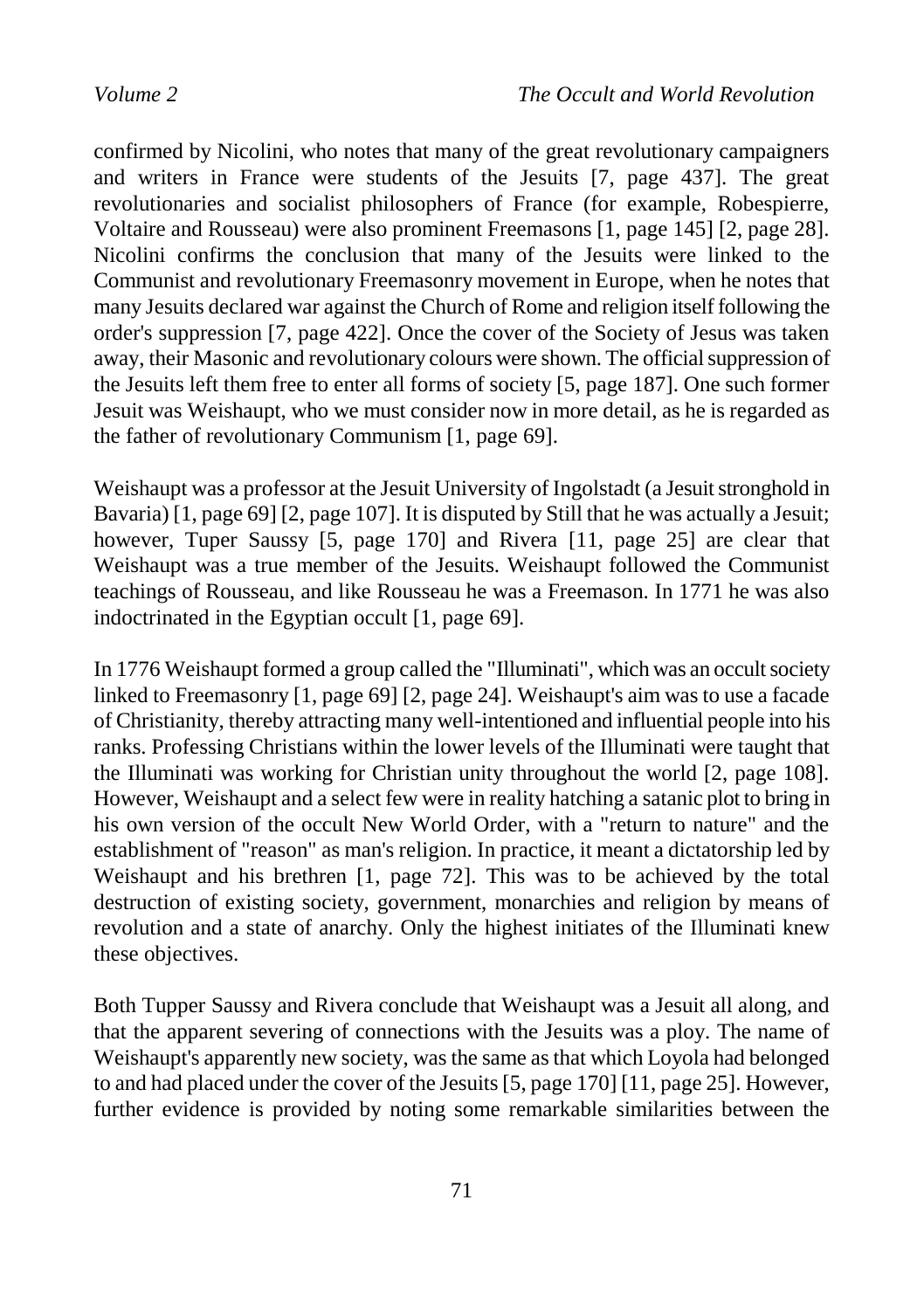Illuminati and the Jesuits. Firstly, the underlying principle of Weishaupt's Illuminati was identical to the Jesuits; namely, that the ends justify the means [1, page 77]. They believed that violent revolution and destruction of lives, property and society itself was justified, if it brought in the new model society. Secondly, the Illuminati followed the Jesuit practice of infiltration. Weishaupt secretly placed members of the Illuminati within the highest levels of financial and government circles within Europe [1, page 82] [2, page 25]. It is important to note that the Illuminati was formed by Weishaupt shortly after the suppression of the Jesuits, and that Jesuits were amongst his recruits [2, page 108].

# *French Revolution*

Weishaupt's Illuminati quickly gained ground after its formation in 1776. This is not surprising, given the connections with such powerful groups as the Jesuits and European Freemasonry. The Illuminati first gained the support of the German Freemasonry lodges, from which it then spread its influence wider, especially into France. The first target for Weishaupt's revolutionary strategy was the destruction of the French monarchy [1, page 84] [2, page 108]. Let us note, it was the French government that was largely instrumental in the suppression of the Jesuits. Once again, we see a connection between the revenge of the Jesuits and the actions of the Illuminati in plotting the French Revolution.

In 1782 the Illuminati and European Freemasonry were officially united. From this point illuminized Freemasonry moved to Frankfurt, which was a great financial centre in Germany, and became closely linked with leading financiers [1, page 82] [2, page 108]. Tupper Saussy reveals that these financiers also had links to the Vatican [5, page 160].

As some of these leading figures were Jewish, the wrong conclusion has often been drawn that the Jews were at the root of the Illuminati and subsequent revolutionary movements. It is abundantly clear from the Bible that many nations, including the Israelites, fell prey to the false religion of Babylon. Likewise, those from many public religious backgrounds or nations have been snared in the successors to the Mysteries. Erroneous claims about a Jewish conspiracy have been the focus for anti-semitic propaganda since the days of Weishaupt [13]. We will have cause to mention this further when dealing with the terrible abomination of National Socialism (Nazism).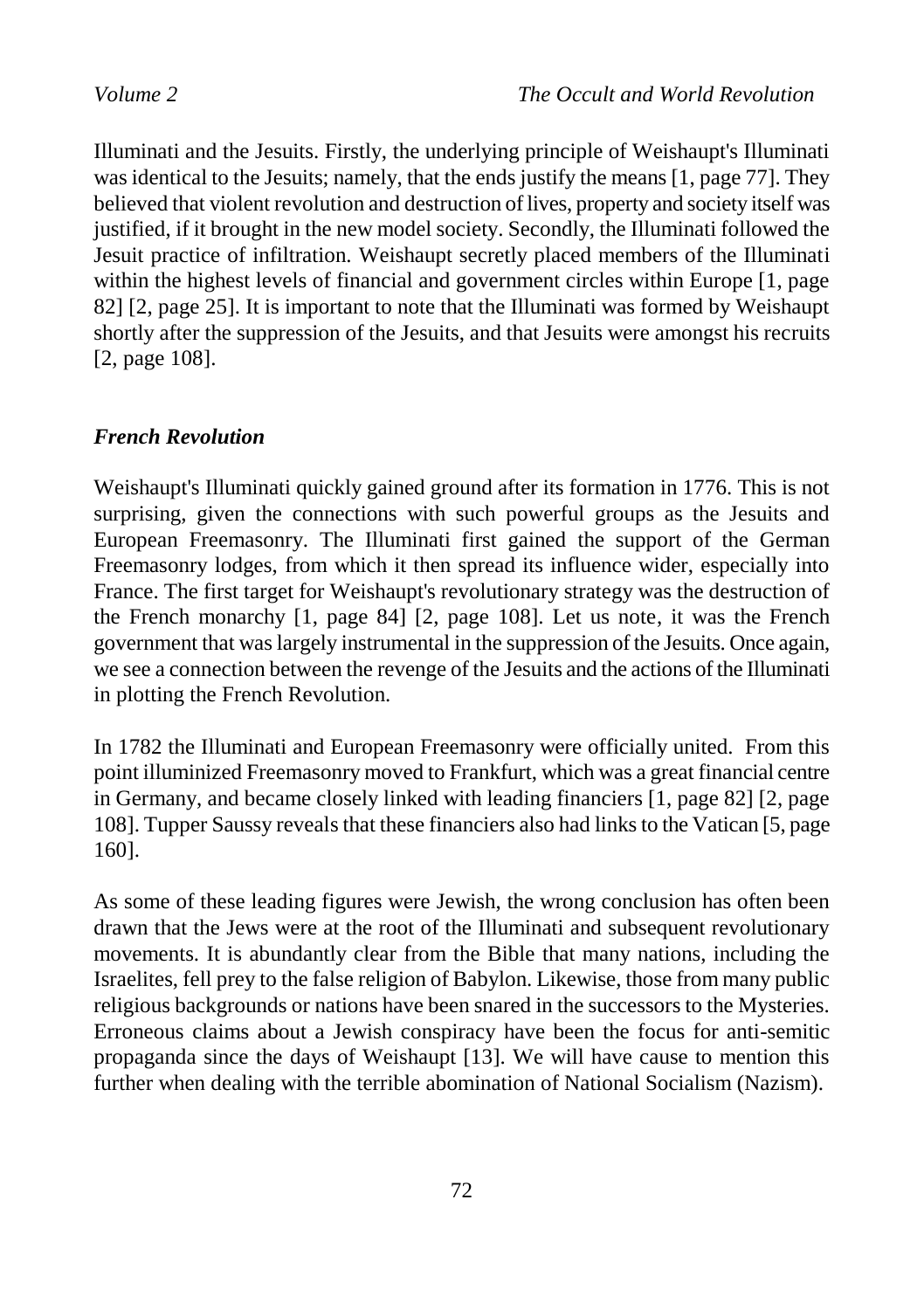The union of the Illuminati with Freemasonry was to prove crucial to the survival of the plot, because subsequently the state of Bavaria learnt of the true nature of Weishaupt's activities. In 1786 the Bavarian authorities raided the houses of leading Illuminati and captured many incriminating documents, although Weishaupt himself escaped [1, page 80]. They banned the order and sent out a warning about the revolutionary plot to the other nations of Europe. Tragically, the warning of Bavaria was ignored. The Illuminati had already merged with Freemasonry, and had spread its evil in financial circles and influential government positions throughout Europe. Within a few years the anarchy of the French Revolution was unleashed [1, page 84] [2, page 26].

Despite the aim of creating a new model society out of the ruins of France, which then would spread the revolution abroad, the devastating effect on French society and the economy meant that the revolution effectively burnt itself out. However, out of the ruins arose Napoleon (also a Freemason [2, page 28]), who led France and Europe towards a new order which followed the pattern of the Roman Empire. He permitted the re-building of the Church of Rome within France, although he would not allow it to exert power over the civil government.

Let us observe that the lasting motto of the French Revolution, "Liberty, Equality, Fraternity," is of Masonic origin [1, pages 76 and 86]. The occult notion of "liberty" is one of freedom from all moral constraints (this contrasts with the liberty spoken about in the Bible, which is a liberty in Christ Jesus from the condemnation of the Law). In the Mysteries the title given to Dionysus was "Eleuthereus," and to Bacchus was given the similar title "Liber." [4, pages 122 and 105] These come from the Greek and Latin respectively, but both words mean "Free" in English. As we have noted previously, the worship of Bacchus involved the grossest immorality.

Another symbol of the French revolution, which has been adopted ever since by Socialists and Communists, was the red flag [1, page 86]. As we have already seen, red is the colour of special significance in the Babylonian Mysteries, symbolising blood and fire.

## *The Occult and Socialist Revolution*

We saw in a previous chapter, following the overthrow of Napoleon in 1814, how the Church of Rome and the surviving elements of the Jesuit order tried to bolster up the monarchies of Italy and the Papal States. The re-established Jesuits were now the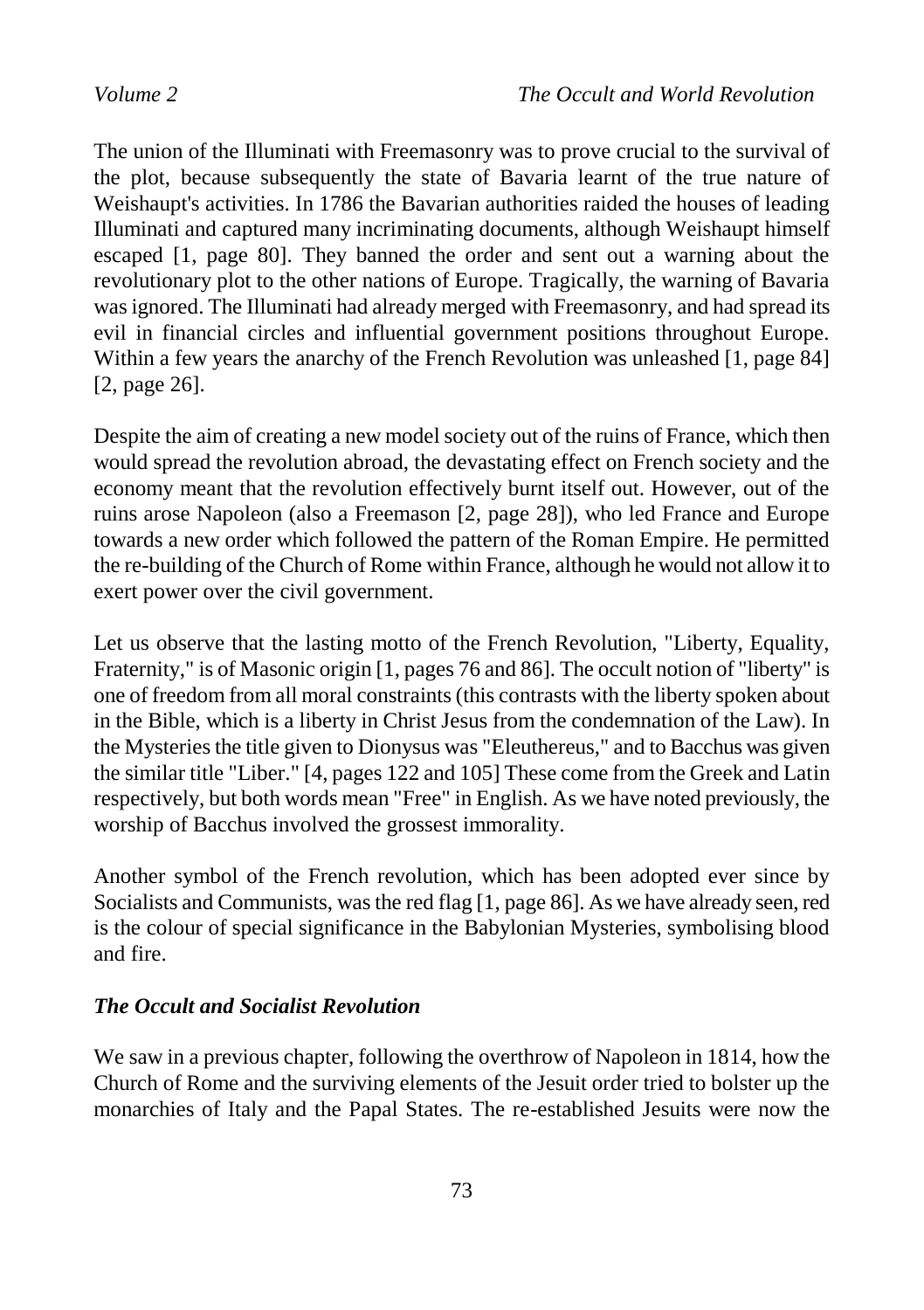avowed enemies of the revolutionary movements, which in a previous generation many Jesuits had been involved in. Despite this antipathy, the links between revolutionary Freemasonry and the Jesuits re-appear with surprising and alarming regularity as we go into the 20th century. Both groups have that common connection to the Mysteries, which could either give rise to rivalry or to a mutual alliance.

In 19th century Italy, the Freemasonry groups known as the "Carbonari" were the back-bone behind the many revolutions and the struggle for Italian unity [1, page 118] [14]. Some of those involved in Freemasonry, such as Garibaldi [1, page 125], made a profession of Christianity, and wished to see the excessive power of the Vatican curtailed, rather than have the wanton destruction of the French revolution repeated in Italy. However, behind the Carbonari and Italian Freemasonry was the sinister figure of Mazzini. He is more widely known in history for his continual struggle for revolution in Italy [14]. However, it is less well known that he was the head of illuminized Freemasonry in Italy. Mazzini followed in the path of Weishaupt; on the one hand he attracted professing Christians by using a facade of Christianity, but in secret he was espousing what we would now call revolutionary Marxism [1, page 119]. The connection with Karl Marx is no coincidence, for both Marx and Mazzini were fellow Freemasons. They worked together to ensure the Socialist labour organisation "The Internationale" was controlled by illuminized Freemasonry [1, page 137] [2, page 116].

### *Strange Interconnections*

There is evidence that Marx was led into Communism through being initiated into Satanism and illuminized Freemasonry. Like Weishaupt, he had a great hatred of God and all religion. Socialist revolution was only a means to that end. Here we see that atheism and satanism are found to be companions [1, page 132]. It is also most extraordinary to find Rivera claiming that, "Marx and Engels, who wrote the Communist Manifesto in the 1800's, were actually coached and directed by Jesuit priests." [15, page 10] On its own this statement is virtually unbelievable, but we will see further evidence of the mutual interconnections between the Jesuits, Communism and Freemasonry. However like most evil men, their alliances often break down and they try to devour each other to gain the supremacy.

An example of Jesuit connection with the revolutionary movement is the actions of Napoleon III in France. We noted in Chapter 13 how he greatly favoured Rome and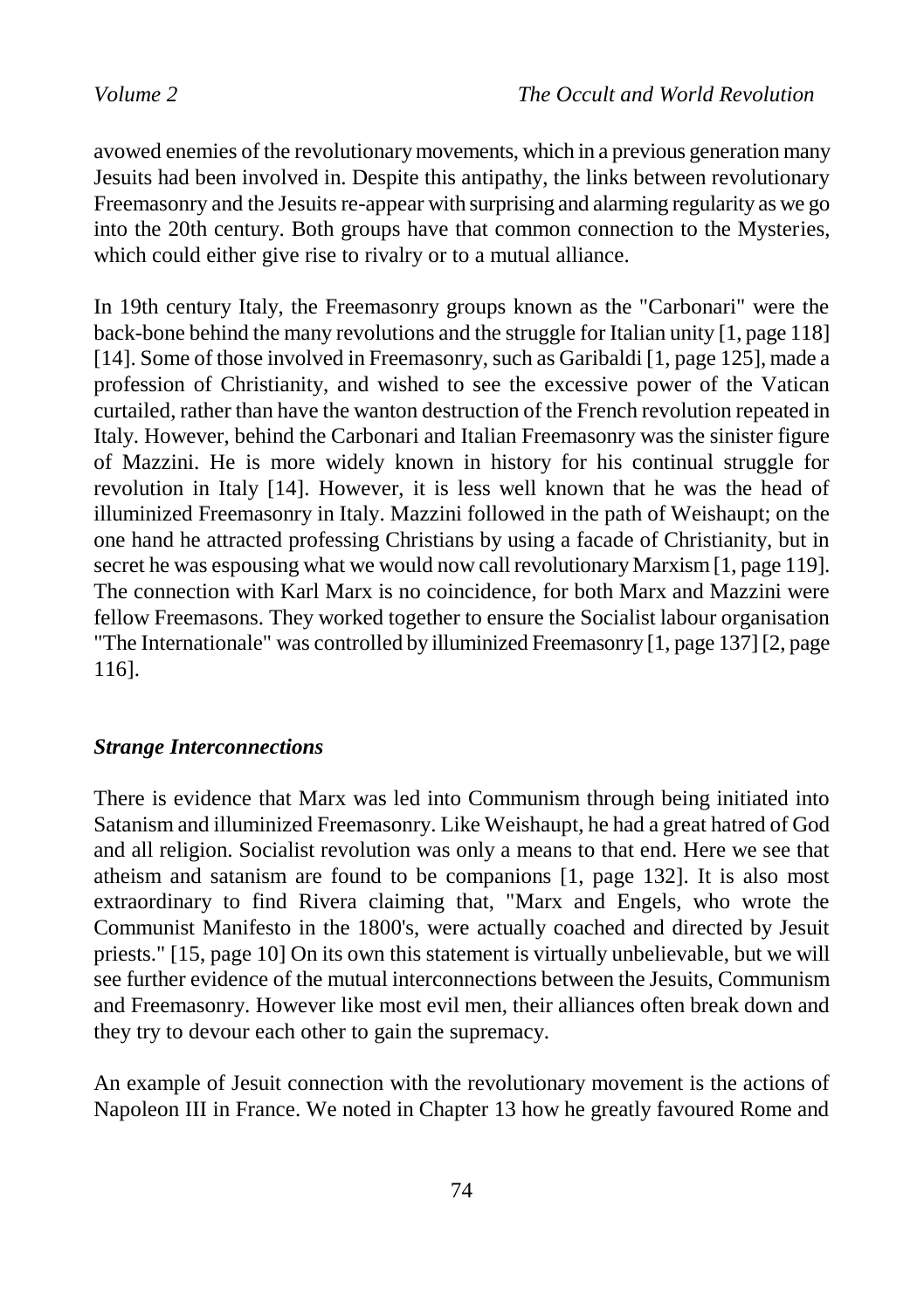the Jesuits during his reign as Emperor between 1851 and 1870. However, he came to power as a Socialist in 1848, having been a Carbonari [10, page 76]. His revolutionary Masonry strangely turned towards the Jesuits and the Church of Rome, once he was at the head of the French government. It is not unreasonable to suppose that Jesuit infiltration had been at work.

Another peculiar coincidence is seen with the occult society called the "Ku Klux Klan," which was formed by Confederate Army officers after their defeat in the American Civil War. The Ku Klux Klan protested against the freeing of Black slaves by the victorious Unionist forces of Abraham Lincoln; ever since it has been involved in racist attacks and propaganda, being closely linked to Nazism. The Ku Klux Klan is also of Masonic origin and is an open opponent of the Church of Rome [1, page 148] [15, page 31]. However, Rivera states that the Ku Klux Klan was formed by Romanists and has been secretly directed by the Jesuits. Its main aim being to discredit Protestants, by preaching racial hatred and violence whilst calling itself a Protestant organisation [15, page 31]. The Ku Klux Klan has, in recent years, been involved in the movement to deny that the Holocaust happened [13].

It is curious to note that not only did the Vatican support the Confederacy, but so did Masonic elements, including the leading American occultist and Freemason, Albert Pike [1, pages 122 and 148]. The symbolism of the Ku Klux Klan is also striking. The group has the fire-cross as its symbol, but this, as we have seen, is a potent symbol of the god Tammuz, the supposed re-incarnation of Nimrod. It is most noteworthy that the Church of Rome at this time in the 19th century used the fire-cross in its Easter worship at St Peter's in Rome [4, page 155]. It was around Easter in 1865 that the Confederacy was defeated and Lincoln was murdered [8, page 397]. Therefore, the adoption of the fire-cross by the Ku Klux Klan is both a symbol of Romanism and Freemasonry. Even the name "Ku Klux Klan" is highly significant, for it is derived from the Greek word "kuklos," which means a "circle." [16] The circle is a Mystery symbol for the sun-god, which is widely used in the Church of Rome [4] [6], Freemasonry [1] [2] and witchcraft [3].

Many authors, in addition to those we have already quoted, have provided examples of occult activity within the Church of Rome (for example, [17] [18, page 10] [19, page 10]). However, the form of a special Jesuit oath has all the symbolism of the occult. This "extreme oath of obedience" is quoted from at length by Tupper Saussy [5]; parts of it are also provided by Rivera [20, page 12]. The preamble to the oath has been translated by Sherman as follows [5, page 48].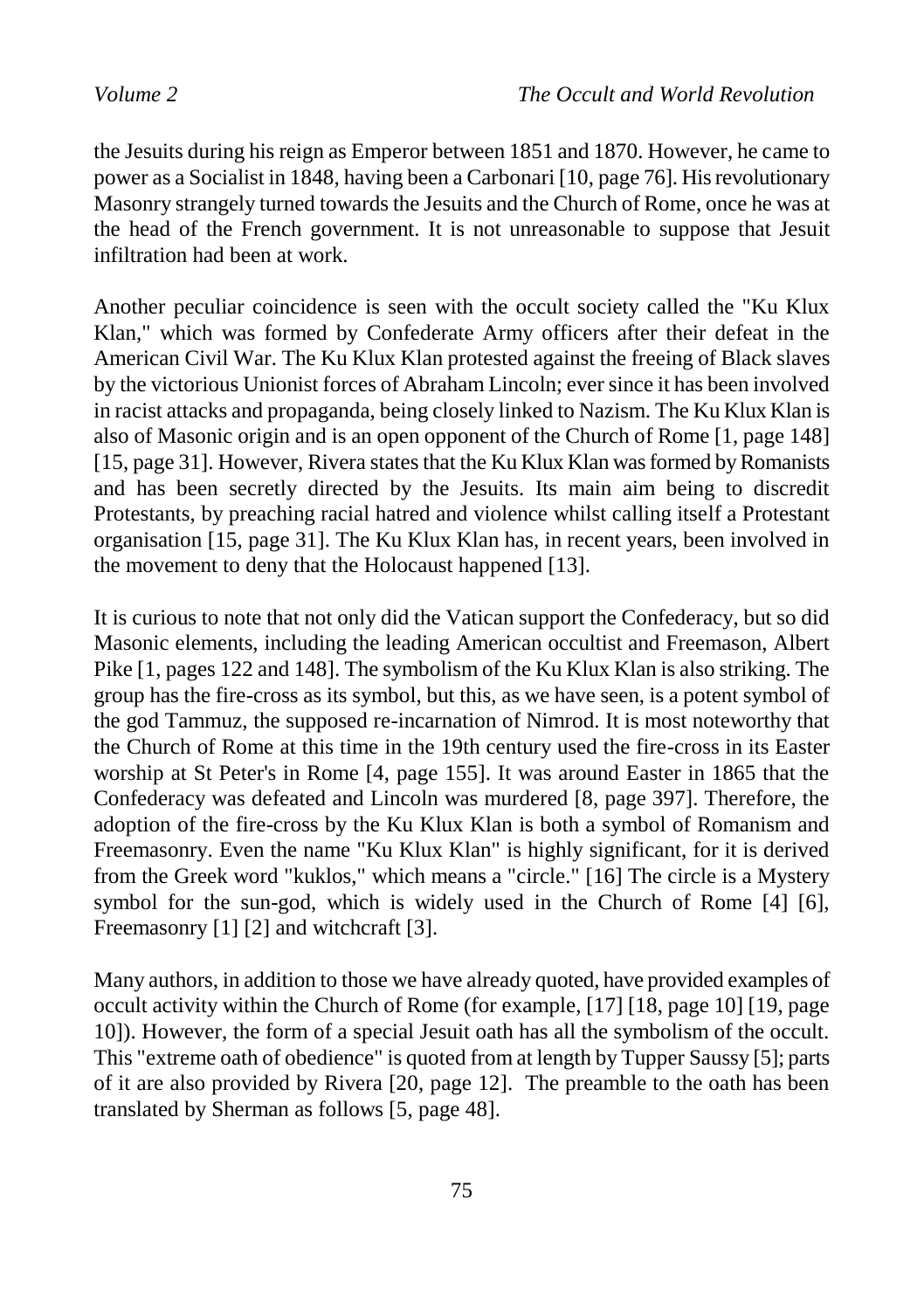"When a Jesuit of the minor rank is to be elevated to command, he is conducted into the Chapel of the Convent of the Order, where there are only three others present, the principal or Superior standing in front of the altar. On either side stands a monk, one of whom holds a banner of yellow and white, which are the Papal colours, and the other a black banner with a dagger and red cross above a skull and cross bones, with the initials "I.N.R.I.," and below them the words "Icstum Nacar Reges Impios," the meaning of which is "It is just to annihilate impious rulers." [Biblically, these initials represent the Roman inscription above Christ's head on the cross: "Jesus of Nazareth King of the Jews."]"

"On the floor is a red cross upon which the postulant or candidate kneels. The Superior hands him a small black crucifix, which he takes in his left hand and presses to his heart and the Superior at the same time presents to him a dagger, which he grasps by the blade and holds the point against his heart, ...."

For the sake of propriety we will omit the awful and violent declarations that are made in the oath itself, which ends with a blood oath of the kind found in Freemasonry. Another scene, in which occult and Romish rites merge, is provided by photographs from a French Carmelite Convent, which include a nun praying in front of a cross and a number of human skulls [21, page 45]. This old Protestant Alliance publication also exposes unspeakable acts of cruelty carried out in Convents.

### *Union of American and European Freemasonry*

Let us end by noting the union of the American and European branches of illuminized Freemasonry, drawing together the two strands which we have traced through this chapter. This union was performed through collaboration between Pike and Mazzini [1, page 123] [2, page 111]. Still states, "In 1870, Mazzini and Pike reached an agreement for the creation of the new supreme rite, to be called the New and Reformed Palladian Rite. Pike was to be called the Sovereign Pontiff of Universal Freemasonry, and Mazzini was to be called Sovereign Chief of Political Action. ... Membership in the "Palladium" was very limited, and its deliberations were shrouded in the strictest secrecy." [1, page 123] Behold, how the great American Masonic writer Pike claimed the title of the head of the Babylonian Mysteries as the leader of world Freemasonry, with Mazzini, the arch-revolutionary and Communist, at the head of its political wing !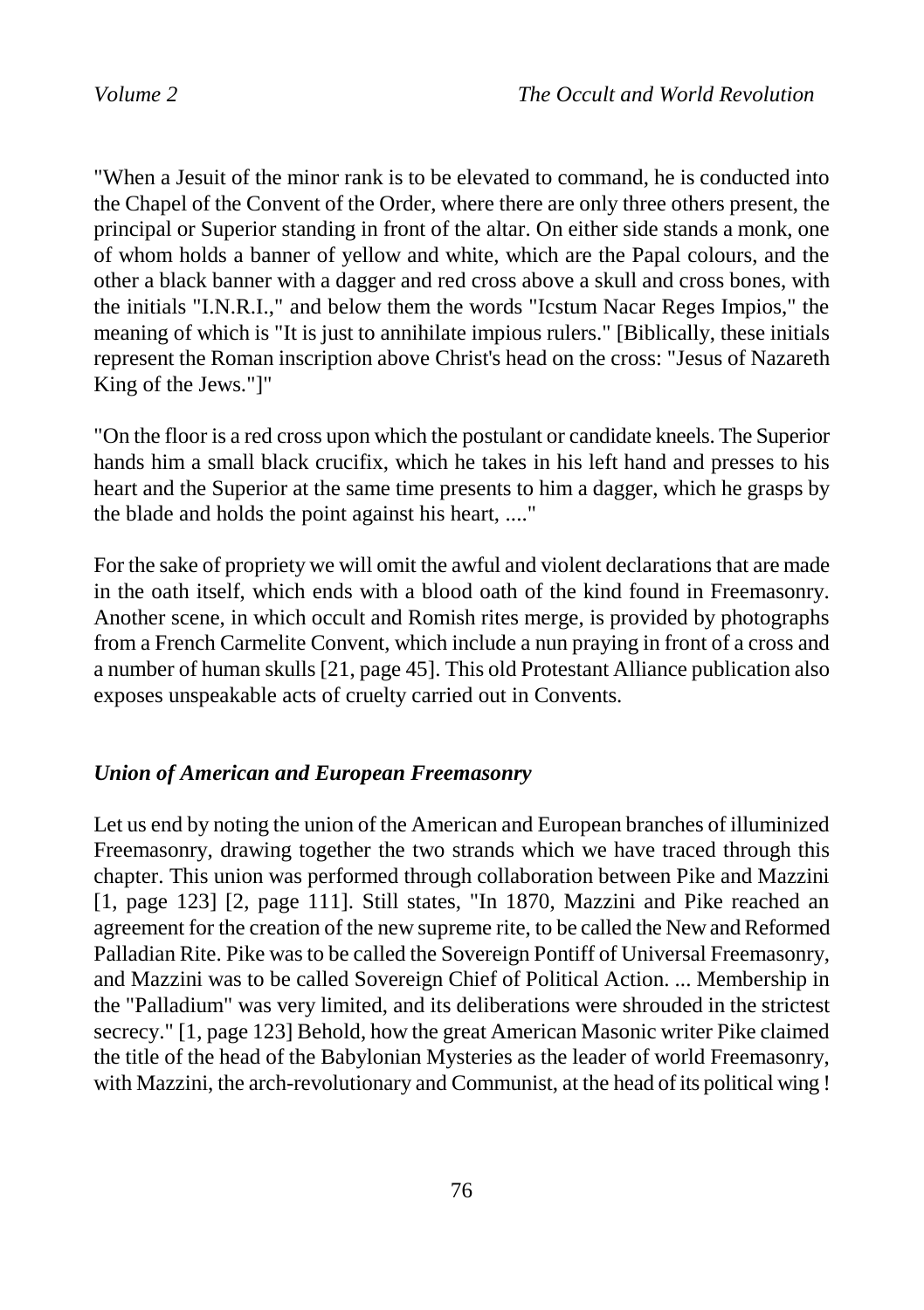The terrible plan for revolution and world war was set out by Pike in a letter to Mazzini in 1871. This devilish plan to re-establish the Mysteries and the worship of Lucifer shows that the Occult does not only use a facade of Christianity, but also operates under the cover of atheism. Pike wrote the following to Mazzini [2, page 144].

"We shall unleash the nihilists and the atheists and we shall provoke a great social cataclysm which, in all its horror, will show clearly to all nations the effect of absolute atheism, the origin of savagery of most bloody turmoil. Then, everywhere, the people, forced to defend themselves against the world minority of revolutionaries, will exterminate those destroyers of civilisation; and the multitudes, disillusioned with Christianity whose deistic spirits will be from that moment on without direction and leadership, anxious for an ideal but without knowledge where to send its adoration, will receive the true light through the universal manifestation of the pure doctrine of Lucifer, brought finally out into public view; a manifestation which will result from a general reactionary movement which will follow the destruction of Christianity and atheism, both conquered and exterminated at the same time."

Meanwhile in Rome, Pope Pius IX under the influence of the Jesuits put forward decrees in 1864 trampling on all freedom of religion and expression, restating the absolute power of the Church of Rome over the whole world [10, page 82] [22, page 120]. In 1870, following the loss of the Pope's temporal power to the Kingdom of Italy, the great decree of Papal Infallibility was made. This claim to infallibility by the Sovereign Pontiff was a copy of the dignity ascribed to Sovereign Pontiffs of the ancient Babylonian Mysteries [4, page 212].

Many Protestants in the 1870's thought that a new Christian era had dawned and that the power of the Church of Rome was finished. However, many forgot the Apostle Paul's exhortation: "Wherefore let him that thinketh he standeth take heed lest he fall." (1 Corinthians 10. 12)

Although it would be wrong to conclude that all evil is part of some human conspiracy or controlled by one earthly organisation, the Church of Rome has a preeminence that no other organisation possesses. Nevertheless, the common link to all these evils is Satan, whom, along with Satan's servants, the Lord shall ultimately "destroy with the brightness of his coming." (2 Thessalonians 2. 8) As the Apostle Paul states: "For we wrestle not against flesh and blood, but against principalities, against powers, against the rulers of the darkness of this world, against spiritual wickedness in high places.